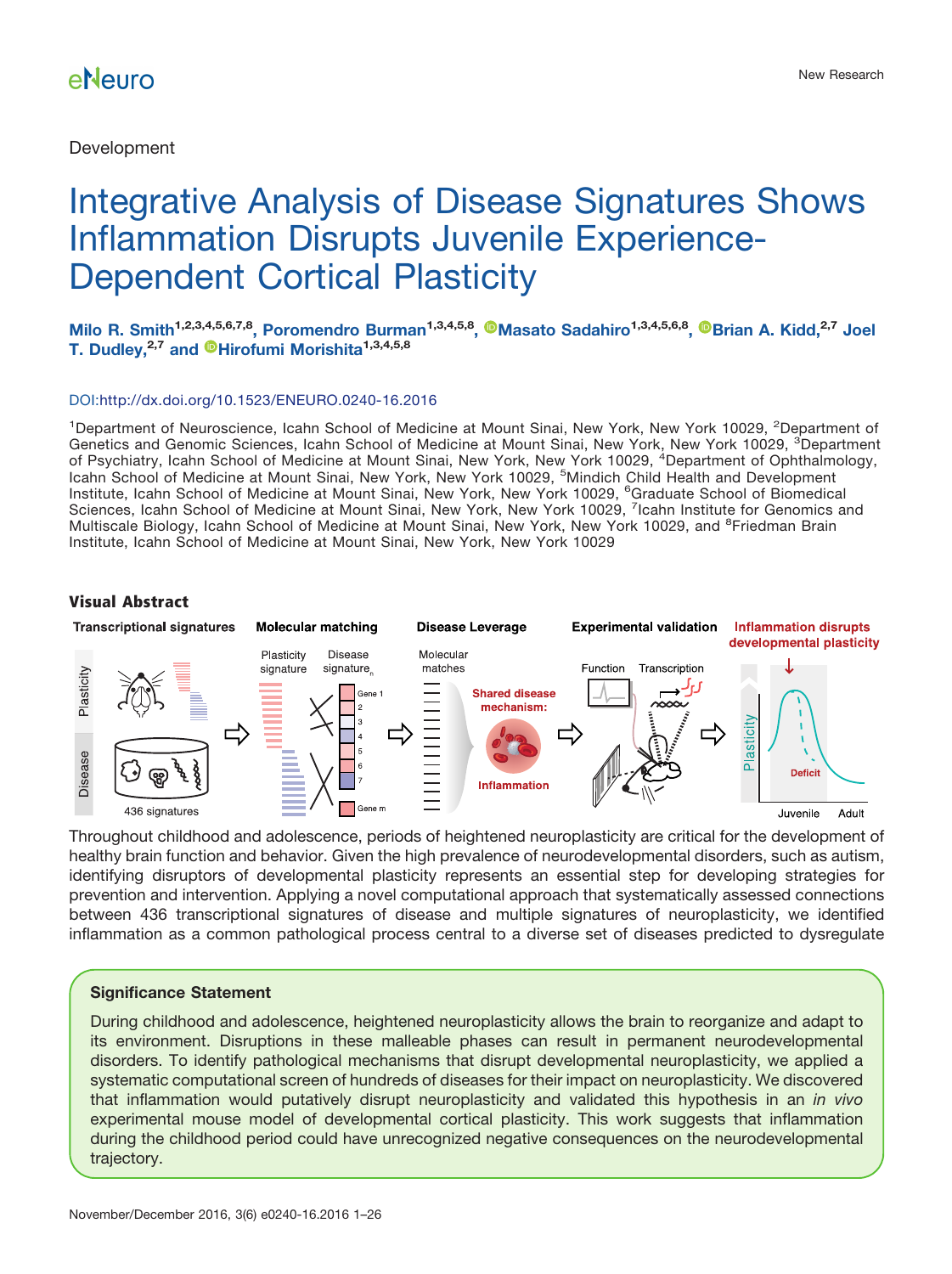plasticity signatures. We tested the hypothesis that inflammation disrupts developmental cortical plasticity *in vivo* using the mouse ocular dominance model of experience-dependent plasticity in primary visual cortex. We found that the administration of systemic lipopolysaccharide suppressed plasticity during juvenile critical period with accompanying transcriptional changes in a particular set of molecular regulators within primary visual cortex. These findings suggest that inflammation may have unrecognized adverse consequences on the postnatal developmental trajectory and indicate that treating inflammation may reduce the burden of neurodevelopmental disorders.

*Key words:* bioinformatics; critical period; inflammation; plasticity; transcriptome; visual cortex

### **Introduction**

During childhood and adolescence, the human brain undergoes tremendous reorganization during windows of heightened neuroplasticity. These windows of plasticity are critical periods that allow brain circuits to be refined by sensory and social experiences, which help to establish normal perception and higher cognitive function [\(Johnson and Newport, 1989;](#page-24-0) [Nikolopoulos](#page-24-1) [et al., 1999;](#page-24-1) [Lewis and Maurer, 2005;](#page-24-2) [Schorr et al.,](#page-24-3) [2005;](#page-24-3) [Nelson et al., 2007;](#page-24-4) [Fox et al., 2010\)](#page-23-0). Disruption of these critical periods can alter neural circuits that shape function and behavior, which may, in turn, contribute to a wide range of psychiatric and neurodevelopmental disorders, such as autism [\(Weinberger, 1987;](#page-25-0) [LeBlanc and Fagiolini, 2011;](#page-24-5) [Takesian and Hensch,](#page-24-6) [2013;](#page-24-6) [Lee et al., 2014\)](#page-24-7). Previous studies focused on several genes relevant to autism spectrum disorders (*MeCP2*, *Ube3a*, *Fmr1*) and identified marked disruptions in developmental cortical plasticity [\(Tropea et al.,](#page-24-8) [2009;](#page-24-8) [Yashiro et al., 2009;](#page-25-1) [Harlow et al., 2010\)](#page-23-1). To our knowledge, no studies have conducted a systematic evaluation of pathological mechanisms that may disrupt developmental plasticity. The goal of this study was to leverage the growing repository of publically available transcriptome data from diverse disease states to identify pathological

Received August 9, 2016; accepted November 12, 2016; First published December 15, 2016.

Authors declare no competing financial interests.

Author contributions: M.R.S., B.A.K., J.T.D., and H.M. designed research; M.R.S., P.B., M.S., and H.M. performed research; M.R.S., B.A.K., and H.M. analyzed data; and M.R.S., B.A.K., J.T.D., and H.M. wrote the paper.

This research was funded by a Traineeship, National Institute of Child Health and Human Development-Interdisciplinary Training in Systems and Developmental Biology and Birth Defects Grant T32H-D0-75735 (to M.R.S.); the Mindich Child Health and Development Institute Pilot Fund (to J.T.D. and H.M.); National Institute of Environmental Health Sciences Grant P30-ES-023515 (to J.T.D. and H.M.), the Knights Templar Eye Foundation (to H.M.); the March of Dimes (to H.M.); the Whitehall Foundation (to H.M.); and National Institutes of Health Grants R01-DK-098242 and U54-CA-189201 (to J.T.D.), R01-EY-024918, R01-EY-026053, and R21 MH106919 (to H.M.).

Acknowledgments: We thank Dr. N. Bukhari for assistance with the gene expression experiments, Dr. B. Readhead for helpful discussions, and Dr. Nathaniel Heintz (Rockefeller University) for providing the Lynx1<sup>-/-</sup> mice.

Address correspondence to either Joel T. Dudley or Hirofumi Morishita, 1 Gustave L Levy Place, New York, NY 10029, E-mail: [joel.dudley@mssm.edu](mailto:joel.dudley@mssm.edu) or [hirofumi.morishita@mssm.edu.](mailto:hirofumi.morishita@mssm.edu)

DOI[:http://dx.doi.org/10.1523/ENEURO.0240-16.2016](http://dx.doi.org/10.1523/ENEURO.0240-16.2016)

Copyright © 2016 Smith et al.

This is an open-access article distributed under the terms of the [Creative](http://creativecommons.org/licenses/by/4.0/) [Commons Attribution 4.0 International,](http://creativecommons.org/licenses/by/4.0/) which permits unrestricted use, distribution and reproduction in any medium provided that the original work is properly attributed.

processes with the capacity to disrupt developmental cortical plasticity.

To identify pathological processes that disrupt developmental plasticity, we designed an integrative bioinformatics approach that identifies disruptive pathways through systematic evaluation of molecular profiles of disease states in humans and animals. Our approach adapts molecular matching algorithms from computational drug repurposing (for review, see [Hodos et al.,](#page-23-2) [2016\)](#page-23-2) to match transcriptional signatures of disease to those of neuroplasticity. To model plasticity, we leveraged the paradigmatic ocular dominance model of *in vivo* developmental plasticity [\(Wiesel and Hubel, 1963\)](#page-25-2) and generated transcriptional signatures from primary visual cortex (V1). We matched plasticity and disease signatures to produce a diverse list of diseases ranked by their likelihood to dysregulate developmental plasticity. Across this ranked list, we sought to identify shared pathophysiology, rather than generate hypotheses about individual disease matches. To quantify shared pathophysiology, we developed and applied a novel Disease Leverage Analysis (DLA) that identifies shared molecular patterns of disease signatures to reveal novel disruptors of developmental plasticity. By examining shared pathophysiology, DLA identified a strong relationship between the molecular signatures of inflammation and developmental plasticity. We tested the hypothesis that inflammation disrupts developmental plasticity in the ocular dominance model of developmental V1 plasticity and found that functional, experience-dependent plasticity *in vivo* was suppressed by systemic inflammation. Our study demonstrates the utility of an integrative bioinformatics approach for identifying disruptors of developmental neuroplasticity and suggests that inflammation may be an unrecognized risk factor for neurodevelopmental disorders.

## **Materials and Methods**

#### **Animals**

Male C57BL/6 mice (Charles River Laboratories) and *Lynx1*-/- mice [\(Miwa et al., 2006;](#page-24-9) a gift from Dr. Nathaniel Heintz, Rockefeller University, New York, NY) were group housed (three to five animals per cage) under a standard 12 h light/dark cycle (lights on at 7:00 A.M., lights off at 7:00 P.M.) with constant temperature (23°C) and *ad libitum* access to food and water. The Institutional Animal Care and Use Committee at the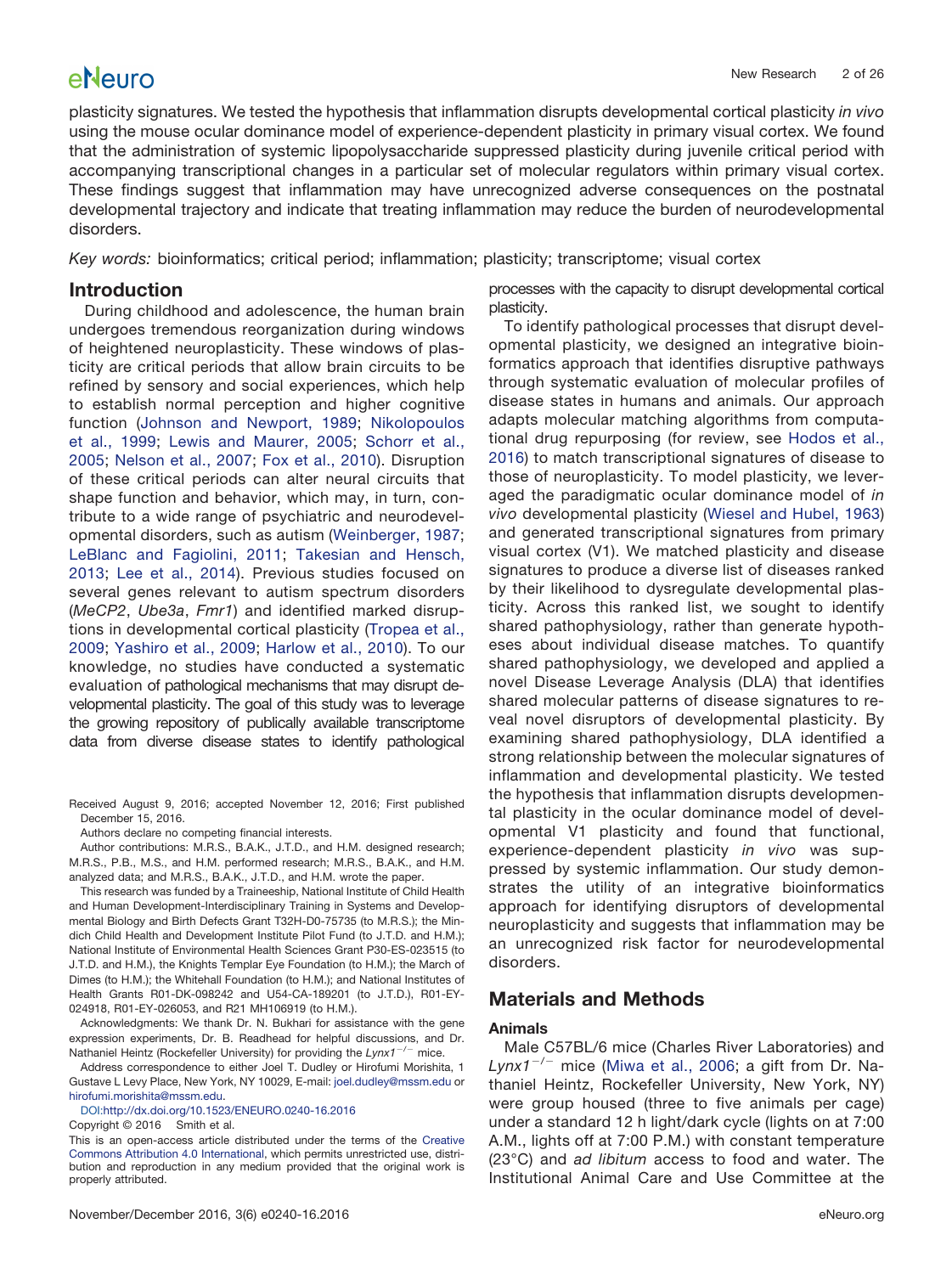Icahn School of Medicine at Mount Sinai approved all procedures involving animals.

## **Substances**

Lyophilized *Escherichia coli* lipopolysaccharide (LPS; 600,000 endotoxin units/mg; serotype 0127:B8, catalog #L5024, lot 073M4024V, Sigma-Aldrich) was reconstituted in sterile saline (0.9% NaCl) to yield a stock solution of 2 mg/ml, which was diluted with saline on the day of injection to yield a working concentration of 0.03 mg/ml.

### **Plasticity signature generation**

Transcriptomes were profiled with microarray to generate plasticity signatures. Experiment-naive juvenile C57BL/6 mice at postnatal day 29 (P29), adult *Lynx1*-/ mice (>P60), and adult C57BL/6 mice (>P60;  $n = 3$ each group) were anesthetized with isoflurane and cervically dislocated; bilateral V1 was removed, immediately frozen on dry ice, and stored at  $-80^{\circ}\mathrm{C}$  until processed. Total RNA was extracted from V1 using RNeasy Lipid Tissue Mini kit (Qiagen) and stored at  $-80^{\circ}$ C. A total of 4.5  $\mu$ g of cRNA was hybridized to Illumina WG-6 2.0 microarrays (750 ng/subarray). A juvenile plasticity signature was generated via differential expression analyses of juvenile versus adult V1 transcriptomes by first quantile normalizing probe-level data with limma [\(Smyth, 2005\)](#page-24-10) and then computing rank-based differential expression with RankProd [\(Hong et al., 2006;](#page-24-11) both R packages available through the Bioconductor repository) to yield 193 unique mouse Entrez IDs. For downstream analysis, mouse Entrez IDs were mapped to human orthologs using the Mouse Genome Informatics homology reference to yield a 176 gene juvenile plasticity signature. We generated a *Lynx1*-/- signature in an analogous manner to juvenile, to yield a *Lynx1*-/- plasticity signature of 98 genes. Raw data for plasticity signatures is freely available at the Gene Expression Omnibus under accession number GSE89757.

### **Molecular matching algorithm**

To identify diseases that are predicted to dysregulate plasticity signature genes, we developed a molecular matching score, which is the sum of the absolute value of the rank-difference gene expression measure of disease signatures (for details of this expression measure, see [Dudley et al., 2009\)](#page-23-3) that intersect with neuroplasticity signature genes. The absolute value was chosen to simplify downstream interpretation. This score is similar in spirit to the approach taken by [Zhang and](#page-25-3) [Gant \(2008\),](#page-25-3) except in our implementation high scores indicate significant overlap between disease and plasticity signatures, whereas low scores indicate little or no overlap. To compare match scores (M) across diseases, we normalized the scores with  $n = 10,000$  permutations

of scores using 
$$
\frac{M_{actual} - \overline{M}_{perm}}{\sqrt{\frac{\sum_{i=1}^{n} (M_{perm_i} - \overline{M}_{perm_i})^2}{n-1}}}
$$
. *p* Values were

estimated using the Generalized Pareto Distribution [\(Knijnenburg et al., 2009\)](#page-24-12) on *n* permutations and were multiple test corrected using the method of [Benjamini](#page-23-4) [and Hochberg \(1995\).](#page-23-4)

### **Disease Leverage Analysis**

We developed DLA to infer pathological processes that are shared across diseases and predicted to dysregulate plasticity signature genes. For pathological processes, we used the 50 "hallmark" gene sets (MSigDb; [Subramanian et al., 2005\)](#page-24-13). We computed a pathology score for each hallmark gene set for each disease signature, for a total of  $50 \times 436 = 21,800$ scores. A pathology score is the sum of the absolute value of the normalized disease signature gene expression that is shared with a hallmark gene set. The absolute value was chosen because the direction of effect for gene sets is not necessarily known. We next calculated a linear regression between the pathology scores for a specific gene set and the plasticity– disease molecular match scores. We estimated the *p* value for the association between the pathology scores and disease–plasticity scores (the  $\beta_1$  coefficient) by computing 20,000 permutations of pathology scores using gene sets the same length as the input gene set and then calculating the regression on the permuted scores. If

 $\sum_{i=1}^{n} [\mathbb{1}_{[\lfloor \beta 1_{perm_j}\rfloor > + \beta 1_{actual} \lfloor}] > 10$ , where  $\mathbb{1}$  is the indicator function (i.e., the value is 1 when the conditional is satisfied and 0 otherwise) and  $n =$  the number of permutations, the  $p$  value was the empirical estimate:  $\frac{\sum_{i=1}^{n} |\beta 1_{\text{perm}_i}| > | \beta 1_{\text{actual}}|}{n}$ 

was the empirical estimate:  $\frac{n}{n}$  ; other-<br>wise, the Generalized Pareto Distribution was used to estimate the *p* value [\(Knijnenburg et al., 2009\)](#page-24-12). Bonferroni's method was used to correct for multiple hypothesis tests (denoted  $p_{\text{corrected}}$  in the text). To account for the probability of a large coefficient by chance, actual  $\beta_1$ coefficients were normalized by the permutated distribu-

tion of 
$$
\beta_1
$$
 according to 
$$
\frac{\beta 1_{actual} - \overline{\beta 1}_{perm}}{\sqrt{\frac{\sum_{i=1}^{n}(\beta 1_{perm_i} - \overline{\beta 1}_{perm_i})^2}{n-1}}}.
$$

Positive  $\beta$  values are pathological processes associated with diseases that were predicted to disrupt plasticity signatures. Negative  $\beta$  values are pathological processes associated with diseases that are predicted to not disrupt plasticity signatures. To calculate enrichments of top DLA gene sets, we chose a conservative cutoff of  $p_{\text{corrected}} < 5$  $\times$  10<sup>-5</sup> and then calculated the over-representation of inflammation gene sets among positive DLA associations. To do so, we used the hypergea (Bönn, 2016) R package, which uses a conditional maximum likelihood estimate to compute the odds ratio (OR) on adjusted cell counts (to avoid empty cells) and obtains two-sided *p* values from the hypergeometric distribution.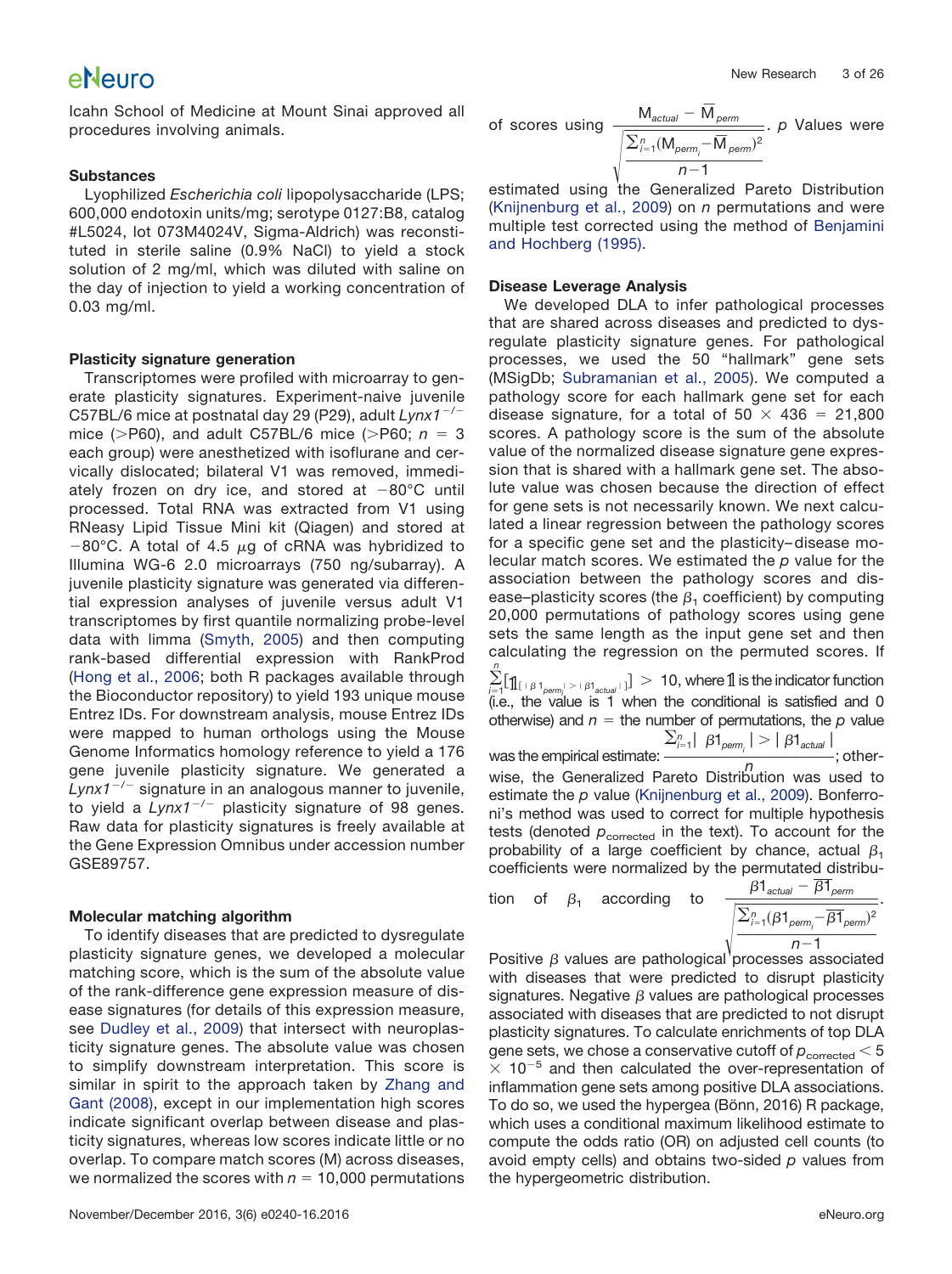#### <span id="page-3-0"></span>**Table 1: Statistics**

| Subscript | Data structure                    | Type of test                                                                                                                                                                          | Power                                                                                                                          |
|-----------|-----------------------------------|---------------------------------------------------------------------------------------------------------------------------------------------------------------------------------------|--------------------------------------------------------------------------------------------------------------------------------|
| a         | Hypergeometric                    | Fisher's exact                                                                                                                                                                        | $95\%$ CI = 1.4-491.2                                                                                                          |
| b         | Hypergeometric                    | Fisher's exact                                                                                                                                                                        | $95\%$ CI = 23.8-58.0                                                                                                          |
| с         | Hypergeometric                    | Fisher's exact                                                                                                                                                                        | $95\%$ CI = 3.2-1229.8                                                                                                         |
| d         | Approximately normal              | Welch t test                                                                                                                                                                          | 95% CI = $-3.3$ to $-1.6$ , alternative hypothesis:<br>true difference in means is not equal to 0                              |
| e         | Non-normal                        | Empirical p value                                                                                                                                                                     | NA                                                                                                                             |
| f         | Non-normal                        | Spearman rank correlation                                                                                                                                                             | <b>NA</b>                                                                                                                      |
| g         | Approximately normal              | Welch t test                                                                                                                                                                          | NA; no specific $p$ values reported, rather a group of<br>genes under a specified p value threshold                            |
| h         | Approximately normal Welch t test |                                                                                                                                                                                       | 95% CI = $-3.0$ to $-0.1$ , alternative hypothesis: true<br>difference in means is not equal to 0                              |
| ÷         | Approximately normal              | Welch t test                                                                                                                                                                          | 95% CI = $-1.3$ to $-0.1$ , alternative hypothesis: true<br>difference in means is not equal to 0                              |
|           | Approximately normal Welch t test |                                                                                                                                                                                       | $95\%$ CI = 0.3–1.6, alternative hypothesis: true<br>difference in means is not equal to 0                                     |
| k         | Approximately normal Welch t test |                                                                                                                                                                                       | NA; no specific $p$ values reported, rather a group<br>of genes above a specified p<br>value threshold (e.g., not significant) |
|           | Approximately normal              | Welch t test, one-sided (due to specific<br>prior hypothesis as to direction<br>of effect; results still significant<br>using a two-sided test at a threshold<br>of $\alpha = 0.05$ ) | 95% CI = 0.1 to $\infty$ ], alternative hypothesis: true<br>difference in means is not equal to 0                              |
| m         | Non-normal                        | $\chi^2$ test of ODS counts                                                                                                                                                           | <b>NA</b>                                                                                                                      |

### **Quantitative PCR**

Experiment-naive juvenile mice (P26;  $n = 5$ /group) were lightly anesthetized with isoflurane to avoid additional stressors and injected intraperitoneally before 12:00 noon eastern standard time with a dose of LPS that does not cross the blood–brain barrier [\(Banks and Robinson, 2010;](#page-23-5) 300  $\mu$ g/kg,  $\sim$ 4.5  $\mu$ g/mouse) or vehicle (150  $\mu$ l of saline). Four hours later, mice were deeply anesthetized with isoflurane and decapitated, and bilateral V1 was removed under RNAsefree conditions, briefly rinsed in sterile saline (0.9% NaCl), immediately frozen on dry ice, and transferred to  $-80^{\circ}$ C storage until processed. Total RNA was extracted from V1 using the RNeasy Lipid Tissue Mini Kit (Qiagen) and stored at  $-80^{\circ}$ C. RNA yields ranged from 4.5 to 10  $\mu$ g/sample and RNA integrity numbers ranged from 8.7 to 10 (mean, 9.8; SD, 0.32). Total V1 RNA was converted to cDNA using a High-Capacity cDNA Reverse Transcription Kit (Life Technologies). Quantitative PCR (qPCR) was performed by the Mount Sinai Quantitative PCR core facility using TaqMan probes (catalog numbers: *NogoR*: 00445861, *Lynx1*: 01204957\_g1, *S100a8*: 00496696\_g1, *Lrg1*: 01278767\_m1, *Lcn2*: 01324470\_m1, *PirB*: 01700366\_m1, *Cldn5*: 00727012\_s1, *Egr2*: 00456650\_m1, *Npas4*: 01227866\_g1, Il1: 00434228\_m1, *Agmat*: 01348862\_m1, *Ch25h*: 00515486\_s1, *Alox12b*: 01325300\_gH, *Evpl*: 01700609\_m1, *Slc40a1*: 00489835\_g1, *Arc*: 01204954\_g1, *S100a9*: 00656925\_m1, *H2D1/H2K1*: 04208017\_mH, *BDNF*: 04230607\_s1, *Nptx2*: 00479438\_m1, and *Ppp3ca*: 01317678\_m1, Applied Biosystems). Quantification of the fold change was derived via the  $-\Delta\Delta$  CT method (equivalent to a log2 fold change) and significance was computed with parametric  $t$  tests of the  $\Delta$  CTs, given the approximately normal distribution of  $\Delta$  CTs. To prioritize qPCR validations, we identified the most differentially dysregulated juvenile neuroplasticity genes by an independent LPS brain study (GSE3253) by subsetting with the LPS brain expression whose absolute expression statistic was 2 after conversion to *z*-score.

#### *In vivo* **electrophysiology**

Under light isoflurane anesthesia, the contralateral eye of experiment-naive P26 mice was sutured, and the animal was immediately injected intraperitoneally with LPS (300  $\mu$ g/kg,  ${\sim}4.5$   $\mu$ g/mouse) or vehicle (150  $\mu$ l saline). Three days later, single-unit electrophysiological recordings were taken in binocular zone of V1 in response to visual stimuli presented to each eye separately [\(Gordon and Stryker, 1996\)](#page-23-6). Briefly, recording was conducted under nembutal/chlorprothixene anesthesia. Visually evoked single-unit responses were recorded with 16-channel silicone probes (NeuroNexus) in response to a high-contrast single bar generated by visage system (Cambridge Research Systems). The signal was amplified and thresholded (OmniPlex, Plexon). To ensure single-unit isolation, the waveforms of recorded units were further examined off-line (Offline Sorter, Plexon). For each animal, approximately 3–10 single units were recorded in each of the four to six vertical penetrations spaced evenly (250  $\mu$ m intervals) across the mediolateral extent of V1 to map the monocular and binocular zones and to avoid sampling bias. Monocular zone was identified when three consecutive units solely registered contralateral responses within a single penetration [ocular dominance score (ODS) of 1, see below for definition of ODS]. Secondary visual cortex was identified by the reversal of retinotopy seen as the electrode was moved into the secondary visual cortex [\(Gordon and Stryker, 1996\)](#page-23-6). Mice that experienced opening of the sutured eye or had poor record-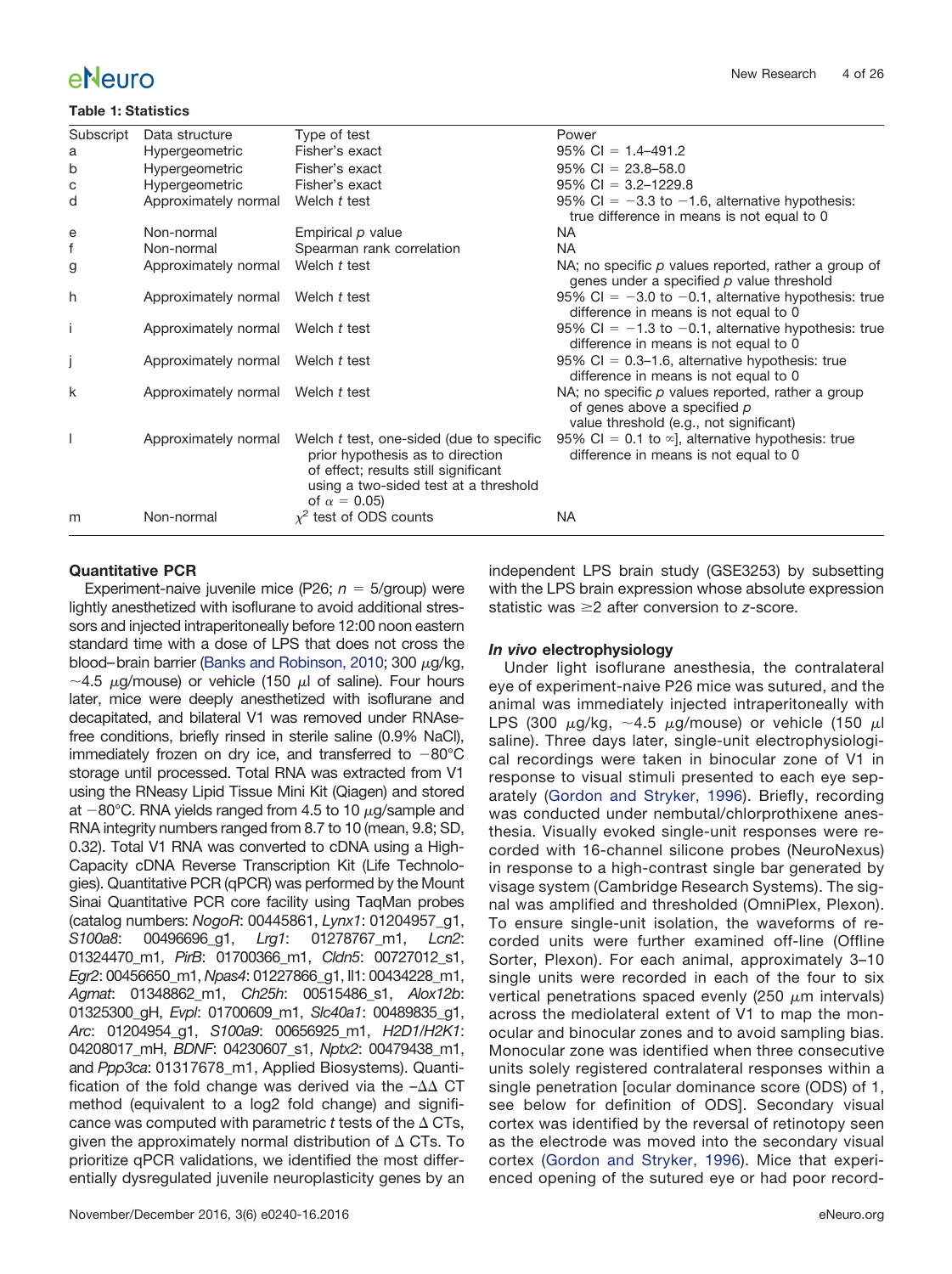

<span id="page-4-0"></span>**Figure 1.** Diseases that dysregulate the juvenile plasticity signature are associated with inflammatory processes. *a*, *b*, Juvenile plasticity signature of 176 genes (represented by green bars) generated by differential expression of P29 vs >P60 C57BL/6 male mice primary visual cortex was computationally matched to 436 disease signatures (represented by orange bars; *a*) using rank-based molecular matching where large scores indicate shared transcriptional phenotype (*b*). *c*, DLA systematically identified processes associated to diseases that dysregulate the plasticity signature. Seven of the 14 largest associations were inflammation-related gene sets, and 7 of 7 of inflammation-related gene sets were strongly associated with plasticity (all at  $p_{\rm corrected} <$  5  $\times$  10<sup>-5</sup>: OR = 25.8, 95% Cl = 1.4-491.2,  $p=$  2.7  $\times$  10<sup>-3</sup>, Fisher's exact test). See Figure 1-1 for source DLA data.

ings  $\left($  < 10 cells/mouse or  $\leq$ 3 penetrations/mouse or lack of positive identification of monocular zone and secondary visual cortex) were excluded from further study. To analyze the electrophysiology data, normalized ocular dominance index (ODI) of single neurons was computed by a custom-made MATLAB code by peristimulus time histogram analysis of peak to baseline spiking activity in response to each eye: {[Peak(ipsi) - baseline(ipsi)] - [Peak(contra) - baseline(contra)]}/ {[Peak(ipsi) - baseline(ipsi)] [Peak(contra) - baseline(contra)]}, which produces a range of  $[-1,+1]$  where  $-1$  is a completely contralateral dominated cell and  $+1$  is a completely ipsilateral dominated cell. ODI is linearly transformed by assigning [-1.0, -0.5) **1**, [-0.5, -0.3)  $\mathbf{2}$ ,  $[-0.3, -0.1) = 3$ ,  $[-0.1, +0.1] = 4$ ,  $(+0.1, +0.3] = 5$ ,  $(+0.3, +0.5] = 6, (+0.5, +1.0] = 7$  to produce the ODS. Finally, the contralateral bias index (CBI), a monocular weighted, animal-level summary statistic, is computed from the ODS, as follows:  $[(n1 - n7) + 2/3(n2 - n6) +$  $1/3(n3 - n5) + N/2N$ , where  $N =$  total number of cells and  $nx =$  number of cells corresponding to ODS of  $x$ . Thus, a CBI value of 0.7 is contralateral dominant, and a CBI value of 0.4 is ipsilateral dominant. For statistical comparison of ocular dominance, ODSs of single neurons were plotted as a proportion histogram and compared via a nonparametric  $\chi^2$  test, and CBI values of single animals were compared via a *t* test. Saline-treated juvenile animals (age P26) were the comparison group. The experimenter was blind to the sample group. Sample sizes were

November/December 2016, 3(6) e0240-16.2016 eNeuro.org

statistically estimated prior to undertaking experimental work to be  $n = 6$  per group, assuming the effect sizes seen in previous relevant work.

#### **Statistical analysis**

All statistical and computational analyses conducted with R (version 3.2.2) and Python (version 2.7.10). Parametric Welch *t* tests were two sided, unless otherwise noted. Sample sizes (denoted *n*) always indicate the number of mice. The influenza 95% confidence interval (CI) for the incidence rate ratio was estimated using the Katz log approach [\(Fagerland et al., 2015\)](#page-23-7)  $(e^{log (IRR)} \pm \sqrt{\frac{1}{2}})$ 1  $\frac{1}{a}$ ,  $\frac{1}{b}$ ,  $\frac{1}{m}$ ,  $\frac{1}{n}$ , where *a* and *b* are the successes and *m* and *n* are the totals (totals determined by dividing the successes by the published incidence rates. The detail of statistical analysis is shown in [Table 1.](#page-3-0)

## **Results**

#### **Molecular matching between plasticity and disease signatures**

To enable molecular matching between plasticity and disease, we compared V1 transcriptomes of juvenile wild-type mice, during the critical period of elevated ocular dominance plasticity in V1 [\(Gordon and Stryker,](#page-23-6) [1996\)](#page-23-6), with adult wild-type mice with reduced plasticity, to identify a differential expression signature of 176 genes (Fig. [1a](#page-4-0); Table [2\)](#page-5-0). We computationally matched this signature to 436 disease signatures derived from public microarray data using a previously described method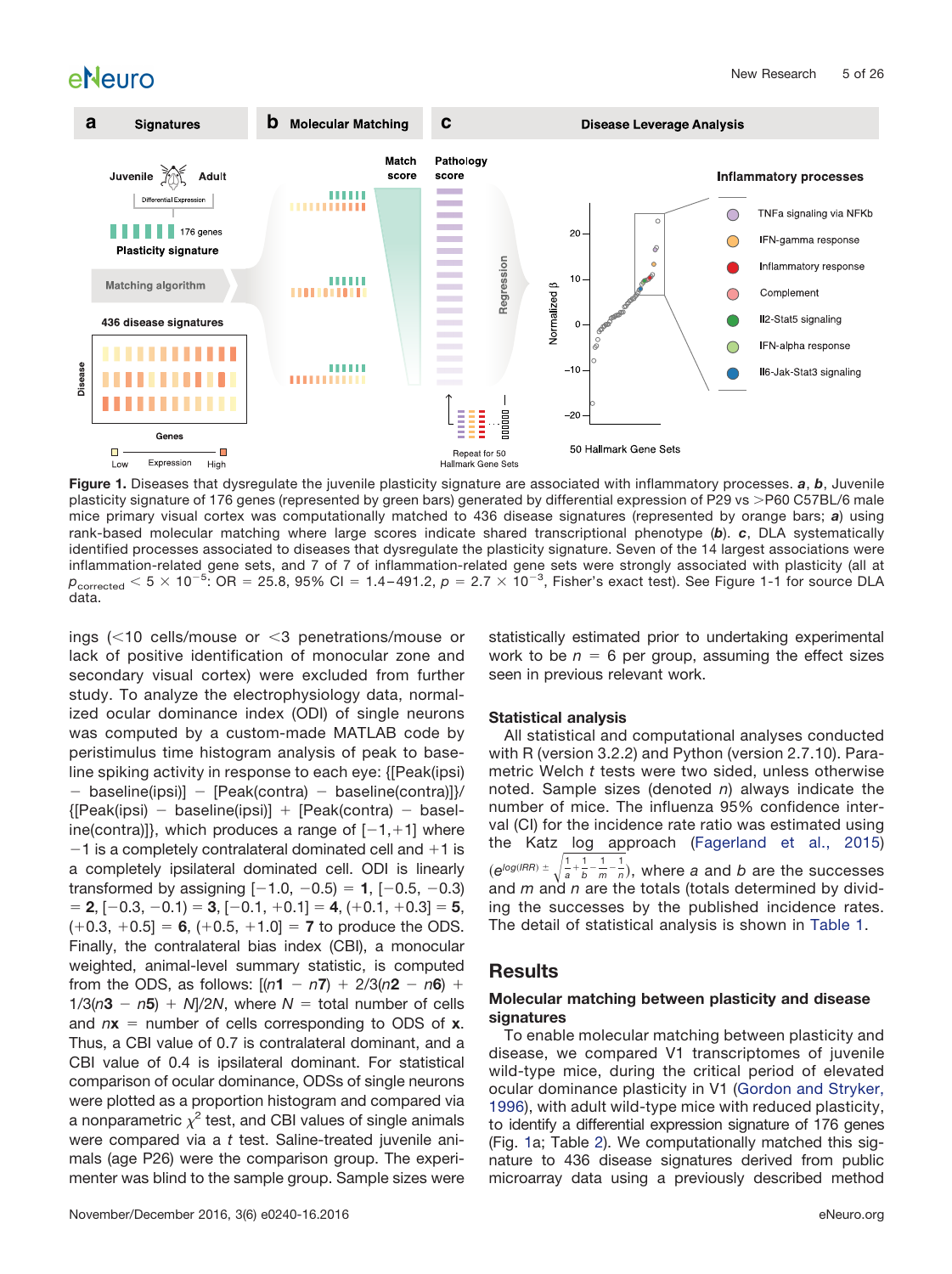|                                            | Name                              | Normalized_effect | <b>Betas</b> | Pval        | <b>Bonferroni</b> |
|--------------------------------------------|-----------------------------------|-------------------|--------------|-------------|-------------------|
| HALLMARK EPITHELIAL MESENCHYMAL TRANSITION | epithelial mesenchymal transition | 22.89             | 7.44         | 5.7E-15     | 2.8E-13           |
| HALLMARK KRAS SIGNALING UP                 | kras signaling up                 | 17.05             | 5.49         | $0.0E + 00$ | $0.0E + 00$       |
| HALLMARK_TNFA_SIGNALING_VIA_NFKB           | tnfa signaling via nfkb           | 16.57             | 5.35         | 6.0E-13     | 3.0E-11           |
| HALLMARK_INTERFERON_GAMMA_RESPONSE         | interferon gamma response         | 13.40             | 4.33         | 5.3E-18     | $2.6E-16$         |
| HALLMARK_HYPOXIA                           | hypoxia                           | 11.11             | 3.52         | 3.9E-10     | 2.0E-08           |
| HALLMARK_ESTROGEN_RESPONSE_LATE            | estrogen response late            | 10.68             | 3.39         | 6.8E-10     | 3.4E-08           |
| HALLMARK_INFLAMMATORY_RESPONSE             | inflammatory response             | 10.42             | 3.33         | 1.4E-14     | 6.8E-13           |
| HALLMARK_COMPLEMENT                        | complement                        | 10.08             | 3.18         | $0.0E + 00$ | $0.0E + 00$       |
| HALLMARK_E2F_TARGETS                       | e2f targets                       | 9.94              | 3.14         | 2.2E-09     | 1.1E-07           |
| HALLMARK ANGIOGENESIS                      | angiogenesis                      | 9.85              | 1.39         | 3.2E-07     | 1.6E-05           |
| HALLMARK_IL2_STAT5_SIGNALING               | il2 stat5 signaling               | 9.78              | 3.09         | 2.8E-09     | 1.4E-07           |
| HALLMARK_INTERFERON_ALPHA_RESPONSE         | interferon alpha response         | 9.38              | 2.09         | 4.6E-12     | 2.3E-10           |
| HALLMARK_G2M_CHECKPOINT                    | g2m checkpoint                    | 9.00              | 2.85         | $2.2E-12$   | $1.1E-10$         |
| HALLMARK_IL6_JAK_STAT3_SIGNALING           | il6 jak stat3 signaling           | 7.98              | 1.70         | 2.6E-09     | 1.3E-07           |
| HALLMARK_ESTROGEN_RESPONSE_EARLY           | estrogen response early           | 7.72              | 2.40         | 1.2E-07     | 6.0E-06           |
| HALLMARK UV RESPONSE DN                    | uv response dn                    | 7.11              | 1.90         | $3.1E-11$   | 1.6E-09           |
| HALLMARK ALLOGRAFT REJECTION               | allograft rejection               | 6.63              | 2.04         | 4.1E-09     | 2.1E-07           |
| HALLMARK_TGF_BETA_SIGNALING                | tgf beta signaling                | 6.30              | 1.06         | 1.1E-06     | 5.5E-05           |
| HALLMARK COAGULATION                       | coagulation                       | 5.82              | 1.51         | 6.3E-07     | 3.2E-05           |
| HALLMARK_APOPTOSIS                         | apoptosis                         | 5.81              | 1.62         | 8.2E-07     | 4.1E-05           |
| HALLMARK_APICAL_JUNCTION                   | apical junction                   | 5.50              | 1.66         | 1.0E-06     | 5.2E-05           |
| HALLMARK_MYOGENESIS                        | myogenesis                        | 5.33              | 1.61         | 2.3E-06     | 1.1E-04           |
| HALLMARK P53 PATHWAY                       | p53 pathway                       | 4.93              | 1.47         | 9.8E-05     | 4.9E-03           |
| HALLMARK_CHOLESTEROL_HOMEOSTASIS           | cholesterol homeostasis           | 4.66              | 0.89         | 6.8E-05     | 3.4E-03           |
| HALLMARK_XENOBIOTIC_METABOLISM             | xenobiotic metabolism             | 4.14              | 1.21         | 1.3E-03     | 6.3E-02           |
| HALLMARK_UV_RESPONSE_UP                    | uv response up                    | 4.02              | 1.06         | 6.5E-04     | 3.3E-02           |
| HALLMARK MTORC1 SIGNALING                  | mtorc1 signaling                  | 2.87              | 0.79         | 3.3E-02     | 1.0E+00           |
| HALLMARK_MITOTIC_SPINDLE                   | mitotic spindle                   | 2.81              | 0.76         | 3.5E-02     | 1.0E+00           |
| HALLMARK GLYCOLYSIS                        | glycolysis                        | 2.80              | 0.77         | 3.8E-02     | 1.0E+00           |
| HALLMARK ANDROGEN RESPONSE                 | androgen response                 | 2.27              | 0.45         | 7.4E-02     | $1.0E + 00$       |
| HALLMARK KRAS SIGNALING DN                 | kras signaling dn                 | 2.21              | 0.56         | 1.3E-01     | $1.0E + 00$       |
| HALLMARK_BILE_ACID_METABOLISM              | bile acid metabolism              | 2.16              | 0.44         | 1.0E-01     | $1.0E + 00$       |
| HALLMARK HEDGEHOG SIGNALING                | hedgehog signaling                | 1.99              | 0.25         | 8.2E-02     | $1.0E + 00$       |
| HALLMARK_PANCREAS_BETA_CELLS               | pancreas beta cells               | 1.73              | 0.22         | 1.5E-01     | 1.0E+00           |
| HALLMARK WNT BETA CATENIN SIGNALING        | wnt beta catenin signaling        | 1.71              | 0.23         | 1.5E-01     | 1.0E+00           |
| HALLMARK NOTCH SIGNALING                   | notch signaling                   | 1.50              | 0.17         | $2.1E-01$   | $1.0E + 00$       |
| HALLMARK_APICAL_SURFACE                    | apical surface                    | 0.79              | 0.09         | 6.0E-01     | $1.0E + 00$       |
| HALLMARK_UNFOLDED_PROTEIN_RESPONSE         | unfolded protein response         | 0.21              | $-0.04$      | 8.8E-01     | $1.0E + 00$       |
| HALLMARK MYC TARGETS V2                    | myc targets v2                    | 0.15              | $-0.02$      | $9.1E-01$   | $1.0E + 00$       |
| HALLMARK PEROXISOME                        | peroxisome                        | 0.13              | $-0.06$      | 8.3E-01     | $1.0E + 00$       |
|                                            | fatty acid metabolism             | $-0.21$           | $-0.20$      | 5.6E-01     | $1.0E + 00$       |
| HALLMARK_FATTY_ACID_METABOLISM             |                                   | $-0.34$           | $-0.21$      |             |                   |
| HALLMARK SPERMATOGENESIS                   | spermatogenesis                   | $-0.90$           |              | 4.9E-01     | $1.0E + 00$       |
| HALLMARK ADIPOGENESIS                      | adipogenesis                      |                   | $-0.47$      | $2.1E-01$   | $1.0E + 00$       |
| HALLMARK_REACTIVE_OXIGEN_SPECIES_PATHWAY   | reactive oxigen species pathway   | $-1.02$           | $-0.21$      | 2.2E-01     | $1.0E + 00$       |
| HALLMARK_PI3K_AKT_MTOR_SIGNALING           | pi3k akt mtor signaling           | $-1.45$           | $-0.45$      | 8.7E-02     | 1.0E+00           |
| HALLMARK HEME METABOLISM                   | heme metabolism                   | $-3.18$           | $-1.24$      | 2.0E-04     | 1.0E-02           |
| HALLMARK_PROTEIN_SECRETION                 | protein secretion                 | $-4.56$           | $-1.15$      | $0.0E + 00$ | $0.0E + 00$       |
| HALLMARK_DNA_REPAIR                        | dna repair                        | $-4.90$           | $-1.52$      | $0.0E + 00$ | $0.0E + 00$       |
| HALLMARK MYC TARGETS V1                    | myc targets v1                    | $-7.83$           | $-2.78$      | $0.0E + 00$ | $0.0E + 00$       |
| HALLMARK_OXIDATIVE_PHOSPHORYLATION         | oxidative phosphorylation         | $-17.22$          | $-5.92$      | $0.0E + 00$ | $0.0E + 00$       |

<span id="page-5-0"></span>**Figure 1-1.** DLA identifies biological processes common to diseases that perturb the juvenile plasticity signature. To identify shared pathophysiology across the diverse list of diseases predicted to dysregulate the juvenile plasticity signature, we applied DLA. This approach calculates the association between diseases that dysregulate the plasticity signature genes and 50 well defined and distinct biological pathways. To do so, it computes a regression between the molecular match score (a measure that indicates the strength of association between the disease and plasticity signatures; see Table 3 and Materials and Methods) and the pathology score (a measure of activity of the biological pathway in that disease; see Materials and Methods). Large regression coefficients indicate that the biological pathway may disrupt juvenile plasticity. Using a multiple test-corrected, empirical  $p < 5 \times 10^{-5}$ , seven of the 14 largest DLA associations were inflammation-related gene sets, and every inflammationrelated gene set in the hallmark library was strongly associated with diseases that dysregulate plasticity genes (seven of seven inflammation gene sets at  $p_{\rm corrected} <$  5  $\times$  10<sup>-5</sup>: OR = 25.8, 95% Cl = 1.4–491.2,  $p=$  2.7  $\times$  10<sup>-3</sup>, Fisher's exact test). A total of 20,000 permutations of the gene sets was used to estimate *p* values and to normalize the regression coefficients to allow comparison between effect sizes for different biological pathways. Inflammation-related gene sets: TNF- $\alpha$  signaling via NF- $\kappa$ B, IFN- $\gamma$  response, inflammatory response, complement, IL-2-Stat5 signaling, IFN- $\alpha$  response, IL-6-Jak-Stat3 signaling.

[\(Dudley et al., 2009;](#page-23-3) [Fig. 1a\)](#page-4-0). This systematic method applies a rank-based molecular matching algorithm to determine the molecular concordance between the plasticity signature and a given disease signature, where high scores indicate plasticity genes are significantly dysregulated by the disease and low scores indicate that the disease has no impact on plasticity genes (for details, see Materials and Methods; [Fig. 1b\)](#page-4-0). The molecular matching procedure produced a list of 436 diseases ordered by their prediction to disrupt the plasticity signature. Interestingly, highly ranked diseases included not only brain disorders known to disrupt plasticity, such as Huntington's disease [\(Usdin](#page-24-14) [et al., 1999;](#page-24-14) [Murphy et al., 2000;](#page-24-15) [Milnerwood et al.,](#page-24-16)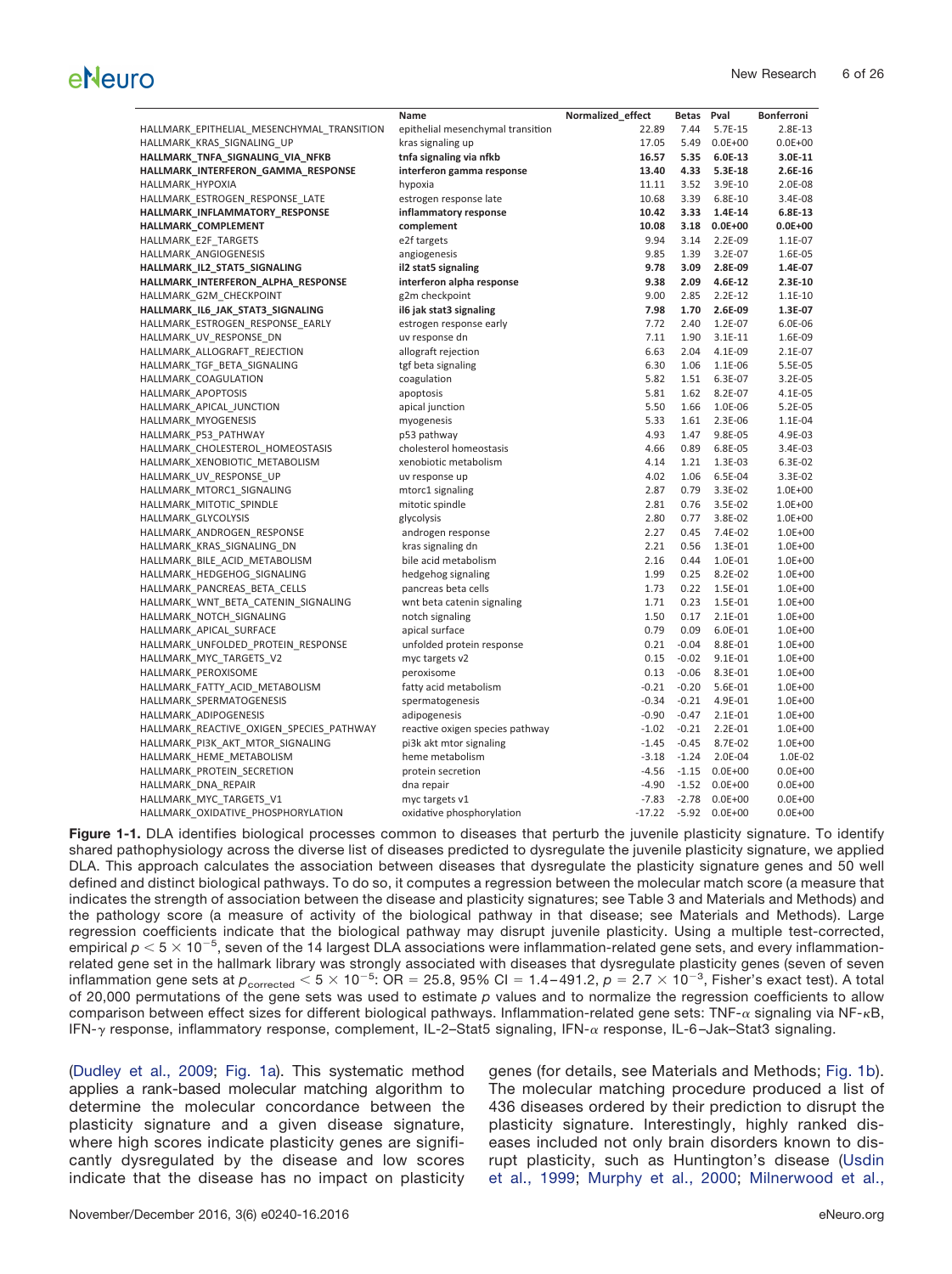#### New Research 7 of 26

# eNeuro

[2006\)](#page-24-16), but also non-neurologic disorders (e.g., bacterial infections, inflammatory bowel disease, metabolic diseases), suggesting that a broad range of disease states may impact molecular pathways involved in plasticity.

### **Disease Leverage Analysis (DLA) identifies inflammatory processes as putative disruptors of plasticity**

We sought to identify shared pathophysiology across the diverse list of diseases predicted to dysregulate plasticity signatures. To do so, we developed DLA. This approach calculates the association between diseases that dysregulate the plasticity signature genes and the 50 gene sets in the hallmark library [\(Subramanian et al.,](#page-24-13) [2005\)](#page-24-13) that represent well defined and distinct biological pathways. Specifically, DLA computes a linear regression between the molecular match score (a measure of strength of association between disease and plasticity signatures) and the pathology score (a measure of activity of the biological pathway in a given disease). Large regression coefficients indicate that a given biological pathway is highly active in diseases that dysregulate plasticity gene signatures and may be pathological to developmental plasticity. Using a multiple test-corrected, empirical  $p$  value threshold of  $p <$  $5 \times 10^{-5}$ , we found that 7 of 14 largest DLA associations were inflammation-related gene sets and that every inflammation-related gene set in the hallmark library was strongly associated with diseases that dysregulate the plasticity signature (7 of 7 inflammation gene sets at a threshold of  $\rho_{\rm corrected}$   $<$  5  $\times$  10 $^{-5}$ : OR = 25.8, 95% Cl  $= 1.4 - 491.2, p = 2.7 \times 10^{-3}$ <sub>a</sub>, Fisher's exact test; [Figs.](#page-4-0) [1c,](#page-4-0) [1–1\)](#page-23-8). Moreover, two of these gene sets, tumor necrosis factor- $\alpha$  (TNF- $\alpha$ ) signaling via nuclear factor- $\kappa$ B (NF- $\kappa$ B) and interferon- $\gamma$  (IFN- $\gamma$ ) response, reflect pathways involved in critical period plasticity [\(Kaneko et al., 2008;](#page-24-17) [Nagakura et al., 2014\)](#page-24-18).

To control for nonplasticity aspects of age, we repeated the entire analysis using a *Lynx1*-/- plasticity signature of 98 genes, which was identified by computing the differential expression between adult *Lynx1*-/ and adult wild-type V1 [\(Table 4\)](#page-21-0). By releasing the *Lynx1* brake on plasticity, Lynx1<sup>-/-</sup> mice have juvenile-like plasticity in adulthood [\(Morishita et al., 2010;](#page-24-19) [Bukhari](#page-23-9) [et al., 2015\)](#page-23-9). Indeed, functional similarity is reflected in signature similarity, as juvenile and *Lynx1<sup>-/-</sup> plasticity* signatures significantly overlap (35 genes shared,  $OR =$ 37.1, 95% Cl = 23.8-58.0,  $p <$  2.2  $\times$  10<sup>-16</sup><sub>b</sub>). Applying DLA to the *Lynx1<sup>-/-</sup>* molecular matches, we found a strong association between diseases predicted to disrupt *Lynx1*-/- plasticity and inflammation-related gene sets (7 of 7 inflammation gene sets at a threshold of  $p_{\rm corrected}$   $<$  5  $\times$  10<sup>-5</sup>: OR = 63.0, 95% CI = 3.2–1229.8,  $p = 7.6 \times 10^{-5}$  Fisher's exact test; [Figs. 2, 2-1\)](#page-5-0). Together, the bioinformatics analyses indicate that inflammation is a process central to diseases predicted to dysregulate plasticity gene expression, suggesting that inflammation may disrupt developmental plasticity. **Lynx1-KO Disease Leverage** 



50 Hallmark Gene Sets

<span id="page-6-0"></span>**Figure 2.** Diseases that dysregulate the adult Lynx1<sup>-/-</sup> plasticity signature are associated with inflammatory processes. Using an adult *Lynx1*-/- plasticity signature of 98 genes (generated by differential expression of primary visual cortex from  $>$ P60  $Lynx1^{-/-}$  vs  $>$ P60 C57BL/6 male mice), DLA systematically identified biological processes associated with diseases that dysregulate the adult *Lynx1*-/- plasticity signature genes. Using adult *Lynx1<sup>-/-</sup>* animals controls for age, as these adult animals have elevated plasticity similar to that of juvenile animals. Seven of the 11 largest associations were inflammation-related gene sets, and every inflammation-related gene set was strongly associated with plasticity (7 of 7 inflammation gene sets at  $p_{\text{corrected}} < 5 \times 10^{-5}$ : OR = 63.0, 95% CI =  $3.2 - 1229.8$ ,  $p = 7.6 \times 10^{-5}$ , Fisher's exact test). See Figure 2-1 for source DLA data.

#### **Lipopolysaccharide model of inflammation suppresses developmental cortical plasticity**

Based on the DLA findings, we hypothesized that inflammatory processes disrupt developmental cortical plasticity. To test this hypothesis, we induced a systemic inflammatory response via LPS and measured the impact on developmental plasticity and related gene expression. We injected a low dose of LPS (300  $\mu$ g/kg, intraperitoneal) at the peak of juvenile ocular dominance plasticity at P26 and found a strong inflammatory response in V1, as indicated by a 2.4  $log<sub>2</sub>$  fold increase of interleukin (IL)-1 $\beta$  compared with vehicle control ( $p =$  $3.4 \times 10^{-4}$ <sub>d</sub>, *t* test of  $\Delta$  CTs,  $n = 5$  mice/group). To identify a focused subset of plasticity genes likely to be regulated by LPS (regardless of age or specific brain region) to test *in vivo*, we investigated a highly significant molecular match between the juvenile plasticity signature and an adult brain-derived LPS transcriptome (GSE3253; rank #14,  $\rho = 7.9 \times 10^{-4}$ <sub>e</sub>; empirical  $\rho$  value calculated using molecular match algorithm; [Fig. 3a;](#page-6-0) [Table 3\)](#page-6-0). Next, we identified a subset of genes from GSE3253 that is likely to play a larger role in the under-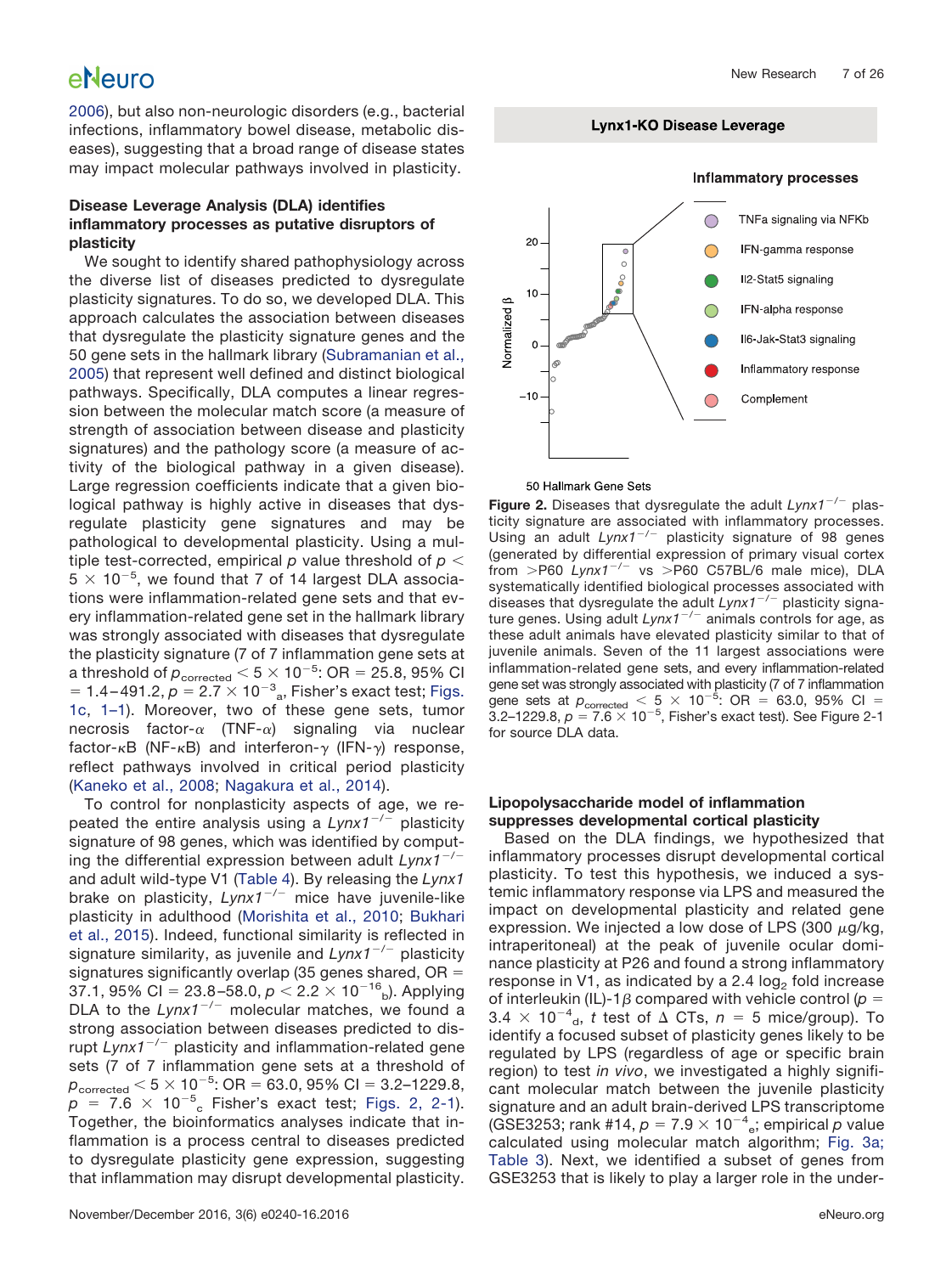lying biology (the genes in the extremes using a *z*-score cutoff) and intersected it with the plasticity signature to identify 16 shared genes [\(Fig. 3b\)](#page-6-0). Notably, among these shared genes, we identified a negative correlation in their expression pattern (cor =  $-0.77$ ,  $p = 0.0007$ <sub>f</sub>, Spearman's correlation). Among these 16 shared genes, the adult LPS data indicated the direction of expression of 13 genes would be reversed by LPS. Indeed, the majority (61.5%) of the 13 genes showed a complete reversal in their differential expression pattern in V1 after peripheral LPS administration during the critical period (qPCR, all reversed genes  $p < 5 \times 10^{-4}$ g, *t* test of  $\Delta$  CTs,  $n = 5$  mice per group; [Fig. 3c\)](#page-6-0). These data indicate that genes in the plasticity signature that are also regulated by LPS act in an antagonistic fashion and naturally led us to the hypothesis that inflammation may suppress plasticity. Consistent with this logic, the established brakes of plasticity, *PirB* [\(Syken et al.,](#page-24-20) [2006\)](#page-24-20) and *H2K1* and *H2D1* [\(Datwani et al., 2009\)](#page-23-10), showed increased expression compared with vehicle (*p*  $= 0.04$ <sub>h</sub> and  $p = 0.03$ <sub>i</sub>, respectively, *t* test of  $\Delta$  CTs,  $n =$ 5 mice per group; [Fig. 4a,b\)](#page-8-0). In addition, a trigger of plasticity that increases across development, BDNF [\(Huang et al., 1999\)](#page-24-21), which we predicted *in silico* to decrease after LPS [\(Fig. 3b\)](#page-6-0), showed decreased expression compared with vehicle ( $p~=~0.009_{\rm j},~t$  test of  $\Delta CTs$ ,  $n = 5$  mice/group; [Fig. 4b\)](#page-8-0). In contrast, other known plasticity effectors [\(Takesian and Hensch, 2013\)](#page-24-6) were not changed relative to vehicle (*Nptx2*, *Lynx1*, *NogoR*, *Ppp3ca*;  $p > 0.1_k$ , *t* test of  $\Delta$  CTs,  $n = 5$  mice per group), indicating that LPS may act through a specific subset of known and novel plasticity effectors [\(Fig.](#page-8-0) [4b\)](#page-8-0).

Finally, we tested whether inflammation suppresses experience-dependent developmental cortical plasticity in vivo. We administered LPS (300 µg/kg, intraperitoneal) or saline on P26 immediately after suturing one eye to induce ocular dominance plasticity via monocular deprivation (MD; [Fig. 4a\)](#page-8-0). After 3 d of MD, we conducted *in vivo* single-unit recordings of activitydriven changes in the eye preference of single neurons (ocular dominance) in binocular V1 in response to light [\(Gordon and Stryker, 1996\)](#page-23-6). In mice treated with saline, we observed the expected shift in cortical responsivity to light stimulation from the deprived contralateral to nondeprived ipsilateral eye, as quantified by a decrease in the animal-level CBI (CBI =  $0.49 \pm 0.04$ ; six mice; 135 cells), indicating the presence of developmental plasticity [\(Fig. 4c,](#page-8-0) right-hand plot). In contrast, LPS significantly suppressed the shift in cortical responsivity from the deprived contralateral eye to the nondeprived ipsilateral eye, which was quantified by an increase in CBI and an elimination of the right shift in the distribution of ODSs of single neurons (CBI  $= 0.64$  0.02, seven mice, 129 cells; one-sided *t* test of CBIs:  $p = 0.006$ ;;  $\chi^2$  test of ODS distribution:  $p = 2.6 \times$  $10^{-6}$ <sub>m</sub>), indicating impaired plasticity during the critical period in V1 [\(Fig. 4c,](#page-8-0) left-hand plot). Together, these data are consistent with our informatics-derived hypothesis by demonstrating that peripheral injection of

LPS induces an inflammatory response in the brain and suppresses developmental cortical plasticity *in vivo.*

## **Discussion**

Using an integrative bioinformatics approach, we found that inflammation disrupts developmental cortical plasticity. Our study demonstrates the utility of this approach for both identifying diseases that may disrupt plasticity and generating hypotheses on the molecular mechanisms underlying these disruptions. Moreover, our novel Disease Leverage Analysis facilitates novel hypothesis generation, because seemingly unrelated phenotypes, such as neuroplasticity and inflammation, can be connected based on apparently disparate tissues and diseases. Previous work indicating that the disease signal harmonizes across tissues [\(Dudley et al.,](#page-23-3) [2009\)](#page-23-3) supports this approach and in the present study suggests that the molecular pathways underlying plasticity are shared in diverse tissues and are dysregulated in many disease states, including apparently nonneurological phenotypes (e.g., bacterial infections, inflammatory bowel disease, metabolic diseases). Importantly, the biological relevance of any given molecular match between plasticity and disease must be interpreted with care. In all cases, molecular matches indicate that plasticity and the disease phenotype share underlying molecular machinery. However, a given disease state in a specific tissue may or may not have an impact on functional plasticity or related gene expression if the disease state or tissue is sufficiently localized and segregated from neural tissue. Consequently, we developed Disease Leverage Analysis to use the information of all matches collectively to identify common disease processes and simultaneously shrink the hypothesis space to a manageable set of disease process-oriented hypotheses that bind together the diverse matches. This approach facilitated the unbiased and systematic use of apparently disparate disease signatures to generate novel hypotheses about shared disease mechanisms that may dysregulate plasticity. We find here that a common theme among these dysregulations is inflammation, a biological process that is well suited to communicate peripheral signals to the brain, disrupting plasticity.

We demonstrate several lines of evidence supporting a hypothesis that plasticity and inflammatory processes share components of underlying molecular networks. We computationally predicted associations between plasticity signature-perturbing diseases and TNF- $\alpha$  and IFN- $\gamma$  pathways [\(Figs. 1,](#page-4-0) [2\)](#page-5-0) and also experimentally identified associations between systemic inflammation and increases in the plasticity brakes *PirB* and *MHC-1* in the brain [\(Fig. 4\)](#page-8-0). These predictions and observations confirm the known role of pathways involving TNF- $\alpha$ , IFN- $\gamma$ , Pirb, and MHC-I on regulating developmental plasticity [\(Syken et al., 2006;](#page-24-20) [Kaneko et al., 2008;](#page-24-17) [Dat](#page-23-10)[wani et al., 2009;](#page-23-10) [Nagakura et al., 2014\)](#page-24-18) and extend them to the context of inflammation. We also showed that *BDNF*, a neurotrophic factor essential to the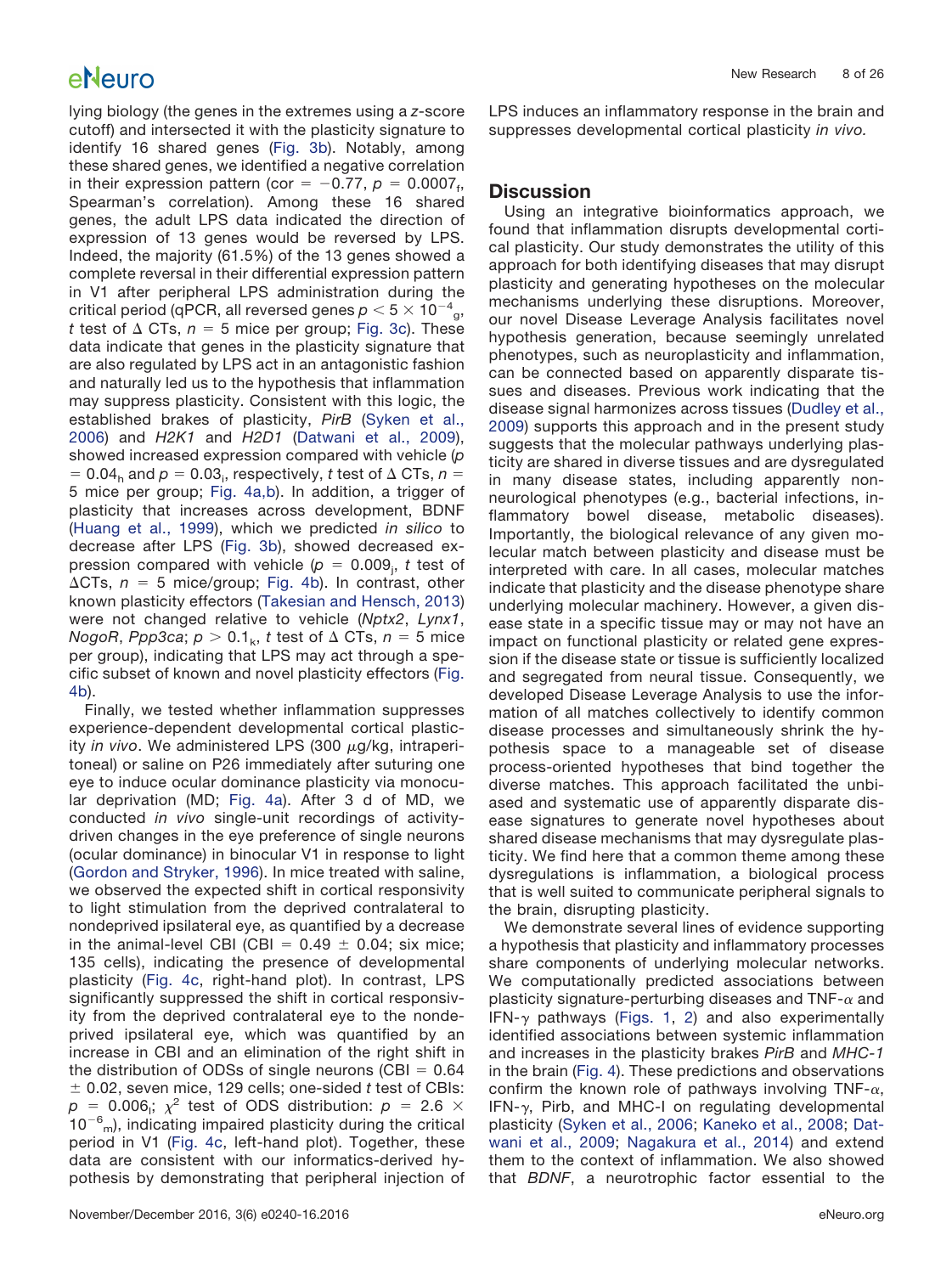|                                            | Name                              | Normalized_effect | Betas   | Pval        | <b>Bonferroni</b> |
|--------------------------------------------|-----------------------------------|-------------------|---------|-------------|-------------------|
| HALLMARK_TNFA_SIGNALING_VIA_NFKB           | tnfa signaling via nfkb           | 18.38             | 6.60    | $0.0E + 00$ | $0.0E + 00$       |
| HALLMARK_EPITHELIAL_MESENCHYMAL_TRANSITION | epithelial mesenchymal transition | 15.90             | 5.66    | 2.6E-17     | 1.3E-15           |
| HALLMARK KRAS SIGNALING UP                 | kras signaling up                 | 13.34             | 4.70    | $0.0E + 00$ | $0.0E + 00$       |
| HALLMARK_INTERFERON_GAMMA_RESPONSE         | interferon gamma response         | 12.15             | 4.28    | $6.1E-13$   | $3.1E-11$         |
| HALLMARK HYPOXIA                           | hypoxia                           | 10.62             | 3.65    | 5.6E-12     | $2.8E-10$         |
| HALLMARK_IL2_STAT5_SIGNALING               | il2 stat5 signaling               | 10.62             | 3.65    | 1.4E-12     | $7.1E-11$         |
| HALLMARK_INTERFERON_ALPHA_RESPONSE         | interferon alpha response         | 9.17              | 2.23    | 4.9E-11     | 2.4E-09           |
| HALLMARK ANGIOGENESIS                      | angiogenesis                      | 8.38              | 1.32    | 4.5E-07     | $2.2E-05$         |
| HALLMARK_IL6_JAK_STAT3_SIGNALING           | il6 jak stat3 signaling           | 8.32              | 1.95    | 1.3E-09     | 6.5E-08           |
| HALLMARK_INFLAMMATORY_RESPONSE             | inflammatory response             | 8.24              | 2.78    | 1.9E-08     | 9.7E-07           |
| HALLMARK_COMPLEMENT                        | complement                        | 7.67              | 2.54    | 7.7E-09     | 3.9E-07           |
| HALLMARK ESTROGEN RESPONSE LATE            | estrogen response late            | 7.49              | 2.46    | 7.7E-08     | 3.8E-06           |
| HALLMARK TGF BETA SIGNALING                | tgf beta signaling                | 6.63              | 1.22    | 1.7E-07     | 8.7E-06           |
| HALLMARK_APOPTOSIS                         | apoptosis                         | 6.17              | 1.82    | 5.8E-07     | 2.9E-05           |
| HALLMARK ALLOGRAFT REJECTION               | allograft rejection               | 5.71              | 1.80    | 5.6E-05     | 2.8E-03           |
| HALLMARK_ESTROGEN_RESPONSE_EARLY           | estrogen response early           | 5.33              | 1.64    | 3.1E-04     | 1.5E-02           |
| HALLMARK_CHOLESTEROL_HOMEOSTASIS           | cholesterol homeostasis           | 5.17              | 1.07    | 8.8E-05     | 4.4E-03           |
| HALLMARK COAGULATION                       | coagulation                       | 5.17              | 1.38    | 1.8E-04     | $9.1E-03$         |
| HALLMARK_P53_PATHWAY                       | p53 pathway                       | 5.02              | 1.52    | 9.5E-04     | 4.8E-02           |
| HALLMARK MYOGENESIS                        | myogenesis                        | 4.78              | 1.44    | 2.3E-03     | 1.2E-01           |
| HALLMARK_G2M_CHECKPOINT                    | g2m checkpoint                    | 4.63              | 1.38    | 3.3E-03     | 1.7E-01           |
| HALLMARK APICAL JUNCTION                   | apical junction                   | 4.16              | 1.21    | 1.4E-02     | 7.1E-01           |
| HALLMARK E2F TARGETS                       | e2f targets                       | 4.13              | 1.18    | 1.6E-02     | 8.2E-01           |
| HALLMARK_MTORC1_SIGNALING                  | mtorc1 signaling                  | 3.95              | 1.13    | 2.4E-02     | $1.0E + 00$       |
| HALLMARK UV RESPONSE UP                    | uv response up                    | 3.90              | 1.03    | 1.3E-02     | 6.5E-01           |
| HALLMARK_XENOBIOTIC_METABOLISM             | xenobiotic metabolism             | 3.81              | 1.06    | 3.7E-02     | $1.0E + 00$       |
| HALLMARK UV RESPONSE DN                    | uv response dn                    | 3.77              | 0.96    | 1.7E-02     | 8.3E-01           |
| HALLMARK_BILE_ACID_METABOLISM              | bile acid metabolism              | 2.68              | 0.55    | 1.3E-01     | $1.0E + 00$       |
| HALLMARK GLYCOLYSIS                        | glycolysis                        | 2.08              | 0.41    | 5.0E-01     | $1.0E + 00$       |
| HALLMARK FATTY ACID METABOLISM             | fatty acid metabolism             | 1.99              | 0.38    | 4.5E-01     | $1.0E + 00$       |
| HALLMARK_SPERMATOGENESIS                   | spermatogenesis                   | 1.95              | 0.36    | 4.2E-01     | $1.0E + 00$       |
| HALLMARK_WNT_BETA_CATENIN_SIGNALING        | wnt beta catenin signaling        | 1.81              | 0.24    | 2.2E-01     | $1.0E + 00$       |
| HALLMARK ADIPOGENESIS                      | adipogenesis                      | 1.76              | 0.29    | 6.4E-01     | $1.0E + 00$       |
| HALLMARK_HEDGEHOG_SIGNALING                | hedgehog signaling                | 1.74              | 0.21    | 2.3E-01     | $1.0E + 00$       |
| HALLMARK ANDROGEN RESPONSE                 | androgen response                 | 1.72              | 0.27    | 4.5E-01     | 1.0E+00           |
| HALLMARK PEROXISOME                        | peroxisome                        | 1.70              | 0.28    | 4.5E-01     | $1.0E + 00$       |
| HALLMARK NOTCH SIGNALING                   | notch signaling                   | 1.59              | 0.18    | 2.8E-01     | 1.0E+00           |
| HALLMARK_PANCREAS_BETA_CELLS               | pancreas beta cells               | 1.50              | 0.18    | 3.5E-01     | 1.0E+00           |
| HALLMARK KRAS SIGNALING DN                 | kras signaling dn                 | 1.37              | 0.14    | 8.2E-01     | $1.0E + 00$       |
| HALLMARK MITOTIC SPINDLE                   | mitotic spindle                   | 0.98              | $-0.01$ | 9.8E-01     | $1.0E + 00$       |
|                                            |                                   | 0.64              | $-0.03$ | 9.4E-01     | $1.0E + 00$       |
| HALLMARK_UNFOLDED_PROTEIN_RESPONSE         | unfolded protein response         | 0.12              | $-0.09$ | 7.3E-01     | 1.0E+00           |
| HALLMARK_MYC_TARGETS_V2                    | myc targets v2                    | 0.12              | $-0.07$ | 7.5E-01     | 1.0E+00           |
| HALLMARK_REACTIVE_OXIGEN_SPECIES_PATHWAY   | reactive oxigen species pathway   |                   |         |             |                   |
| HALLMARK_PI3K_AKT_MTOR_SIGNALING           | pi3k akt mtor signaling           | 0.11              | $-0.17$ | 6.5E-01     | $1.0E + 00$       |
| HALLMARK_APICAL_SURFACE                    | apical surface                    | 0.10              | $-0.07$ | 7.5E-01     | $1.0E + 00$       |
| HALLMARK_PROTEIN_SECRETION                 | protein secretion                 | $-3.28$           | $-1.07$ | 3.5E-04     | 1.8E-02           |
| HALLMARK_HEME_METABOLISM                   | heme metabolism                   | $-3.41$           | $-1.69$ | 2.5E-04     | 1.3E-02           |
| HALLMARK_DNA_REPAIR                        | dna repair                        | $-3.77$           | $-1.51$ | $0.0E + 00$ | $0.0E + 00$       |
| HALLMARK_MYC_TARGETS_V1                    | myc targets v1                    | $-6.49$           | $-2.86$ | $0.0E + 00$ | $0.0E + 00$       |
| HALLMARK_OXIDATIVE_PHOSPHORYLATION         | oxidative phosphorylation         | $-12.79$          | $-5.25$ | $0.0E + 00$ | $0.0E + 00$       |

<span id="page-8-0"></span>Figure 2-1. DLA identifies biological processes common to diseases that perturb the Lynx1<sup>-/-</sup> plasticity signature. To identify shared pathophysiology across the diverse list of diseases predicted to dysregulate the Lynx1<sup>-/-</sup> plasticity signature, we applied DLA. Large regression coefficients indicate that the biological pathway may disrupt *Lynx1<sup>-/-</sup>* plasticity. As with the juvenile plasticity signature, using a multiple test-corrected, empirical  $\rho <$  5  $\times$  10<sup>-5</sup>, we found that every inflammation-related gene set in the hallmark library was strongly associated with diseases that dysregulate plasticity genes (7 of 7 inflammation gene sets at  $p_{\rm corrected}$   $<$  5  $\times$  10<sup>-5</sup>: OR = 63.0, 95% Cl = 3.2–1229.8,  $p$  = 7.6  $\times$  10<sup>-5</sup> Fisher's exact test). A total of 20,000 permutations of the gene sets were used to estimate *p* values and to normalize the regression coefficients to allow comparison between effect sizes for different biological pathways. Inflammation-related gene sets: TNF- $\alpha$  signaling via NF- $\kappa$ B, IFN- $\gamma$  response, inflammatory response, complement, IL-2-Stat5 signaling, IFN- $\alpha$  response, IL-6-Jak-Stat3 signaling.

opening of the critical period [\(Huang et al., 1999\)](#page-24-21), is decreased after LPS administration [\(Fig. 4\)](#page-8-0), which is consistent with the reported antagonistic relationship of peripheral LPS with BDNF [\(Guan and Fang, 2006;](#page-23-11) [Schnydrig et al., 2007\)](#page-24-22). Interestingly, we also found that the microglial activator Lcn2 [\(Jang et al., 2013\)](#page-24-23) is a member of both the juvenile and *Lynx1<sup>-/-</sup>* plasticity signatures [\(Tables 2,](#page-12-0) [4\)](#page-21-0) and is dramatically increased after LPS in V1 during the critical period [\(Fig. 3\)](#page-6-0). Activation may inhibit microglia from carrying out their "resting-state" role in mediating experience-dependent plasticity [\(Sipe et al., 2016\)](#page-24-24), contributing to the dampening of plasticity by inflammation. Collectively, our work suggests a conflict between developmental cortical plasticity and immune-related molecular networks during inflammation, ultimately resulting in the suppression of plasticity during inflammation. Our study provides a novel subset of transcripts that can be used to guide future mechanistic studies into inflammation– plasticity interactions.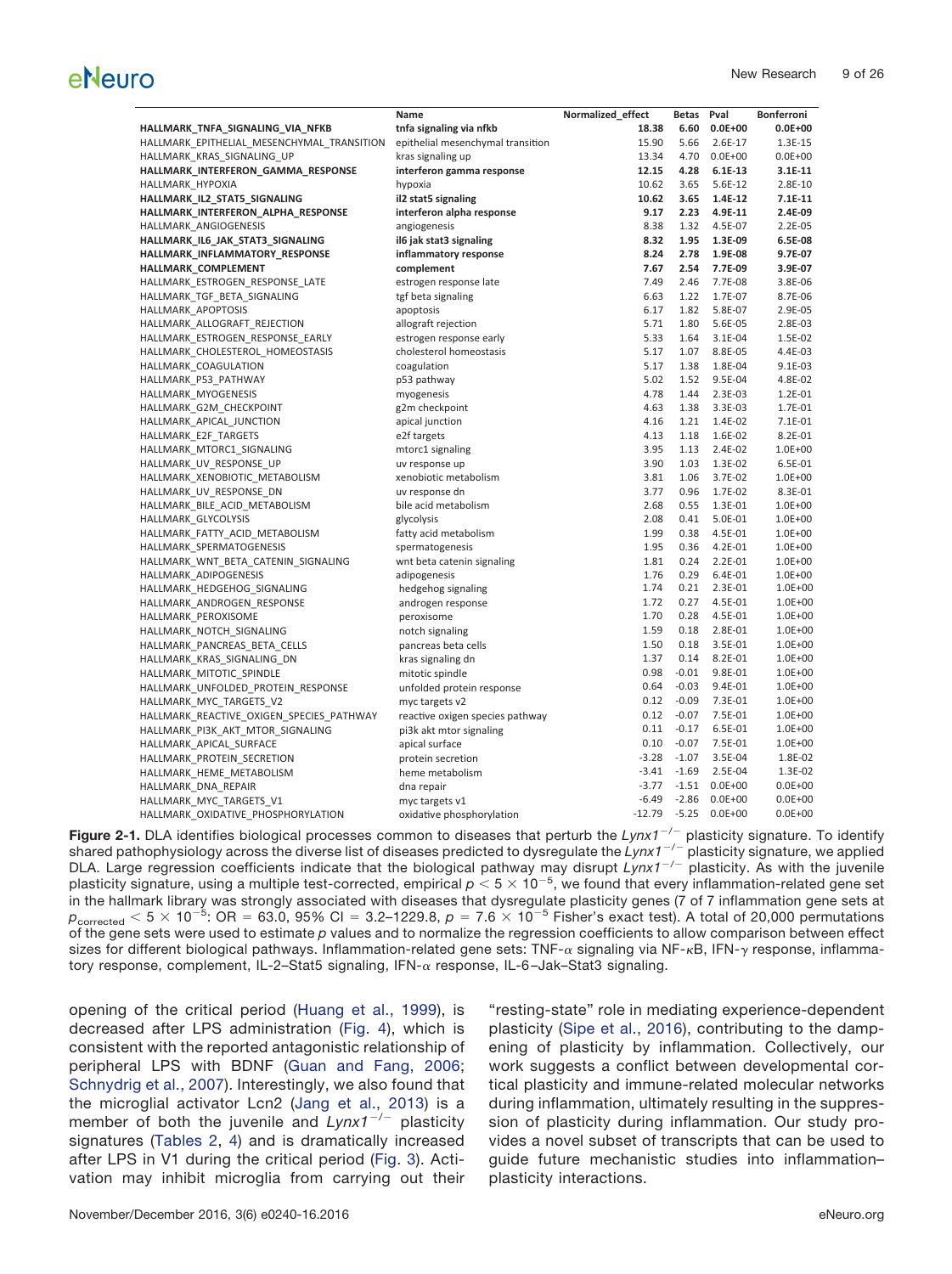#### In silico identification of plasticity genes **a** regulated by lipopolysaccharide



#### **b** Gene expression is anticorrelated (cor =  $-0.77$ )



#### LPS Harvest V1C  $\downarrow\downarrow$ P<sub>26</sub> **Birth** Npas4 LPS vs saline (P26) Arc Cldn<sub>5</sub> \*\*\* Egr<sub>2</sub> Sic40a1 Evpl Alox12b S100a9 ... \*\*\* Ch<sub>25</sub>h Agmat \*\*\* Lrg1 \*\*\* S100a8  $***$ Lcn2  $2.0$  $\overline{0.0}$  $\overline{2.5}$  $\overline{7.5}$ Log2 FC (-AACT)

**Validated anticorrelated expression c**

**Figure 3.** LPS reverses plasticity signature gene expression. *a*, LPS disease signature shares plasticity signature genes *in silico* (molecular match rank #14,  $p = 7.9 \times 10^{-4}$ ; [Table 3;](#page-15-0) disease signature is from GSE3253: adult mouse whole-brain homogenate harvested 4 h after peripheral LPS injected intraperitoneally; genes with absolute value of the standardized expression (*z*-score)  $\geq$ 2 SDs from the mean were selected as the most differentially expressed by LPS). *b*, The expression of the 16 genes shared between juvenile plasticity and the LPS disease signatures is anticorrelated (Spearman's  $\rho=-0.77,$   $\rho=7.4\times10^{-4},$  LPS disease signature gene expression values fell in the range [-1,+1]; for plotting purposes, the plasticity gene expression fold change was linear transformed to [-1, 1]). *c*, Of the 13 genes of the 16 predicted to be reversed by LPS, the majority (8 of 13; 61.5%) showed a complete reversal in their differential expression pattern in V1 after LPS administration (300 µg/kg LPS, intraperitoneally, at P26 during the peak of juvenile plasticity) relative to saline. LPS downregulated *Cldn5* and *Slc40a1* and upregulated *Alox12b*, *S100a9a*, *Ch25h*, *Lrg1, S100a8, a*nd *Lcn2 (n = 5 mice per group). ∗∗∗p < 0.001, ∗∗p > 0.001 and ≤0.01, ∗p > 0.01 and ≤0.05 (two-sided <i>t* tests of  $\Delta$ CTs). Log2 fold change is  $-\Delta\Delta$  CT. Error bars indicate the SEM.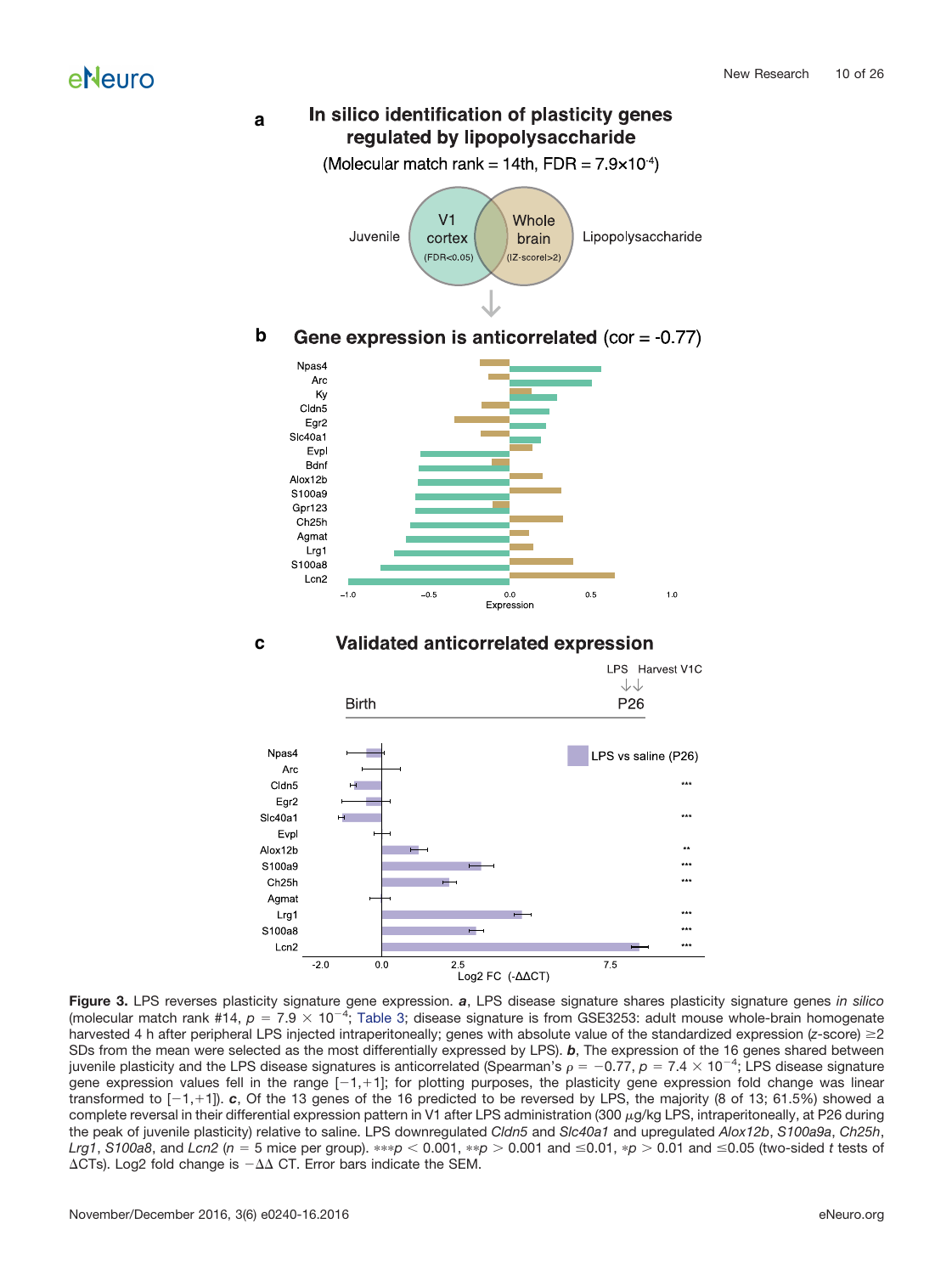

**Figure 4.** Inflammation induced by LPS suppresses experience-dependent plasticity in juvenile cortex. *a*, Juvenile mice (P26) during the peak of ocular dominance plasticity were injected intraperitoneally with either LPS (300 µg/kg) or saline. **b, c**, Mice were either subjected to qPCR analysis of plasticity effectors from V1 4 h after the injection (*b*) or underwent 3 d of MD followed by *in vivo* extracellular recordings to assess ocular dominance plasticity (*c*). *b*, LPS increased known plasticity brakes *PirB* and *H2K1*/*H2D1*, and decreased the plasticity trigger *BDNF*. LPS had no effect on the plasticity effectors *Nptx2*, *Lynx1*, *NogoR*, or *Ppp3ca*. Log2 FC (fold change) is −∆∆ CT (*n = 5 mice per group*). Error bar indicates the SEM. \*\*\*p < 0.001, \*\*p > 0.001 and ≤0.01, \**p* > 0.01 and ≤0.05 (*t* test of  $\triangle$  CTs). *c*, Neurons from peripheral LPS-treated mice (purple histogram:  $n = 7$  mice, 129 cells) showed decreased cortical responsivity to light in the ipsilateral vs contralateral eye, as quantified by a reduced right shift in the ODS distribution after 3 d of MD compared with control saline-treated juvenile mice with MD (gray histogram: 6 mice, 135 cells;  $\chi^2$  test of ODS distribution:  $p = 2.6 \times$ 10<sup>-6</sup>). Animal-level quantification of ocular dominance plasticity by CBI reflects the extent of the ocular dominance shift after 3 d of MD (right-side plot; low CBI indicates higher plasticity). CBI was strongly increased in the LPS-treated group (purple discs: CBI =  $0.64$  $\pm$  0.02, 7 mice) compared with saline-treated group (gray discs: CBI = 0.49  $\pm$  0.04, 6 mice), indicating that proinflammatory LPS had suppressed developmental plasticity (LPS vs saline,  $**$ p = 6  $\times$  10<sup>-3</sup>, one-sided *t* test). qPCR data are reported as the mean  $\pm$  SEM. Horizontal bars for the CBI plot indicate the mean.

Our efforts to understand the molecular machinery involved in the suppression of developmental plasticity focused on immediate changes in gene expression in V1 via acute inflammation (qPCR 4 h after a single intraperitoneal injection of LPS). We expected this time point to be particularly sensitive to disruption because the earliest experience-dependent changes occur within hours to a day of MD at the level of firing rate of parvalbumin interneurons [\(Aton et al., 2013;](#page-23-12) [Kuhlman et al., 2013;](#page-24-25) [Reh](#page-24-26) [and Hensch, 2014\)](#page-24-26) and protease [\(Mataga et al., 2002\)](#page-24-27) and microglia activity [\(Sipe et al., 2016\)](#page-24-24) as triggers for subsequent global ocular dominance plasticity, which takes a few days to be detected by single-unit recordings [\(Gor](#page-23-6)[don and Stryker, 1996\)](#page-23-6). Importantly, such trigger events occur only during the juvenile critical period when our assay was performed, but not in the adult period [\(Kuhl](#page-24-25)[man et al., 2013\)](#page-24-25). Thus, we reasoned that the baseline cortical expression signature at this early time point would be critical to gate global ocular dominance plasticity. In addition, peak acute inflammatory response, as measured by an increase in IL-1 $\beta$  in brain after peripheral LPS injection, is between 1 and 4 h [\(Layé et al., 1994;](#page-24-28) [Eklind](#page-23-13) [et al., 2006;](#page-23-13) [Richwine et al., 2009\)](#page-24-29), a time course well suited to disrupt these earliest experience-dependent plasticity events. While we speculate that LPS disrupted these early trigger events unique to juvenile cortex, more work needs to be performed to understand the molecular events underlying the functional changes seen within hours of MD and to dissect the impact of inflammation on these events. In addition to the early phase of plasticity, inflammation may also impact plasticity mechanisms during the later phases of MD because TNF- $\alpha$  is essential to nondeprived eye potentiation via a homeostatic mechanism at 5-6 d of MD [\(Kaneko et al., 2008\)](#page-24-17). Ultimately, further work is necessary to tease out the interaction between inflammatory and plasticity mechanisms that contribute to the suppression of functional plasticity across multiple days of experience deprivation. Performing such work comparing acute versus chronic inflammatory models would provide fascinating insights into neuroimmune biology and would help to inform the important clinical question of the potential impact of acute and chronic inflammation on the neurodevelopmental trajectory in children.

While our experimental efforts focused on the impact of acute inflammation on plasticity, our list of diseases predicted to impact plasticity include diseases that accompany chronic inflammation [\(Table 3\)](#page-15-0). Efforts to study human disease and animal models shed light on how acute versus chronic inflammation may affect plasticity. For example, components of plasticity and inflammation are dysregulated in epilepsy [\(Vezzani and Granata, 2005\)](#page-25-4). Acute inflammation from low to high doses (LPS) decreases the threshold for the induction of seizure [\(Sayyah](#page-24-30) [et al., 2003\)](#page-24-30), and a single early life inflammatory insult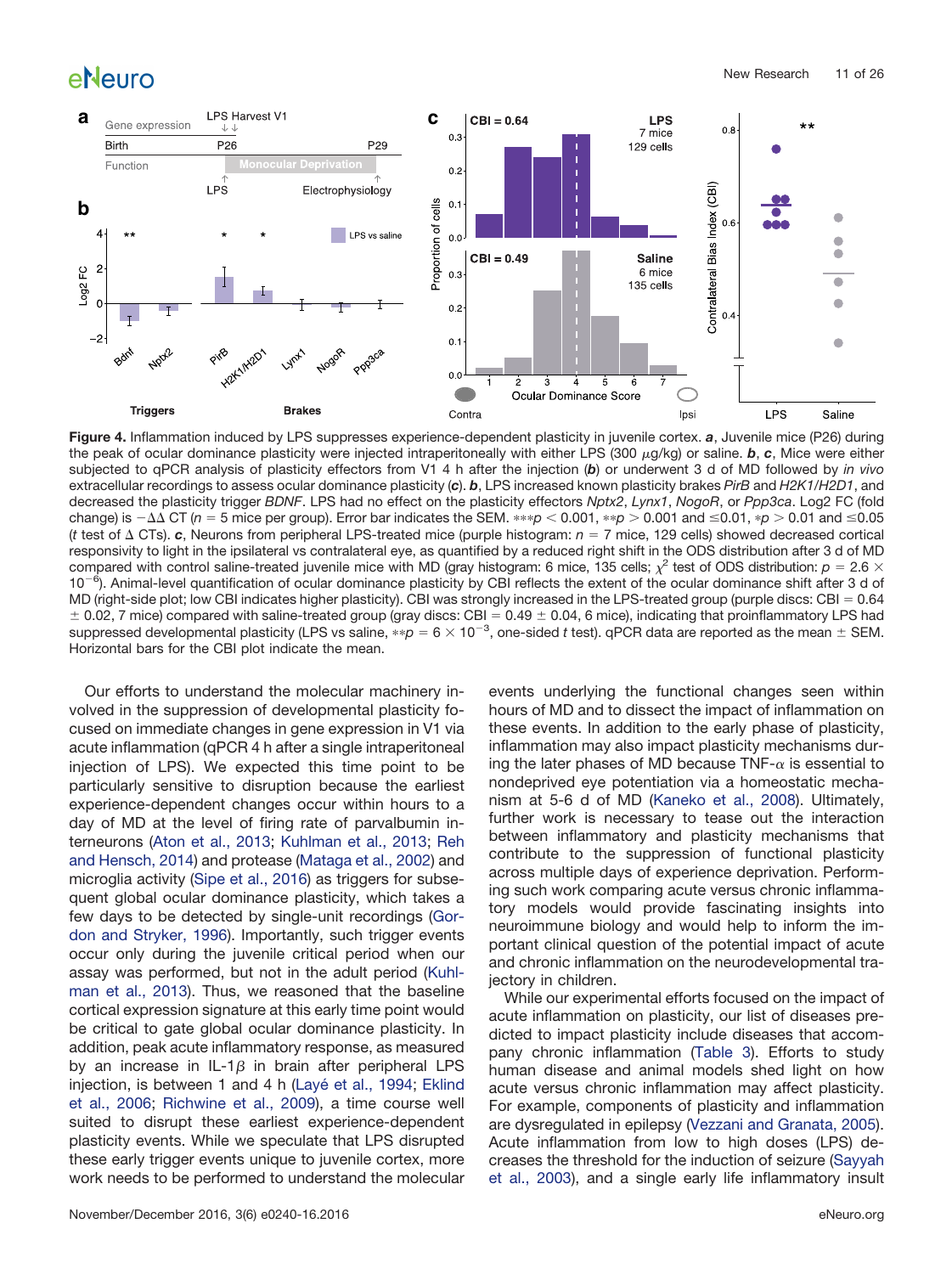increases susceptibility to seizure even into adulthood [\(Galic et al., 2008\)](#page-23-14). Chronic overexpression of inflammation-related genes in rodents causes an increased or decreased susceptibility to seizure, depending on gene dose [\(Vezzani and Granata, 2005\)](#page-25-4), and seizure itself appears to chronically induce inflammatory markers [\(De](#page-23-15) [Simoni et al., 2000\)](#page-23-15). This evidence indicates a potential bidirectional effect of epilepsy and inflammation, wherein acute and chronic inflammation may have immediate and long-term effects on epilepsy-related plasticity mechanisms. In addition to epilepsy, cortical lesions and hypoxia-ischemia induce a robust inflammatory response that can endure chronically [\(Bona et al., 1999;](#page-23-16) [Schroeter](#page-24-31) [et al., 2002\)](#page-24-31) and disrupt ocular dominance plasticity weeks after the injury [\(Failor et al., 2010;](#page-23-17) [Greifzu et al.,](#page-23-18) [2011\)](#page-23-18). Interestingly, anti-inflammatory (ibuprofen) treatment rescues MD-induced sensory learning (increased visual acuity of the nondeprived eye) in adult (P70 –P110) after cortical injury via photothrombosis in the nearby primary somatosensory; however, ibuprofen did not restore ocular dominance plasticity [\(Greifzu et al., 2011\)](#page-23-18). It is possible that the anti-inflammatory regimen or mechanism of action used was not sufficient to eliminate the inflammation and rescue ocular dominance plasticity, or it may reflect distinct mechanisms of plasticity and their modulation by inflammation in the juvenile cortex versus the adult. While it has been proposed that causes of plasticity disruption may be cortical deafferentiation in the case of cortical lesions or disruption of inhibitory interneurons in the case of hypoxia-ischemia, it is possible that inflammation downstream of injury disrupts plasticity and should be investigated further. In sum, there is evidence that chronic and acute inflammation go hand in hand with disrupted plasticity across a variety of brain disorders, on different time scales, and as a function of different underlying mechanisms. Going forward, work is necessary to understand the contribution of diverse inflammatory mechanisms in the disruption of various types of plasticity across a wide variety of neurological and neurodevelopmental conditions.

Our finding that inflammation suppresses developmental cortical plasticity suggests a potential public health concern related to neurodevelopmental trajectory. During the height of the critical period for visual plasticity (peak is 0.5–2 years in humans; [Morishita and Hensch, 2008\)](#page-24-32), children  $<$ 5 years of age have the highest incidence of contracting LPS-carrying Gram-negative foodborne pathogens relative to other childhood or adult periods [\(Centers for Disease Control and Prevention, 2013\)](#page-23-19). Other infections that induce inflammation also show an increased incidence during the peak of developmental plasticity in humans;  $>80\%$  of children <3 years of age experience otitis media (ear infection; [Marom et al., 2014\)](#page-24-33) and children  $<$ 5 years of age are hospitalized for influenza-related complications nearly an order of magnitude more often than children 5–17 years of age (incidence rate ratio = 8.1, 95% CI =  $7.3-9.0$ ; data are from [Dawood et al., 2010\)](#page-23-20). Our work suggests that this increased incidence of infection during postnatal periods of developmental plasticity (relative to older ages) may be an unrecognized mechanism by which inflammation alters the neurodevelopmental trajectory. Most directly, the suppression of visual cortex plasticity could disrupt the development of binocular matching [\(Wang et al., 2010\)](#page-25-5), a process central to the development of normal vision that specifically depends on heightened plasticity during the critical period for visual development. In addition, higher-order cognitive processes could be disrupted, due to the hierarchical dependency of various critical periods of plasticity [\(Takesian and Hensch,](#page-24-6) [2013\)](#page-24-6). In addition, given that mechanisms of plasticity identified in the visual critical period have translated to other brain regions and functions [\(Levelt and Hübener,](#page-24-34) [2012;](#page-24-34) [Nabel and Morishita, 2013;](#page-24-35) [Werker and Hensch,](#page-25-6) [2015\)](#page-25-6), it is likely that inflammation could disrupt plasticity in other systems.

Our work is a natural extension into the postnatal epoch of the growing body of research indicating deleterious brain and behavioral outcomes due to prenatal inflammatory exposure [\(Choi et al., 2016;](#page-23-21) [Steullet et al., 2016;](#page-24-36) [Weber-Stadlbauer et al., 2017\)](#page-25-7) and suggests that inflammation may have a more extensive impact on postnatal neurodevelopment and brain function than previously realized. In fact, childhood infections and inflammation are associated with subsequent diagnoses of autism, depression, and schizophrenia as well as declines in cognitive capacity [\(Dalman et al., 2008;](#page-23-22) [Atladóttir et al., 2010;](#page-23-8) [Khan](#page-24-37)[daker et al., 2014;](#page-24-37) [Benros et al., 2015\)](#page-23-23). The elevated incidence rate of infections during childhood neurodevelopment (relative to older ages) and the association of childhood infection with subsequent neurodevelopmental disorder may indicate a partial explanation for the observed onset of psychiatric disorders in childhood and adolescence [\(Lee et al., 2014\)](#page-24-7). Our work showing that inflammation disrupts developmental cortical plasticity suggests an unrecognized risk factor for neuropsychiatric disorders and provides a starting point to investigate the underlying pathophysiology.

We show here that an integrative bioinformatics approach is well suited to interrogate the interactions between disease processes and disruptions in developmental plasticity. To extend this approach further, molecular matching could be expanded to the  $>71,000$ experiments publically available (as of 4 August 2016, there were 71,885 Gene Expression Omnibus "Series"), and Disease Leverage Analysis could be expanded to the universe of biologically defined gene sets (as of 4 August 2016, MSigDb alone contained 13,311 sets), facilitating more comprehensive interrogation of the disease space and generation of more specific hypotheses about disease processes that disrupt plasticity. Moreover, this approach is not limited to interrogating neurodevelopment but can be extended to other neurological signatures beyond plasticity. We expect it will be useful for identifying connections between disease processes and other brain phenotypes that can be appropriately represented by a transcriptional signature.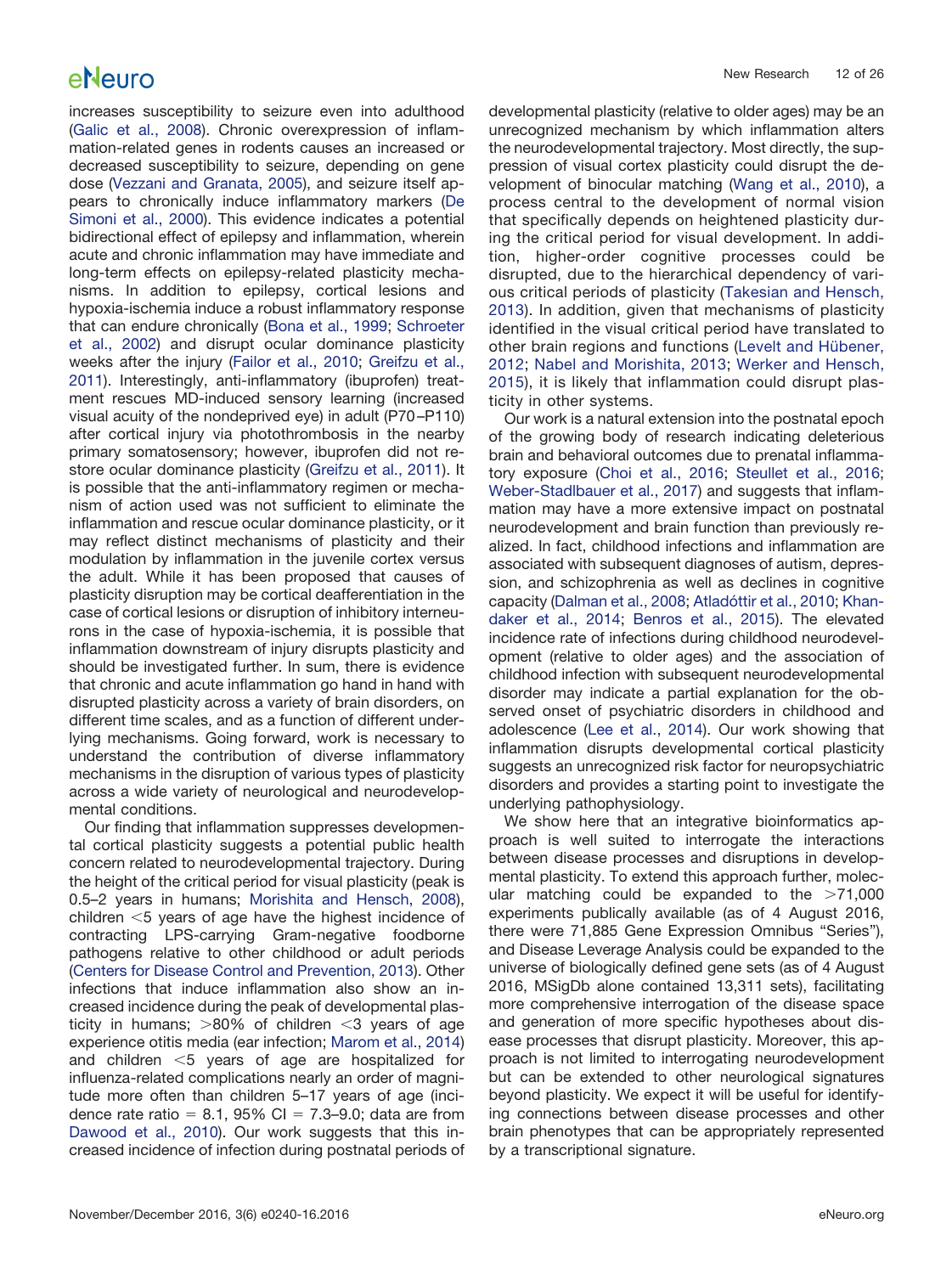## <span id="page-12-0"></span>**Table 2: Juvenile plasticity signature**

| <b>RP</b> | FC     | pfp      | $p$ value   | Probe_id     | Symbol               | mm_Entrez_ID | hs_Entrez_ID | Gene_name                                                     |
|-----------|--------|----------|-------------|--------------|----------------------|--------------|--------------|---------------------------------------------------------------|
| 2.8187    | 3.7313 | 0        | 0           | ILMN_2641456 | Pcp <sub>2</sub>     | 18545        | 126006       | Purkinje cell protein 2 (L7)                                  |
|           |        |          |             |              |                      |              |              |                                                               |
| 3.2916    | 3.422  | 0        | 0           | ILMN_2503052 | Tnnc1                | 21924        | 7134         | Troponin C, cardiac/slow skeletal                             |
| 4.2819    | 3.1519 | 0        | 0           | ILMN_2794645 | Cyr61                | 16007        | 3491         | Cysteine-rich protein 61                                      |
| 13.632    | 2.5389 | 0        | 0           | ILMN_1251414 | Npas4                | 225872       | 266743       | Neuronal PAS domain protein 4                                 |
|           |        |          |             |              |                      |              |              |                                                               |
| 28.3181   | 2.375  | 0        | $\mathsf 0$ | ILMN_2597827 | Arc                  | 11838        | 23237        | Activity-regulated cytoskeletal-associated protein            |
| 15.7472   | 2.3415 | 0        | 0           | ILMN_1230397 | A630064P09Rik        | <b>NA</b>    | NA           | NA                                                            |
| 15.7373   | 2.331  | 0        | 0           | ILMN_2622983 | Dusp1                | 19252        | 1843         | Dual-specificity phosphatase 1                                |
|           |        |          |             |              |                      |              |              |                                                               |
| 14.4292   | 2.3046 | 0        | $\mathsf 0$ | ILMN 3160970 | Gpr17                | 574402       | 2840         | G-protein-coupled receptor 17                                 |
| 16.9658   | 2.2123 | 0        | 0           | ILMN_1250438 | Marcks <sub>11</sub> | 17357        | 65108        | MARCKS-like 1                                                 |
| 21.67     | 2.1606 | 0        | 0           | ILMN_2710253 | Cyr61                | 16007        | 3491         | Cysteine-rich protein 61                                      |
|           |        |          |             |              |                      |              |              |                                                               |
| 20.9478   | 2.1439 | 0        | $\mathsf 0$ | ILMN_1217458 | 8430403J19Rik        | <b>NA</b>    | NA           | NA                                                            |
| 23.8738   | 2.111  | 0        | 0           | ILMN_1220034 | Junb                 | 16477        | 3726         | jun B proto-oncogene                                          |
| 27.1365   | 2.0864 | 0        | 0           | ILMN_2744890 | Gadd45g              | 23882        | 10912        | Growth arrest and DNA-damage-inducible 45 gamma               |
| 25.9586   | 2.0549 | 0        | $\mathsf 0$ | ILMN_1227299 | Mbp                  | 17196        | 4155         | Myelin basic protein                                          |
|           |        |          |             |              |                      |              |              |                                                               |
| 29.3188   | 2.0001 | 0        | 0           | ILMN_1239557 | Ugt8a                | 22239        | 7368         | UDP galactosyltransferase 8A                                  |
| 27.0514   | 1.9972 | 0        | $\mathsf 0$ | ILMN 2619767 | Pdlim <sub>2</sub>   | 213019       | 64236        | PDZ and LIM domain 2                                          |
| 32.1696   | 1.9948 | 0        | 0           | ILMN_2707616 | Col22a1              | 69700        | 169044       | Collagen, type XXII, alpha 1                                  |
|           |        |          |             |              |                      |              |              |                                                               |
| 32.3997   | 1.9656 | 0        | 0           | ILMN_1221178 | Pdlim <sub>2</sub>   | 213019       | 64236        | PDZ and LIM domain 2                                          |
| 38.5983   | 1.9267 | 5.00E-04 | 0           | ILMN_2463181 | Tnc                  | 21923        | 3371         | Tenascin C                                                    |
| 37.2206   | 1.9239 | 5.00E-04 | 0           | ILMN_2810882 | Ppic                 | 19038        | 5480         | Peptidylprolyl isomerase C                                    |
|           |        |          |             |              |                      |              |              |                                                               |
| 41.0256   | 1.9217 | 5.00E-04 | 0           | ILMN_2615034 | Mog                  | 17441        | 4340         | Myelin oligodendrocyte glycoprotein                           |
| 37.2906   | 1.9117 | 5.00E-04 | $\mathsf 0$ | ILMN_2653205 | Gp1bb                | 14724        | 2812         | Glycoprotein lb, beta polypeptide                             |
| 43.0584   | 1.9067 | 4.00E-04 | 0           | ILMN_1212702 | Hba-a1               | <b>NA</b>    | NA           | NA                                                            |
|           |        |          |             |              |                      |              |              |                                                               |
| 47.3908   | 1.8855 | 8.00E-04 | 0           | ILMN_1240973 | Slc29a4              | 243328       | 222962       | Solute carrier family 29 (nucleoside transporters), member 4  |
| 145.4493  | 1.8339 | 0.0108   | $\mathsf 0$ | ILMN 1253365 | Lypd1                | 71111        | 2863         | G-protein-coupled receptor 39                                 |
| 49.1546   | 1.832  | 8.00E-04 | 0           | ILMN_2802263 | Cnp                  | 12799        | 1267         | 2',3'-cyclic nucleotide 3' phosphodiesterase                  |
|           |        |          |             |              |                      |              |              |                                                               |
| 89.4321   | 1.8212 | 0.0037   | 0           | ILMN 2491182 | A130010C12Rik        | <b>NA</b>    | NA           | NA                                                            |
| 85.0435   | 1.8206 | 0.0024   | $\mathsf 0$ | ILMN_2766894 | Enpp6                | 320981       | 133121       | Ectonucleotide pyrophosphatase/phosphodiesterase 6            |
| 60.0087   | 1.7971 | 8.00E-04 | 0           | ILMN_1223244 | Hbb-b1               | <b>NA</b>    | NA           | NA                                                            |
|           |        |          |             |              |                      |              |              |                                                               |
| 71.2786   | 1.7908 | 0.0012   | 0           | ILMN_2906855 | Кy                   | 16716        | 339855       | Kyphoscoliosis peptidase                                      |
| 63.327    | 1.7828 | 7.00E-04 | $\mathsf 0$ | ILMN_2880906 | Pdlim <sub>2</sub>   | 213019       | 64236        | PDZ and LIM domain 2                                          |
| 79.6764   | 1.7799 | 0.0024   | 0           | ILMN_1256343 | H19                  | 14955        | NA           | H19, imprinted maternally expressed transcript                |
|           |        |          |             |              |                      |              |              |                                                               |
| 100.4221  | 1.7744 | 0.0048   | 0           | ILMN_1252953 | Cbln1                | 12404        | 869          | Cerebellin 1 precursor protein                                |
| 62.1078   | 1.7686 | 7.00E-04 | $\mathsf 0$ | ILMN_2617162 | Mlp                  | 17357        | 65108        | <b>MARCKS-like 1</b>                                          |
| 83.6683   | 1.7607 | 0.0025   | 0           | ILMN_2955919 | Mcam                 | 84004        | 4162         | Melanoma cell adhesion molecule                               |
|           |        |          | 0           |              |                      |              |              |                                                               |
| 70.6284   | 1.7566 | 0.001    |             | ILMN_1259536 | Mog                  | 17441        | 4340         | Myelin oligodendrocyte glycoprotein                           |
| 68.3987   | 1.753  | 0.001    | 0           | ILMN_2754447 | Mkrn3                | 22652        | 7681         | Makorin, ring finger protein, 3                               |
| 68.3151   | 1.7464 | 0.001    | 0           | ILMN_2597606 | Gjc2                 | 118454       | 57165        | Gap junction protein, gamma 2                                 |
| 95.7042   | 1.7345 | 0.0044   | 0           | ILMN_2544056 | Hbb-b1               | 100503605    | 3043         | Hemoglobin, beta adult s chain                                |
|           |        |          |             |              |                      |              |              |                                                               |
| 76.7826   | 1.7239 | 0.0024   | $\mathsf 0$ | ILMN_1242456 | Kank1                | 107351       | 23189        | KN motif and ankyrin repeat domains 1                         |
| 82.1412   | 1.7197 | 0.0026   | 0           | ILMN_1237021 | Mag                  | 17136        | 4099         | Myelin-associated glycoprotein                                |
| 107.5658  | 1.7077 | 0.0049   | 0           | ILMN_2675874 | Alas2                | 11656        | 212          | Aminolevulinic acid synthase 2, erythroid                     |
|           |        |          |             |              |                      |              |              |                                                               |
| 105.2858  | 1.6961 | 0.0049   | $\mathsf 0$ | ILMN_3161282 | Dpysl5               | 65254        | 56896        | Dihydropyrimidinase-like 5                                    |
| 104.9667  | 1.6801 | 0.005    | 0           | ILMN_1216452 | Hbb-b1               | <b>NA</b>    | NA           | NA                                                            |
| 101.7441  | 1.677  | 0.0048   | 0           | ILMN_2735184 | Col18a1              | 12822        | 80781        | Collagen, type XVIII, alpha 1                                 |
|           |        |          |             |              |                      |              |              |                                                               |
| 165.7567  | 1.6719 | 0.0137   | 1.00E-04    | ILMN_1241293 | Cldn <sub>5</sub>    | 12741        | 7122         | Claudin 5                                                     |
| 104.234   | 1.67   | 0.0051   | 0           | ILMN_2991389 | Ly6g6e               | 70274        | NA           | Lymphocyte antigen 6 complex, locus G6E                       |
| 109.9056  | 1.6629 | 0.006    | 0           | ILMN_3105563 | Dmkn                 | 73712        | 93099        | Dermokine                                                     |
|           |        |          |             |              |                      |              |              |                                                               |
| 100.5225  | 1.6611 | 0.0046   | 0           | ILMN 1259039 | Sox8                 | <b>NA</b>    | NA           | NA                                                            |
| 119.8152  | 1.6562 | 0.0082   | 0           | ILMN_1236718 | Hbb-b1               | <b>NA</b>    | NA           | NA                                                            |
| 107.4491  | 1.6543 | 0.005    | 0           | ILMN_1234698 | Tspan2               | 70747        | 10100        | Tetraspanin 2                                                 |
|           |        |          |             |              |                      |              |              | Transformation-related protein 53-inducible nuclear protein 2 |
| 114.2191  | 1.651  | 0.0071   | 0           | ILMN_2457585 | Trp53inp2            | 68728        | 58476        |                                                               |
| 127.672   | 1.6497 | 0.0091   | 0           | ILMN_2977558 | Dapk2                | 13143        | 23604        | Death-associated protein kinase 2                             |
| 115.4908  | 1.6484 | 0.0078   | 0           | ILMN_2777359 | Serpinh1             | 12406        | 871          | Serine (or cysteine) peptidase inhibitor, clade H, member 1   |
| 133.2106  | 1.6468 | 0.009    | 0           | ILMN_2757125 | Prc1                 | 233406       | 9055         | Protein regulator of cytokinesis 1                            |
|           |        |          |             |              |                      |              |              |                                                               |
| 168.1391  | 1.645  | 0.0138   | 1.00E-04    | ILMN_2440194 | 5330423I11Rik        | NA           | NA           | NA.                                                           |
| 133.3424  | 1.6326 | 0.0088   | 0           | ILMN_2903945 | Gadd45g              | 23882        | 10912        | Growth arrest and DNA-damage-inducible 45 gamma               |
| 237.4537  | 1.6307 | 0.0286   | 2.00E-04    | ILMN_3159435 | Mid1                 | 17318        | NA           | Midline 1                                                     |
|           |        |          |             | ILMN 2598103 |                      |              |              | Epithelial membrane protein 2                                 |
| 121.1858  | 1.6264 | 0.0083   | 0           |              | Emp <sub>2</sub>     | 13731        | 2013         |                                                               |
| 129.3051  | 1.6258 | 0.0091   | 0           | ILMN_1215632 | Marcksl1             | 17357        | 65108        | MARCKS-like 1                                                 |
| 132.4496  | 1.6257 | 0.0091   | 0           | ILMN_3144289 | Traf3                | 22031        | 7187         | TNF receptor-associated factor 3                              |
| 139.3631  | 1.6219 | 0.0092   | 0           | ILMN 2675000 | 4930511J11Rik        | 74720        | 283953       | Claudin 26                                                    |
|           |        |          |             |              |                      |              |              |                                                               |
| 125.9     | 1.6217 | 0.0091   | 0           | ILMN_2439638 | Traf3                | 22031        | 7187         | TNF receptor-associated factor 3                              |
| 264.9656  | 1.6146 | 0.0379   | 2.00E-04    | ILMN_2623983 | Egr <sub>2</sub>     | 13654        | 1959         | Early growth response 2                                       |
| 167.9258  | 1.6117 | 0.0141   | 1.00E-04    | ILMN_2506428 | Ky                   | 16716        | 339855       | Kyphoscoliosis peptidase                                      |
|           |        |          |             |              |                      |              |              |                                                               |
| 149.169   | 1.6067 | 0.0109   | 0           | ILMN_2545963 | Hbb-b1               | <b>NA</b>    | NA           | NA                                                            |
| 147.5637  | 1.6053 | 0.0108   | 0           | ILMN_2769490 | 5430435G22Rik        | 226421       | 338382       | RIKEN cDNA 5430435G22 gene                                    |
| 216.6505  | 1.6037 | 0.0234   | 1.00E-04    | ILMN_2443330 | Ttr                  | 22139        | 7276         | Transthyretin                                                 |
|           |        |          |             |              |                      |              |              |                                                               |
| 147.9521  | 1.6023 | 0.0111   | 0           | ILMN_2467151 | Cyp11a1              | <b>NA</b>    | NA           | NA                                                            |
| 177.2045  | 1.6005 | 0.0155   | 1.00E-04    | ILMN 1245549 | 6330404C01Rik        | 80982        | 57214        | Cell migration inducing protein, hyaluronan binding           |
| 156.4386  | 1.5987 | 0.0116   | 0           | ILMN_1235571 | Cyr61                | 16007        | 3491         | Cysteine-rich protein 61                                      |
|           | 1.5966 | 0.0108   | 0           |              |                      | 17388        | 4324         | Matrix metallopeptidase 15                                    |
| 151.0446  |        |          |             | ILMN_2784078 | Mmp15                |              |              |                                                               |
| 128.5692  | 1.592  | 0.0091   | 0           | ILMN_1234099 | Fermt1               | 241639       | 55612        | Fermitin family homolog 1 (Drosophila)                        |
| 153.0722  | 1.591  | 0.0109   | 0           | ILMN_2701891 | Marcks <sub>11</sub> | 17357        | 65108        | MARCKS-like 1                                                 |
| 169.069   | 1.5888 | 0.0138   | 1.00E-04    | ILMN_1255462 | Hbb-b1               | <b>NA</b>    | NA           | NA                                                            |
|           |        |          |             |              |                      |              |              |                                                               |
| 238.1918  | 1.5774 | 0.0283   | 2.00E-04    | ILMN_2750515 | Fos                  | 14281        | 2353         | FBJ osteosarcoma oncogene                                     |
| 179.4286  | 1.5767 | 0.0157   | 1.00E-04    | ILMN_1258028 | Gal3st1              | 53897        | 9514         | Galactose-3-O-sulfotransferase 1                              |
|           |        |          |             |              |                      | (Continued)  |              |                                                               |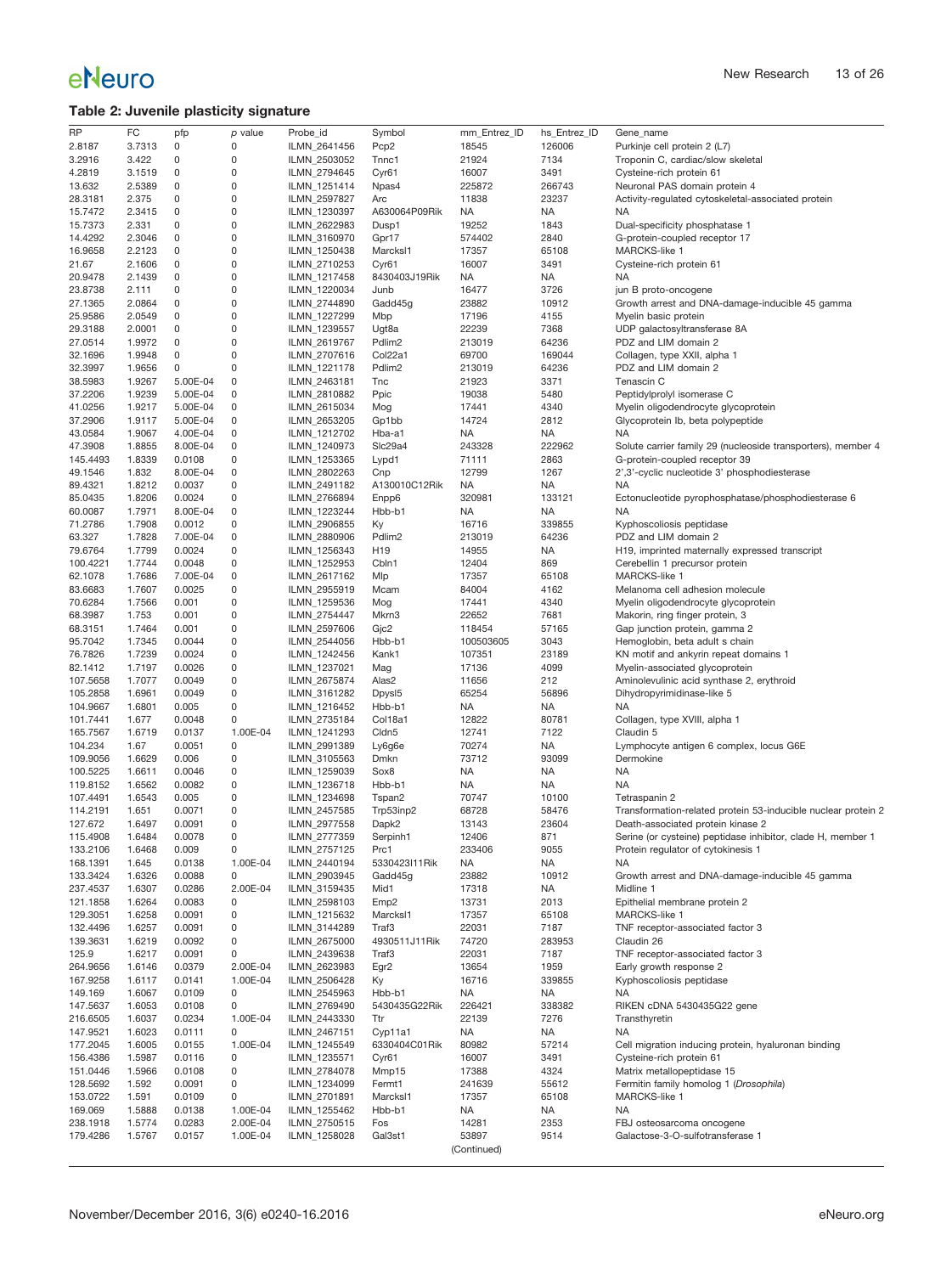| <b>RP</b>       | FC               | pfp    | p value                   | Probe_id     | Symbol             | mm_Entrez_ID | hs_Entrez_ID | Gene_name                                                                  |
|-----------------|------------------|--------|---------------------------|--------------|--------------------|--------------|--------------|----------------------------------------------------------------------------|
| 168.0194        | 1.5754           | 0.0139 | 1.00E-04                  | ILMN_2621544 | 2700060E02Rik      | 18074        | 22795        | Nidogen 2                                                                  |
| 179.1935        | 1.5706           | 0.0159 | 1.00E-04                  | ILMN_2711163 | Ctsk               | 13038        | 1513         | Cathepsin K                                                                |
| 203.9522        | 1.5702           | 0.021  | 1.00E-04                  | ILMN_2965660 | Apcdd1             | 494504       | 147495       | Adenomatosis polyposis coli downregulated 1                                |
| 186.0794        | 1.5661           | 0.0162 | 1.00E-04                  | ILMN_2778722 | Ppapdc1a           | 381925       | 196051       | Phosphatidic acid phosphatase type 2 domain containing 1A                  |
| 183.6942        | 1.5565           | 0.0158 | 1.00E-04                  | ILMN_1246139 | Cldn11             | 18417        | 5010         | Claudin 11                                                                 |
| 183.6736        | 1.5551           |        | 0.0161 1.00E-04           | ILMN_2838308 | Fmo1               | 14261        | 2326         | Flavin-containing monooxygenase 1                                          |
|                 |                  |        |                           |              |                    |              |              |                                                                            |
| 209.5265        | 1.5551           | 0.0219 | 1.00E-04                  | ILMN_2769777 | Msc                | 17681        | 9242         | Musculin                                                                   |
| 256.1212        | 1.5496           | 0.0346 | 2.00E-04                  | ILMN_2703138 | Tmem125            | 230678       | 128218       | Transmembrane protein 125                                                  |
| 204.0502        | 1.5465           |        | 0.0207 1.00E-04           | ILMN_2623184 | Nkiras2            | 71966        | 28511        | NF- <sub>K</sub> B inhibitor interacting Ras-like protein 2                |
| 202.9992        | 1.5454           |        | 0.0207 1.00E-04           | ILMN_2650447 | Col23a1            | 237759       | 91522        | Collagen, type XXIII, alpha 1                                              |
| 215.8733        | 1.545            | 0.0231 | 1.00E-04                  | ILMN_1239117 | Hbb-b1             | <b>NA</b>    | NA           | NA                                                                         |
| 221.9056        | 1.5432           |        | 0.0251 1.00E-04           | ILMN_2638473 | 1190003M12Rik      | 68888        | NA           | Gastrokine 3                                                               |
|                 |                  |        |                           |              |                    |              |              |                                                                            |
| 202.5197        | 1.5425           | 0.0208 | 1.00E-04                  | ILMN_2753342 | Hapln1             | 12950        | 1404         | Hyaluronan and proteoglycan link protein 1                                 |
| 210.5965        | 1.5409           | 0.022  | 1.00E-04                  | ILMN_2759371 | Fgfbp1             | 14181        | 9982         | Fibroblast growth factor binding protein 1                                 |
| 235.9454        | 1.5331           |        | 0.0284 2.00E-04           | ILMN_3097381 | Mobp               | 17433        | 4336         | Myelin-associated oligodendrocytic basic protein                           |
| 217.9308        | 1.5305           | 0.0236 | 1.00E-04                  | ILMN_2909782 | Rras2              | 66922        | 22800        | Related RAS viral (r-ras) oncogene homolog 2                               |
| 229.1399        | 1.5299           | 0.0263 | 1.00E-04                  | ILMN 2472451 | Traf4              | 22032        | 9618         | TNF receptor-associated factor 4                                           |
| 271.8732        | 1.5286           |        | 0.0398 2.00E-04           | ILMN_3162060 | EG574403           | 574403       | 100131897    | Family with sequence similarity 196, member B                              |
| 233.6047 1.5221 |                  |        | 0.0277 2.00E-04           | ILMN_2747923 | Slc40a1            | 53945        | 30061        | Solute carrier family 40 (iron-regulated transporter), member 1            |
|                 |                  |        |                           |              |                    |              |              |                                                                            |
| 227.3295        | 1.5175           | 0.0263 | 1.00E-04                  | ILMN_2517041 | Uhrf1              | 18140        | 29128        | Ubiquitin-like, containing PHD and RING finger domains, 1                  |
| 280.3468        | 1.5086           | 0.0429 | 3.00E-04                  | ILMN_1241168 | Dok4               | 114255       | 55715        | Docking protein 4                                                          |
| 254.0057 1.5079 |                  |        | 0.0341 2.00E-04           | ILMN_2625854 | 2310016C16Rik      | 69590        | 493869       | Glutathione peroxidase 8 (putative)                                        |
| 256.2349        | 1.5077           | 0.0342 | 2.00E-04                  | ILMN_1229726 | Fibcd1             | 98970        | 84929        | Fibrinogen C domain containing 1                                           |
| 304.0763 1.5074 |                  |        | 0.0497 3.00E-04           | ILMN_2522884 | 9930105H17Rik      | NA           | NA           | NA                                                                         |
| 270.2753        | 1.5045           |        | 0.0393 2.00E-04           | ILMN_2815506 | Gamt               | 14431        | 2593         | Guanidinoacetate methyltransferase                                         |
|                 |                  | 0.0369 |                           |              |                    |              | 2118         |                                                                            |
| 262.3132        | 1.5016           |        | 2.00E-04                  | ILMN_2778111 | Etv4               | 18612        |              | ets variant 4                                                              |
| 288.425         | 1.4979           | 0.0449 | 3.00E-04                  | ILMN 2604224 | Sema <sub>5a</sub> | 20356        | 9037         | Sema domain, seven thrombospondin repeats (type 1 and type 1-like),        |
|                 |                  |        |                           |              |                    |              |              | transmembrane domain (TM) and short cytoplasmic                            |
|                 |                  |        |                           |              |                    |              |              | domain, (semaphorin) 5A                                                    |
| 268.7263        | 1.4966           | 0.039  | 2.00E-04                  | ILMN_2688236 | Atp2a3             | 53313        | 489          | ATPase, $Ca++$ transporting, ubiquitous                                    |
|                 |                  |        |                           |              |                    |              |              |                                                                            |
| 284.2455        | 1.4958           | 0.044  | 3.00E-04                  | ILMN_1236788 | lgfbp2             | 16008        | 3485         | Insulin-like growth factor-binding protein 2                               |
| 287.3425        | 1.492            | 0.0451 | 3.00E-04                  | ILMN_2737479 | Slc12a9            | 83704        | 56996        | Solute carrier family 12 (potassium/chloride transporters), member 9       |
| 274.5651        | 1.4905           | 0.041  | 3.00E-04                  | ILMN_1257097 | Cnp                | 12799        | 1267         | 2',3'-cyclic nucleotide 3' phosphodiesterase                               |
| 288.7593        | 1.4897           | 0.0446 | 3.00E-04                  | ILMN_1219025 | 9030409G11Rik      | 71529        | 23254        | Kazrin, periplakin interacting protein                                     |
| 297.6994        | 1.4891           | 0.0481 | 3.00E-04                  | ILMN_1251524 | Them4              | 75778        | 117145       | Thioesterase superfamily member 4                                          |
| 303.8564        | 1.4877           | 0.0501 | 3.00E-04                  | ILMN_1226329 | Cd93               | 17064        | 22918        | CD93 antigen                                                               |
| 305.5889        | 1.4821           | 0.0492 | 3.00E-04                  | ILMN_3126277 | Palmd              | 114301       | 54873        |                                                                            |
|                 |                  |        |                           |              |                    |              |              | Palmdelphin                                                                |
| 299.226         | 1.4801           | 0.0486 | 3.00E-04                  | ILMN_2655204 | Apc                | 11789        | 324          | Adenomatosis polyposis coli                                                |
| 303.6034        | 1.4788           | 0.0505 | 3.00E-04                  | ILMN_2726030 | AB023957           | <b>NA</b>    | NA           | NA                                                                         |
| 304.1851        | 1.476            | 0.0493 | 3.00E-04                  | ILMN_2772155 | LOC100045780       | 11492        | 8728         | A disintegrin and metallopeptidase domain 19 (meltrin beta)                |
| 326.2746        | $-1.5473$        | 0.0492 | 4.00E-04                  | ILMN_2939681 | Lyzs               | 17110        | 4069         | Lysozyme 1                                                                 |
| 324.3234        | $-1.5513$        | 0.0485 | 4.00E-04                  | ILMN_2718266 | Fkbp5              | 14229        | 2289         | FK506 binding protein 5                                                    |
| 300.7726        | $-1.5755$        | 0.0398 | 3.00E-04                  | ILMN_2775885 | Calm <sub>2</sub>  | 12314        | NA           | Calmodulin 2                                                               |
| 278.2959        |                  |        | $-1.5868$ 0.0343 2.00E-04 | ILMN_1224363 | SIc12a5            | 57138        | 57468        | Solute carrier family 12, member 5                                         |
|                 |                  |        |                           |              |                    |              |              |                                                                            |
| 281.5906        |                  |        | $-1.6113$ 0.0347 3.00E-04 | ILMN_1251998 | Gm765              | 330390       | NA           | Predicted gene 765                                                         |
| 226.9486        | $-1.6145$ 0.0249 |        | 1.00E-04                  | ILMN_2488510 | Ppm1k              | 243382       | 152926       | Protein phosphatase 1K (PP2C domain containing)                            |
| 308.258         | $-1.6168$ 0.0431 |        | 3.00E-04                  | ILMN_1248368 | Mat2a              | 232087       | 4144         | Methionine adenosyltransferase II, alpha                                   |
| 275.8602        | $-1.6184$        | 0.0343 | 2.00E-04                  | ILMN_2669088 | 4930461P20Rik      | 78244        | 134218       | DNAJ (Hsp40) homolog, subfamily C, member 21                               |
| 253.8942        | $-1.62$          | 0.0298 | 2.00E-04                  | ILMN_2435835 | Evpl               | 14027        | 2125         | Envoplakin                                                                 |
| 197.6328        | $-1.6297$ 0.0211 |        | 1.00E-04                  | ILMN_2602387 | Nr1d2              | 353187       | 9975         | Nuclear receptor subfamily 1, group D, member 2                            |
|                 | $-1.6329$ 0.0428 |        |                           |              | Elavl4             |              |              |                                                                            |
| 311.5841        |                  |        | 3.00E-04                  | ILMN_2734000 |                    | 15572        | 1996         | ELAV (embryonic lethal, abnormal vision, Drosophila)-like 4 (Hu antigen D) |
| 311.1495        | $-1.6404$ 0.043  |        | 3.00E-04                  | ILMN_2859032 | Gfod1              | 328232       | 54438        | Glucose-fructose oxidoreductase domain containing 1                        |
| 253.0893        | $-1.6455$ 0.0299 |        | 2.00E-04                  | ILMN 2445958 | Tssc8              | 63830        | NA           | KCNQ1 overlapping transcript 1                                             |
| 258.1943        | $-1.6504$        | 0.0299 | 2.00E-04                  | ILMN_2419660 | mtDNA_ND4L         | <b>NA</b>    | NA           | <b>NA</b>                                                                  |
| 215.9199        | $-1.6523$        | 0.0237 | 1.00E-04                  | ILMN_1221817 | Cd/4               | 16149        | 972          | CD74 antigen (invariant polypeptide of MHC, class II antigen-associated)   |
| 308.2304        | $-1.6595$        |        | 0.0434 3.00E-04           | ILMN_2545149 | Nos1ap             | 70729        | NA           | Nitric oxide synthase 1 (neuronal) adaptor protein                         |
| 256.5251        | $-1.6631$        | 0.0294 | 2.00E-04                  | ILMN_1219573 | C130072A16Rik      | 105727       | 81539        | Solute carrier family 38, member 1                                         |
|                 |                  | 0.0367 | 3.00E-04                  |              |                    |              |              |                                                                            |
| 292.3656        | $-1.6664$        |        |                           | ILMN_2475376 | BC044804           | NA           | NA           | NA                                                                         |
| 229.2861        | $-1.6683$        | 0.0251 | 1.00E-04                  | ILMN_1253544 | 2900060B14Rik      | 68204        | NA           | RIKEN cDNA 2900060B14 gene                                                 |
| 318.4001        | $-1.6694$        | 0.0454 | 4.00E-04                  | ILMN 1246494 | LOC381445          | 26422        | 26960        | Neurobeachin                                                               |
| 282.6027        | $-1.6717$        | 0.0345 | 3.00E-04                  | ILMN 2666980 | <b>BDNF</b>        | 12064        | 627          | <b>BDNF</b>                                                                |
| 219.961         | $-1.6722$ 0.0236 |        | 1.00E-04                  | ILMN_1231445 | Inmt               | 21743        | 11185        | Indolethylamine N-methyltransferase                                        |
| 240.372         | $-1.6762$        | 0.0269 | 2.00E-04                  | ILMN_1240202 | Fnip1              | 216742       | 96459        | Folliculin-interacting protein 1                                           |
| 269.2034        | $-1.6764$        | 0.033  | 2.00E-04                  | ILMN_2987863 | Per <sub>2</sub>   | 18627        | 8864         | Period circadian clock 2                                                   |
| 201.3209        | $-1.677$         |        | 0.0212 1.00E-04           | ILMN 3157692 | Ankrd35            | 213121       | 148741       | Ankyrin repeat domain 35                                                   |
|                 |                  |        |                           |              |                    |              |              |                                                                            |
| 310.3109        | $-1.679$         | 0.0432 | 3.00E-04                  | ILMN_1218471 | 3-Sep              | 24050        | 55964        | Septin 3                                                                   |
| 229.1441        | $-1.6798$ 0.0254 |        | 1.00E-04                  | ILMN_1229216 | Zbtb16             | 235320       | 7704         | Zinc finger and BTB domain containing 16                                   |
| 264.7303        | $-1.6841$        |        | 0.0316 2.00E-04           | ILMN_1253985 | A330021D07Rik      | NA           | NA           | NA                                                                         |
| 171.7223        | $-1.6861$        | 0.0163 | 1.00E-04                  | ILMN_1235966 | Alox12b            | 11686        | 242          | Arachidonate 12-lipoxygenase, 12R type                                     |
| 253.9144        | $-1.6861$        | 0.0295 | 2.00E-04                  | ILMN_1245687 | Ash11              | 192195       | 55870        | ash1 (absent, small, or homeotic)-like (Drosophila)                        |
| 294.7856        | $-1.6875$ 0.0375 |        | 3.00E-04                  | ILMN_2674890 | Tbl1x              | 21372        | 6907         | Transducin (beta)-like 1 X-linked                                          |
| 267.8862        | $-1.6889$        | 0.0328 | 2.00E-04                  | ILMN_2828916 | Frmd6              | 319710       | 122786       | FERM domain containing 6                                                   |
|                 |                  |        |                           |              |                    |              |              |                                                                            |
| 254.4102        | $-1.6932$        | 0.0293 | 2.00E-04                  | ILMN_1228077 | 6330437B22Rik      | 78283        | 256714       | MAP7 domain containing 2                                                   |
| 282.4957        | $-1.6935$        |        | 0.0347 3.00E-04           | ILMN_2589525 | Cpeb <sub>3</sub>  | 208922       | 22849        | Cytoplasmic polyadenylation element binding protein 3                      |
| 277.0563        | $-1.6955$ 0.0345 |        | 2.00E-04                  | ILMN_2466121 | Twistnb            | 28071        | 221830       | <b>TWIST neighbor</b>                                                      |
| 250.5161        | $-1.6978$        | 0.029  | 2.00E-04                  | ILMN_2514631 | scl0002315.1_12    | 217869       | 1983         | Eukaryotic translation initiation factor 5                                 |
| 186.3783        | $-1.7007$        | 0.0195 | 1.00E-04                  | ILMN_2493030 | 2310043N10Rik      | 66961        | NA           | Nuclear paraspeckle assembly transcript 1 (non-protein coding)             |
| 263.9285        |                  |        | $-1.7033$ 0.0315 2.00E-04 | ILMN_2677270 | Peg3               | 18616        | 5178         | Paternally expressed 3                                                     |
|                 |                  |        |                           |              |                    | (Continued)  |              |                                                                            |
|                 |                  |        |                           |              |                    |              |              |                                                                            |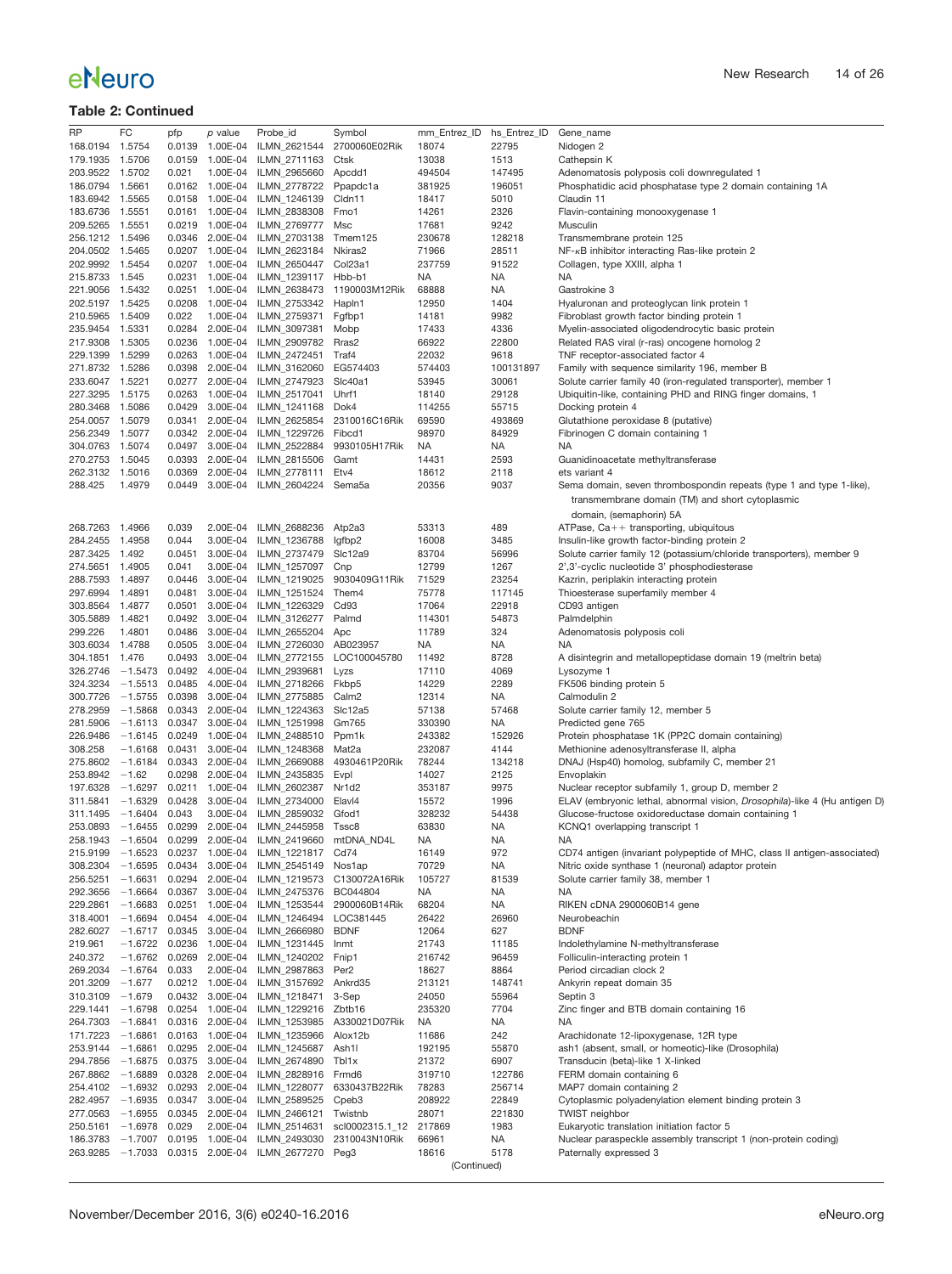| <b>RP</b> | FC               | pfp    | p value         | Probe_id     | Symbol              | mm Entrez ID | hs_Entrez_ID | Gene_name                                                                     |
|-----------|------------------|--------|-----------------|--------------|---------------------|--------------|--------------|-------------------------------------------------------------------------------|
| 239.6678  | $-1.7039$        | 0.0271 | 2.00E-04        | ILMN_1214405 | Cnksr2              | 245684       | 22866        | Connector enhancer of kinase suppressor of Ras 2                              |
| 253.7716  | $-1.7042$        | 0.03   | 2.00E-04        | ILMN_2763404 | Nrxn3               | 18191        | <b>NA</b>    | Neurexin III                                                                  |
| 182.2435  | $-1.7079$        |        | 0.0186 1.00E-04 | ILMN_1246861 | Ctss                | 13040        | 1520         | Cathepsin S                                                                   |
| 278.7674  | $-1.7082$        | 0.0341 | 2.00E-04        | ILMN_1239608 | Arid4a              | 238247       | 5926         | AT-rich interactive domain 4A (RBP1-like)                                     |
| 242.1379  | $-1.7088$        | 0.0269 | 2.00E-04        | ILMN_2745614 | Fam134b             | 66270        | 54463        | Family with sequence similarity 134, member B                                 |
| 273.3035  | $-1.7094$        |        | 0.0336 2.00E-04 | ILMN_2762701 | Scn1a               | 20265        | 6323         | Sodium channel, voltage-gated, type I, alpha                                  |
| 235.4555  | $-1.7097$        | 0.0263 | 2.00E-04        | ILMN_1243910 | Zfp292              | 30046        | 23036        | Zinc finger protein 292                                                       |
|           |                  |        | 0.0184 1.00E-04 |              |                     |              |              | Secreted phosphoprotein 1                                                     |
| 182.6041  | $-1.71$          |        |                 | ILMN_2690603 | Spp1                | 20750        | 6696         |                                                                               |
| 262.6651  | $-1.7167$        |        | 0.0313 2.00E-04 | ILMN_2733314 | Rgs7bp              | 52882        | 401190       | Regulator of G-protein signaling 7 binding protein                            |
| 218.5161  | $-1.7173$        |        | 0.0237 1.00E-04 | ILMN_2593368 | Mat2a               | 232087       | 4144         | Methionine adenosyltransferase II, alpha                                      |
| 248.3251  | $-1.7218$        | 0.0284 | 2.00E-04        | ILMN_2525034 | Cc1                 | 12421        | 9821         | RB1-inducible coiled-coil 1                                                   |
| 244.6249  | $-1.7232$        |        | 0.0273 2.00E-04 | ILMN_2713008 | C030011O14Rik       | 215708       | 374986       | Family with sequence similarity 73, member A                                  |
| 244.4499  | $-1.7244$        |        | 0.0276 2.00E-04 | ILMN_1228020 | 1500010G04Rik       | <b>NA</b>    | NA           | NA                                                                            |
| 214.8649  | $-1.7247$        |        | 0.0242 1.00E-04 | ILMN_2664706 | Chic1               | 12212        | 53344        | Cysteine-rich hydrophobic domain 1                                            |
| 224.3588  | $-1.7256$        |        | 0.0252 1.00E-04 | ILMN_1251488 | A430041B07Rik       | 328108       | 23116        | Family with sequence similarity 179, member B                                 |
| 167.7266  | $-1.7283$        |        | 0.0158 1.00E-04 | ILMN_2651054 | LOC100047173        | 269589       | 84958        | Synaptotagmin-like 1                                                          |
| 233.1724  | $-1.7313$        | 0.0262 | 2.00E-04        | ILMN_2713004 | C030011O14Rik       | 215708       | 374986       | Family with sequence similarity 73, member A                                  |
| 224.4289  | $-1.7346$        |        | 0.0249 1.00E-04 | ILMN_1233554 | Pbrm1               | 66923        | 55193        | Polybromo 1                                                                   |
| 215.0498  | $-1.7355$        | 0.0239 | 1.00E-04        | ILMN_2669461 | Bbx                 | 70508        | 56987        |                                                                               |
|           |                  |        |                 |              |                     |              |              | Bobby sox homolog (Drosophila)                                                |
| 220.6021  | $-1.7382$        |        | 0.0238 1.00E-04 | ILMN_1218712 | Jph4                | <b>NA</b>    | <b>NA</b>    | <b>NA</b>                                                                     |
| 229.662   | $-1.7394$        |        | 0.0248 1.00E-04 | ILMN_1231596 | Mtap7               | <b>NA</b>    | NA           | <b>NA</b>                                                                     |
| 217.0292  | $-1.7397$        |        | 0.0237 1.00E-04 | ILMN_2492395 | 2900064A13Rik       | NA           | NA           | <b>NA</b>                                                                     |
| 194.6882  | $-1.7416$        |        | 0.0213 1.00E-04 | ILMN_1218051 | lqgap2              | 544963       | 10788        | IQ motif containing GTPase activating protein 2                               |
| 224.9623  | $-1.7422$        |        | 0.0249 1.00E-04 | ILMN_1220626 | 2010007K12Rik       | <b>NA</b>    | NA           | <b>NA</b>                                                                     |
| 193.5535  | $-1.7437$        |        | 0.0213 1.00E-04 | ILMN_2689307 | Spnb <sub>2</sub>   | 20742        | 6711         | Spectrin $\beta$ , non-erythrocytic 1                                         |
| 211.5491  | $-1.7446$        |        | 0.0235 1.00E-04 | ILMN_2594593 | Mpp5                | 56217        | 64398        | Membrane protein, palmitoylated 5 (MAGUK p55 subfamily member 5)              |
| 196.6783  | $-1.7461$        |        | 0.0214 1.00E-04 | ILMN_2541675 | LOC382128           | 319675       | 85459        | RIKEN cDNA 5830418K08 gene                                                    |
| 225.9716  | $-1.7473$        |        | 0.0251 1.00E-04 | ILMN_1230605 | Gm336               | 212285       | 116984       | ArfGAP with RhoGAP domain, ankyrin repeat and PH domain 2                     |
| 172.8921  | $-1.7587$        |        | 0.0162 1.00E-04 | ILMN_2803674 | S100a9              | 20202        | 6280         | S100 calcium binding protein A9 (calgranulin B)                               |
| 192.6629  | $-1.759$         |        | 0.0213 1.00E-04 | ILMN_3072536 | Eif <sub>5</sub>    | 217869       | 1983         | Eukaryotic translation initiation factor 5                                    |
|           |                  |        |                 |              |                     |              |              |                                                                               |
| 138.7531  | $-1.7606$        | 0.0112 | 0               | ILMN_1255416 | Ly6a                | 110454       | <b>NA</b>    | Lymphocyte antigen 6 complex, locus A                                         |
| 206.7346  | $-1.7624$        |        | 0.0217 1.00E-04 | ILMN_2596077 | 2810474O19Rik       | 67246        | 55196        | RIKEN cDNA 2810474O19 gene                                                    |
| 190.8274  | $-1.7627$        | 0.0211 | 1.00E-04        | ILMN_1237335 | A730028C12Rik       | <b>NA</b>    | NA           | NA                                                                            |
| 197.1239  | $-1.7662$        | 0.0214 | 1.00E-04        | ILMN 2593230 | MIIt4               | 17356        | 4301         | Myeloid/lymphoid or mixed-lineage leukemia (trithorax                         |
|           |                  |        |                 |              |                     |              |              | homolog, Drosophila); translocated to, 4                                      |
| 200.8213  | $-1.769$         | 0.0212 | 1.00E-04        | ILMN_2595282 | 2600005C20Rik       | 72462        | 23076        | Ribosomal RNA processing 1 homolog B (S. cerevisiae)                          |
| 200.7106  | $-1.7702$        | 0.0215 | 1.00E-04        | ILMN_2481389 | Zfp326              | 54367        | 284695       | Zinc finger protein 326                                                       |
| 164.0235  | $-1.774$         | 0.0155 | 1.00E-04        | ILMN_1220828 | 2900075B16Rik       | 78506        | 286097       | Mitochondrial calcium uptake family, member 3                                 |
| 155.2155  | $-1.7756$        | 0.0142 | 0               | ILMN_2571934 | D030034I04Rik       | 105727       | 81539        | Solute carrier family 38, member 1                                            |
| 176.004   | $-1.7781$        | 0.0166 | 1.00E-04        | ILMN_1229727 | Gpr123              | 52389        | 84435        | G-protein-coupled receptor 123                                                |
|           |                  |        | 1.00E-04        |              |                     |              |              |                                                                               |
| 175.0744  | $-1.7835$        | 0.0164 |                 | ILMN_1237059 | Kcna1               | 16485        | 3736         | Potassium voltage-gated channel, shaker-related subfamily, member 1           |
| 152.5807  | $-1.7867$        | 0.014  | 0               | ILMN_2512204 | mt-Nd4l             | <b>NA</b>    | <b>NA</b>    | NA                                                                            |
| 191.3641  | $-1.7915$        | 0.021  | 1.00E-04        | ILMN_1236941 | Csnk2a1-rs3         | 12995        | 1457         | Casein kinase 2, alpha 1 polypeptide                                          |
| 117.9399  | $-1.796$         | 0.0095 | $\mathbf{0}$    | ILMN_2629112 | Asah3l              | 230379       | 340485       | Alkaline ceramidase 2                                                         |
| 154.7781  | $-1.7976$        | 0.0144 | 0               | ILMN_2423249 | 2010321l05Rik       | 233833       | 27327        | Trinucleotide repeat containing 6a                                            |
| 169.376   | $-1.7979$        | 0.0157 | 1.00E-04        | ILMN_1260446 | Ttc3                | 22129        | 7267         | Tetratricopeptide repeat domain 3                                             |
| 159.9385  | $-1.8005$        | 0.0148 | 0               | ILMN_3151492 | Ankrd12             | 106585       | 23253        | ankyrin repeat domain 12                                                      |
| 159.7083  | $-1.8008$        | 0.0149 | 0               | ILMN_2747381 | Ddx24               | 27225        | 57062        | DEAD (Asp-Glu-Ala-Asp) box polypeptide 24                                     |
| 117.7708  | $-1.806$         | 0.0094 | 0               | ILMN_2746797 | Hsf4                | 26386        | 3299         | Heat shock transcription factor 4                                             |
| 154.9416  | $-1.8113$        | 0.0141 | 0               | ILMN 1227149 | Meg3                | 17263        | <b>NA</b>    | Maternally expressed 3                                                        |
| 154.4618  | $-1.8188$        | 0.0141 | 0               | ILMN_2544603 | 2610015J01Rik       | 67039        | <b>NA</b>    | RNA binding motif protein 25                                                  |
| 149.6626  | $-1.8218$        | 0.0137 | 0               | ILMN_1234357 | A230057E24Rik       | <b>NA</b>    | <b>NA</b>    | NA                                                                            |
| 160.7228  | $-1.8235$        | 0.0145 | 0               | ILMN_2737867 | Mtap1b              | 17755        | 4131         | Microtubule-associated protein 1B                                             |
| 146.4398  | $-1.8285$        | 0.0132 | 0               | ILMN_2657911 | Cnot4               | 53621        | 4850         | CCR4-NOT transcription complex, subunit 4                                     |
|           |                  |        |                 |              |                     |              |              |                                                                               |
| 137.4716  | $-1.8312$        | 0.0115 | O               | ILMN_2654932 | Pdap1               | 231887       | 11333        | PDGFA-associated protein 1                                                    |
| 149.0718  | $-1.8342$ 0.0133 |        | 0               | ILMN_2542231 | LOC382157           | 228005       | 9360         | Peptidyl-prolyl isomerase G (cyclophilin G)                                   |
| 136.8161  | $-1.8372$        | 0.0118 | 0               | ILMN_1256701 | 2900016B01Rik       | 74901        | 9920         | Kelch repeat and BTB (POZ) domain containing 11                               |
| 140.2596  | $-1.8406$        | 0.0112 | 0               | ILMN_1217776 | MII5                | 69188        | 55904        | Lysine (K)-specific methyltransferase 2E                                      |
| 123.3913  | $-1.8632$        | 0.0097 | 0               | ILMN_2466797 | scl0001284.1_18     | NA           | <b>NA</b>    | <b>NA</b>                                                                     |
| 120.66    | $-1.8657$        | 0.0092 | 0               | ILMN_2495555 | Mapk8ip2            | <b>NA</b>    | <b>NA</b>    | <b>NA</b>                                                                     |
| 110.3349  | $-1.8716$        | 0.008  | 0               | ILMN_2720479 | Lpgat1              | 226856       | 9926         | Lysophosphatidylglycerol acyltransferase 1                                    |
| 107.1799  | $-1.8815$        | 0.0084 | 0               | ILMN_3031781 | Arid <sub>5</sub> b | 71371        | 84159        | AT-rich interactive domain 5B (MRF1-like)                                     |
| 108.2637  | $-1.8822$        | 0.0082 | 0               | ILMN_2968123 | Slc7a14             | 241919       | 57709        | Solute carrier family 7 (cationic amino acid transporter,                     |
|           |                  |        |                 |              |                     |              |              | y+ system), member 14                                                         |
| 102.8964  | $-1.8896$        | 0.0082 | 0               | ILMN_2524100 | Zswim6              | 67263        | 57688        | Zinc finger SWIM-type containing 6                                            |
| 106.148   | $-1.8943$        | 0.008  | $\mathsf 0$     | ILMN_1243996 | Ash1l               | 192195       | 55870        | ash1 (absent, small, or homeotic)-like (Drosophila)                           |
| 108.9677  | $-1.8986$        | 0.0082 | 0               | ILMN 1226085 | Syt1                | NA           | <b>NA</b>    | NA                                                                            |
| 99.6837   | $-1.8993$        | 0.0081 | 0               | ILMN_2844963 | Nos1ap              | 70729        | <b>NA</b>    | Nitric oxide synthase 1 (neuronal) adaptor protein                            |
|           |                  |        |                 |              |                     |              |              |                                                                               |
| 80.4955   | $-1.9004$        | 0.0043 | 0               | ILMN_3107059 | Espn                | 56226        | 83715        | Espin                                                                         |
| 150.8775  | $-1.9026$        | 0.0136 | 0               | ILMN_1245389 | LOC236604           | 236604       | <b>NA</b>    | Phosphatidylserine decarboxylase, pseudogene 1                                |
| 99.2247   | $-1.9029$        | 0.0085 | 0               | ILMN_2715848 | Slitrk4             | 245446       | 139065       | SLIT and NTRK-like family, member 4                                           |
| 104.8752  | $-1.9033$        | 0.0083 | 0               | ILMN_2771709 | Ppargc1b            | 170826       | 133522       | Peroxisome proliferative-activated receptor, $\gamma$ , coactivator 1 $\beta$ |
| 93.2724   | $-1.922$         | 0.0076 | 0               | ILMN_3028837 | Pcdh9               | 211712       | 5101         | Protocadherin 9                                                               |
| 70.0507   | $-1.9234$        | 0.0043 | 0               | ILMN_2752883 | Hsp90aa1            | 15519        | 3320         | Heat shock protein 90, alpha (cytosolic), class A member 1                    |
| 68.4948   | $-1.9249$        | 0.0045 | 0               | ILMN_2702303 | Ch <sub>25</sub> h  | 12642        | 9023         | Cholesterol 25-hydroxylase                                                    |
| 78.6377   | $-1.9335$        | 0.0045 | 0               | ILMN_3144164 | Irs2                | 384783       | 8660         | Insulin receptor substrate 2                                                  |
| 83.4984   | $-1.9539$        | 0.005  | 0               | ILMN_1255854 | Mtap9               | 213582       | 79884        | Microtubule-associated protein 9                                              |
| 62.4352   | $-1.9916$        | 0.0039 | 0               | ILMN_2639442 | Rock <sub>2</sub>   | 19878        | 9475         | Rho-associated coiled-coil containing protein kinase 2                        |
|           |                  |        |                 |              |                     | (Continued)  |              |                                                                               |
|           |                  |        |                 |              |                     |              |              |                                                                               |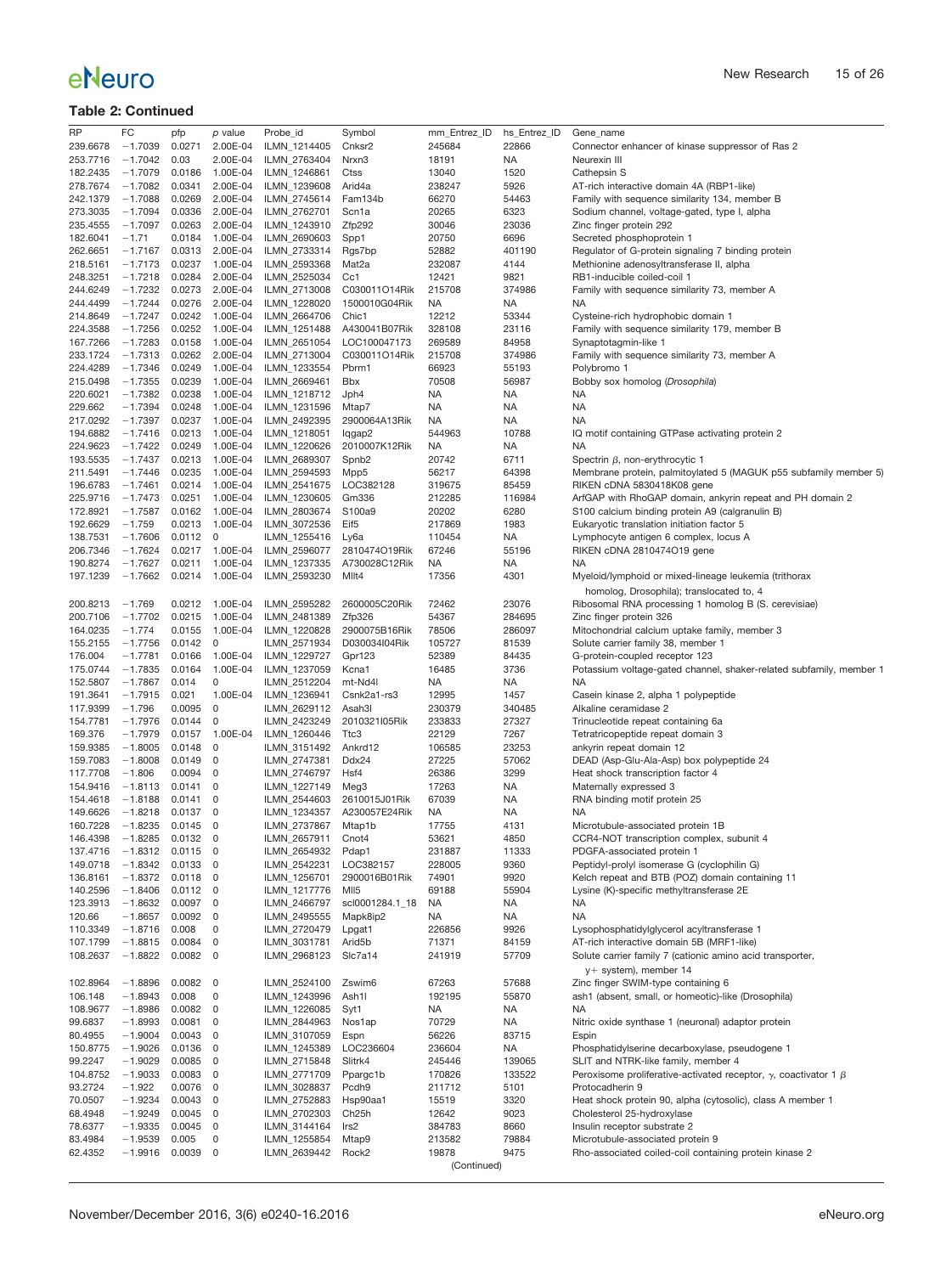#### **Table 2: Continued**

| <b>RP</b> | FC        | pfp      | p value     | Probe id     | Symbol           | mm Entrez ID | hs Entrez ID | Gene name                                                                                |
|-----------|-----------|----------|-------------|--------------|------------------|--------------|--------------|------------------------------------------------------------------------------------------|
| 65.2953   | $-2.006$  | 0.0047   | 0           | ILMN 2703913 | Mtf <sub>2</sub> | 17765        | 22823        | Metal response element binding transcription factor 2                                    |
| 57.2834   | $-2.0145$ | 0.0018   | 0           | ILMN 1236844 | A830094I09Rik    | <b>NA</b>    | <b>NA</b>    | <b>NA</b>                                                                                |
| 55.3183   | $-2.0239$ | 0.0021   | 0           | ILMN 1236820 | 9430047F21Rik    | <b>NA</b>    | <b>NA</b>    | <b>NA</b>                                                                                |
| 55.866    | $-2.0392$ | 0.0019   | 0           | ILMN 2432200 | Epb4.1           | <b>NA</b>    | <b>NA</b>    | <b>NA</b>                                                                                |
| 49.8425   | $-2.0396$ | 0.0023   | $\mathbf 0$ | ILMN 2642426 | Agmat            | 75986        | 79814        | agmatine ureohydrolase (agmatinase)                                                      |
| 45.5522   | $-2.0743$ | 0.0017   | 0           | ILMN 1237548 | 5830407P18Rik    | <b>NA</b>    | <b>NA</b>    | <b>NA</b>                                                                                |
| 44.5367   | $-2.0756$ | 0.0018   | $\mathbf 0$ | ILMN 1259747 | II <sub>33</sub> | 77125        | 90865        | Interleukin-33                                                                           |
| 40.11     | $-2.0942$ | 0.001    | 0           | ILMN 3124885 | Pdpk1            | 18607        | 5170         | 3-Phosphoinositide dependent protein kinase 1                                            |
| 35.7678   | $-2.1106$ | 0        | 0           | ILMN 2601176 | Meg3             | 17263        | <b>NA</b>    | Maternally expressed 3                                                                   |
| 38.3554   | $-2.1249$ | 0.0011   | 0           | ILMN 1225423 | Mslnl            | 328783       | <b>NA</b>    | Mesothelin-like                                                                          |
| 55.718    | $-2.1295$ | 0.002    | 0           | ILMN 2668333 | Prg4             | 96875        | <b>NA</b>    | Proteoglycan 4 (megakaryocyte stimulating factor,<br>articular superficial zone protein) |
| 27.1219   | $-2.1716$ | 0        | 0           | ILMN 1216085 | B230387C07Rik    | 106585       | 23253        | Ankyrin repeat domain 12                                                                 |
| 25.1926   | $-2.2119$ | 0        | 0           | ILMN 1238436 | Cplx2            | 12890        | 10814        | Complexin 2                                                                              |
| 107.5742  | $-2.2202$ | 0.0081   | $\Omega$    | ILMN 2965669 | XIr4a            | <b>NA</b>    | <b>NA</b>    | <b>NA</b>                                                                                |
| 28.7047   | $-2.2624$ | $\Omega$ | 0           | ILMN 2661820 | Agxt211          | 71760        | 64850        | Ethanolamine phosphate phospholyase                                                      |
| 23.2317   | $-2.4004$ | $\Omega$ | 0           | ILMN 2652500 | Lrg1             | 76905        | 116844       | Leucine-rich alpha-2-glycoprotein 1                                                      |
| 11.5889   | $-2.5107$ | 0        | 0           | ILMN 1229990 | Agxt211          | 71760        | 64850        | Ethanolamine phosphate phospholyase                                                      |
| 14.3442   | $-2.7824$ | $\Omega$ | 0           | ILMN 2710905 | S100a8           | 20201        | 6279         | S100 calcium binding protein A8 (calgranulin A)                                          |
| 3.6486    | $-3.7411$ | $\Omega$ | $\Omega$    | ILMN 2712075 | Lcn2             | 16819        | 3934         | Lipocalin 2                                                                              |

V1 transcriptomes were profiled with microarray from juvenile mice with naturally elevated experience-dependent plasticity to generate the juvenile plasticity differential expression signature. Using RankProd differential expression (DE) analysis, V1 of juvenile male mice C57BL/6 at P29 was compared to adult C57BL/6 mice (>P60; n = 3 each group) to identify 248 DE probes, which mapped to 193 unique mouse Entrez IDs. For downstream analysis, mouse Entrez<br>IDs were mapped to human orthologs using the Mouse Genome Informatics homo change. RP, rank product. pfp, percent false positive (i.e. false discovery rate).

#### <span id="page-15-0"></span>**Table 3: Molecular matching among 436 disease signatures and the juvenile plasticity signature indicates diverse diseases may disrupt plasticity**

|                | Normalized<br>molecular |          |            |               |                   |                                        |                                           |
|----------------|-------------------------|----------|------------|---------------|-------------------|----------------------------------------|-------------------------------------------|
| Rank           | match score             | Emp_pval | <b>FDR</b> | Source_dat    | Species           | <b>Disease</b>                         | Tissue                                    |
| 1              | 9.64                    | 4.53E-08 | 1.22E-05   | GSE7958       | Mus musculus      | Huntington's disease                   | CNS, brain, striatum (MMHCC)              |
| $\overline{c}$ | 8.35                    | 7.74E-08 | 1.22E-05   | GSE1623       | Mus musculus      | Type 1 diabetes mellitus               | Pancreas                                  |
| 3              | 8.32                    | 8.58E-07 | 3.40E-05   | GSE9857       | Mus musculus      | Huntington's disease                   | CNS, brain, striatum (MMHCC)              |
| $\overline{4}$ | 7.96                    | 1.38E-07 | 1.22E-05   | GSE4648       | Mus musculus      | Acute myocardial infarction            | Myocardial tissue                         |
| 5              | 7.59                    | 1.40E-07 | 1.22E-05   | GSE4290       | Homo sapiens      | Glioblastoma                           | CNS, brain (MMHCC)                        |
| 6              | 7.52                    | 3.36E-07 | 2.44E-05   | GSE1481       | Homo sapiens      | Anterior horn cell disease             | CNS, spinal cord (MMHCC)                  |
| $\overline{7}$ | 6.81                    | 9.04E-08 | 1.22E-05   | GSE2240       | Homo sapiens      | Atrial fibrillation                    | Myocardial tissue                         |
| 8              | 6.73                    | 1.47E-06 | 4.94E-05   | GSE5500       | Mus musculus      | Cardiac hypertrophy                    | Myocardial tissue                         |
| 9              | 6.47                    | 8.10E-07 | 3.40E-05   | GSE5389       | Homo sapiens      | Bipolar disorder                       | frontal cortex                            |
| 10             | 6.33                    | 8.15E-07 | 3.40E-05   | GSE5078       | Mus musculus      | Senescence                             | Hippocampus                               |
| 11             | 6.25                    | 1.75E-06 | 5.46E-05   | GSE4764       | Mus musculus      | Yersinia enterocolitica food poisoning | Peyer's patch                             |
| 12             | 5.75                    | 7.82E-07 | 3.40E-05   | GSE4290       | Homo sapiens      | Astrocytoma                            | CNS, brain (MMHCC)                        |
| 13             | 5.7                     | 1.73E-05 | 3.59E-04   | GSE1621       | Mus musculus      | Cardiac hypertrophy                    | Myocardial tissue                         |
| 14             | 5.67                    | 6.55E-05 | 7.88E-04   | GSE3253       | Mus musculus      | <b>Bacterial infection</b>             | CNS, brain (MMHCC)                        |
| 15             | 5.61                    | 1.16E-06 | 4.22E-05   | GSE10599      | Mus musculus      | Spinal muscular atrophy                | Kidney                                    |
| 16             | 5.55                    | 2.49E-06 | 7.25E-05   | GSE3744       | Homo sapiens      | Breast cancer                          | Mammary gland tissue                      |
| 17             | 5.43                    | 1.32E-05 | 3.04E-04   | GSE6731       | Homo sapiens      | Crohn's disease                        | Intestine, large intestine, colon (MMHCC) |
| 18             | 5.38                    | 2.24E-05 | 4.24E-04   | GSE6731       | Homo sapiens      | Ulcerative colitis                     | Intestine, large intestine, colon (MMHCC) |
| 19             | 5.35                    | 1.29E-05 | 3.04E-04   | GSE11343      | Mus musculus      | Diabetic neuropathy                    | Sciatic nerve                             |
| 20             | 5.35                    | 7.33E-07 | 3.40E-05   | GSE4316       | Homo sapiens      | Primary open angle glaucoma            | Trabecular meshwork                       |
| 21             | 5.28                    | 2.67E-05 | 4.65E-04   | GSE5406       | Homo sapiens      | Cardiomyopathy                         | Myocardial tissue                         |
| 22             | 5.02                    | 3.36E-05 | 5.29E-04   | <b>GSE464</b> | Rattus norvegicus | Spinal cord injury                     | CNS, spinal cord (MMHCC)                  |
| 23             | 4.98                    | 1.87E-05 | 3.71E-04   | EXPE-MEXP-567 | Homo sapiens      | Glioblastoma                           | Brain                                     |
| 24             | 4.94                    | 1.17E-04 | 1.13E-03   | GSE1025       | Mus musculus      | <b>DMD</b>                             | Muscle, striated (skeletal) (MMHCC)       |
| 25             | 4.9                     | 5.26E-05 | 6.95E-04   | GSE1843       | Rattus norvegicus | Hepatic cirrhosis                      | Hepatic tissue                            |
| 26             | 4.86                    | 1.54E-05 | 3.37E-04   | GSE1572       | Homo sapiens      | Senescence                             | frontal cortex                            |
| 27             | 4.81                    | 6.87E-05 | 7.88E-04   | GSE1472       | Mus musculus      | <b>DMD</b>                             | Muscle, striated (skeletal) (MMHCC)       |
| 28             | 4.81                    | 9.47E-06 | 2.43E-04   | GSE2510       | Homo sapiens      | Obesity                                | Adipocyte                                 |
| 29             | 4.8                     | 3.91E-05 | 5.49E-04   | GSE3383       | Mus musculus      | Cardiac hypertrophy                    | Myocardial tissue                         |
| 30             | 4.78                    | 1.06E-04 | 1.05E-03   | GSE1629       | Homo sapiens      | Dental cavity, complex                 | Dental pulp                               |
| 31             | 4.72                    | 6.79E-05 | 7.88E-04   | GSE2629       | Mus musculus      | Muscular dystrophy                     | Muscle, striated (skeletal) (MMHCC)       |
| 32             | 4.67                    | 3.90E-05 | 5.49E-04   | GSE4290       | Homo sapiens      | Oligodendroglioma                      | CNS, brain (MMHCC)                        |
| 33             | 4.63                    | 1.71E-04 | 1.49E-03   | GSE10760      | Homo sapiens      | Muscular dystrophy                     | Musculus vastus lateralis                 |
| 34             | 4.62                    | 9.53E-05 | 1.01E-03   | GSE1988       | Mus musculus      | Cardiac failure                        | Myocardial tissue                         |
| 35             | 4.61                    | 4.84E-05 | 6.59E-04   | GSE3467       | Homo sapiens      | Papillary carcinoma of the thyroid     | Thyroid gland (MMHCC)                     |
| 36             | 4.57                    | 3.84E-05 | 5.49E-04   | GSE3621       | Mus musculus      | Huntington's disease                   | <b>Brain</b>                              |
| 37             | 4.56                    | 3.35E-05 | 5.29E-04   | GSE4107       | Homo sapiens      | Cancer of colon                        | Intestine, large intestine, colon (MMHCC) |
| 38             | 4.54                    | 1.20E-04 | 1.14E-03   | GSE842        | Mus musculus      | <b>MS</b>                              | CNS, spinal cord (MMHCC)                  |
| 39             | 4.53                    | 8.18E-05 | 9.14E-04   | GSE14905      | Homo sapiens      | Psoriasis vulgaris                     | Skin tissue                               |
| 40             | 4.51                    | 3.40E-05 | 5.29E-04   | GSE7305       | Homo sapiens      | Endometriosis                          | Endometrium                               |
| 41             | 4.48                    | 8.91E-06 | 2.43E-04   | GSE16524      | Homo sapiens      | Setleis syndrome                       | Skin fibroblast                           |
| 42             | 4.46                    | 6.85E-05 | 7.88E-04   | GSE4183       | Homo sapiens      | Carcinoma in situ of large intestine   | Colon                                     |
| 43             | 4.43                    | 2.37E-05 | 4.30E-04   | GSE12654      | Homo sapiens      | Schizophrenia                          | Cerebral cortex                           |
|                |                         |          |            |               | (Continued)       |                                        |                                           |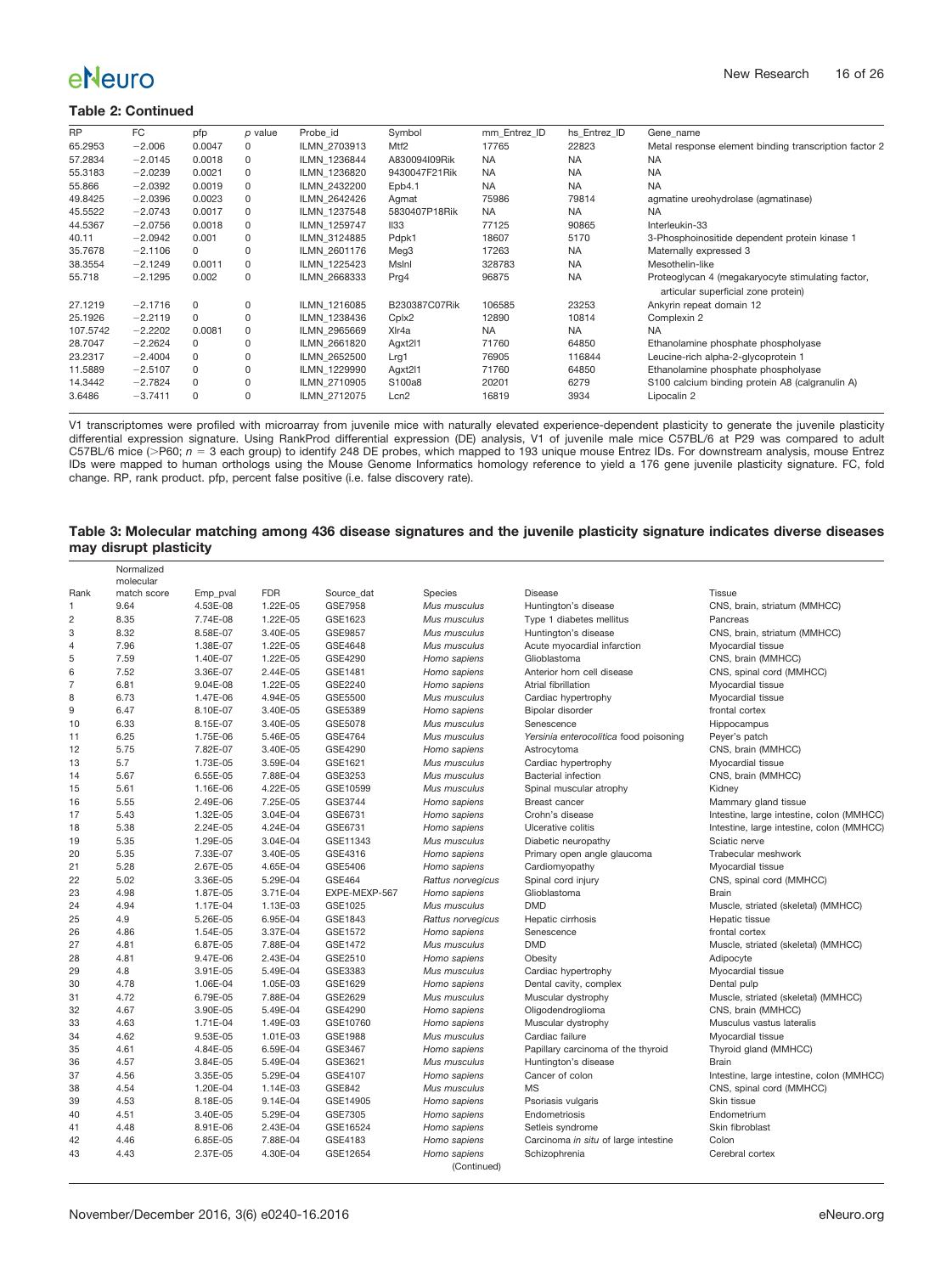### **Table 3: Continued**

|            | Normalized               |                      |                      |                    |                              |                                                                    |                                                                        |
|------------|--------------------------|----------------------|----------------------|--------------------|------------------------------|--------------------------------------------------------------------|------------------------------------------------------------------------|
| Rank       | molecular<br>match score | Emp pval             | <b>FDR</b>           | Source_dat         | Species                      | Disease                                                            | <b>Tissue</b>                                                          |
| 44         | 4.3                      | 1.62E-04             | 1.44E-03             | GSE2866            | Mus musculus                 | y-Hydroxybutyric acidemia                                          | CNS, brain, cerebellum (MMHCC)                                         |
| 45         | 4.22                     | 9.23E-05             | 1.01E-03             | GSE1859            | Mus musculus                 | <b>FDIU</b>                                                        | Hepatic tissue                                                         |
| 46         | 4.19                     | 5.52E-05             | 7.08E-04             | <b>GSE4587</b>     | Homo sapiens                 | Malignant melanoma                                                 | Epidermis                                                              |
| 47         | 4.16                     | 2.13E-04             | 1.82E-03             | GSE63              | Mus musculus                 | Cerebral infarction                                                | CNS, brain (MMHCC)                                                     |
| 48         | 4.16                     | 2.26E-04             | 1.83E-03             | GSE6614            | Mus musculus                 | Generalized seizures                                               | Brain                                                                  |
| 49         | 4.08                     | 1.58E-04             | 1.44E-03             | GSE6280            | Homo sapiens                 | Chronic kidney disease                                             | Kidney                                                                 |
| 50         | 4.01                     | 3.19E-04             | 2.44E-03             | GSE5390            | Homo sapiens                 | Down's syndrome                                                    | Brain                                                                  |
| 51         | 4.01                     | 2.66E-04             | 2.11E-03             | GSE2052            | Homo sapiens                 | Idiopathic fibrosing alveolitis                                    | Lung tissue                                                            |
| 52         | 4                        | 2.23E-04             | 1.83E-03             | GSE1873            | Mus musculus                 | Obstructive sleep apnea                                            | Hepatic tissue                                                         |
| 53         | 3.97                     | 4.39E-04             | 3.07E-03             | GSE4183            | Homo sapiens                 | <b>IBD</b>                                                         | Colon                                                                  |
| 54<br>55   | 3.96<br>3.94             | 1.01E-04<br>1.42E-04 | 1.02E-03<br>1.32E-03 | GSE3075<br>GSE3167 | Mus musculus<br>Homo sapiens | Spinal muscular atrophy, infantile<br>Urothelial carcinoma in situ | CNS, spinal cord (MMHCC)<br>Urothelium                                 |
| 56         | 3.93                     | 2.20E-04             | 1.83E-03             | GSE8514            | Homo sapiens                 | Adenoma                                                            | Adrenal gland                                                          |
| 57         | 3.93                     | 4.01E-04             | 2.92E-03             | GSE6764            | Homo sapiens                 | Carcinoma, hepatocellular                                          | Liver                                                                  |
| 58         | 3.92                     | 4.89E-04             | 3.18E-03             | GSE3585            | Homo sapiens                 | Cardiomyopathy, dilated                                            | Myocardial tissue                                                      |
| 59         | 3.89                     | 3.39E-04             | 2.55E-03             | GSE1420            | Homo sapiens                 | Barrett esophagus                                                  | Esophageal tissue                                                      |
| 60         | 3.88                     | 9.89E-05             | 1.02E-03             | GSE1420            | Homo sapiens                 | Adenocarcinoma of esophagus                                        | Esophageal tissue                                                      |
| 61         | 3.87                     | 4.40E-04             | 3.07E-03             | GSE781             | Homo sapiens                 | Clear cell carcinoma of kidney                                     | Renal tissue                                                           |
| 62         | 3.87                     | 5.95E-04             | 3.51E-03             | GSE2528            | Mus musculus                 | Breast cancer                                                      | Mammary gland                                                          |
| 63         | 3.84                     | 9.37E-04             | 4.92E-03             | GSE1026            | Mus musculus                 | DMD                                                                | Muscle, striated (skeletal), diaphragm (MMHCC)                         |
| 64         | 3.79                     | 5.25E-04             | 3.35E-03             | GSE3678            | Homo sapiens                 | Papillary carcinoma of the thyroid                                 | Thyroid gland (MMHCC)                                                  |
| 65         | 3.74                     | 4.88E-04             | 3.18E-03             | GSE4619            | Homo sapiens                 | <b>MDS</b>                                                         | Bone marrow stem cell                                                  |
| 66         | 3.73                     | 5.92E-04             | 3.51E-03             | GSE3112            | Homo sapiens                 | Polymyositis                                                       | Muscle tissue                                                          |
| 67         | 3.72                     | 3.51E-04             | 2.59E-03             | GSE3189            | Homo sapiens                 | Multiple benign melanocytic nevi                                   | Epidermis                                                              |
| 68         | 3.68                     | 5.76E-04             | 3.49E-03             | GSE769             | Mus musculus                 | Cystic fibrosis                                                    | Pancreas                                                               |
| 69         | 3.66                     | 5.76E-04             | 3.49E-03             | GSE10432           | Homo sapiens                 | Acne                                                               | Sebocyte                                                               |
| 70         | 3.65                     | 1.30E-03             | 6.16E-03             | GSE3252            | Mus musculus                 | Muscular dystrophy                                                 | Muscle, striated (skeletal), diaphragm (MMHCC)                         |
| 71         | 3.62                     | 4.81E-04             | 3.18E-03             | GSE12649           | Homo sapiens                 | Schizophrenia                                                      | Cerebral cortex                                                        |
| 72<br>73   | 3.6<br>3.59              | 7.41E-04<br>1.20E-03 | 4.17E-03<br>5.87E-03 | GSE2501<br>GSE3268 | Mus musculus<br>Homo sapiens | Thymic carcinoma                                                   | Thymus                                                                 |
| 74         | 3.58                     | 7.82E-04             | 4.32E-03             | GSE857             | Mus musculus                 | Squamous cell carcinoma of lung<br>Huntington's disease            | Lung tissue<br>CNS, brain (MMHCC)                                      |
| 75         | 3.58                     | 2.96E-04             | 2.30E-03             | GSE1009            | Homo sapiens                 | Diabetic nephropathy                                               | Renal tissue                                                           |
| 76         | 3.57                     | 1.20E-03             | 5.87E-03             | <b>GSE977</b>      | Mus musculus                 | Alexander disease                                                  | CNS, brain, olfactory bulb (MMHCC)                                     |
| 77         | 3.55                     | 5.37E-04             | 3.35E-03             | GSE2826            | Mus musculus                 | Bruton's agammaglobulinemia                                        | B-cell lymphocyte                                                      |
| 78         | 3.54                     | 7.46E-04             | 4.17E-03             | GSE2640            | Mus musculus                 | Pulmonary fibrosis                                                 | Lung tissue                                                            |
| 79         | 3.53                     | 5.37E-04             | 3.35E-03             | GSE2514            | Homo sapiens                 | Adenocarcinoma of lung                                             | Lung tissue                                                            |
| 80         | 3.53                     | 8.90E-04             | 4.73E-03             | GSE1551            | Homo sapiens                 | Dermatomyositis                                                    | Muscle, striated (skeletal) (MMHCC)                                    |
| 81         | 3.52                     | 4.50E-04             | 3.07E-03             | GSE2507            | Mus musculus                 | Muscular dystrophy                                                 | Muscle, striated (skeletal) (MMHCC)                                    |
| 82         | 3.5                      | 7.15E-04             | 4.10E-03             | GSE3189            | Homo sapiens                 | Malignant melanoma                                                 | Epidermis                                                              |
| 83         | 3.5                      | 1.10E-03             | 5.58E-03             | GSE4764            | Mus musculus                 | Y. enterocolitica food poisoning                                   | Lymph node                                                             |
| 84         | 3.45                     | 8.68E-04             | 4.67E-03             | EXPE-MEXP-567      | Homo sapiens                 | Glioblastoma                                                       | <b>Brain</b>                                                           |
| 85         | 3.43                     | 4.44E-04             | 3.07E-03             | GSE3408            | Homo sapiens                 | Atypical mycobacterial infection                                   | macrophage                                                             |
| 86         | 3.43                     | 1.10E-03             | 5.58E-03             | GSE6428            | Rattus norvegicus            | Type 2 diabetes mellitus                                           | Endocrine pancreas, islet cell of Langerhans,<br>$\beta$ -cell (MMHCC) |
| 87         | 3.42                     | 8.45E-04             | 4.61E-03             | GSE10575           | Homo sapiens                 | Arthropathy                                                        | Chondrocyte                                                            |
| 88         | 3.4                      | 6.73E-04             | 3.91E-03             | GSE9375            | Mus musculus                 | Huntington's disease                                               | CNS, brain, striatum (MMHCC)                                           |
| 89         | 3.39                     | 2.10E-03             | 9.16E-03             | GSE4390            | Mus musculus                 | <b>ALS</b>                                                         | CNS, spinal cord (MMHCC)<br>Pancreas                                   |
| 90<br>91   | 3.38<br>3.38             | 1.21E-03<br>1.30E-03 | 5.87E-03<br>6.16E-03 | GSE3644<br>GSE3112 | Mus musculus<br>Homo sapiens | Acute pancreatitis<br>Inclusion body myositides                    | Muscle tissue                                                          |
| 92         | 3.33                     | 1.10E-03             | 5.58E-03             | <b>GSE466</b>      | Mus musculus                 | <b>DMD</b>                                                         | Muscle, striated (skeletal) (MMHCC)                                    |
| 93         | 3.29                     | 1.40E-03             | 6.36E-03             | GSE2144            | Homo sapiens                 | <b>GERD</b>                                                        | Esophageal tissue                                                      |
| 94         | 3.27                     | 1.40E-03             | 6.36E-03             | EXPE-MEXP-1296     | Mus musculus                 | Cancer of prostate                                                 | Prostate                                                               |
| 95         | 3.24                     | 1.70E-03             | 7.64E-03             | GSE2724            | Homo sapiens                 | Uterine leiomyoma                                                  | Uterus                                                                 |
| 96         | 3.21                     | 3.30E-03             | 1.30E-02             | GSE2825            | Rattus norvegicus            | Idiosyncratic drug effect                                          | Hepatic tissue                                                         |
| 97         | 3.19                     | 2.60E-03             | 1.08E-02             | GSE1007            | Homo sapiens                 | DMD                                                                | Muscle, striated (skeletal) (MMHCC)                                    |
| 98         | 3.19                     | 1.20E-03             | 5.87E-03             | GSE1781            | Rattus norvegicus            | Sepsis                                                             | Hepatic tissue                                                         |
| 99         | 3.18                     | 2.40E-03             | 1.03E-02             | GSE2899            | Mus musculus                 | Type 2 diabetes mellitus                                           | Adipose tissue                                                         |
| 100        | 3.18                     | 1.90E-03             | 8.37E-03             | GSE2557            | Mus musculus                 | Kidney disorder associated with<br>type 2 diabetes mellitus        | Mesangial cell                                                         |
| 101        | 3.18                     | 1.40E-03             | 6.36E-03             | GSE3524            | Homo sapiens                 | Squamous cell carcinoma of mouth                                   | Oropharynx epithelium                                                  |
| 102        | 3.17                     | 1.40E-03             | 6.36E-03             | GSE13355           | Homo sapiens                 | Psoriasis vulgaris                                                 | Skin tissue                                                            |
| 103        | 3.15                     | 2.20E-03             | 9.50E-03             | GSE2866            | Mus musculus                 | $\gamma$ -Hydroxybutyric acidemia                                  | Cerebral cortex                                                        |
| 104        | 3.12                     | 2.60E-03             | 1.08E-02             | GSE4911            | Mus musculus                 | Cleidocranial dysostosis                                           | Humerus                                                                |
| 105        | 3.12                     | 1.90E-03             | 8.37E-03             | GSE24807           | Homo sapiens                 | <b>NASH</b>                                                        | Liver                                                                  |
| 106        | 3.12                     | 3.20E-03             | 1.28E-02             | GSE10631           | Homo sapiens                 | LGLL                                                               | Peripheral blood mononuclear cell                                      |
| 107        | 3.11<br>3.07             | 2.70E-03<br>2.90E-03 | 1.11E-02             | GSE2052            | Homo sapiens                 | Scleroderma                                                        | Lung tissue                                                            |
| 108<br>109 | 3.05                     | 2.50E-03             | 1.17E-02<br>1.06E-02 | GSE4692<br>GSE4824 | Mus musculus<br>Homo sapiens | Obesity<br>Non-small cell lung cancer                              | Adipose tissue<br>Bronchial epithelium                                 |
| 110        | 3.03                     | 3.80E-03             | 1.47E-02             | GSE1145            | Homo sapiens                 | Ischemic cardiomyopathy                                            | Myocardial tissue                                                      |
| 111        | 3.01                     | 4.90E-03             | 1.77E-02             | GSE6678            | Mus musculus                 | Infantile neuronal ceroid lipofuscinosis                           | Brain                                                                  |
| 112        | 3                        | 3.30E-03             | 1.30E-02             | GSE3064            | Homo sapiens                 | Dystonia                                                           | Brain                                                                  |
| 113        | 2.99                     | 4.70E-03             | 1.72E-02             | GSE2527            | Mus musculus                 | Thrombocytopenia                                                   | Megakaryocyte                                                          |
| 114        | 2.99                     | 4.30E-03             | 1.62E-02             | GSE2433            | Mus musculus                 | Leukemia, acute megakaryocytic                                     | Megakaryocyte                                                          |
| 115        | 2.93                     | 4.60E-03             | 1.71E-02             | GSE1776            | Mus musculus                 | Nutritional deficiency, NEC                                        | Skeletal myocyte                                                       |
| 116        | 2.93                     | 3.90E-03             | 1.49E-02             | GSE4587            | Homo sapiens                 | In situ melanoma of skin                                           | Epidermis                                                              |
| 117        | 2.92                     | 5.30E-03             | 1.88E-02             | GSE9579            | Homo sapiens                 | Appendicitis                                                       | Appendix                                                               |
| 118        | 2.91                     | 5.80E-03             | 2.01E-02             | GSE2411            | Mus musculus                 | Ventilator-associated lung injury                                  | Lung tissue                                                            |
|            |                          |                      |                      |                    | (Continued)                  |                                                                    |                                                                        |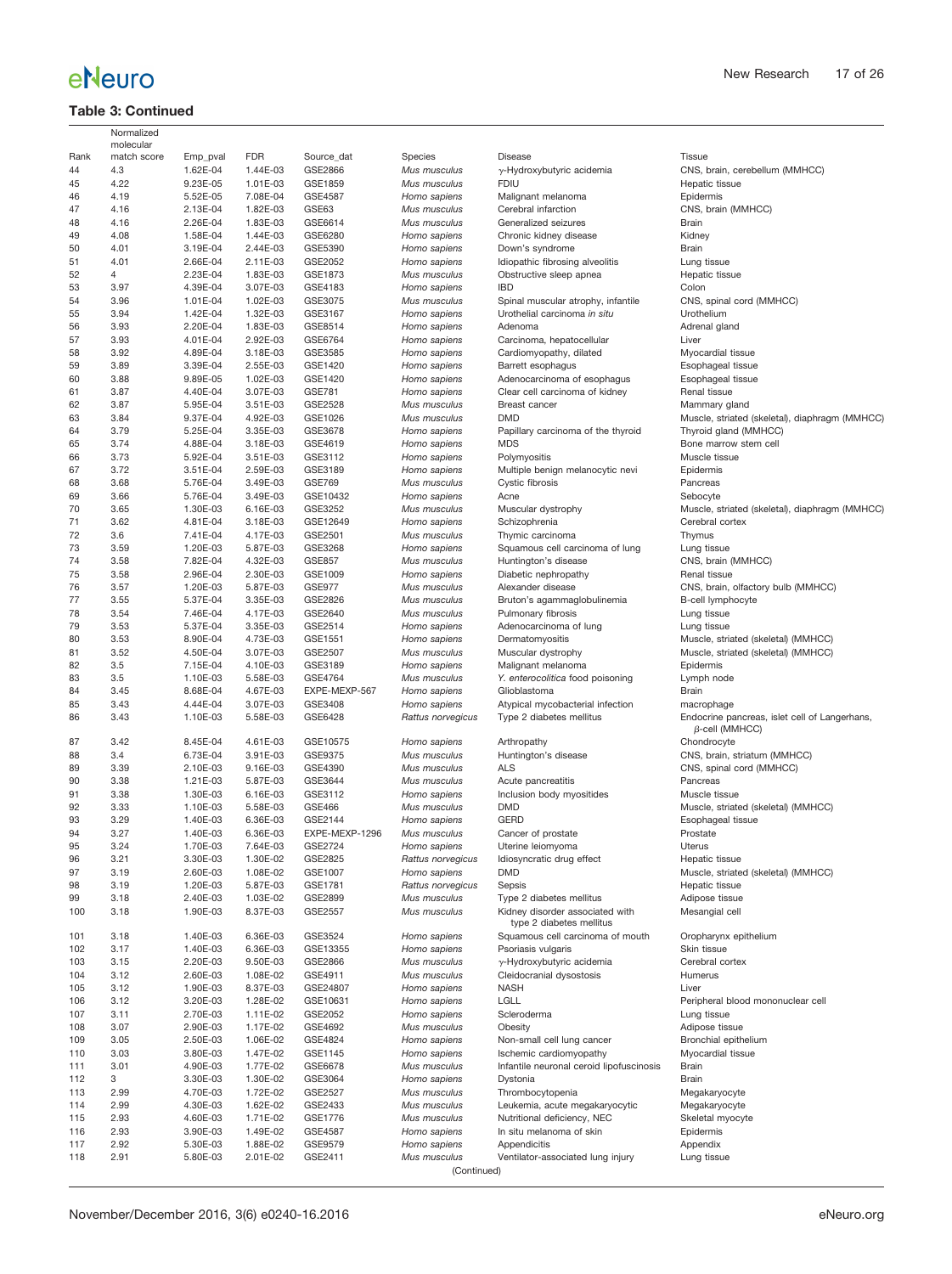### **Table 3: Continued**

| Rank<br>match score<br><b>FDR</b><br>Species<br>Disease<br><b>Tissue</b><br>Emp_pval<br>Source dat<br>2.9<br>2.80E-03<br>1.14E-02<br>GSE1037<br>Lung tissue<br>119<br>Homo sapiens<br>Small cell carcinoma of lung<br>2.86<br>5.20E-03<br>1.86E-02<br>GSE2401<br>Hypotensive episode<br>Renal tissue<br>120<br>Rattus norvegicus<br>121<br>2.85<br>4.70E-03<br>1.72E-02<br><b>GSE765</b><br>Cystic fibrosis<br>Mus musculus<br>122<br>2.83<br>3.60E-03<br>1.40E-02<br>EXPE-MEXP-882<br>Homo sapiens<br>Invasive ductal breast cancer<br>123<br>2.83<br>6.70E-03<br>2.28E-02<br>GSE1869<br>Ischemic cardiomyopathy<br>Myocardial tissue<br>Homo sapiens<br>124<br>2.82<br>5.60E-03<br>1.95E-02<br>GSE4183<br>Colon<br>Homo sapiens<br>Adenoma<br><b>DMD</b><br>125<br>2.82<br>1.90E-02<br>GSE1004<br>5.40E-03<br>Homo sapiens<br>126<br>2.81<br>4.30E-03<br>1.62E-02<br>GSE9944<br>Homo sapiens<br>Glaucoma<br>Astrocyte<br>127<br>2.79<br>6.20E-03<br>2.13E-02<br>EXPE-TABM-176<br>Irritable bowel syndrome variant<br>Sigmoid colon<br>Homo sapiens<br>of childhood with diarrhea<br>2.72<br>8.40E-03<br>128<br>2.75E-02<br>GSE2779<br>Homo sapiens<br><b>MDS</b><br>Bone marrow stem<br>129<br>2.72<br>2.43E-02<br>7.20E-03<br>GSE1947<br>Mus musculus<br>Peripheral motor neuropathy<br>Sciatic nerve<br>2.71<br>8.40E-03<br>2.75E-02<br><b>GSE593</b><br>130<br>Homo sapiens<br>Uterine leiomyoma<br>2.71<br>7.50E-03<br>2.52E-02<br>131<br>GSE2712<br>Homo sapiens<br>Clear cell sarcoma of kidney<br>Renal tissue<br>2.69<br>2.75E-02<br>132<br>8.50E-03<br>GSE1459<br>Mus musculus<br><b>Bacterial Infection</b><br>Macrophage<br>2.67<br>8.50E-03<br>2.75E-02<br>GSE1811<br>Occupational lung disease<br>Lung Tissue<br>133<br>Mus musculus<br>2.67<br>8.90E-03<br>2.85E-02<br>GSE2508<br>134<br>Homo sapiens<br>Obesity<br>Adipocyte<br>2.66<br>2.70E-02<br>135<br>8.10E-03<br>GSE1462<br>Homo sapiens<br>MELAS (mitochondrial myopathy,<br>encephalopathy, lactic acidosis<br>and stroke-like episodes)<br>2.65<br>9.00E-03<br>2.86E-02<br>GSE4130<br>136<br>Rattus norvegicus<br>Dehydration<br>CNS, brain, hypotha<br>137<br>2.61<br>9.10E-03<br>2.88E-02<br>GSE1378<br>Mammary gland tiss<br>Homo sapiens<br><b>Breast cancer</b><br>2.6<br>GSE1375<br>Cerebral cortex<br>138<br>1.14E-02<br>3.45E-02<br>Mus musculus<br>Alzheimer's disease<br>2.59<br>139<br>9.80E-03<br>3.03E-02<br>GSE2719<br>Homo sapiens<br>Gastrointestinal stromal tumor<br>Connective tissue<br>2.59<br>9.60E-03<br>3.01E-02<br>Lymphocyte<br>140<br>GSE7036<br>Homo sapiens<br>Bipolar disorder<br>2.57<br>3.07E-02<br>GSE1724<br>Fibroblast<br>141<br>1.00E-02<br>Homo sapiens<br>Scleroderma<br>2.56<br>9.70E-03<br>3.02E-02<br>Caudate nucleus<br>142<br>GSE3790<br>Homo sapiens<br>Huntington's disease<br>2.55<br>1.25E-02<br>3.68E-02<br>GSE6764<br>143<br>Homo sapiens<br>Hepatic cirrhosis<br>Liver<br>2.54<br>1.24E-02<br>3.68E-02<br>GSE2457<br>Erectile dysfunction associated with<br>Penis, NOS<br>144<br>Rattus norvegicus<br>type 2 diabetes mellitus<br>2.54<br>GSE2457<br>145<br>1.47E-02<br>4.14E-02<br>Rattus norvegicus<br>Erectile dysfunction<br>Penis erectile tissue<br>2.54<br>1.05E-02<br>3.20E-02<br>GSE3110<br>Rattus norvegicus<br>Dehydration<br>146<br>Hypothalamus<br>2.53<br>1.22E-02<br>3.64E-02<br>GSE2712<br>Nephroblastoma<br>147<br>Homo sapiens<br>Renal tissue<br>2.51<br>1.42E-02<br>GSE7999<br>Tachycardia<br>148<br>4.05E-02<br>Rattus norvegicus<br>Myocardial tissue<br>149<br>2.51<br>1.29E-02<br>3.77E-02<br>GSE609<br><b>SCID</b><br>Thymic lymphocyte<br>Homo sapiens<br>150<br>2.49<br>1.19E-02<br>3.58E-02<br>Myocardial tissue<br>GSE1869<br>Homo sapiens<br>Cardiomyopathy<br>151<br>2.49<br>Parkinson's disease<br>1.36E-02<br>3.93E-02<br>GSE7621<br>Homo sapiens<br>Substantia nigra<br>2.48<br>1.35E-02<br>3.92E-02<br>GSE10971<br>Fallopian tube<br>152<br>Homo sapiens<br>Serous carcinoma<br>153<br>2.48<br>1.40E-02<br>4.02E-02<br>GSE3418<br>Trachea<br>Mus musculus<br>Lung transplant rejection<br>154<br>2.47<br>Endothelial cell<br>1.45E-02<br>4.11E-02<br>EXPE-MEXP-476<br>Homo sapiens<br>Cancer of prostate<br>2.47<br>1.54E-02<br>4.28E-02<br>155<br>GSE3184<br>Mus musculus<br>Asthma, allergic<br>Lung tissue<br>156<br>2.46<br>1.49E-02<br>4.16E-02<br>GSE4616<br>Type 1 diabetes mellitus<br>Myocardial tissue<br>Mus musculus<br>157<br>2.41<br>1.68E-02<br>GSE4612<br>Hepatic tissue<br>4.64E-02<br>Mus musculus<br>Carcinoma, hepatocellular<br>2.4<br>4.85E-02<br>GSE2725<br>158<br>1.77E-02<br>Homo sapiens<br>Uterine leiomyoma<br>Uterus<br>159<br>2.39<br>1.81E-02<br>4.90E-02<br>GSE3365<br>Ulcerative colitis<br>Homo sapiens<br>Peripheral blood mo<br>2.37<br>160<br>1.80E-02<br>4.90E-02<br>GSE1813<br>Rattus norvegicus<br>Obesity<br>Adipose tissue<br>2.36<br>5.03E-02<br>GSE4060<br>Cushing syndrome<br>161<br>1.87E-02<br>Homo sapiens<br>Adrenal gland<br>162<br>2.35<br>2.07E-02<br>5.50E-02<br>GSE1145<br>Homo sapiens<br>Primary cardiomyopathy<br>Myocardial tissue<br>2.31<br>163<br>1.88E-02<br>5.03E-02<br>GSE6461<br>Mus musculus<br>Synovial sarcoma<br>2.3<br>2.15E-02<br>5.68E-02<br>GSE1037<br>164<br>Homo sapiens<br>Non-small cell lung cancer<br>Lung tissue<br>165<br>2.27<br>2.29E-02<br>6.01E-02<br>GSE10921<br>Fibroblast<br>Homo sapiens<br>Idiopathic fibrosing alveolitis<br>2.26<br>166<br>2.41E-02<br>6.28E-02<br>GSE3248<br>Mus musculus<br>Huntington's disease<br>2.25<br>2.42E-02<br>6.28E-02<br><b>GSE4788</b><br>Parkinson's disease<br>Substantia nigra<br>167<br>Mus musculus<br>168<br>2.24<br>2.52E-02<br>6.46E-02<br>GSE4710<br>Mus musculus<br>Heart injury<br>Myocardial tissue<br>2.21<br>2.52E-02<br>6.46E-02<br>GSE6364<br>169<br>Homo sapiens<br>Endometriosis<br>Endometrium<br>170<br>2.2<br>2.68E-02<br>6.83E-02<br>GSE1462<br>Homo sapiens<br>CPEO (chronic progressive external ophthalmoplegia)<br>2.19<br>3.00E-02<br>7.56E-02<br>GSE1724<br>Homo sapiens<br>Idiopathic fibrosing alveolitis<br>Fibroblast<br>171<br>172<br>2.18<br>Rett syndrome<br>frontal cortex<br>2.87E-02<br>7.28E-02<br>GSE6955<br>Homo sapiens<br>2.13<br>3.24E-02<br>8.12E-02<br>GSE1017<br>Homo sapiens<br>Myopathy NOS<br>173<br>Skeletal muscle<br>2.13<br>3.39E-02<br>8.45E-02<br>Breast cancer<br>174<br>GSE2429<br>Homo sapiens<br>Mammary gland tiss<br>2.12<br>175<br>3.57E-02<br>8.79E-02<br>GSE6764<br>Homo sapiens<br>Hepatocellular dysplasia<br>Liver<br>2.11<br>3.64E-02<br>8.92E-02<br>GSE4516<br>Rattus norvegicus<br>Smoke inhalation<br>176<br>Lung tissue<br>2.1<br>3.41E-02<br>8.45E-02<br><b>GSE567</b><br>Homo sapiens<br>Megakaryocyte<br>177<br>Essential thrombocythemia<br>2.09<br>9.39E-02<br>EXPE-TABM-176<br>Irritable bowel syndrome variant of<br>Sigmoid colon<br>178<br>3.92E-02<br>Homo sapiens<br>childhood with constipation<br>179<br>2.08<br>3.69E-02<br>8.99E-02<br>GSE4130<br>Rattus norvegicus<br>Dehydration<br>Pituitary gland<br>2.07<br>3.72E-02<br>9.01E-02<br>GSE9006<br>Homo sapiens<br>Type 2 diabetes mellitus<br>180<br>2.06<br>Type 2 diabetes mellitus<br>Soleus muscle<br>181<br>4.00E-02<br>9.40E-02<br>GSE2899<br>Mus musculus<br>182<br>2.06<br>4.01E-02<br>9.40E-02<br>GSE3125<br>Rattus norvegicus<br>Dehydration<br>Hypothalamus<br>2.06<br>9.40E-02<br>GSE3407<br>Fibroblast<br>183<br>3.99E-02<br>Homo sapiens<br>Cockayne syndrome<br>2.06<br>184<br>3.79E-02<br>9.13E-02<br>GSE2866<br>Mus musculus<br>$\gamma$ -Hydroxybutyric acidemia<br>Hippocampus<br>2.05<br>185<br>4.07E-02<br>9.49E-02<br>GSE2077<br>Homo sapiens<br>Protozoan Infection<br>Intestinal epithelium<br>2.05<br>9.60E-02<br>GSE9006<br>186<br>4.14E-02<br>Homo sapiens<br>Type 1 diabetes mellitus<br>Peripheral blood mo<br>2.03<br>Skin fibroblast<br>187<br>4.01E-02<br>9.40E-02<br>GSE10123<br>Homo sapiens<br>Premature aging<br>2.01<br>Homo sapiens<br>188<br>4.45E-02<br>1.01E-01<br>GSE3365<br>Crohn's disease<br>Peripheral blood mo<br>2.01<br>Homo sapiens<br>Alzheimer's disease<br>189<br>4.33E-02<br>9.99E-02<br>GSE1297<br>Hippocampus<br>2<br>4.40E-02<br>Type 1 diabetes mellitus<br>190<br>1.01E-01<br>GSE2254<br>Mus musculus<br>pancreatic islet<br>2<br>1.03E-01<br>GSE3489<br>Homo sapiens<br>frontal cortex<br>191<br>4.57E-02<br>HIV encephalitis<br>(Continued) | Normalized<br>molecular |  |  |                       |
|----------------------------------------------------------------------------------------------------------------------------------------------------------------------------------------------------------------------------------------------------------------------------------------------------------------------------------------------------------------------------------------------------------------------------------------------------------------------------------------------------------------------------------------------------------------------------------------------------------------------------------------------------------------------------------------------------------------------------------------------------------------------------------------------------------------------------------------------------------------------------------------------------------------------------------------------------------------------------------------------------------------------------------------------------------------------------------------------------------------------------------------------------------------------------------------------------------------------------------------------------------------------------------------------------------------------------------------------------------------------------------------------------------------------------------------------------------------------------------------------------------------------------------------------------------------------------------------------------------------------------------------------------------------------------------------------------------------------------------------------------------------------------------------------------------------------------------------------------------------------------------------------------------------------------------------------------------------------------------------------------------------------------------------------------------------------------------------------------------------------------------------------------------------------------------------------------------------------------------------------------------------------------------------------------------------------------------------------------------------------------------------------------------------------------------------------------------------------------------------------------------------------------------------------------------------------------------------------------------------------------------------------------------------------------------------------------------------------------------------------------------------------------------------------------------------------------------------------------------------------------------------------------------------------------------------------------------------------------------------------------------------------------------------------------------------------------------------------------------------------------------------------------------------------------------------------------------------------------------------------------------------------------------------------------------------------------------------------------------------------------------------------------------------------------------------------------------------------------------------------------------------------------------------------------------------------------------------------------------------------------------------------------------------------------------------------------------------------------------------------------------------------------------------------------------------------------------------------------------------------------------------------------------------------------------------------------------------------------------------------------------------------------------------------------------------------------------------------------------------------------------------------------------------------------------------------------------------------------------------------------------------------------------------------------------------------------------------------------------------------------------------------------------------------------------------------------------------------------------------------------------------------------------------------------------------------------------------------------------------------------------------------------------------------------------------------------------------------------------------------------------------------------------------------------------------------------------------------------------------------------------------------------------------------------------------------------------------------------------------------------------------------------------------------------------------------------------------------------------------------------------------------------------------------------------------------------------------------------------------------------------------------------------------------------------------------------------------------------------------------------------------------------------------------------------------------------------------------------------------------------------------------------------------------------------------------------------------------------------------------------------------------------------------------------------------------------------------------------------------------------------------------------------------------------------------------------------------------------------------------------------------------------------------------------------------------------------------------------------------------------------------------------------------------------------------------------------------------------------------------------------------------------------------------------------------------------------------------------------------------------------------------------------------------------------------------------------------------------------------------------------------------------------------------------------------------------------------------------------------------------------------------------------------------------------------------------------------------------------------------------------------------------------------------------------------------------------------------------------------------------------------------------------------------------------------------------------------------------------------------------------------------------------------------------------------------------------------------------------------------------------------------------------------------------------------------------------------------------------------------------------------------------------------------------------------------------------------------------------------------------------------------------------------------------------------------------------------------------------------------------------------------------------------------------------------------------------------------------------------------------------------------------------------------------------------------------------------------------------------------------------------------------------------------------------------------------------------------------------------------------------------------------------------------------------------------------------------------------------------------------------------------------------------------------------------------------------------------------------------------------------------------------------------------------------------------------------------------------------------------------------------------------------------------------------------------------------------------------------------------------------------------------------------------------------------------------------------------|-------------------------|--|--|-----------------------|
|                                                                                                                                                                                                                                                                                                                                                                                                                                                                                                                                                                                                                                                                                                                                                                                                                                                                                                                                                                                                                                                                                                                                                                                                                                                                                                                                                                                                                                                                                                                                                                                                                                                                                                                                                                                                                                                                                                                                                                                                                                                                                                                                                                                                                                                                                                                                                                                                                                                                                                                                                                                                                                                                                                                                                                                                                                                                                                                                                                                                                                                                                                                                                                                                                                                                                                                                                                                                                                                                                                                                                                                                                                                                                                                                                                                                                                                                                                                                                                                                                                                                                                                                                                                                                                                                                                                                                                                                                                                                                                                                                                                                                                                                                                                                                                                                                                                                                                                                                                                                                                                                                                                                                                                                                                                                                                                                                                                                                                                                                                                                                                                                                                                                                                                                                                                                                                                                                                                                                                                                                                                                                                                                                                                                                                                                                                                                                                                                                                                                                                                                                                                                                                                                                                                                                                                                                                                                                                                                                                                                                                                                                                                                                                                                                                                                                                                                                                                                                                                                                                                                                                                                                                                                                                                                                                                                                                                                                                                                                                                                                                                                                                                                                                                                                                                                                                                                              |                         |  |  |                       |
|                                                                                                                                                                                                                                                                                                                                                                                                                                                                                                                                                                                                                                                                                                                                                                                                                                                                                                                                                                                                                                                                                                                                                                                                                                                                                                                                                                                                                                                                                                                                                                                                                                                                                                                                                                                                                                                                                                                                                                                                                                                                                                                                                                                                                                                                                                                                                                                                                                                                                                                                                                                                                                                                                                                                                                                                                                                                                                                                                                                                                                                                                                                                                                                                                                                                                                                                                                                                                                                                                                                                                                                                                                                                                                                                                                                                                                                                                                                                                                                                                                                                                                                                                                                                                                                                                                                                                                                                                                                                                                                                                                                                                                                                                                                                                                                                                                                                                                                                                                                                                                                                                                                                                                                                                                                                                                                                                                                                                                                                                                                                                                                                                                                                                                                                                                                                                                                                                                                                                                                                                                                                                                                                                                                                                                                                                                                                                                                                                                                                                                                                                                                                                                                                                                                                                                                                                                                                                                                                                                                                                                                                                                                                                                                                                                                                                                                                                                                                                                                                                                                                                                                                                                                                                                                                                                                                                                                                                                                                                                                                                                                                                                                                                                                                                                                                                                                                              |                         |  |  |                       |
|                                                                                                                                                                                                                                                                                                                                                                                                                                                                                                                                                                                                                                                                                                                                                                                                                                                                                                                                                                                                                                                                                                                                                                                                                                                                                                                                                                                                                                                                                                                                                                                                                                                                                                                                                                                                                                                                                                                                                                                                                                                                                                                                                                                                                                                                                                                                                                                                                                                                                                                                                                                                                                                                                                                                                                                                                                                                                                                                                                                                                                                                                                                                                                                                                                                                                                                                                                                                                                                                                                                                                                                                                                                                                                                                                                                                                                                                                                                                                                                                                                                                                                                                                                                                                                                                                                                                                                                                                                                                                                                                                                                                                                                                                                                                                                                                                                                                                                                                                                                                                                                                                                                                                                                                                                                                                                                                                                                                                                                                                                                                                                                                                                                                                                                                                                                                                                                                                                                                                                                                                                                                                                                                                                                                                                                                                                                                                                                                                                                                                                                                                                                                                                                                                                                                                                                                                                                                                                                                                                                                                                                                                                                                                                                                                                                                                                                                                                                                                                                                                                                                                                                                                                                                                                                                                                                                                                                                                                                                                                                                                                                                                                                                                                                                                                                                                                                                              |                         |  |  |                       |
|                                                                                                                                                                                                                                                                                                                                                                                                                                                                                                                                                                                                                                                                                                                                                                                                                                                                                                                                                                                                                                                                                                                                                                                                                                                                                                                                                                                                                                                                                                                                                                                                                                                                                                                                                                                                                                                                                                                                                                                                                                                                                                                                                                                                                                                                                                                                                                                                                                                                                                                                                                                                                                                                                                                                                                                                                                                                                                                                                                                                                                                                                                                                                                                                                                                                                                                                                                                                                                                                                                                                                                                                                                                                                                                                                                                                                                                                                                                                                                                                                                                                                                                                                                                                                                                                                                                                                                                                                                                                                                                                                                                                                                                                                                                                                                                                                                                                                                                                                                                                                                                                                                                                                                                                                                                                                                                                                                                                                                                                                                                                                                                                                                                                                                                                                                                                                                                                                                                                                                                                                                                                                                                                                                                                                                                                                                                                                                                                                                                                                                                                                                                                                                                                                                                                                                                                                                                                                                                                                                                                                                                                                                                                                                                                                                                                                                                                                                                                                                                                                                                                                                                                                                                                                                                                                                                                                                                                                                                                                                                                                                                                                                                                                                                                                                                                                                                                              |                         |  |  | Intestinal epithelium |
|                                                                                                                                                                                                                                                                                                                                                                                                                                                                                                                                                                                                                                                                                                                                                                                                                                                                                                                                                                                                                                                                                                                                                                                                                                                                                                                                                                                                                                                                                                                                                                                                                                                                                                                                                                                                                                                                                                                                                                                                                                                                                                                                                                                                                                                                                                                                                                                                                                                                                                                                                                                                                                                                                                                                                                                                                                                                                                                                                                                                                                                                                                                                                                                                                                                                                                                                                                                                                                                                                                                                                                                                                                                                                                                                                                                                                                                                                                                                                                                                                                                                                                                                                                                                                                                                                                                                                                                                                                                                                                                                                                                                                                                                                                                                                                                                                                                                                                                                                                                                                                                                                                                                                                                                                                                                                                                                                                                                                                                                                                                                                                                                                                                                                                                                                                                                                                                                                                                                                                                                                                                                                                                                                                                                                                                                                                                                                                                                                                                                                                                                                                                                                                                                                                                                                                                                                                                                                                                                                                                                                                                                                                                                                                                                                                                                                                                                                                                                                                                                                                                                                                                                                                                                                                                                                                                                                                                                                                                                                                                                                                                                                                                                                                                                                                                                                                                                              |                         |  |  | Mammary epitheliur    |
|                                                                                                                                                                                                                                                                                                                                                                                                                                                                                                                                                                                                                                                                                                                                                                                                                                                                                                                                                                                                                                                                                                                                                                                                                                                                                                                                                                                                                                                                                                                                                                                                                                                                                                                                                                                                                                                                                                                                                                                                                                                                                                                                                                                                                                                                                                                                                                                                                                                                                                                                                                                                                                                                                                                                                                                                                                                                                                                                                                                                                                                                                                                                                                                                                                                                                                                                                                                                                                                                                                                                                                                                                                                                                                                                                                                                                                                                                                                                                                                                                                                                                                                                                                                                                                                                                                                                                                                                                                                                                                                                                                                                                                                                                                                                                                                                                                                                                                                                                                                                                                                                                                                                                                                                                                                                                                                                                                                                                                                                                                                                                                                                                                                                                                                                                                                                                                                                                                                                                                                                                                                                                                                                                                                                                                                                                                                                                                                                                                                                                                                                                                                                                                                                                                                                                                                                                                                                                                                                                                                                                                                                                                                                                                                                                                                                                                                                                                                                                                                                                                                                                                                                                                                                                                                                                                                                                                                                                                                                                                                                                                                                                                                                                                                                                                                                                                                                              |                         |  |  |                       |
|                                                                                                                                                                                                                                                                                                                                                                                                                                                                                                                                                                                                                                                                                                                                                                                                                                                                                                                                                                                                                                                                                                                                                                                                                                                                                                                                                                                                                                                                                                                                                                                                                                                                                                                                                                                                                                                                                                                                                                                                                                                                                                                                                                                                                                                                                                                                                                                                                                                                                                                                                                                                                                                                                                                                                                                                                                                                                                                                                                                                                                                                                                                                                                                                                                                                                                                                                                                                                                                                                                                                                                                                                                                                                                                                                                                                                                                                                                                                                                                                                                                                                                                                                                                                                                                                                                                                                                                                                                                                                                                                                                                                                                                                                                                                                                                                                                                                                                                                                                                                                                                                                                                                                                                                                                                                                                                                                                                                                                                                                                                                                                                                                                                                                                                                                                                                                                                                                                                                                                                                                                                                                                                                                                                                                                                                                                                                                                                                                                                                                                                                                                                                                                                                                                                                                                                                                                                                                                                                                                                                                                                                                                                                                                                                                                                                                                                                                                                                                                                                                                                                                                                                                                                                                                                                                                                                                                                                                                                                                                                                                                                                                                                                                                                                                                                                                                                                              |                         |  |  |                       |
|                                                                                                                                                                                                                                                                                                                                                                                                                                                                                                                                                                                                                                                                                                                                                                                                                                                                                                                                                                                                                                                                                                                                                                                                                                                                                                                                                                                                                                                                                                                                                                                                                                                                                                                                                                                                                                                                                                                                                                                                                                                                                                                                                                                                                                                                                                                                                                                                                                                                                                                                                                                                                                                                                                                                                                                                                                                                                                                                                                                                                                                                                                                                                                                                                                                                                                                                                                                                                                                                                                                                                                                                                                                                                                                                                                                                                                                                                                                                                                                                                                                                                                                                                                                                                                                                                                                                                                                                                                                                                                                                                                                                                                                                                                                                                                                                                                                                                                                                                                                                                                                                                                                                                                                                                                                                                                                                                                                                                                                                                                                                                                                                                                                                                                                                                                                                                                                                                                                                                                                                                                                                                                                                                                                                                                                                                                                                                                                                                                                                                                                                                                                                                                                                                                                                                                                                                                                                                                                                                                                                                                                                                                                                                                                                                                                                                                                                                                                                                                                                                                                                                                                                                                                                                                                                                                                                                                                                                                                                                                                                                                                                                                                                                                                                                                                                                                                                              |                         |  |  | Muscle, striated (sk  |
|                                                                                                                                                                                                                                                                                                                                                                                                                                                                                                                                                                                                                                                                                                                                                                                                                                                                                                                                                                                                                                                                                                                                                                                                                                                                                                                                                                                                                                                                                                                                                                                                                                                                                                                                                                                                                                                                                                                                                                                                                                                                                                                                                                                                                                                                                                                                                                                                                                                                                                                                                                                                                                                                                                                                                                                                                                                                                                                                                                                                                                                                                                                                                                                                                                                                                                                                                                                                                                                                                                                                                                                                                                                                                                                                                                                                                                                                                                                                                                                                                                                                                                                                                                                                                                                                                                                                                                                                                                                                                                                                                                                                                                                                                                                                                                                                                                                                                                                                                                                                                                                                                                                                                                                                                                                                                                                                                                                                                                                                                                                                                                                                                                                                                                                                                                                                                                                                                                                                                                                                                                                                                                                                                                                                                                                                                                                                                                                                                                                                                                                                                                                                                                                                                                                                                                                                                                                                                                                                                                                                                                                                                                                                                                                                                                                                                                                                                                                                                                                                                                                                                                                                                                                                                                                                                                                                                                                                                                                                                                                                                                                                                                                                                                                                                                                                                                                                              |                         |  |  |                       |
|                                                                                                                                                                                                                                                                                                                                                                                                                                                                                                                                                                                                                                                                                                                                                                                                                                                                                                                                                                                                                                                                                                                                                                                                                                                                                                                                                                                                                                                                                                                                                                                                                                                                                                                                                                                                                                                                                                                                                                                                                                                                                                                                                                                                                                                                                                                                                                                                                                                                                                                                                                                                                                                                                                                                                                                                                                                                                                                                                                                                                                                                                                                                                                                                                                                                                                                                                                                                                                                                                                                                                                                                                                                                                                                                                                                                                                                                                                                                                                                                                                                                                                                                                                                                                                                                                                                                                                                                                                                                                                                                                                                                                                                                                                                                                                                                                                                                                                                                                                                                                                                                                                                                                                                                                                                                                                                                                                                                                                                                                                                                                                                                                                                                                                                                                                                                                                                                                                                                                                                                                                                                                                                                                                                                                                                                                                                                                                                                                                                                                                                                                                                                                                                                                                                                                                                                                                                                                                                                                                                                                                                                                                                                                                                                                                                                                                                                                                                                                                                                                                                                                                                                                                                                                                                                                                                                                                                                                                                                                                                                                                                                                                                                                                                                                                                                                                                                              |                         |  |  |                       |
|                                                                                                                                                                                                                                                                                                                                                                                                                                                                                                                                                                                                                                                                                                                                                                                                                                                                                                                                                                                                                                                                                                                                                                                                                                                                                                                                                                                                                                                                                                                                                                                                                                                                                                                                                                                                                                                                                                                                                                                                                                                                                                                                                                                                                                                                                                                                                                                                                                                                                                                                                                                                                                                                                                                                                                                                                                                                                                                                                                                                                                                                                                                                                                                                                                                                                                                                                                                                                                                                                                                                                                                                                                                                                                                                                                                                                                                                                                                                                                                                                                                                                                                                                                                                                                                                                                                                                                                                                                                                                                                                                                                                                                                                                                                                                                                                                                                                                                                                                                                                                                                                                                                                                                                                                                                                                                                                                                                                                                                                                                                                                                                                                                                                                                                                                                                                                                                                                                                                                                                                                                                                                                                                                                                                                                                                                                                                                                                                                                                                                                                                                                                                                                                                                                                                                                                                                                                                                                                                                                                                                                                                                                                                                                                                                                                                                                                                                                                                                                                                                                                                                                                                                                                                                                                                                                                                                                                                                                                                                                                                                                                                                                                                                                                                                                                                                                                                              |                         |  |  |                       |
|                                                                                                                                                                                                                                                                                                                                                                                                                                                                                                                                                                                                                                                                                                                                                                                                                                                                                                                                                                                                                                                                                                                                                                                                                                                                                                                                                                                                                                                                                                                                                                                                                                                                                                                                                                                                                                                                                                                                                                                                                                                                                                                                                                                                                                                                                                                                                                                                                                                                                                                                                                                                                                                                                                                                                                                                                                                                                                                                                                                                                                                                                                                                                                                                                                                                                                                                                                                                                                                                                                                                                                                                                                                                                                                                                                                                                                                                                                                                                                                                                                                                                                                                                                                                                                                                                                                                                                                                                                                                                                                                                                                                                                                                                                                                                                                                                                                                                                                                                                                                                                                                                                                                                                                                                                                                                                                                                                                                                                                                                                                                                                                                                                                                                                                                                                                                                                                                                                                                                                                                                                                                                                                                                                                                                                                                                                                                                                                                                                                                                                                                                                                                                                                                                                                                                                                                                                                                                                                                                                                                                                                                                                                                                                                                                                                                                                                                                                                                                                                                                                                                                                                                                                                                                                                                                                                                                                                                                                                                                                                                                                                                                                                                                                                                                                                                                                                                              |                         |  |  |                       |
|                                                                                                                                                                                                                                                                                                                                                                                                                                                                                                                                                                                                                                                                                                                                                                                                                                                                                                                                                                                                                                                                                                                                                                                                                                                                                                                                                                                                                                                                                                                                                                                                                                                                                                                                                                                                                                                                                                                                                                                                                                                                                                                                                                                                                                                                                                                                                                                                                                                                                                                                                                                                                                                                                                                                                                                                                                                                                                                                                                                                                                                                                                                                                                                                                                                                                                                                                                                                                                                                                                                                                                                                                                                                                                                                                                                                                                                                                                                                                                                                                                                                                                                                                                                                                                                                                                                                                                                                                                                                                                                                                                                                                                                                                                                                                                                                                                                                                                                                                                                                                                                                                                                                                                                                                                                                                                                                                                                                                                                                                                                                                                                                                                                                                                                                                                                                                                                                                                                                                                                                                                                                                                                                                                                                                                                                                                                                                                                                                                                                                                                                                                                                                                                                                                                                                                                                                                                                                                                                                                                                                                                                                                                                                                                                                                                                                                                                                                                                                                                                                                                                                                                                                                                                                                                                                                                                                                                                                                                                                                                                                                                                                                                                                                                                                                                                                                                                              |                         |  |  |                       |
|                                                                                                                                                                                                                                                                                                                                                                                                                                                                                                                                                                                                                                                                                                                                                                                                                                                                                                                                                                                                                                                                                                                                                                                                                                                                                                                                                                                                                                                                                                                                                                                                                                                                                                                                                                                                                                                                                                                                                                                                                                                                                                                                                                                                                                                                                                                                                                                                                                                                                                                                                                                                                                                                                                                                                                                                                                                                                                                                                                                                                                                                                                                                                                                                                                                                                                                                                                                                                                                                                                                                                                                                                                                                                                                                                                                                                                                                                                                                                                                                                                                                                                                                                                                                                                                                                                                                                                                                                                                                                                                                                                                                                                                                                                                                                                                                                                                                                                                                                                                                                                                                                                                                                                                                                                                                                                                                                                                                                                                                                                                                                                                                                                                                                                                                                                                                                                                                                                                                                                                                                                                                                                                                                                                                                                                                                                                                                                                                                                                                                                                                                                                                                                                                                                                                                                                                                                                                                                                                                                                                                                                                                                                                                                                                                                                                                                                                                                                                                                                                                                                                                                                                                                                                                                                                                                                                                                                                                                                                                                                                                                                                                                                                                                                                                                                                                                                                              |                         |  |  | Uterus, myometriun    |
|                                                                                                                                                                                                                                                                                                                                                                                                                                                                                                                                                                                                                                                                                                                                                                                                                                                                                                                                                                                                                                                                                                                                                                                                                                                                                                                                                                                                                                                                                                                                                                                                                                                                                                                                                                                                                                                                                                                                                                                                                                                                                                                                                                                                                                                                                                                                                                                                                                                                                                                                                                                                                                                                                                                                                                                                                                                                                                                                                                                                                                                                                                                                                                                                                                                                                                                                                                                                                                                                                                                                                                                                                                                                                                                                                                                                                                                                                                                                                                                                                                                                                                                                                                                                                                                                                                                                                                                                                                                                                                                                                                                                                                                                                                                                                                                                                                                                                                                                                                                                                                                                                                                                                                                                                                                                                                                                                                                                                                                                                                                                                                                                                                                                                                                                                                                                                                                                                                                                                                                                                                                                                                                                                                                                                                                                                                                                                                                                                                                                                                                                                                                                                                                                                                                                                                                                                                                                                                                                                                                                                                                                                                                                                                                                                                                                                                                                                                                                                                                                                                                                                                                                                                                                                                                                                                                                                                                                                                                                                                                                                                                                                                                                                                                                                                                                                                                                              |                         |  |  |                       |
|                                                                                                                                                                                                                                                                                                                                                                                                                                                                                                                                                                                                                                                                                                                                                                                                                                                                                                                                                                                                                                                                                                                                                                                                                                                                                                                                                                                                                                                                                                                                                                                                                                                                                                                                                                                                                                                                                                                                                                                                                                                                                                                                                                                                                                                                                                                                                                                                                                                                                                                                                                                                                                                                                                                                                                                                                                                                                                                                                                                                                                                                                                                                                                                                                                                                                                                                                                                                                                                                                                                                                                                                                                                                                                                                                                                                                                                                                                                                                                                                                                                                                                                                                                                                                                                                                                                                                                                                                                                                                                                                                                                                                                                                                                                                                                                                                                                                                                                                                                                                                                                                                                                                                                                                                                                                                                                                                                                                                                                                                                                                                                                                                                                                                                                                                                                                                                                                                                                                                                                                                                                                                                                                                                                                                                                                                                                                                                                                                                                                                                                                                                                                                                                                                                                                                                                                                                                                                                                                                                                                                                                                                                                                                                                                                                                                                                                                                                                                                                                                                                                                                                                                                                                                                                                                                                                                                                                                                                                                                                                                                                                                                                                                                                                                                                                                                                                                              |                         |  |  |                       |
|                                                                                                                                                                                                                                                                                                                                                                                                                                                                                                                                                                                                                                                                                                                                                                                                                                                                                                                                                                                                                                                                                                                                                                                                                                                                                                                                                                                                                                                                                                                                                                                                                                                                                                                                                                                                                                                                                                                                                                                                                                                                                                                                                                                                                                                                                                                                                                                                                                                                                                                                                                                                                                                                                                                                                                                                                                                                                                                                                                                                                                                                                                                                                                                                                                                                                                                                                                                                                                                                                                                                                                                                                                                                                                                                                                                                                                                                                                                                                                                                                                                                                                                                                                                                                                                                                                                                                                                                                                                                                                                                                                                                                                                                                                                                                                                                                                                                                                                                                                                                                                                                                                                                                                                                                                                                                                                                                                                                                                                                                                                                                                                                                                                                                                                                                                                                                                                                                                                                                                                                                                                                                                                                                                                                                                                                                                                                                                                                                                                                                                                                                                                                                                                                                                                                                                                                                                                                                                                                                                                                                                                                                                                                                                                                                                                                                                                                                                                                                                                                                                                                                                                                                                                                                                                                                                                                                                                                                                                                                                                                                                                                                                                                                                                                                                                                                                                                              |                         |  |  |                       |
|                                                                                                                                                                                                                                                                                                                                                                                                                                                                                                                                                                                                                                                                                                                                                                                                                                                                                                                                                                                                                                                                                                                                                                                                                                                                                                                                                                                                                                                                                                                                                                                                                                                                                                                                                                                                                                                                                                                                                                                                                                                                                                                                                                                                                                                                                                                                                                                                                                                                                                                                                                                                                                                                                                                                                                                                                                                                                                                                                                                                                                                                                                                                                                                                                                                                                                                                                                                                                                                                                                                                                                                                                                                                                                                                                                                                                                                                                                                                                                                                                                                                                                                                                                                                                                                                                                                                                                                                                                                                                                                                                                                                                                                                                                                                                                                                                                                                                                                                                                                                                                                                                                                                                                                                                                                                                                                                                                                                                                                                                                                                                                                                                                                                                                                                                                                                                                                                                                                                                                                                                                                                                                                                                                                                                                                                                                                                                                                                                                                                                                                                                                                                                                                                                                                                                                                                                                                                                                                                                                                                                                                                                                                                                                                                                                                                                                                                                                                                                                                                                                                                                                                                                                                                                                                                                                                                                                                                                                                                                                                                                                                                                                                                                                                                                                                                                                                                              |                         |  |  |                       |
|                                                                                                                                                                                                                                                                                                                                                                                                                                                                                                                                                                                                                                                                                                                                                                                                                                                                                                                                                                                                                                                                                                                                                                                                                                                                                                                                                                                                                                                                                                                                                                                                                                                                                                                                                                                                                                                                                                                                                                                                                                                                                                                                                                                                                                                                                                                                                                                                                                                                                                                                                                                                                                                                                                                                                                                                                                                                                                                                                                                                                                                                                                                                                                                                                                                                                                                                                                                                                                                                                                                                                                                                                                                                                                                                                                                                                                                                                                                                                                                                                                                                                                                                                                                                                                                                                                                                                                                                                                                                                                                                                                                                                                                                                                                                                                                                                                                                                                                                                                                                                                                                                                                                                                                                                                                                                                                                                                                                                                                                                                                                                                                                                                                                                                                                                                                                                                                                                                                                                                                                                                                                                                                                                                                                                                                                                                                                                                                                                                                                                                                                                                                                                                                                                                                                                                                                                                                                                                                                                                                                                                                                                                                                                                                                                                                                                                                                                                                                                                                                                                                                                                                                                                                                                                                                                                                                                                                                                                                                                                                                                                                                                                                                                                                                                                                                                                                                              |                         |  |  | Muscle, striated (sk  |
|                                                                                                                                                                                                                                                                                                                                                                                                                                                                                                                                                                                                                                                                                                                                                                                                                                                                                                                                                                                                                                                                                                                                                                                                                                                                                                                                                                                                                                                                                                                                                                                                                                                                                                                                                                                                                                                                                                                                                                                                                                                                                                                                                                                                                                                                                                                                                                                                                                                                                                                                                                                                                                                                                                                                                                                                                                                                                                                                                                                                                                                                                                                                                                                                                                                                                                                                                                                                                                                                                                                                                                                                                                                                                                                                                                                                                                                                                                                                                                                                                                                                                                                                                                                                                                                                                                                                                                                                                                                                                                                                                                                                                                                                                                                                                                                                                                                                                                                                                                                                                                                                                                                                                                                                                                                                                                                                                                                                                                                                                                                                                                                                                                                                                                                                                                                                                                                                                                                                                                                                                                                                                                                                                                                                                                                                                                                                                                                                                                                                                                                                                                                                                                                                                                                                                                                                                                                                                                                                                                                                                                                                                                                                                                                                                                                                                                                                                                                                                                                                                                                                                                                                                                                                                                                                                                                                                                                                                                                                                                                                                                                                                                                                                                                                                                                                                                                                              |                         |  |  |                       |
|                                                                                                                                                                                                                                                                                                                                                                                                                                                                                                                                                                                                                                                                                                                                                                                                                                                                                                                                                                                                                                                                                                                                                                                                                                                                                                                                                                                                                                                                                                                                                                                                                                                                                                                                                                                                                                                                                                                                                                                                                                                                                                                                                                                                                                                                                                                                                                                                                                                                                                                                                                                                                                                                                                                                                                                                                                                                                                                                                                                                                                                                                                                                                                                                                                                                                                                                                                                                                                                                                                                                                                                                                                                                                                                                                                                                                                                                                                                                                                                                                                                                                                                                                                                                                                                                                                                                                                                                                                                                                                                                                                                                                                                                                                                                                                                                                                                                                                                                                                                                                                                                                                                                                                                                                                                                                                                                                                                                                                                                                                                                                                                                                                                                                                                                                                                                                                                                                                                                                                                                                                                                                                                                                                                                                                                                                                                                                                                                                                                                                                                                                                                                                                                                                                                                                                                                                                                                                                                                                                                                                                                                                                                                                                                                                                                                                                                                                                                                                                                                                                                                                                                                                                                                                                                                                                                                                                                                                                                                                                                                                                                                                                                                                                                                                                                                                                                                              |                         |  |  |                       |
|                                                                                                                                                                                                                                                                                                                                                                                                                                                                                                                                                                                                                                                                                                                                                                                                                                                                                                                                                                                                                                                                                                                                                                                                                                                                                                                                                                                                                                                                                                                                                                                                                                                                                                                                                                                                                                                                                                                                                                                                                                                                                                                                                                                                                                                                                                                                                                                                                                                                                                                                                                                                                                                                                                                                                                                                                                                                                                                                                                                                                                                                                                                                                                                                                                                                                                                                                                                                                                                                                                                                                                                                                                                                                                                                                                                                                                                                                                                                                                                                                                                                                                                                                                                                                                                                                                                                                                                                                                                                                                                                                                                                                                                                                                                                                                                                                                                                                                                                                                                                                                                                                                                                                                                                                                                                                                                                                                                                                                                                                                                                                                                                                                                                                                                                                                                                                                                                                                                                                                                                                                                                                                                                                                                                                                                                                                                                                                                                                                                                                                                                                                                                                                                                                                                                                                                                                                                                                                                                                                                                                                                                                                                                                                                                                                                                                                                                                                                                                                                                                                                                                                                                                                                                                                                                                                                                                                                                                                                                                                                                                                                                                                                                                                                                                                                                                                                                              |                         |  |  |                       |
|                                                                                                                                                                                                                                                                                                                                                                                                                                                                                                                                                                                                                                                                                                                                                                                                                                                                                                                                                                                                                                                                                                                                                                                                                                                                                                                                                                                                                                                                                                                                                                                                                                                                                                                                                                                                                                                                                                                                                                                                                                                                                                                                                                                                                                                                                                                                                                                                                                                                                                                                                                                                                                                                                                                                                                                                                                                                                                                                                                                                                                                                                                                                                                                                                                                                                                                                                                                                                                                                                                                                                                                                                                                                                                                                                                                                                                                                                                                                                                                                                                                                                                                                                                                                                                                                                                                                                                                                                                                                                                                                                                                                                                                                                                                                                                                                                                                                                                                                                                                                                                                                                                                                                                                                                                                                                                                                                                                                                                                                                                                                                                                                                                                                                                                                                                                                                                                                                                                                                                                                                                                                                                                                                                                                                                                                                                                                                                                                                                                                                                                                                                                                                                                                                                                                                                                                                                                                                                                                                                                                                                                                                                                                                                                                                                                                                                                                                                                                                                                                                                                                                                                                                                                                                                                                                                                                                                                                                                                                                                                                                                                                                                                                                                                                                                                                                                                                              |                         |  |  |                       |
|                                                                                                                                                                                                                                                                                                                                                                                                                                                                                                                                                                                                                                                                                                                                                                                                                                                                                                                                                                                                                                                                                                                                                                                                                                                                                                                                                                                                                                                                                                                                                                                                                                                                                                                                                                                                                                                                                                                                                                                                                                                                                                                                                                                                                                                                                                                                                                                                                                                                                                                                                                                                                                                                                                                                                                                                                                                                                                                                                                                                                                                                                                                                                                                                                                                                                                                                                                                                                                                                                                                                                                                                                                                                                                                                                                                                                                                                                                                                                                                                                                                                                                                                                                                                                                                                                                                                                                                                                                                                                                                                                                                                                                                                                                                                                                                                                                                                                                                                                                                                                                                                                                                                                                                                                                                                                                                                                                                                                                                                                                                                                                                                                                                                                                                                                                                                                                                                                                                                                                                                                                                                                                                                                                                                                                                                                                                                                                                                                                                                                                                                                                                                                                                                                                                                                                                                                                                                                                                                                                                                                                                                                                                                                                                                                                                                                                                                                                                                                                                                                                                                                                                                                                                                                                                                                                                                                                                                                                                                                                                                                                                                                                                                                                                                                                                                                                                                              |                         |  |  |                       |
|                                                                                                                                                                                                                                                                                                                                                                                                                                                                                                                                                                                                                                                                                                                                                                                                                                                                                                                                                                                                                                                                                                                                                                                                                                                                                                                                                                                                                                                                                                                                                                                                                                                                                                                                                                                                                                                                                                                                                                                                                                                                                                                                                                                                                                                                                                                                                                                                                                                                                                                                                                                                                                                                                                                                                                                                                                                                                                                                                                                                                                                                                                                                                                                                                                                                                                                                                                                                                                                                                                                                                                                                                                                                                                                                                                                                                                                                                                                                                                                                                                                                                                                                                                                                                                                                                                                                                                                                                                                                                                                                                                                                                                                                                                                                                                                                                                                                                                                                                                                                                                                                                                                                                                                                                                                                                                                                                                                                                                                                                                                                                                                                                                                                                                                                                                                                                                                                                                                                                                                                                                                                                                                                                                                                                                                                                                                                                                                                                                                                                                                                                                                                                                                                                                                                                                                                                                                                                                                                                                                                                                                                                                                                                                                                                                                                                                                                                                                                                                                                                                                                                                                                                                                                                                                                                                                                                                                                                                                                                                                                                                                                                                                                                                                                                                                                                                                                              |                         |  |  |                       |
|                                                                                                                                                                                                                                                                                                                                                                                                                                                                                                                                                                                                                                                                                                                                                                                                                                                                                                                                                                                                                                                                                                                                                                                                                                                                                                                                                                                                                                                                                                                                                                                                                                                                                                                                                                                                                                                                                                                                                                                                                                                                                                                                                                                                                                                                                                                                                                                                                                                                                                                                                                                                                                                                                                                                                                                                                                                                                                                                                                                                                                                                                                                                                                                                                                                                                                                                                                                                                                                                                                                                                                                                                                                                                                                                                                                                                                                                                                                                                                                                                                                                                                                                                                                                                                                                                                                                                                                                                                                                                                                                                                                                                                                                                                                                                                                                                                                                                                                                                                                                                                                                                                                                                                                                                                                                                                                                                                                                                                                                                                                                                                                                                                                                                                                                                                                                                                                                                                                                                                                                                                                                                                                                                                                                                                                                                                                                                                                                                                                                                                                                                                                                                                                                                                                                                                                                                                                                                                                                                                                                                                                                                                                                                                                                                                                                                                                                                                                                                                                                                                                                                                                                                                                                                                                                                                                                                                                                                                                                                                                                                                                                                                                                                                                                                                                                                                                                              |                         |  |  |                       |
|                                                                                                                                                                                                                                                                                                                                                                                                                                                                                                                                                                                                                                                                                                                                                                                                                                                                                                                                                                                                                                                                                                                                                                                                                                                                                                                                                                                                                                                                                                                                                                                                                                                                                                                                                                                                                                                                                                                                                                                                                                                                                                                                                                                                                                                                                                                                                                                                                                                                                                                                                                                                                                                                                                                                                                                                                                                                                                                                                                                                                                                                                                                                                                                                                                                                                                                                                                                                                                                                                                                                                                                                                                                                                                                                                                                                                                                                                                                                                                                                                                                                                                                                                                                                                                                                                                                                                                                                                                                                                                                                                                                                                                                                                                                                                                                                                                                                                                                                                                                                                                                                                                                                                                                                                                                                                                                                                                                                                                                                                                                                                                                                                                                                                                                                                                                                                                                                                                                                                                                                                                                                                                                                                                                                                                                                                                                                                                                                                                                                                                                                                                                                                                                                                                                                                                                                                                                                                                                                                                                                                                                                                                                                                                                                                                                                                                                                                                                                                                                                                                                                                                                                                                                                                                                                                                                                                                                                                                                                                                                                                                                                                                                                                                                                                                                                                                                                              |                         |  |  |                       |
|                                                                                                                                                                                                                                                                                                                                                                                                                                                                                                                                                                                                                                                                                                                                                                                                                                                                                                                                                                                                                                                                                                                                                                                                                                                                                                                                                                                                                                                                                                                                                                                                                                                                                                                                                                                                                                                                                                                                                                                                                                                                                                                                                                                                                                                                                                                                                                                                                                                                                                                                                                                                                                                                                                                                                                                                                                                                                                                                                                                                                                                                                                                                                                                                                                                                                                                                                                                                                                                                                                                                                                                                                                                                                                                                                                                                                                                                                                                                                                                                                                                                                                                                                                                                                                                                                                                                                                                                                                                                                                                                                                                                                                                                                                                                                                                                                                                                                                                                                                                                                                                                                                                                                                                                                                                                                                                                                                                                                                                                                                                                                                                                                                                                                                                                                                                                                                                                                                                                                                                                                                                                                                                                                                                                                                                                                                                                                                                                                                                                                                                                                                                                                                                                                                                                                                                                                                                                                                                                                                                                                                                                                                                                                                                                                                                                                                                                                                                                                                                                                                                                                                                                                                                                                                                                                                                                                                                                                                                                                                                                                                                                                                                                                                                                                                                                                                                                              |                         |  |  |                       |
|                                                                                                                                                                                                                                                                                                                                                                                                                                                                                                                                                                                                                                                                                                                                                                                                                                                                                                                                                                                                                                                                                                                                                                                                                                                                                                                                                                                                                                                                                                                                                                                                                                                                                                                                                                                                                                                                                                                                                                                                                                                                                                                                                                                                                                                                                                                                                                                                                                                                                                                                                                                                                                                                                                                                                                                                                                                                                                                                                                                                                                                                                                                                                                                                                                                                                                                                                                                                                                                                                                                                                                                                                                                                                                                                                                                                                                                                                                                                                                                                                                                                                                                                                                                                                                                                                                                                                                                                                                                                                                                                                                                                                                                                                                                                                                                                                                                                                                                                                                                                                                                                                                                                                                                                                                                                                                                                                                                                                                                                                                                                                                                                                                                                                                                                                                                                                                                                                                                                                                                                                                                                                                                                                                                                                                                                                                                                                                                                                                                                                                                                                                                                                                                                                                                                                                                                                                                                                                                                                                                                                                                                                                                                                                                                                                                                                                                                                                                                                                                                                                                                                                                                                                                                                                                                                                                                                                                                                                                                                                                                                                                                                                                                                                                                                                                                                                                                              |                         |  |  |                       |
|                                                                                                                                                                                                                                                                                                                                                                                                                                                                                                                                                                                                                                                                                                                                                                                                                                                                                                                                                                                                                                                                                                                                                                                                                                                                                                                                                                                                                                                                                                                                                                                                                                                                                                                                                                                                                                                                                                                                                                                                                                                                                                                                                                                                                                                                                                                                                                                                                                                                                                                                                                                                                                                                                                                                                                                                                                                                                                                                                                                                                                                                                                                                                                                                                                                                                                                                                                                                                                                                                                                                                                                                                                                                                                                                                                                                                                                                                                                                                                                                                                                                                                                                                                                                                                                                                                                                                                                                                                                                                                                                                                                                                                                                                                                                                                                                                                                                                                                                                                                                                                                                                                                                                                                                                                                                                                                                                                                                                                                                                                                                                                                                                                                                                                                                                                                                                                                                                                                                                                                                                                                                                                                                                                                                                                                                                                                                                                                                                                                                                                                                                                                                                                                                                                                                                                                                                                                                                                                                                                                                                                                                                                                                                                                                                                                                                                                                                                                                                                                                                                                                                                                                                                                                                                                                                                                                                                                                                                                                                                                                                                                                                                                                                                                                                                                                                                                                              |                         |  |  |                       |
|                                                                                                                                                                                                                                                                                                                                                                                                                                                                                                                                                                                                                                                                                                                                                                                                                                                                                                                                                                                                                                                                                                                                                                                                                                                                                                                                                                                                                                                                                                                                                                                                                                                                                                                                                                                                                                                                                                                                                                                                                                                                                                                                                                                                                                                                                                                                                                                                                                                                                                                                                                                                                                                                                                                                                                                                                                                                                                                                                                                                                                                                                                                                                                                                                                                                                                                                                                                                                                                                                                                                                                                                                                                                                                                                                                                                                                                                                                                                                                                                                                                                                                                                                                                                                                                                                                                                                                                                                                                                                                                                                                                                                                                                                                                                                                                                                                                                                                                                                                                                                                                                                                                                                                                                                                                                                                                                                                                                                                                                                                                                                                                                                                                                                                                                                                                                                                                                                                                                                                                                                                                                                                                                                                                                                                                                                                                                                                                                                                                                                                                                                                                                                                                                                                                                                                                                                                                                                                                                                                                                                                                                                                                                                                                                                                                                                                                                                                                                                                                                                                                                                                                                                                                                                                                                                                                                                                                                                                                                                                                                                                                                                                                                                                                                                                                                                                                                              |                         |  |  |                       |
|                                                                                                                                                                                                                                                                                                                                                                                                                                                                                                                                                                                                                                                                                                                                                                                                                                                                                                                                                                                                                                                                                                                                                                                                                                                                                                                                                                                                                                                                                                                                                                                                                                                                                                                                                                                                                                                                                                                                                                                                                                                                                                                                                                                                                                                                                                                                                                                                                                                                                                                                                                                                                                                                                                                                                                                                                                                                                                                                                                                                                                                                                                                                                                                                                                                                                                                                                                                                                                                                                                                                                                                                                                                                                                                                                                                                                                                                                                                                                                                                                                                                                                                                                                                                                                                                                                                                                                                                                                                                                                                                                                                                                                                                                                                                                                                                                                                                                                                                                                                                                                                                                                                                                                                                                                                                                                                                                                                                                                                                                                                                                                                                                                                                                                                                                                                                                                                                                                                                                                                                                                                                                                                                                                                                                                                                                                                                                                                                                                                                                                                                                                                                                                                                                                                                                                                                                                                                                                                                                                                                                                                                                                                                                                                                                                                                                                                                                                                                                                                                                                                                                                                                                                                                                                                                                                                                                                                                                                                                                                                                                                                                                                                                                                                                                                                                                                                                              |                         |  |  |                       |
|                                                                                                                                                                                                                                                                                                                                                                                                                                                                                                                                                                                                                                                                                                                                                                                                                                                                                                                                                                                                                                                                                                                                                                                                                                                                                                                                                                                                                                                                                                                                                                                                                                                                                                                                                                                                                                                                                                                                                                                                                                                                                                                                                                                                                                                                                                                                                                                                                                                                                                                                                                                                                                                                                                                                                                                                                                                                                                                                                                                                                                                                                                                                                                                                                                                                                                                                                                                                                                                                                                                                                                                                                                                                                                                                                                                                                                                                                                                                                                                                                                                                                                                                                                                                                                                                                                                                                                                                                                                                                                                                                                                                                                                                                                                                                                                                                                                                                                                                                                                                                                                                                                                                                                                                                                                                                                                                                                                                                                                                                                                                                                                                                                                                                                                                                                                                                                                                                                                                                                                                                                                                                                                                                                                                                                                                                                                                                                                                                                                                                                                                                                                                                                                                                                                                                                                                                                                                                                                                                                                                                                                                                                                                                                                                                                                                                                                                                                                                                                                                                                                                                                                                                                                                                                                                                                                                                                                                                                                                                                                                                                                                                                                                                                                                                                                                                                                                              |                         |  |  |                       |
|                                                                                                                                                                                                                                                                                                                                                                                                                                                                                                                                                                                                                                                                                                                                                                                                                                                                                                                                                                                                                                                                                                                                                                                                                                                                                                                                                                                                                                                                                                                                                                                                                                                                                                                                                                                                                                                                                                                                                                                                                                                                                                                                                                                                                                                                                                                                                                                                                                                                                                                                                                                                                                                                                                                                                                                                                                                                                                                                                                                                                                                                                                                                                                                                                                                                                                                                                                                                                                                                                                                                                                                                                                                                                                                                                                                                                                                                                                                                                                                                                                                                                                                                                                                                                                                                                                                                                                                                                                                                                                                                                                                                                                                                                                                                                                                                                                                                                                                                                                                                                                                                                                                                                                                                                                                                                                                                                                                                                                                                                                                                                                                                                                                                                                                                                                                                                                                                                                                                                                                                                                                                                                                                                                                                                                                                                                                                                                                                                                                                                                                                                                                                                                                                                                                                                                                                                                                                                                                                                                                                                                                                                                                                                                                                                                                                                                                                                                                                                                                                                                                                                                                                                                                                                                                                                                                                                                                                                                                                                                                                                                                                                                                                                                                                                                                                                                                                              |                         |  |  |                       |
|                                                                                                                                                                                                                                                                                                                                                                                                                                                                                                                                                                                                                                                                                                                                                                                                                                                                                                                                                                                                                                                                                                                                                                                                                                                                                                                                                                                                                                                                                                                                                                                                                                                                                                                                                                                                                                                                                                                                                                                                                                                                                                                                                                                                                                                                                                                                                                                                                                                                                                                                                                                                                                                                                                                                                                                                                                                                                                                                                                                                                                                                                                                                                                                                                                                                                                                                                                                                                                                                                                                                                                                                                                                                                                                                                                                                                                                                                                                                                                                                                                                                                                                                                                                                                                                                                                                                                                                                                                                                                                                                                                                                                                                                                                                                                                                                                                                                                                                                                                                                                                                                                                                                                                                                                                                                                                                                                                                                                                                                                                                                                                                                                                                                                                                                                                                                                                                                                                                                                                                                                                                                                                                                                                                                                                                                                                                                                                                                                                                                                                                                                                                                                                                                                                                                                                                                                                                                                                                                                                                                                                                                                                                                                                                                                                                                                                                                                                                                                                                                                                                                                                                                                                                                                                                                                                                                                                                                                                                                                                                                                                                                                                                                                                                                                                                                                                                                              |                         |  |  |                       |
|                                                                                                                                                                                                                                                                                                                                                                                                                                                                                                                                                                                                                                                                                                                                                                                                                                                                                                                                                                                                                                                                                                                                                                                                                                                                                                                                                                                                                                                                                                                                                                                                                                                                                                                                                                                                                                                                                                                                                                                                                                                                                                                                                                                                                                                                                                                                                                                                                                                                                                                                                                                                                                                                                                                                                                                                                                                                                                                                                                                                                                                                                                                                                                                                                                                                                                                                                                                                                                                                                                                                                                                                                                                                                                                                                                                                                                                                                                                                                                                                                                                                                                                                                                                                                                                                                                                                                                                                                                                                                                                                                                                                                                                                                                                                                                                                                                                                                                                                                                                                                                                                                                                                                                                                                                                                                                                                                                                                                                                                                                                                                                                                                                                                                                                                                                                                                                                                                                                                                                                                                                                                                                                                                                                                                                                                                                                                                                                                                                                                                                                                                                                                                                                                                                                                                                                                                                                                                                                                                                                                                                                                                                                                                                                                                                                                                                                                                                                                                                                                                                                                                                                                                                                                                                                                                                                                                                                                                                                                                                                                                                                                                                                                                                                                                                                                                                                                              |                         |  |  |                       |
|                                                                                                                                                                                                                                                                                                                                                                                                                                                                                                                                                                                                                                                                                                                                                                                                                                                                                                                                                                                                                                                                                                                                                                                                                                                                                                                                                                                                                                                                                                                                                                                                                                                                                                                                                                                                                                                                                                                                                                                                                                                                                                                                                                                                                                                                                                                                                                                                                                                                                                                                                                                                                                                                                                                                                                                                                                                                                                                                                                                                                                                                                                                                                                                                                                                                                                                                                                                                                                                                                                                                                                                                                                                                                                                                                                                                                                                                                                                                                                                                                                                                                                                                                                                                                                                                                                                                                                                                                                                                                                                                                                                                                                                                                                                                                                                                                                                                                                                                                                                                                                                                                                                                                                                                                                                                                                                                                                                                                                                                                                                                                                                                                                                                                                                                                                                                                                                                                                                                                                                                                                                                                                                                                                                                                                                                                                                                                                                                                                                                                                                                                                                                                                                                                                                                                                                                                                                                                                                                                                                                                                                                                                                                                                                                                                                                                                                                                                                                                                                                                                                                                                                                                                                                                                                                                                                                                                                                                                                                                                                                                                                                                                                                                                                                                                                                                                                                              |                         |  |  |                       |
|                                                                                                                                                                                                                                                                                                                                                                                                                                                                                                                                                                                                                                                                                                                                                                                                                                                                                                                                                                                                                                                                                                                                                                                                                                                                                                                                                                                                                                                                                                                                                                                                                                                                                                                                                                                                                                                                                                                                                                                                                                                                                                                                                                                                                                                                                                                                                                                                                                                                                                                                                                                                                                                                                                                                                                                                                                                                                                                                                                                                                                                                                                                                                                                                                                                                                                                                                                                                                                                                                                                                                                                                                                                                                                                                                                                                                                                                                                                                                                                                                                                                                                                                                                                                                                                                                                                                                                                                                                                                                                                                                                                                                                                                                                                                                                                                                                                                                                                                                                                                                                                                                                                                                                                                                                                                                                                                                                                                                                                                                                                                                                                                                                                                                                                                                                                                                                                                                                                                                                                                                                                                                                                                                                                                                                                                                                                                                                                                                                                                                                                                                                                                                                                                                                                                                                                                                                                                                                                                                                                                                                                                                                                                                                                                                                                                                                                                                                                                                                                                                                                                                                                                                                                                                                                                                                                                                                                                                                                                                                                                                                                                                                                                                                                                                                                                                                                                              |                         |  |  |                       |
|                                                                                                                                                                                                                                                                                                                                                                                                                                                                                                                                                                                                                                                                                                                                                                                                                                                                                                                                                                                                                                                                                                                                                                                                                                                                                                                                                                                                                                                                                                                                                                                                                                                                                                                                                                                                                                                                                                                                                                                                                                                                                                                                                                                                                                                                                                                                                                                                                                                                                                                                                                                                                                                                                                                                                                                                                                                                                                                                                                                                                                                                                                                                                                                                                                                                                                                                                                                                                                                                                                                                                                                                                                                                                                                                                                                                                                                                                                                                                                                                                                                                                                                                                                                                                                                                                                                                                                                                                                                                                                                                                                                                                                                                                                                                                                                                                                                                                                                                                                                                                                                                                                                                                                                                                                                                                                                                                                                                                                                                                                                                                                                                                                                                                                                                                                                                                                                                                                                                                                                                                                                                                                                                                                                                                                                                                                                                                                                                                                                                                                                                                                                                                                                                                                                                                                                                                                                                                                                                                                                                                                                                                                                                                                                                                                                                                                                                                                                                                                                                                                                                                                                                                                                                                                                                                                                                                                                                                                                                                                                                                                                                                                                                                                                                                                                                                                                                              |                         |  |  |                       |
|                                                                                                                                                                                                                                                                                                                                                                                                                                                                                                                                                                                                                                                                                                                                                                                                                                                                                                                                                                                                                                                                                                                                                                                                                                                                                                                                                                                                                                                                                                                                                                                                                                                                                                                                                                                                                                                                                                                                                                                                                                                                                                                                                                                                                                                                                                                                                                                                                                                                                                                                                                                                                                                                                                                                                                                                                                                                                                                                                                                                                                                                                                                                                                                                                                                                                                                                                                                                                                                                                                                                                                                                                                                                                                                                                                                                                                                                                                                                                                                                                                                                                                                                                                                                                                                                                                                                                                                                                                                                                                                                                                                                                                                                                                                                                                                                                                                                                                                                                                                                                                                                                                                                                                                                                                                                                                                                                                                                                                                                                                                                                                                                                                                                                                                                                                                                                                                                                                                                                                                                                                                                                                                                                                                                                                                                                                                                                                                                                                                                                                                                                                                                                                                                                                                                                                                                                                                                                                                                                                                                                                                                                                                                                                                                                                                                                                                                                                                                                                                                                                                                                                                                                                                                                                                                                                                                                                                                                                                                                                                                                                                                                                                                                                                                                                                                                                                                              |                         |  |  |                       |
|                                                                                                                                                                                                                                                                                                                                                                                                                                                                                                                                                                                                                                                                                                                                                                                                                                                                                                                                                                                                                                                                                                                                                                                                                                                                                                                                                                                                                                                                                                                                                                                                                                                                                                                                                                                                                                                                                                                                                                                                                                                                                                                                                                                                                                                                                                                                                                                                                                                                                                                                                                                                                                                                                                                                                                                                                                                                                                                                                                                                                                                                                                                                                                                                                                                                                                                                                                                                                                                                                                                                                                                                                                                                                                                                                                                                                                                                                                                                                                                                                                                                                                                                                                                                                                                                                                                                                                                                                                                                                                                                                                                                                                                                                                                                                                                                                                                                                                                                                                                                                                                                                                                                                                                                                                                                                                                                                                                                                                                                                                                                                                                                                                                                                                                                                                                                                                                                                                                                                                                                                                                                                                                                                                                                                                                                                                                                                                                                                                                                                                                                                                                                                                                                                                                                                                                                                                                                                                                                                                                                                                                                                                                                                                                                                                                                                                                                                                                                                                                                                                                                                                                                                                                                                                                                                                                                                                                                                                                                                                                                                                                                                                                                                                                                                                                                                                                                              |                         |  |  |                       |
|                                                                                                                                                                                                                                                                                                                                                                                                                                                                                                                                                                                                                                                                                                                                                                                                                                                                                                                                                                                                                                                                                                                                                                                                                                                                                                                                                                                                                                                                                                                                                                                                                                                                                                                                                                                                                                                                                                                                                                                                                                                                                                                                                                                                                                                                                                                                                                                                                                                                                                                                                                                                                                                                                                                                                                                                                                                                                                                                                                                                                                                                                                                                                                                                                                                                                                                                                                                                                                                                                                                                                                                                                                                                                                                                                                                                                                                                                                                                                                                                                                                                                                                                                                                                                                                                                                                                                                                                                                                                                                                                                                                                                                                                                                                                                                                                                                                                                                                                                                                                                                                                                                                                                                                                                                                                                                                                                                                                                                                                                                                                                                                                                                                                                                                                                                                                                                                                                                                                                                                                                                                                                                                                                                                                                                                                                                                                                                                                                                                                                                                                                                                                                                                                                                                                                                                                                                                                                                                                                                                                                                                                                                                                                                                                                                                                                                                                                                                                                                                                                                                                                                                                                                                                                                                                                                                                                                                                                                                                                                                                                                                                                                                                                                                                                                                                                                                                              |                         |  |  |                       |
|                                                                                                                                                                                                                                                                                                                                                                                                                                                                                                                                                                                                                                                                                                                                                                                                                                                                                                                                                                                                                                                                                                                                                                                                                                                                                                                                                                                                                                                                                                                                                                                                                                                                                                                                                                                                                                                                                                                                                                                                                                                                                                                                                                                                                                                                                                                                                                                                                                                                                                                                                                                                                                                                                                                                                                                                                                                                                                                                                                                                                                                                                                                                                                                                                                                                                                                                                                                                                                                                                                                                                                                                                                                                                                                                                                                                                                                                                                                                                                                                                                                                                                                                                                                                                                                                                                                                                                                                                                                                                                                                                                                                                                                                                                                                                                                                                                                                                                                                                                                                                                                                                                                                                                                                                                                                                                                                                                                                                                                                                                                                                                                                                                                                                                                                                                                                                                                                                                                                                                                                                                                                                                                                                                                                                                                                                                                                                                                                                                                                                                                                                                                                                                                                                                                                                                                                                                                                                                                                                                                                                                                                                                                                                                                                                                                                                                                                                                                                                                                                                                                                                                                                                                                                                                                                                                                                                                                                                                                                                                                                                                                                                                                                                                                                                                                                                                                                              |                         |  |  |                       |
|                                                                                                                                                                                                                                                                                                                                                                                                                                                                                                                                                                                                                                                                                                                                                                                                                                                                                                                                                                                                                                                                                                                                                                                                                                                                                                                                                                                                                                                                                                                                                                                                                                                                                                                                                                                                                                                                                                                                                                                                                                                                                                                                                                                                                                                                                                                                                                                                                                                                                                                                                                                                                                                                                                                                                                                                                                                                                                                                                                                                                                                                                                                                                                                                                                                                                                                                                                                                                                                                                                                                                                                                                                                                                                                                                                                                                                                                                                                                                                                                                                                                                                                                                                                                                                                                                                                                                                                                                                                                                                                                                                                                                                                                                                                                                                                                                                                                                                                                                                                                                                                                                                                                                                                                                                                                                                                                                                                                                                                                                                                                                                                                                                                                                                                                                                                                                                                                                                                                                                                                                                                                                                                                                                                                                                                                                                                                                                                                                                                                                                                                                                                                                                                                                                                                                                                                                                                                                                                                                                                                                                                                                                                                                                                                                                                                                                                                                                                                                                                                                                                                                                                                                                                                                                                                                                                                                                                                                                                                                                                                                                                                                                                                                                                                                                                                                                                                              |                         |  |  |                       |
|                                                                                                                                                                                                                                                                                                                                                                                                                                                                                                                                                                                                                                                                                                                                                                                                                                                                                                                                                                                                                                                                                                                                                                                                                                                                                                                                                                                                                                                                                                                                                                                                                                                                                                                                                                                                                                                                                                                                                                                                                                                                                                                                                                                                                                                                                                                                                                                                                                                                                                                                                                                                                                                                                                                                                                                                                                                                                                                                                                                                                                                                                                                                                                                                                                                                                                                                                                                                                                                                                                                                                                                                                                                                                                                                                                                                                                                                                                                                                                                                                                                                                                                                                                                                                                                                                                                                                                                                                                                                                                                                                                                                                                                                                                                                                                                                                                                                                                                                                                                                                                                                                                                                                                                                                                                                                                                                                                                                                                                                                                                                                                                                                                                                                                                                                                                                                                                                                                                                                                                                                                                                                                                                                                                                                                                                                                                                                                                                                                                                                                                                                                                                                                                                                                                                                                                                                                                                                                                                                                                                                                                                                                                                                                                                                                                                                                                                                                                                                                                                                                                                                                                                                                                                                                                                                                                                                                                                                                                                                                                                                                                                                                                                                                                                                                                                                                                                              |                         |  |  |                       |
|                                                                                                                                                                                                                                                                                                                                                                                                                                                                                                                                                                                                                                                                                                                                                                                                                                                                                                                                                                                                                                                                                                                                                                                                                                                                                                                                                                                                                                                                                                                                                                                                                                                                                                                                                                                                                                                                                                                                                                                                                                                                                                                                                                                                                                                                                                                                                                                                                                                                                                                                                                                                                                                                                                                                                                                                                                                                                                                                                                                                                                                                                                                                                                                                                                                                                                                                                                                                                                                                                                                                                                                                                                                                                                                                                                                                                                                                                                                                                                                                                                                                                                                                                                                                                                                                                                                                                                                                                                                                                                                                                                                                                                                                                                                                                                                                                                                                                                                                                                                                                                                                                                                                                                                                                                                                                                                                                                                                                                                                                                                                                                                                                                                                                                                                                                                                                                                                                                                                                                                                                                                                                                                                                                                                                                                                                                                                                                                                                                                                                                                                                                                                                                                                                                                                                                                                                                                                                                                                                                                                                                                                                                                                                                                                                                                                                                                                                                                                                                                                                                                                                                                                                                                                                                                                                                                                                                                                                                                                                                                                                                                                                                                                                                                                                                                                                                                                              |                         |  |  |                       |
|                                                                                                                                                                                                                                                                                                                                                                                                                                                                                                                                                                                                                                                                                                                                                                                                                                                                                                                                                                                                                                                                                                                                                                                                                                                                                                                                                                                                                                                                                                                                                                                                                                                                                                                                                                                                                                                                                                                                                                                                                                                                                                                                                                                                                                                                                                                                                                                                                                                                                                                                                                                                                                                                                                                                                                                                                                                                                                                                                                                                                                                                                                                                                                                                                                                                                                                                                                                                                                                                                                                                                                                                                                                                                                                                                                                                                                                                                                                                                                                                                                                                                                                                                                                                                                                                                                                                                                                                                                                                                                                                                                                                                                                                                                                                                                                                                                                                                                                                                                                                                                                                                                                                                                                                                                                                                                                                                                                                                                                                                                                                                                                                                                                                                                                                                                                                                                                                                                                                                                                                                                                                                                                                                                                                                                                                                                                                                                                                                                                                                                                                                                                                                                                                                                                                                                                                                                                                                                                                                                                                                                                                                                                                                                                                                                                                                                                                                                                                                                                                                                                                                                                                                                                                                                                                                                                                                                                                                                                                                                                                                                                                                                                                                                                                                                                                                                                                              |                         |  |  |                       |
|                                                                                                                                                                                                                                                                                                                                                                                                                                                                                                                                                                                                                                                                                                                                                                                                                                                                                                                                                                                                                                                                                                                                                                                                                                                                                                                                                                                                                                                                                                                                                                                                                                                                                                                                                                                                                                                                                                                                                                                                                                                                                                                                                                                                                                                                                                                                                                                                                                                                                                                                                                                                                                                                                                                                                                                                                                                                                                                                                                                                                                                                                                                                                                                                                                                                                                                                                                                                                                                                                                                                                                                                                                                                                                                                                                                                                                                                                                                                                                                                                                                                                                                                                                                                                                                                                                                                                                                                                                                                                                                                                                                                                                                                                                                                                                                                                                                                                                                                                                                                                                                                                                                                                                                                                                                                                                                                                                                                                                                                                                                                                                                                                                                                                                                                                                                                                                                                                                                                                                                                                                                                                                                                                                                                                                                                                                                                                                                                                                                                                                                                                                                                                                                                                                                                                                                                                                                                                                                                                                                                                                                                                                                                                                                                                                                                                                                                                                                                                                                                                                                                                                                                                                                                                                                                                                                                                                                                                                                                                                                                                                                                                                                                                                                                                                                                                                                                              |                         |  |  | Synovial membrane     |
|                                                                                                                                                                                                                                                                                                                                                                                                                                                                                                                                                                                                                                                                                                                                                                                                                                                                                                                                                                                                                                                                                                                                                                                                                                                                                                                                                                                                                                                                                                                                                                                                                                                                                                                                                                                                                                                                                                                                                                                                                                                                                                                                                                                                                                                                                                                                                                                                                                                                                                                                                                                                                                                                                                                                                                                                                                                                                                                                                                                                                                                                                                                                                                                                                                                                                                                                                                                                                                                                                                                                                                                                                                                                                                                                                                                                                                                                                                                                                                                                                                                                                                                                                                                                                                                                                                                                                                                                                                                                                                                                                                                                                                                                                                                                                                                                                                                                                                                                                                                                                                                                                                                                                                                                                                                                                                                                                                                                                                                                                                                                                                                                                                                                                                                                                                                                                                                                                                                                                                                                                                                                                                                                                                                                                                                                                                                                                                                                                                                                                                                                                                                                                                                                                                                                                                                                                                                                                                                                                                                                                                                                                                                                                                                                                                                                                                                                                                                                                                                                                                                                                                                                                                                                                                                                                                                                                                                                                                                                                                                                                                                                                                                                                                                                                                                                                                                                              |                         |  |  |                       |
|                                                                                                                                                                                                                                                                                                                                                                                                                                                                                                                                                                                                                                                                                                                                                                                                                                                                                                                                                                                                                                                                                                                                                                                                                                                                                                                                                                                                                                                                                                                                                                                                                                                                                                                                                                                                                                                                                                                                                                                                                                                                                                                                                                                                                                                                                                                                                                                                                                                                                                                                                                                                                                                                                                                                                                                                                                                                                                                                                                                                                                                                                                                                                                                                                                                                                                                                                                                                                                                                                                                                                                                                                                                                                                                                                                                                                                                                                                                                                                                                                                                                                                                                                                                                                                                                                                                                                                                                                                                                                                                                                                                                                                                                                                                                                                                                                                                                                                                                                                                                                                                                                                                                                                                                                                                                                                                                                                                                                                                                                                                                                                                                                                                                                                                                                                                                                                                                                                                                                                                                                                                                                                                                                                                                                                                                                                                                                                                                                                                                                                                                                                                                                                                                                                                                                                                                                                                                                                                                                                                                                                                                                                                                                                                                                                                                                                                                                                                                                                                                                                                                                                                                                                                                                                                                                                                                                                                                                                                                                                                                                                                                                                                                                                                                                                                                                                                                              |                         |  |  |                       |
|                                                                                                                                                                                                                                                                                                                                                                                                                                                                                                                                                                                                                                                                                                                                                                                                                                                                                                                                                                                                                                                                                                                                                                                                                                                                                                                                                                                                                                                                                                                                                                                                                                                                                                                                                                                                                                                                                                                                                                                                                                                                                                                                                                                                                                                                                                                                                                                                                                                                                                                                                                                                                                                                                                                                                                                                                                                                                                                                                                                                                                                                                                                                                                                                                                                                                                                                                                                                                                                                                                                                                                                                                                                                                                                                                                                                                                                                                                                                                                                                                                                                                                                                                                                                                                                                                                                                                                                                                                                                                                                                                                                                                                                                                                                                                                                                                                                                                                                                                                                                                                                                                                                                                                                                                                                                                                                                                                                                                                                                                                                                                                                                                                                                                                                                                                                                                                                                                                                                                                                                                                                                                                                                                                                                                                                                                                                                                                                                                                                                                                                                                                                                                                                                                                                                                                                                                                                                                                                                                                                                                                                                                                                                                                                                                                                                                                                                                                                                                                                                                                                                                                                                                                                                                                                                                                                                                                                                                                                                                                                                                                                                                                                                                                                                                                                                                                                                              |                         |  |  | CNS, brain, cerebel   |
|                                                                                                                                                                                                                                                                                                                                                                                                                                                                                                                                                                                                                                                                                                                                                                                                                                                                                                                                                                                                                                                                                                                                                                                                                                                                                                                                                                                                                                                                                                                                                                                                                                                                                                                                                                                                                                                                                                                                                                                                                                                                                                                                                                                                                                                                                                                                                                                                                                                                                                                                                                                                                                                                                                                                                                                                                                                                                                                                                                                                                                                                                                                                                                                                                                                                                                                                                                                                                                                                                                                                                                                                                                                                                                                                                                                                                                                                                                                                                                                                                                                                                                                                                                                                                                                                                                                                                                                                                                                                                                                                                                                                                                                                                                                                                                                                                                                                                                                                                                                                                                                                                                                                                                                                                                                                                                                                                                                                                                                                                                                                                                                                                                                                                                                                                                                                                                                                                                                                                                                                                                                                                                                                                                                                                                                                                                                                                                                                                                                                                                                                                                                                                                                                                                                                                                                                                                                                                                                                                                                                                                                                                                                                                                                                                                                                                                                                                                                                                                                                                                                                                                                                                                                                                                                                                                                                                                                                                                                                                                                                                                                                                                                                                                                                                                                                                                                                              |                         |  |  |                       |
|                                                                                                                                                                                                                                                                                                                                                                                                                                                                                                                                                                                                                                                                                                                                                                                                                                                                                                                                                                                                                                                                                                                                                                                                                                                                                                                                                                                                                                                                                                                                                                                                                                                                                                                                                                                                                                                                                                                                                                                                                                                                                                                                                                                                                                                                                                                                                                                                                                                                                                                                                                                                                                                                                                                                                                                                                                                                                                                                                                                                                                                                                                                                                                                                                                                                                                                                                                                                                                                                                                                                                                                                                                                                                                                                                                                                                                                                                                                                                                                                                                                                                                                                                                                                                                                                                                                                                                                                                                                                                                                                                                                                                                                                                                                                                                                                                                                                                                                                                                                                                                                                                                                                                                                                                                                                                                                                                                                                                                                                                                                                                                                                                                                                                                                                                                                                                                                                                                                                                                                                                                                                                                                                                                                                                                                                                                                                                                                                                                                                                                                                                                                                                                                                                                                                                                                                                                                                                                                                                                                                                                                                                                                                                                                                                                                                                                                                                                                                                                                                                                                                                                                                                                                                                                                                                                                                                                                                                                                                                                                                                                                                                                                                                                                                                                                                                                                                              |                         |  |  |                       |
|                                                                                                                                                                                                                                                                                                                                                                                                                                                                                                                                                                                                                                                                                                                                                                                                                                                                                                                                                                                                                                                                                                                                                                                                                                                                                                                                                                                                                                                                                                                                                                                                                                                                                                                                                                                                                                                                                                                                                                                                                                                                                                                                                                                                                                                                                                                                                                                                                                                                                                                                                                                                                                                                                                                                                                                                                                                                                                                                                                                                                                                                                                                                                                                                                                                                                                                                                                                                                                                                                                                                                                                                                                                                                                                                                                                                                                                                                                                                                                                                                                                                                                                                                                                                                                                                                                                                                                                                                                                                                                                                                                                                                                                                                                                                                                                                                                                                                                                                                                                                                                                                                                                                                                                                                                                                                                                                                                                                                                                                                                                                                                                                                                                                                                                                                                                                                                                                                                                                                                                                                                                                                                                                                                                                                                                                                                                                                                                                                                                                                                                                                                                                                                                                                                                                                                                                                                                                                                                                                                                                                                                                                                                                                                                                                                                                                                                                                                                                                                                                                                                                                                                                                                                                                                                                                                                                                                                                                                                                                                                                                                                                                                                                                                                                                                                                                                                                              |                         |  |  |                       |
|                                                                                                                                                                                                                                                                                                                                                                                                                                                                                                                                                                                                                                                                                                                                                                                                                                                                                                                                                                                                                                                                                                                                                                                                                                                                                                                                                                                                                                                                                                                                                                                                                                                                                                                                                                                                                                                                                                                                                                                                                                                                                                                                                                                                                                                                                                                                                                                                                                                                                                                                                                                                                                                                                                                                                                                                                                                                                                                                                                                                                                                                                                                                                                                                                                                                                                                                                                                                                                                                                                                                                                                                                                                                                                                                                                                                                                                                                                                                                                                                                                                                                                                                                                                                                                                                                                                                                                                                                                                                                                                                                                                                                                                                                                                                                                                                                                                                                                                                                                                                                                                                                                                                                                                                                                                                                                                                                                                                                                                                                                                                                                                                                                                                                                                                                                                                                                                                                                                                                                                                                                                                                                                                                                                                                                                                                                                                                                                                                                                                                                                                                                                                                                                                                                                                                                                                                                                                                                                                                                                                                                                                                                                                                                                                                                                                                                                                                                                                                                                                                                                                                                                                                                                                                                                                                                                                                                                                                                                                                                                                                                                                                                                                                                                                                                                                                                                                              |                         |  |  | Muscle, striated (sk  |
|                                                                                                                                                                                                                                                                                                                                                                                                                                                                                                                                                                                                                                                                                                                                                                                                                                                                                                                                                                                                                                                                                                                                                                                                                                                                                                                                                                                                                                                                                                                                                                                                                                                                                                                                                                                                                                                                                                                                                                                                                                                                                                                                                                                                                                                                                                                                                                                                                                                                                                                                                                                                                                                                                                                                                                                                                                                                                                                                                                                                                                                                                                                                                                                                                                                                                                                                                                                                                                                                                                                                                                                                                                                                                                                                                                                                                                                                                                                                                                                                                                                                                                                                                                                                                                                                                                                                                                                                                                                                                                                                                                                                                                                                                                                                                                                                                                                                                                                                                                                                                                                                                                                                                                                                                                                                                                                                                                                                                                                                                                                                                                                                                                                                                                                                                                                                                                                                                                                                                                                                                                                                                                                                                                                                                                                                                                                                                                                                                                                                                                                                                                                                                                                                                                                                                                                                                                                                                                                                                                                                                                                                                                                                                                                                                                                                                                                                                                                                                                                                                                                                                                                                                                                                                                                                                                                                                                                                                                                                                                                                                                                                                                                                                                                                                                                                                                                                              |                         |  |  |                       |
|                                                                                                                                                                                                                                                                                                                                                                                                                                                                                                                                                                                                                                                                                                                                                                                                                                                                                                                                                                                                                                                                                                                                                                                                                                                                                                                                                                                                                                                                                                                                                                                                                                                                                                                                                                                                                                                                                                                                                                                                                                                                                                                                                                                                                                                                                                                                                                                                                                                                                                                                                                                                                                                                                                                                                                                                                                                                                                                                                                                                                                                                                                                                                                                                                                                                                                                                                                                                                                                                                                                                                                                                                                                                                                                                                                                                                                                                                                                                                                                                                                                                                                                                                                                                                                                                                                                                                                                                                                                                                                                                                                                                                                                                                                                                                                                                                                                                                                                                                                                                                                                                                                                                                                                                                                                                                                                                                                                                                                                                                                                                                                                                                                                                                                                                                                                                                                                                                                                                                                                                                                                                                                                                                                                                                                                                                                                                                                                                                                                                                                                                                                                                                                                                                                                                                                                                                                                                                                                                                                                                                                                                                                                                                                                                                                                                                                                                                                                                                                                                                                                                                                                                                                                                                                                                                                                                                                                                                                                                                                                                                                                                                                                                                                                                                                                                                                                                              |                         |  |  |                       |
|                                                                                                                                                                                                                                                                                                                                                                                                                                                                                                                                                                                                                                                                                                                                                                                                                                                                                                                                                                                                                                                                                                                                                                                                                                                                                                                                                                                                                                                                                                                                                                                                                                                                                                                                                                                                                                                                                                                                                                                                                                                                                                                                                                                                                                                                                                                                                                                                                                                                                                                                                                                                                                                                                                                                                                                                                                                                                                                                                                                                                                                                                                                                                                                                                                                                                                                                                                                                                                                                                                                                                                                                                                                                                                                                                                                                                                                                                                                                                                                                                                                                                                                                                                                                                                                                                                                                                                                                                                                                                                                                                                                                                                                                                                                                                                                                                                                                                                                                                                                                                                                                                                                                                                                                                                                                                                                                                                                                                                                                                                                                                                                                                                                                                                                                                                                                                                                                                                                                                                                                                                                                                                                                                                                                                                                                                                                                                                                                                                                                                                                                                                                                                                                                                                                                                                                                                                                                                                                                                                                                                                                                                                                                                                                                                                                                                                                                                                                                                                                                                                                                                                                                                                                                                                                                                                                                                                                                                                                                                                                                                                                                                                                                                                                                                                                                                                                                              |                         |  |  |                       |
|                                                                                                                                                                                                                                                                                                                                                                                                                                                                                                                                                                                                                                                                                                                                                                                                                                                                                                                                                                                                                                                                                                                                                                                                                                                                                                                                                                                                                                                                                                                                                                                                                                                                                                                                                                                                                                                                                                                                                                                                                                                                                                                                                                                                                                                                                                                                                                                                                                                                                                                                                                                                                                                                                                                                                                                                                                                                                                                                                                                                                                                                                                                                                                                                                                                                                                                                                                                                                                                                                                                                                                                                                                                                                                                                                                                                                                                                                                                                                                                                                                                                                                                                                                                                                                                                                                                                                                                                                                                                                                                                                                                                                                                                                                                                                                                                                                                                                                                                                                                                                                                                                                                                                                                                                                                                                                                                                                                                                                                                                                                                                                                                                                                                                                                                                                                                                                                                                                                                                                                                                                                                                                                                                                                                                                                                                                                                                                                                                                                                                                                                                                                                                                                                                                                                                                                                                                                                                                                                                                                                                                                                                                                                                                                                                                                                                                                                                                                                                                                                                                                                                                                                                                                                                                                                                                                                                                                                                                                                                                                                                                                                                                                                                                                                                                                                                                                                              |                         |  |  |                       |
|                                                                                                                                                                                                                                                                                                                                                                                                                                                                                                                                                                                                                                                                                                                                                                                                                                                                                                                                                                                                                                                                                                                                                                                                                                                                                                                                                                                                                                                                                                                                                                                                                                                                                                                                                                                                                                                                                                                                                                                                                                                                                                                                                                                                                                                                                                                                                                                                                                                                                                                                                                                                                                                                                                                                                                                                                                                                                                                                                                                                                                                                                                                                                                                                                                                                                                                                                                                                                                                                                                                                                                                                                                                                                                                                                                                                                                                                                                                                                                                                                                                                                                                                                                                                                                                                                                                                                                                                                                                                                                                                                                                                                                                                                                                                                                                                                                                                                                                                                                                                                                                                                                                                                                                                                                                                                                                                                                                                                                                                                                                                                                                                                                                                                                                                                                                                                                                                                                                                                                                                                                                                                                                                                                                                                                                                                                                                                                                                                                                                                                                                                                                                                                                                                                                                                                                                                                                                                                                                                                                                                                                                                                                                                                                                                                                                                                                                                                                                                                                                                                                                                                                                                                                                                                                                                                                                                                                                                                                                                                                                                                                                                                                                                                                                                                                                                                                                              |                         |  |  |                       |
|                                                                                                                                                                                                                                                                                                                                                                                                                                                                                                                                                                                                                                                                                                                                                                                                                                                                                                                                                                                                                                                                                                                                                                                                                                                                                                                                                                                                                                                                                                                                                                                                                                                                                                                                                                                                                                                                                                                                                                                                                                                                                                                                                                                                                                                                                                                                                                                                                                                                                                                                                                                                                                                                                                                                                                                                                                                                                                                                                                                                                                                                                                                                                                                                                                                                                                                                                                                                                                                                                                                                                                                                                                                                                                                                                                                                                                                                                                                                                                                                                                                                                                                                                                                                                                                                                                                                                                                                                                                                                                                                                                                                                                                                                                                                                                                                                                                                                                                                                                                                                                                                                                                                                                                                                                                                                                                                                                                                                                                                                                                                                                                                                                                                                                                                                                                                                                                                                                                                                                                                                                                                                                                                                                                                                                                                                                                                                                                                                                                                                                                                                                                                                                                                                                                                                                                                                                                                                                                                                                                                                                                                                                                                                                                                                                                                                                                                                                                                                                                                                                                                                                                                                                                                                                                                                                                                                                                                                                                                                                                                                                                                                                                                                                                                                                                                                                                                              |                         |  |  |                       |
|                                                                                                                                                                                                                                                                                                                                                                                                                                                                                                                                                                                                                                                                                                                                                                                                                                                                                                                                                                                                                                                                                                                                                                                                                                                                                                                                                                                                                                                                                                                                                                                                                                                                                                                                                                                                                                                                                                                                                                                                                                                                                                                                                                                                                                                                                                                                                                                                                                                                                                                                                                                                                                                                                                                                                                                                                                                                                                                                                                                                                                                                                                                                                                                                                                                                                                                                                                                                                                                                                                                                                                                                                                                                                                                                                                                                                                                                                                                                                                                                                                                                                                                                                                                                                                                                                                                                                                                                                                                                                                                                                                                                                                                                                                                                                                                                                                                                                                                                                                                                                                                                                                                                                                                                                                                                                                                                                                                                                                                                                                                                                                                                                                                                                                                                                                                                                                                                                                                                                                                                                                                                                                                                                                                                                                                                                                                                                                                                                                                                                                                                                                                                                                                                                                                                                                                                                                                                                                                                                                                                                                                                                                                                                                                                                                                                                                                                                                                                                                                                                                                                                                                                                                                                                                                                                                                                                                                                                                                                                                                                                                                                                                                                                                                                                                                                                                                                              |                         |  |  |                       |
|                                                                                                                                                                                                                                                                                                                                                                                                                                                                                                                                                                                                                                                                                                                                                                                                                                                                                                                                                                                                                                                                                                                                                                                                                                                                                                                                                                                                                                                                                                                                                                                                                                                                                                                                                                                                                                                                                                                                                                                                                                                                                                                                                                                                                                                                                                                                                                                                                                                                                                                                                                                                                                                                                                                                                                                                                                                                                                                                                                                                                                                                                                                                                                                                                                                                                                                                                                                                                                                                                                                                                                                                                                                                                                                                                                                                                                                                                                                                                                                                                                                                                                                                                                                                                                                                                                                                                                                                                                                                                                                                                                                                                                                                                                                                                                                                                                                                                                                                                                                                                                                                                                                                                                                                                                                                                                                                                                                                                                                                                                                                                                                                                                                                                                                                                                                                                                                                                                                                                                                                                                                                                                                                                                                                                                                                                                                                                                                                                                                                                                                                                                                                                                                                                                                                                                                                                                                                                                                                                                                                                                                                                                                                                                                                                                                                                                                                                                                                                                                                                                                                                                                                                                                                                                                                                                                                                                                                                                                                                                                                                                                                                                                                                                                                                                                                                                                                              |                         |  |  |                       |
|                                                                                                                                                                                                                                                                                                                                                                                                                                                                                                                                                                                                                                                                                                                                                                                                                                                                                                                                                                                                                                                                                                                                                                                                                                                                                                                                                                                                                                                                                                                                                                                                                                                                                                                                                                                                                                                                                                                                                                                                                                                                                                                                                                                                                                                                                                                                                                                                                                                                                                                                                                                                                                                                                                                                                                                                                                                                                                                                                                                                                                                                                                                                                                                                                                                                                                                                                                                                                                                                                                                                                                                                                                                                                                                                                                                                                                                                                                                                                                                                                                                                                                                                                                                                                                                                                                                                                                                                                                                                                                                                                                                                                                                                                                                                                                                                                                                                                                                                                                                                                                                                                                                                                                                                                                                                                                                                                                                                                                                                                                                                                                                                                                                                                                                                                                                                                                                                                                                                                                                                                                                                                                                                                                                                                                                                                                                                                                                                                                                                                                                                                                                                                                                                                                                                                                                                                                                                                                                                                                                                                                                                                                                                                                                                                                                                                                                                                                                                                                                                                                                                                                                                                                                                                                                                                                                                                                                                                                                                                                                                                                                                                                                                                                                                                                                                                                                                              |                         |  |  |                       |
|                                                                                                                                                                                                                                                                                                                                                                                                                                                                                                                                                                                                                                                                                                                                                                                                                                                                                                                                                                                                                                                                                                                                                                                                                                                                                                                                                                                                                                                                                                                                                                                                                                                                                                                                                                                                                                                                                                                                                                                                                                                                                                                                                                                                                                                                                                                                                                                                                                                                                                                                                                                                                                                                                                                                                                                                                                                                                                                                                                                                                                                                                                                                                                                                                                                                                                                                                                                                                                                                                                                                                                                                                                                                                                                                                                                                                                                                                                                                                                                                                                                                                                                                                                                                                                                                                                                                                                                                                                                                                                                                                                                                                                                                                                                                                                                                                                                                                                                                                                                                                                                                                                                                                                                                                                                                                                                                                                                                                                                                                                                                                                                                                                                                                                                                                                                                                                                                                                                                                                                                                                                                                                                                                                                                                                                                                                                                                                                                                                                                                                                                                                                                                                                                                                                                                                                                                                                                                                                                                                                                                                                                                                                                                                                                                                                                                                                                                                                                                                                                                                                                                                                                                                                                                                                                                                                                                                                                                                                                                                                                                                                                                                                                                                                                                                                                                                                                              |                         |  |  | Peripheral blood mo   |
|                                                                                                                                                                                                                                                                                                                                                                                                                                                                                                                                                                                                                                                                                                                                                                                                                                                                                                                                                                                                                                                                                                                                                                                                                                                                                                                                                                                                                                                                                                                                                                                                                                                                                                                                                                                                                                                                                                                                                                                                                                                                                                                                                                                                                                                                                                                                                                                                                                                                                                                                                                                                                                                                                                                                                                                                                                                                                                                                                                                                                                                                                                                                                                                                                                                                                                                                                                                                                                                                                                                                                                                                                                                                                                                                                                                                                                                                                                                                                                                                                                                                                                                                                                                                                                                                                                                                                                                                                                                                                                                                                                                                                                                                                                                                                                                                                                                                                                                                                                                                                                                                                                                                                                                                                                                                                                                                                                                                                                                                                                                                                                                                                                                                                                                                                                                                                                                                                                                                                                                                                                                                                                                                                                                                                                                                                                                                                                                                                                                                                                                                                                                                                                                                                                                                                                                                                                                                                                                                                                                                                                                                                                                                                                                                                                                                                                                                                                                                                                                                                                                                                                                                                                                                                                                                                                                                                                                                                                                                                                                                                                                                                                                                                                                                                                                                                                                                              |                         |  |  |                       |
|                                                                                                                                                                                                                                                                                                                                                                                                                                                                                                                                                                                                                                                                                                                                                                                                                                                                                                                                                                                                                                                                                                                                                                                                                                                                                                                                                                                                                                                                                                                                                                                                                                                                                                                                                                                                                                                                                                                                                                                                                                                                                                                                                                                                                                                                                                                                                                                                                                                                                                                                                                                                                                                                                                                                                                                                                                                                                                                                                                                                                                                                                                                                                                                                                                                                                                                                                                                                                                                                                                                                                                                                                                                                                                                                                                                                                                                                                                                                                                                                                                                                                                                                                                                                                                                                                                                                                                                                                                                                                                                                                                                                                                                                                                                                                                                                                                                                                                                                                                                                                                                                                                                                                                                                                                                                                                                                                                                                                                                                                                                                                                                                                                                                                                                                                                                                                                                                                                                                                                                                                                                                                                                                                                                                                                                                                                                                                                                                                                                                                                                                                                                                                                                                                                                                                                                                                                                                                                                                                                                                                                                                                                                                                                                                                                                                                                                                                                                                                                                                                                                                                                                                                                                                                                                                                                                                                                                                                                                                                                                                                                                                                                                                                                                                                                                                                                                                              |                         |  |  |                       |
|                                                                                                                                                                                                                                                                                                                                                                                                                                                                                                                                                                                                                                                                                                                                                                                                                                                                                                                                                                                                                                                                                                                                                                                                                                                                                                                                                                                                                                                                                                                                                                                                                                                                                                                                                                                                                                                                                                                                                                                                                                                                                                                                                                                                                                                                                                                                                                                                                                                                                                                                                                                                                                                                                                                                                                                                                                                                                                                                                                                                                                                                                                                                                                                                                                                                                                                                                                                                                                                                                                                                                                                                                                                                                                                                                                                                                                                                                                                                                                                                                                                                                                                                                                                                                                                                                                                                                                                                                                                                                                                                                                                                                                                                                                                                                                                                                                                                                                                                                                                                                                                                                                                                                                                                                                                                                                                                                                                                                                                                                                                                                                                                                                                                                                                                                                                                                                                                                                                                                                                                                                                                                                                                                                                                                                                                                                                                                                                                                                                                                                                                                                                                                                                                                                                                                                                                                                                                                                                                                                                                                                                                                                                                                                                                                                                                                                                                                                                                                                                                                                                                                                                                                                                                                                                                                                                                                                                                                                                                                                                                                                                                                                                                                                                                                                                                                                                                              |                         |  |  |                       |
|                                                                                                                                                                                                                                                                                                                                                                                                                                                                                                                                                                                                                                                                                                                                                                                                                                                                                                                                                                                                                                                                                                                                                                                                                                                                                                                                                                                                                                                                                                                                                                                                                                                                                                                                                                                                                                                                                                                                                                                                                                                                                                                                                                                                                                                                                                                                                                                                                                                                                                                                                                                                                                                                                                                                                                                                                                                                                                                                                                                                                                                                                                                                                                                                                                                                                                                                                                                                                                                                                                                                                                                                                                                                                                                                                                                                                                                                                                                                                                                                                                                                                                                                                                                                                                                                                                                                                                                                                                                                                                                                                                                                                                                                                                                                                                                                                                                                                                                                                                                                                                                                                                                                                                                                                                                                                                                                                                                                                                                                                                                                                                                                                                                                                                                                                                                                                                                                                                                                                                                                                                                                                                                                                                                                                                                                                                                                                                                                                                                                                                                                                                                                                                                                                                                                                                                                                                                                                                                                                                                                                                                                                                                                                                                                                                                                                                                                                                                                                                                                                                                                                                                                                                                                                                                                                                                                                                                                                                                                                                                                                                                                                                                                                                                                                                                                                                                                              |                         |  |  |                       |
|                                                                                                                                                                                                                                                                                                                                                                                                                                                                                                                                                                                                                                                                                                                                                                                                                                                                                                                                                                                                                                                                                                                                                                                                                                                                                                                                                                                                                                                                                                                                                                                                                                                                                                                                                                                                                                                                                                                                                                                                                                                                                                                                                                                                                                                                                                                                                                                                                                                                                                                                                                                                                                                                                                                                                                                                                                                                                                                                                                                                                                                                                                                                                                                                                                                                                                                                                                                                                                                                                                                                                                                                                                                                                                                                                                                                                                                                                                                                                                                                                                                                                                                                                                                                                                                                                                                                                                                                                                                                                                                                                                                                                                                                                                                                                                                                                                                                                                                                                                                                                                                                                                                                                                                                                                                                                                                                                                                                                                                                                                                                                                                                                                                                                                                                                                                                                                                                                                                                                                                                                                                                                                                                                                                                                                                                                                                                                                                                                                                                                                                                                                                                                                                                                                                                                                                                                                                                                                                                                                                                                                                                                                                                                                                                                                                                                                                                                                                                                                                                                                                                                                                                                                                                                                                                                                                                                                                                                                                                                                                                                                                                                                                                                                                                                                                                                                                                              |                         |  |  |                       |
|                                                                                                                                                                                                                                                                                                                                                                                                                                                                                                                                                                                                                                                                                                                                                                                                                                                                                                                                                                                                                                                                                                                                                                                                                                                                                                                                                                                                                                                                                                                                                                                                                                                                                                                                                                                                                                                                                                                                                                                                                                                                                                                                                                                                                                                                                                                                                                                                                                                                                                                                                                                                                                                                                                                                                                                                                                                                                                                                                                                                                                                                                                                                                                                                                                                                                                                                                                                                                                                                                                                                                                                                                                                                                                                                                                                                                                                                                                                                                                                                                                                                                                                                                                                                                                                                                                                                                                                                                                                                                                                                                                                                                                                                                                                                                                                                                                                                                                                                                                                                                                                                                                                                                                                                                                                                                                                                                                                                                                                                                                                                                                                                                                                                                                                                                                                                                                                                                                                                                                                                                                                                                                                                                                                                                                                                                                                                                                                                                                                                                                                                                                                                                                                                                                                                                                                                                                                                                                                                                                                                                                                                                                                                                                                                                                                                                                                                                                                                                                                                                                                                                                                                                                                                                                                                                                                                                                                                                                                                                                                                                                                                                                                                                                                                                                                                                                                                              |                         |  |  |                       |
|                                                                                                                                                                                                                                                                                                                                                                                                                                                                                                                                                                                                                                                                                                                                                                                                                                                                                                                                                                                                                                                                                                                                                                                                                                                                                                                                                                                                                                                                                                                                                                                                                                                                                                                                                                                                                                                                                                                                                                                                                                                                                                                                                                                                                                                                                                                                                                                                                                                                                                                                                                                                                                                                                                                                                                                                                                                                                                                                                                                                                                                                                                                                                                                                                                                                                                                                                                                                                                                                                                                                                                                                                                                                                                                                                                                                                                                                                                                                                                                                                                                                                                                                                                                                                                                                                                                                                                                                                                                                                                                                                                                                                                                                                                                                                                                                                                                                                                                                                                                                                                                                                                                                                                                                                                                                                                                                                                                                                                                                                                                                                                                                                                                                                                                                                                                                                                                                                                                                                                                                                                                                                                                                                                                                                                                                                                                                                                                                                                                                                                                                                                                                                                                                                                                                                                                                                                                                                                                                                                                                                                                                                                                                                                                                                                                                                                                                                                                                                                                                                                                                                                                                                                                                                                                                                                                                                                                                                                                                                                                                                                                                                                                                                                                                                                                                                                                                              |                         |  |  |                       |
|                                                                                                                                                                                                                                                                                                                                                                                                                                                                                                                                                                                                                                                                                                                                                                                                                                                                                                                                                                                                                                                                                                                                                                                                                                                                                                                                                                                                                                                                                                                                                                                                                                                                                                                                                                                                                                                                                                                                                                                                                                                                                                                                                                                                                                                                                                                                                                                                                                                                                                                                                                                                                                                                                                                                                                                                                                                                                                                                                                                                                                                                                                                                                                                                                                                                                                                                                                                                                                                                                                                                                                                                                                                                                                                                                                                                                                                                                                                                                                                                                                                                                                                                                                                                                                                                                                                                                                                                                                                                                                                                                                                                                                                                                                                                                                                                                                                                                                                                                                                                                                                                                                                                                                                                                                                                                                                                                                                                                                                                                                                                                                                                                                                                                                                                                                                                                                                                                                                                                                                                                                                                                                                                                                                                                                                                                                                                                                                                                                                                                                                                                                                                                                                                                                                                                                                                                                                                                                                                                                                                                                                                                                                                                                                                                                                                                                                                                                                                                                                                                                                                                                                                                                                                                                                                                                                                                                                                                                                                                                                                                                                                                                                                                                                                                                                                                                                                              |                         |  |  |                       |
|                                                                                                                                                                                                                                                                                                                                                                                                                                                                                                                                                                                                                                                                                                                                                                                                                                                                                                                                                                                                                                                                                                                                                                                                                                                                                                                                                                                                                                                                                                                                                                                                                                                                                                                                                                                                                                                                                                                                                                                                                                                                                                                                                                                                                                                                                                                                                                                                                                                                                                                                                                                                                                                                                                                                                                                                                                                                                                                                                                                                                                                                                                                                                                                                                                                                                                                                                                                                                                                                                                                                                                                                                                                                                                                                                                                                                                                                                                                                                                                                                                                                                                                                                                                                                                                                                                                                                                                                                                                                                                                                                                                                                                                                                                                                                                                                                                                                                                                                                                                                                                                                                                                                                                                                                                                                                                                                                                                                                                                                                                                                                                                                                                                                                                                                                                                                                                                                                                                                                                                                                                                                                                                                                                                                                                                                                                                                                                                                                                                                                                                                                                                                                                                                                                                                                                                                                                                                                                                                                                                                                                                                                                                                                                                                                                                                                                                                                                                                                                                                                                                                                                                                                                                                                                                                                                                                                                                                                                                                                                                                                                                                                                                                                                                                                                                                                                                                              |                         |  |  |                       |
|                                                                                                                                                                                                                                                                                                                                                                                                                                                                                                                                                                                                                                                                                                                                                                                                                                                                                                                                                                                                                                                                                                                                                                                                                                                                                                                                                                                                                                                                                                                                                                                                                                                                                                                                                                                                                                                                                                                                                                                                                                                                                                                                                                                                                                                                                                                                                                                                                                                                                                                                                                                                                                                                                                                                                                                                                                                                                                                                                                                                                                                                                                                                                                                                                                                                                                                                                                                                                                                                                                                                                                                                                                                                                                                                                                                                                                                                                                                                                                                                                                                                                                                                                                                                                                                                                                                                                                                                                                                                                                                                                                                                                                                                                                                                                                                                                                                                                                                                                                                                                                                                                                                                                                                                                                                                                                                                                                                                                                                                                                                                                                                                                                                                                                                                                                                                                                                                                                                                                                                                                                                                                                                                                                                                                                                                                                                                                                                                                                                                                                                                                                                                                                                                                                                                                                                                                                                                                                                                                                                                                                                                                                                                                                                                                                                                                                                                                                                                                                                                                                                                                                                                                                                                                                                                                                                                                                                                                                                                                                                                                                                                                                                                                                                                                                                                                                                                              |                         |  |  |                       |
|                                                                                                                                                                                                                                                                                                                                                                                                                                                                                                                                                                                                                                                                                                                                                                                                                                                                                                                                                                                                                                                                                                                                                                                                                                                                                                                                                                                                                                                                                                                                                                                                                                                                                                                                                                                                                                                                                                                                                                                                                                                                                                                                                                                                                                                                                                                                                                                                                                                                                                                                                                                                                                                                                                                                                                                                                                                                                                                                                                                                                                                                                                                                                                                                                                                                                                                                                                                                                                                                                                                                                                                                                                                                                                                                                                                                                                                                                                                                                                                                                                                                                                                                                                                                                                                                                                                                                                                                                                                                                                                                                                                                                                                                                                                                                                                                                                                                                                                                                                                                                                                                                                                                                                                                                                                                                                                                                                                                                                                                                                                                                                                                                                                                                                                                                                                                                                                                                                                                                                                                                                                                                                                                                                                                                                                                                                                                                                                                                                                                                                                                                                                                                                                                                                                                                                                                                                                                                                                                                                                                                                                                                                                                                                                                                                                                                                                                                                                                                                                                                                                                                                                                                                                                                                                                                                                                                                                                                                                                                                                                                                                                                                                                                                                                                                                                                                                                              |                         |  |  |                       |
|                                                                                                                                                                                                                                                                                                                                                                                                                                                                                                                                                                                                                                                                                                                                                                                                                                                                                                                                                                                                                                                                                                                                                                                                                                                                                                                                                                                                                                                                                                                                                                                                                                                                                                                                                                                                                                                                                                                                                                                                                                                                                                                                                                                                                                                                                                                                                                                                                                                                                                                                                                                                                                                                                                                                                                                                                                                                                                                                                                                                                                                                                                                                                                                                                                                                                                                                                                                                                                                                                                                                                                                                                                                                                                                                                                                                                                                                                                                                                                                                                                                                                                                                                                                                                                                                                                                                                                                                                                                                                                                                                                                                                                                                                                                                                                                                                                                                                                                                                                                                                                                                                                                                                                                                                                                                                                                                                                                                                                                                                                                                                                                                                                                                                                                                                                                                                                                                                                                                                                                                                                                                                                                                                                                                                                                                                                                                                                                                                                                                                                                                                                                                                                                                                                                                                                                                                                                                                                                                                                                                                                                                                                                                                                                                                                                                                                                                                                                                                                                                                                                                                                                                                                                                                                                                                                                                                                                                                                                                                                                                                                                                                                                                                                                                                                                                                                                                              |                         |  |  |                       |

<sup>1</sup> 2.9 Lung tissue<br>
119 2.9 Europe samples in the same samples in the same samples samples samples in the same samples in the same samples in the same samples in the same samples in the same same same same same same same 121 2.85 4.70E-03 1.72E-02 GSE765 *Mus musculus* Cystic fibrosis Intestinal epithelium 122 2.83 3.60E-03 1.40E-02 EXPE-MEXP-882 *Homo sapiens* Invasive ductal breast cancer Mammary epithelium bowel syndrome variant hildhood with diarrhea **129 2.72 Prairies are muscules in the Sciatic nerversion of the Sciatic nerversion of the Sciatic nerversion of the Sciatic nerversion of the Sciatic nerversion of the Sciatic nerversion of the Sciatic nerversion of the S** 130 2.71 8.40E-03 2.75E-02 GSE593 *Homo sapiens* Uterine leiomyoma Uterus, myometrium (MMHCC) 131 2.71 7.50E-03 2.52E-02 GSE2712 *Homo sapiens* Clear cell sarcoma of kidney Renal tissue 133 133 2.583 2.50E-03 2.50E-03 2.50E-03 2.50E-03 2.50E-03 2.5<br>Tanàna mampiasa ny kaodim-paositra 2013–2014.<br>I Adipocyte (mitochondrial myopathy, ephalopathy, lactic acidosis stroke-like episodes) 136 2.65 ation 2.65 a.65 p.00E-02 ation 2.86E-02 ation 2.86E-02 a.65E-02 a.65E-02 a.65E-02 a.65E-02 a.65E-02 a 137 2.61 9.10E-03 2.88E-02 GSE1378 *Homo sapiens* Breast cancer Mammary gland tissue 139 2.59 9.80E-03 3.03E-02 GSE2719 *Homo sapiens* Gastrointestinal stromal tumor Connective tissue 142 2.56 9.70E-03 3.02E-02 GSE3790 *Homo sapiens* Huntington's disease Caudate nucleus 144 2.54 1.24E-02 3.68E-02 GSE2457 *Rattus norvegicus* Erectile dysfunction associated with 2 diabetes mellitus<br>dysfunction 145 2.54 1.47E-02 4.14E-02 GSE2457 *Rattus norvegicus* Erectile dysfunction Penis erectile tissue 148 2.51 1.42E-02 4.05E-02 GSE7999 *Rattus norvegicus* Tachycardia Myocardial tissue diabetes mellitus **Myocardial** tissue 157 1.589 2.41 1.695 Musculus mais musculus mais musculus musculus musculus musculus musculus musculus muscul<br>Next musculus musculus musculus musculus musculus musculus musculus musculus musculus musculus musculus muscul<br>N 159 1.39 1.815 Peripheral blood mononuclear cell<br>Adipose tissue<br>Adipose tissue <sup>2</sup> cardiomyopathy **Access 2.02 5.50 Exercise Services** Myocardial tissue 163 al sarcoma 1.88E-02 5.31 al sarcoma 1.88E-02 5.03E-02 5.03E-02 Synovial membrane<br>The Synovial musculus musculus santa Synovial membrane<br>Synovial musculus nall cell lung cancer 165 2.27 2.29E-02 6.01E-02 GSE10921 *Homo sapiens* Idiopathic fibrosing alveolitis Fibroblast 166 2.415 2.415 2.416 2.415 2.415 2.415 a.425 Aren of CNS, brain, cerebellum (MMHCC) 170 2.2 2.68E-02 6.83E-02 GSE1462 *Homo sapiens* CPEO (chronic progressive external ophthalmoplegia) Muscle, striated (skeletal) (MMHCC) 171 2.19 3.00E-02 7.56E-02 GSE1724 *Homo sapiens* Idiopathic fibrosing alveolitis Fibroblast **174 2.139 2.13 3.45 A.13 3.45 S.45 A.13 3.39 E-02 8.45 E-02 S.45E-02 S.45E-02 S.45E-02 S.45E-02 S.45E-02 S.45E-02 S.45E-02 S.45E-02 S.45E-02 S.45E-02 S.45E-02 S.45E-02 S.45E-02 S.45E-02 S.45E-02 S.45E-02 S.45E-02 S.45E-02** 175 2.12 3.57E-02 8.79E-02 GSE6764 *Homo sapiens* Hepatocellular dysplasia Liver 177 2.1 3.41E-02 8.45E-02 GSE567 *Homo sapiens* Essential thrombocythemia Megakaryocyte bowel syndrome variant of thood with constipation 180 2.07 3.72E-02 9.01E-02 GSE9006 *Homo sapiens* Type 2 diabetes mellitus Peripheral blood mononuclear cell diabetes mellitus 184 2.06 3.79E-02 9.13E-02 GSE2866 *Mus musculus* -Hydroxybutyric acidemia Hippocampus 186 2.05 4.14E-02 9.60E-02 GSE9006 *Homo sapiens* Type 1 diabetes mellitus Peripheral blood mononuclear cell 188 2.01 4.45E-02 1.01E-01 GSE3365 *Homo sapiens* Crohn's disease Peripheral blood mononuclear cell

Muscle, striated (skeletal) (MMHCC) Sigmoid colon Bone marrow stem cell Muscle, striated (skeletal) (MMHCC) Penis, NOS 149 2.51 1.29E-02 3.77E-02 GSE609 *Homo sapiens* SCID Thymic lymphocyte Sigmoid colon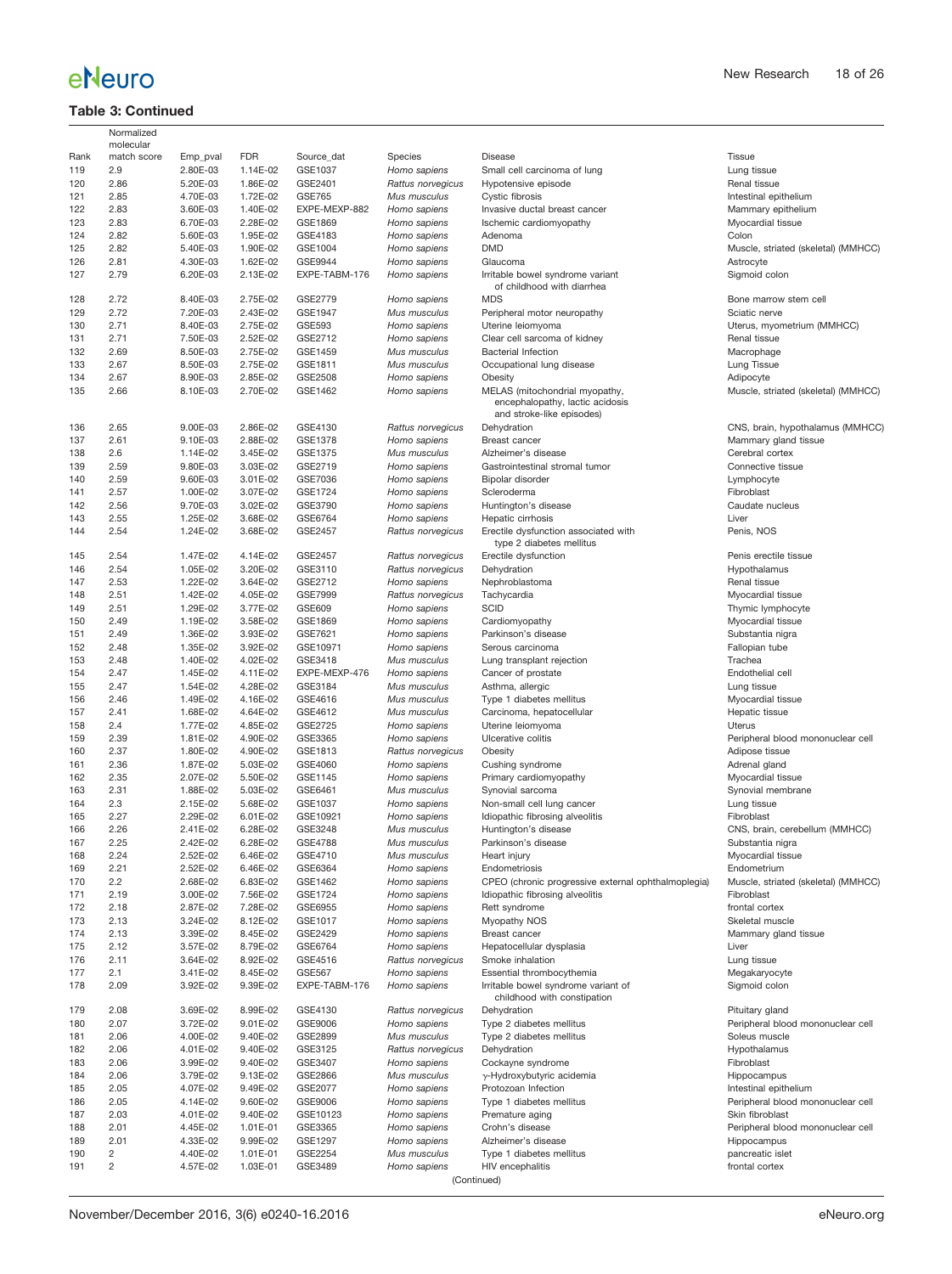### **Table 3: Continued**

<sup>2</sup><br>Muscle, striated (skeletal) (MMHCC) Intestine, large intestine, colon (MMHCC) Muscle, striated (skeletal) (MMHCC)

| <b>FDR</b><br>Rank<br>match score<br>Emp_pval<br>Source dat<br>Species<br><b>Disease</b><br>Tissue<br>192<br>2<br>4.44E-02<br>1.01E-01<br>GSE3203<br>B-cell lymphocyte<br>Mus musculus<br>Influenza<br>1.99<br>4.67E-02<br>193<br>1.05E-01<br>GSE2559<br>Homo sapiens<br>Pulmonary hypertension, primary<br>Pulmonary artery<br>194<br>1.98<br>4.76E-02<br>1.06E-01<br>GSE3807<br>Aplastic anemia<br>Bone marrow<br>Homo sapiens<br>1.98<br>4.85E-02<br>1.07E-01<br>Myocardial infarction<br>195<br>GSE4105<br>Rattus norvegicus<br>Myocardial tissue<br>4.72E-02<br>1.06E-01<br>196<br>1.96<br>GSE4479<br>Mus musculus<br>Sepsis<br>Splenocyte<br>197<br>1.95<br>5.26E-02<br>1.15E-01<br>GSE3676<br>Mus musculus<br>Testicular tissue<br>Infertility due to azoospermia<br>198<br>1.94<br>5.21E-02<br>1.15E-01<br>GSE10064<br><b>MS</b><br>B-cell lymphocyte<br>Homo sapiens<br>1.93<br>5.48E-02<br>Polycystic ovary syndrome<br>199<br>1.17E-01<br>GSE5090<br>Homo sapiens<br>Adipose tissue<br>200<br>1.93<br>5.43E-02<br>1.17E-01<br>GSE11<br>Type 1 diabetes mellitus<br>Thymic epithelial cell<br>Mus musculus<br>201<br>1.92<br>5.28E-02<br>1.15E-01<br><b>GSE582</b><br>Transplanted heart complication<br>Mus musculus<br>Myocardial tissue<br>1.92<br>5.44E-02<br>1.17E-01<br>202<br>GSE10586<br>Homo sapiens<br>Type 1 diabetes mellitus<br>T lymphocyte<br>203<br>1.92<br>5.77E-02<br>1.21E-01<br>GSE2049<br>AML<br>Haematopoietic stem cell<br>Homo sapiens<br>204<br>1.91<br>5.56E-02<br>1.18E-01<br>Nicotine addiction<br>Ganglioneuroblastoma<br>GSE11208<br>Homo sapiens<br>5.61E-02<br>1.18E-01<br>205<br>1.91<br>GSE5538<br>Mus musculus<br>Hepatic lipidosis<br><b>Hepatic Tissue</b><br>206<br>1.9<br>5.37E-02<br>1.16E-01<br>EXPE-MEXP-692<br>Barrett esophagus<br>Homo sapiens<br>Esophagus<br>207<br>1.9<br>5.60E-02<br>1.18E-01<br>Type 1 diabetes mellitus<br>Muscle, striated (skeletal) (MMHCC)<br>GSE1659<br>Mus musculus<br>1.89<br>6.00E-02<br>1.25E-01<br><b>CML</b><br>Haematopoietic stem cell<br>208<br>GSE4170<br>Homo sapiens<br>209<br>1.88<br>6.33E-02<br>1.31E-01<br>EXPE-MEXP-692<br>Adenocarcinoma of esophagus<br>Esophagus<br>Homo sapiens<br>210<br>1.86<br>6.21E-02<br>1.29E-01<br><b>GSE422</b><br>Carcinoma in situ of small intestine<br>Intestinal epithelium<br>Mus musculus<br>1.82<br>6.93E-02<br>211<br>1.41E-01<br>GSE1822<br>Homo sapiens<br>Ewing's sarcoma<br>Renal tissue<br>212<br>1.81<br>6.69E-02<br>1.37E-01<br><b>GSE755</b><br>Osteolysis<br>Homo sapiens<br>plasma cell (MMHCC)<br>213<br>1.81<br>6.60E-02<br>1.36E-01<br>GSE3004<br>Homo sapiens<br>Bronchial epithelium<br>Asthma, allergic<br>1.47E-01<br>214<br>1.78<br>7.26E-02<br>GSE4060<br>ACTH-dependent Cushing syndrome<br>Homo sapiens<br>Adrenal gland<br>1.76<br>7.71E-02<br>1.54E-01<br>Arrhythmogenic right ventricular cardiomyopathy<br>215<br>GSE4120<br>Mus musculus<br>Myocardial tissue<br>216<br>1.76<br>8.01E-02<br>1.59E-01<br>GSE3790<br>Huntington's disease<br>Homo sapiens<br>frontal cortex<br>217<br>1.76<br>7.70E-02<br>1.54E-01<br>GSE9800<br>Myocardial tissue<br>Homo sapiens<br>Cardiomyopathy, dilated<br>1.71<br>8.68E-02<br>Cancer of the intestine<br>Small bowel<br>218<br>1.70E-01<br>GSE3915<br>Mus musculus<br>219<br>1.69<br>9.30E-02<br>1.80E-01<br>GSE5581<br>Retinoschisis<br>Retina<br>Mus musculus<br>220<br>1.68<br>8.96E-02<br>1.75E-01<br><b>GSE868</b><br>Familial hypophosphatemic rickets<br>Renal tissue<br>Mus musculus<br>1.68<br>1.75E-01<br>221<br>8.99E-02<br>EXPE-TABM-176<br>Homo sapiens<br><b>IBS</b><br>Sigmoid colon<br>222<br>1.66<br>9.61E-02<br>1.85E-01<br>GSE6965<br>Infection by Aspergillus fumigatus<br>Dendritic cell<br>Homo sapiens<br>223<br>1.66<br>9.71E-02<br>1.87E-01<br>GSE6012<br>Homo sapiens<br>Eczema<br>Integument<br>224<br>1.65<br>Glaucoma<br>9.80E-02<br>1.87E-01<br>GSE3554<br>Mus musculus<br>Retina<br>225<br>1.65<br>1.00E-01<br>1.90E-01<br>GSE2223<br>Glioblastoma<br>CNS, brain (MMHCC)<br>Homo sapiens<br>226<br>1.63<br>9.98E-02<br>1.90E-01<br>EXPE-TABM-26<br>Prostate<br>Homo sapiens<br>Cancer of prostate<br>227<br>1.62<br>1.03E-01<br>1.94E-01<br>GSE4172<br>Homo sapiens<br>Viral cardiomyopathy<br>Myocardial tissue<br>228<br>1.6<br>1.08E-01<br>2.01E-01<br>GSE2191<br>AML<br>Mononuclear leukocyte<br>Homo sapiens<br>229<br>1.6<br>1.08E-01<br>2.01E-01<br>GSE2155<br>Epithelial cell<br>Homo sapiens<br>Breast cancer<br>230<br>1.56<br>1.18E-01<br>2.16E-01<br>GSE1299<br>Homo sapiens<br><b>Breast cancer</b><br>Mammary epithelium<br>231<br>1.55<br>1.15E-01<br>2.13E-01<br>GSE3320<br><b>COPD</b><br>Bronchial epithelium<br>Homo sapiens<br>232<br>1.55<br>1.19E-01<br>2.17E-01<br>GSE5774<br>Homo sapiens<br>Nonspecific interstitial pneumonia<br>Lung tissue<br>233<br>1.55<br>Skin tissue<br>1.18E-01<br>2.16E-01<br>GSE6710<br>Homo sapiens<br>Psoriasis vulgaris<br>234<br>1.53<br>1.29E-01<br>2.31E-01<br>GSE4250<br>Hereditary gingival fibromatosis<br>Gingiva<br>Homo sapiens<br>235<br>1.53<br>2.25E-01<br>GSE5364<br>Thyroid<br>1.24E-01<br>Homo sapiens<br>Cancer of thyroid<br>1.53<br>CNS, brain, striatum (MMHCC)<br>236<br>1.18E-01<br>2.16E-01<br>GSE3583<br>Mus musculus<br>Huntington's disease<br>237<br>1.52<br>1.30E-01<br>2.32E-01<br>GSE12654<br>Bipolar disorder<br>Cerebral cortex<br>Homo sapiens<br>238<br>1.52<br>1.29E-01<br>2.31E-01<br><b>GSE973</b><br>Umbilical blood<br>Homo sapiens<br>Funisitis<br>1.51<br>239<br>1.32E-01<br>2.34E-01<br>GSE12649<br>Homo sapiens<br>Bipolar disorder<br>Cerebral cortex<br>240<br>1.5<br>1.33E-01<br>2.35E-01<br>GSE925<br>Cardiac hypertrophy<br>Rattus norvegicus<br>Cardiomyocyte<br>241<br>1.38E-01<br>2.42E-01<br>GSE3544<br><b>MODY</b><br>1.48<br>Mus musculus<br>Pancreatic islet<br>1.47<br>242<br>1.42E-01<br>2.46E-01<br>GSE420<br>Homo sapiens<br>Atherosclerosis<br>Aorta smooth muscle tissue<br>2.42E-01<br>243<br>1.47<br>1.37E-01<br><b>GSE422</b><br>Mus musculus<br>Intestinal epithelium<br>Adenoma of small intestine<br>244<br>1.41E-01<br>2.46E-01<br>EXPE-TABM-36<br>1.46<br>Homo sapiens<br>Hepatocellular adenoma<br>Hepatocyte<br>245<br>1.45<br>1.38E-01<br>2.42E-01<br>GSE4302<br>Homo sapiens<br>Asthma<br>Epithelial cell<br>1.45<br>1.44E-01<br>2.50E-01<br>GSE5370<br>Homo sapiens<br>Dermatomyositis<br>Muscle, striated (skeletal) (MMHCC)<br>246<br>GSE2172<br>Colitis<br>247<br>1.42<br>1.53E-01<br>2.61E-01<br>Mus musculus<br>248<br>1.41<br>1.55E-01<br>2.63E-01<br>GSE11750<br>Homo sapiens<br>Senescence<br>Muscle, striated (skeletal) (MMHCC)<br>1.41<br>1.56E-01<br>2.63E-01<br>GSE3<br>Chromophobe cell carcinoma of kidney<br>Renal cell<br>249<br>Homo sapiens<br>250<br>GSE2705<br>Optic disk<br>1.41<br>1.52E-01<br>2.61E-01<br>Homo sapiens<br>Primary open angle glaucoma<br>251<br>1.37<br>1.68E-01<br>2.80E-01<br>GSE3860<br>Homo sapiens<br>Progeria<br>Fibroblast<br>1.37<br>1.73E-01<br>2.86E-01<br>GSE674<br>Muscle, striated (skeletal) (MMHCC)<br>252<br>Homo sapiens<br>Senescence<br>253<br>1.36<br>GSE2549<br>1.72E-01<br>2.84E-01<br>Homo sapiens<br>Malignant mesothelioma of pleura<br>Pleura<br>254<br>1.36<br>1.71E-01<br>2.84E-01<br>GSE1466<br>Homo sapiens<br>Lymphoblastic leukemia<br>T lymphocyte<br>1.33<br>1.82E-01<br>2.97E-01<br>GSE1611<br>CNS, brain, cerebellum (MMHCC)<br>255<br>Mus musculus<br>Down syndrome<br>1.33<br>256<br>1.79E-01<br>2.93E-01<br>GSE997<br>Homo sapiens<br>Essential thrombocythemia<br>Megakaryocyte<br>257<br>1.32<br>1.91E-01<br>3.09E-01<br>GSE6798<br>Homo sapiens<br>Polycystic ovary syndrome<br>Skeletal muscle<br>1.32<br>1.83E-01<br>2.98E-01<br>GSE3790<br>CNS, brain, cerebellum (MMHCC)<br>258<br>Homo sapiens<br>Huntington's disease<br>1.31<br>259<br>1.87E-01<br>3.03E-01<br>GSE2503<br>Homo sapiens<br>Actinic keratosis<br>Skin tissue<br>260<br>1.29<br>1.94E-01<br>3.12E-01<br>GSE1010<br>Homo sapiens<br>Familial combined hyperlipidemia<br>Lymphoblast<br>1.27<br>2.00E-01<br>3.17E-01<br>GSE1028<br>261<br>Homo sapiens<br>Scott syndrome<br>B-cell lymphocyte<br>1.27<br>262<br>1.98E-01<br>3.16E-01<br>GSE5388<br>Homo sapiens<br>Bipolar disorder<br>Frontal cortex<br>263<br>1.27<br>2.00E-01<br>3.17E-01<br>GSE2067<br>Homo sapiens<br>Hepatitis C infection<br>Hepatocyte<br>1.26<br>2.04E-01<br>3.22E-01<br>GSE3280<br>Blood monocyte<br>264<br>Homo sapiens<br>Acute monocytic leukemia<br>1.26<br>265<br>2.07E-01<br>3.24E-01<br>GSE642<br>Mus musculus<br>Type 2 diabetes mellitus<br>Renal tissue<br>Alzheimer's disease<br>266<br>1.26<br>2.07E-01<br>3.24E-01<br>GSE5281<br>Homo sapiens<br>Superior frontal gyrus<br>(Continued) | Normalized<br>molecular |  |  |                                         |
|--------------------------------------------------------------------------------------------------------------------------------------------------------------------------------------------------------------------------------------------------------------------------------------------------------------------------------------------------------------------------------------------------------------------------------------------------------------------------------------------------------------------------------------------------------------------------------------------------------------------------------------------------------------------------------------------------------------------------------------------------------------------------------------------------------------------------------------------------------------------------------------------------------------------------------------------------------------------------------------------------------------------------------------------------------------------------------------------------------------------------------------------------------------------------------------------------------------------------------------------------------------------------------------------------------------------------------------------------------------------------------------------------------------------------------------------------------------------------------------------------------------------------------------------------------------------------------------------------------------------------------------------------------------------------------------------------------------------------------------------------------------------------------------------------------------------------------------------------------------------------------------------------------------------------------------------------------------------------------------------------------------------------------------------------------------------------------------------------------------------------------------------------------------------------------------------------------------------------------------------------------------------------------------------------------------------------------------------------------------------------------------------------------------------------------------------------------------------------------------------------------------------------------------------------------------------------------------------------------------------------------------------------------------------------------------------------------------------------------------------------------------------------------------------------------------------------------------------------------------------------------------------------------------------------------------------------------------------------------------------------------------------------------------------------------------------------------------------------------------------------------------------------------------------------------------------------------------------------------------------------------------------------------------------------------------------------------------------------------------------------------------------------------------------------------------------------------------------------------------------------------------------------------------------------------------------------------------------------------------------------------------------------------------------------------------------------------------------------------------------------------------------------------------------------------------------------------------------------------------------------------------------------------------------------------------------------------------------------------------------------------------------------------------------------------------------------------------------------------------------------------------------------------------------------------------------------------------------------------------------------------------------------------------------------------------------------------------------------------------------------------------------------------------------------------------------------------------------------------------------------------------------------------------------------------------------------------------------------------------------------------------------------------------------------------------------------------------------------------------------------------------------------------------------------------------------------------------------------------------------------------------------------------------------------------------------------------------------------------------------------------------------------------------------------------------------------------------------------------------------------------------------------------------------------------------------------------------------------------------------------------------------------------------------------------------------------------------------------------------------------------------------------------------------------------------------------------------------------------------------------------------------------------------------------------------------------------------------------------------------------------------------------------------------------------------------------------------------------------------------------------------------------------------------------------------------------------------------------------------------------------------------------------------------------------------------------------------------------------------------------------------------------------------------------------------------------------------------------------------------------------------------------------------------------------------------------------------------------------------------------------------------------------------------------------------------------------------------------------------------------------------------------------------------------------------------------------------------------------------------------------------------------------------------------------------------------------------------------------------------------------------------------------------------------------------------------------------------------------------------------------------------------------------------------------------------------------------------------------------------------------------------------------------------------------------------------------------------------------------------------------------------------------------------------------------------------------------------------------------------------------------------------------------------------------------------------------------------------------------------------------------------------------------------------------------------------------------------------------------------------------------------------------------------------------------------------------------------------------------------------------------------------------------------------------------------------------------------------------------------------------------------------------------------------------------------------------------------------------------------------------------------------------------------------------------------------------------------------------------------------------------------------------------------------------------------------------------------------------------------------------------------------------------------------------------------------------------------------------------------------------------------------------------------------------------------------------------------------------------------------------------------------------------------------------------------------------------------------------------------------------------------------------------------------------------------------------------------------------------------------------------------------------------------------------------------------------------------------------------------------------------------------------------------------------------------------------|-------------------------|--|--|-----------------------------------------|
|                                                                                                                                                                                                                                                                                                                                                                                                                                                                                                                                                                                                                                                                                                                                                                                                                                                                                                                                                                                                                                                                                                                                                                                                                                                                                                                                                                                                                                                                                                                                                                                                                                                                                                                                                                                                                                                                                                                                                                                                                                                                                                                                                                                                                                                                                                                                                                                                                                                                                                                                                                                                                                                                                                                                                                                                                                                                                                                                                                                                                                                                                                                                                                                                                                                                                                                                                                                                                                                                                                                                                                                                                                                                                                                                                                                                                                                                                                                                                                                                                                                                                                                                                                                                                                                                                                                                                                                                                                                                                                                                                                                                                                                                                                                                                                                                                                                                                                                                                                                                                                                                                                                                                                                                                                                                                                                                                                                                                                                                                                                                                                                                                                                                                                                                                                                                                                                                                                                                                                                                                                                                                                                                                                                                                                                                                                                                                                                                                                                                                                                                                                                                                                                                                                                                                                                                                                                                                                                                                                                                                                                                                                                                                                                                                                                                                                                                                                                                                                                                                                                                                                                                                                                                                                                                                                                                                                                                                                                                                                                                                                                                                                                                                                                                                                                                                                                                                                                                                                                                                                                                                                                                                                                                                                        |                         |  |  |                                         |
|                                                                                                                                                                                                                                                                                                                                                                                                                                                                                                                                                                                                                                                                                                                                                                                                                                                                                                                                                                                                                                                                                                                                                                                                                                                                                                                                                                                                                                                                                                                                                                                                                                                                                                                                                                                                                                                                                                                                                                                                                                                                                                                                                                                                                                                                                                                                                                                                                                                                                                                                                                                                                                                                                                                                                                                                                                                                                                                                                                                                                                                                                                                                                                                                                                                                                                                                                                                                                                                                                                                                                                                                                                                                                                                                                                                                                                                                                                                                                                                                                                                                                                                                                                                                                                                                                                                                                                                                                                                                                                                                                                                                                                                                                                                                                                                                                                                                                                                                                                                                                                                                                                                                                                                                                                                                                                                                                                                                                                                                                                                                                                                                                                                                                                                                                                                                                                                                                                                                                                                                                                                                                                                                                                                                                                                                                                                                                                                                                                                                                                                                                                                                                                                                                                                                                                                                                                                                                                                                                                                                                                                                                                                                                                                                                                                                                                                                                                                                                                                                                                                                                                                                                                                                                                                                                                                                                                                                                                                                                                                                                                                                                                                                                                                                                                                                                                                                                                                                                                                                                                                                                                                                                                                                                                        |                         |  |  |                                         |
|                                                                                                                                                                                                                                                                                                                                                                                                                                                                                                                                                                                                                                                                                                                                                                                                                                                                                                                                                                                                                                                                                                                                                                                                                                                                                                                                                                                                                                                                                                                                                                                                                                                                                                                                                                                                                                                                                                                                                                                                                                                                                                                                                                                                                                                                                                                                                                                                                                                                                                                                                                                                                                                                                                                                                                                                                                                                                                                                                                                                                                                                                                                                                                                                                                                                                                                                                                                                                                                                                                                                                                                                                                                                                                                                                                                                                                                                                                                                                                                                                                                                                                                                                                                                                                                                                                                                                                                                                                                                                                                                                                                                                                                                                                                                                                                                                                                                                                                                                                                                                                                                                                                                                                                                                                                                                                                                                                                                                                                                                                                                                                                                                                                                                                                                                                                                                                                                                                                                                                                                                                                                                                                                                                                                                                                                                                                                                                                                                                                                                                                                                                                                                                                                                                                                                                                                                                                                                                                                                                                                                                                                                                                                                                                                                                                                                                                                                                                                                                                                                                                                                                                                                                                                                                                                                                                                                                                                                                                                                                                                                                                                                                                                                                                                                                                                                                                                                                                                                                                                                                                                                                                                                                                                                                        |                         |  |  |                                         |
|                                                                                                                                                                                                                                                                                                                                                                                                                                                                                                                                                                                                                                                                                                                                                                                                                                                                                                                                                                                                                                                                                                                                                                                                                                                                                                                                                                                                                                                                                                                                                                                                                                                                                                                                                                                                                                                                                                                                                                                                                                                                                                                                                                                                                                                                                                                                                                                                                                                                                                                                                                                                                                                                                                                                                                                                                                                                                                                                                                                                                                                                                                                                                                                                                                                                                                                                                                                                                                                                                                                                                                                                                                                                                                                                                                                                                                                                                                                                                                                                                                                                                                                                                                                                                                                                                                                                                                                                                                                                                                                                                                                                                                                                                                                                                                                                                                                                                                                                                                                                                                                                                                                                                                                                                                                                                                                                                                                                                                                                                                                                                                                                                                                                                                                                                                                                                                                                                                                                                                                                                                                                                                                                                                                                                                                                                                                                                                                                                                                                                                                                                                                                                                                                                                                                                                                                                                                                                                                                                                                                                                                                                                                                                                                                                                                                                                                                                                                                                                                                                                                                                                                                                                                                                                                                                                                                                                                                                                                                                                                                                                                                                                                                                                                                                                                                                                                                                                                                                                                                                                                                                                                                                                                                                                        |                         |  |  |                                         |
|                                                                                                                                                                                                                                                                                                                                                                                                                                                                                                                                                                                                                                                                                                                                                                                                                                                                                                                                                                                                                                                                                                                                                                                                                                                                                                                                                                                                                                                                                                                                                                                                                                                                                                                                                                                                                                                                                                                                                                                                                                                                                                                                                                                                                                                                                                                                                                                                                                                                                                                                                                                                                                                                                                                                                                                                                                                                                                                                                                                                                                                                                                                                                                                                                                                                                                                                                                                                                                                                                                                                                                                                                                                                                                                                                                                                                                                                                                                                                                                                                                                                                                                                                                                                                                                                                                                                                                                                                                                                                                                                                                                                                                                                                                                                                                                                                                                                                                                                                                                                                                                                                                                                                                                                                                                                                                                                                                                                                                                                                                                                                                                                                                                                                                                                                                                                                                                                                                                                                                                                                                                                                                                                                                                                                                                                                                                                                                                                                                                                                                                                                                                                                                                                                                                                                                                                                                                                                                                                                                                                                                                                                                                                                                                                                                                                                                                                                                                                                                                                                                                                                                                                                                                                                                                                                                                                                                                                                                                                                                                                                                                                                                                                                                                                                                                                                                                                                                                                                                                                                                                                                                                                                                                                                                        |                         |  |  |                                         |
|                                                                                                                                                                                                                                                                                                                                                                                                                                                                                                                                                                                                                                                                                                                                                                                                                                                                                                                                                                                                                                                                                                                                                                                                                                                                                                                                                                                                                                                                                                                                                                                                                                                                                                                                                                                                                                                                                                                                                                                                                                                                                                                                                                                                                                                                                                                                                                                                                                                                                                                                                                                                                                                                                                                                                                                                                                                                                                                                                                                                                                                                                                                                                                                                                                                                                                                                                                                                                                                                                                                                                                                                                                                                                                                                                                                                                                                                                                                                                                                                                                                                                                                                                                                                                                                                                                                                                                                                                                                                                                                                                                                                                                                                                                                                                                                                                                                                                                                                                                                                                                                                                                                                                                                                                                                                                                                                                                                                                                                                                                                                                                                                                                                                                                                                                                                                                                                                                                                                                                                                                                                                                                                                                                                                                                                                                                                                                                                                                                                                                                                                                                                                                                                                                                                                                                                                                                                                                                                                                                                                                                                                                                                                                                                                                                                                                                                                                                                                                                                                                                                                                                                                                                                                                                                                                                                                                                                                                                                                                                                                                                                                                                                                                                                                                                                                                                                                                                                                                                                                                                                                                                                                                                                                                                        |                         |  |  |                                         |
|                                                                                                                                                                                                                                                                                                                                                                                                                                                                                                                                                                                                                                                                                                                                                                                                                                                                                                                                                                                                                                                                                                                                                                                                                                                                                                                                                                                                                                                                                                                                                                                                                                                                                                                                                                                                                                                                                                                                                                                                                                                                                                                                                                                                                                                                                                                                                                                                                                                                                                                                                                                                                                                                                                                                                                                                                                                                                                                                                                                                                                                                                                                                                                                                                                                                                                                                                                                                                                                                                                                                                                                                                                                                                                                                                                                                                                                                                                                                                                                                                                                                                                                                                                                                                                                                                                                                                                                                                                                                                                                                                                                                                                                                                                                                                                                                                                                                                                                                                                                                                                                                                                                                                                                                                                                                                                                                                                                                                                                                                                                                                                                                                                                                                                                                                                                                                                                                                                                                                                                                                                                                                                                                                                                                                                                                                                                                                                                                                                                                                                                                                                                                                                                                                                                                                                                                                                                                                                                                                                                                                                                                                                                                                                                                                                                                                                                                                                                                                                                                                                                                                                                                                                                                                                                                                                                                                                                                                                                                                                                                                                                                                                                                                                                                                                                                                                                                                                                                                                                                                                                                                                                                                                                                                                        |                         |  |  |                                         |
|                                                                                                                                                                                                                                                                                                                                                                                                                                                                                                                                                                                                                                                                                                                                                                                                                                                                                                                                                                                                                                                                                                                                                                                                                                                                                                                                                                                                                                                                                                                                                                                                                                                                                                                                                                                                                                                                                                                                                                                                                                                                                                                                                                                                                                                                                                                                                                                                                                                                                                                                                                                                                                                                                                                                                                                                                                                                                                                                                                                                                                                                                                                                                                                                                                                                                                                                                                                                                                                                                                                                                                                                                                                                                                                                                                                                                                                                                                                                                                                                                                                                                                                                                                                                                                                                                                                                                                                                                                                                                                                                                                                                                                                                                                                                                                                                                                                                                                                                                                                                                                                                                                                                                                                                                                                                                                                                                                                                                                                                                                                                                                                                                                                                                                                                                                                                                                                                                                                                                                                                                                                                                                                                                                                                                                                                                                                                                                                                                                                                                                                                                                                                                                                                                                                                                                                                                                                                                                                                                                                                                                                                                                                                                                                                                                                                                                                                                                                                                                                                                                                                                                                                                                                                                                                                                                                                                                                                                                                                                                                                                                                                                                                                                                                                                                                                                                                                                                                                                                                                                                                                                                                                                                                                                                        |                         |  |  |                                         |
|                                                                                                                                                                                                                                                                                                                                                                                                                                                                                                                                                                                                                                                                                                                                                                                                                                                                                                                                                                                                                                                                                                                                                                                                                                                                                                                                                                                                                                                                                                                                                                                                                                                                                                                                                                                                                                                                                                                                                                                                                                                                                                                                                                                                                                                                                                                                                                                                                                                                                                                                                                                                                                                                                                                                                                                                                                                                                                                                                                                                                                                                                                                                                                                                                                                                                                                                                                                                                                                                                                                                                                                                                                                                                                                                                                                                                                                                                                                                                                                                                                                                                                                                                                                                                                                                                                                                                                                                                                                                                                                                                                                                                                                                                                                                                                                                                                                                                                                                                                                                                                                                                                                                                                                                                                                                                                                                                                                                                                                                                                                                                                                                                                                                                                                                                                                                                                                                                                                                                                                                                                                                                                                                                                                                                                                                                                                                                                                                                                                                                                                                                                                                                                                                                                                                                                                                                                                                                                                                                                                                                                                                                                                                                                                                                                                                                                                                                                                                                                                                                                                                                                                                                                                                                                                                                                                                                                                                                                                                                                                                                                                                                                                                                                                                                                                                                                                                                                                                                                                                                                                                                                                                                                                                                                        |                         |  |  |                                         |
|                                                                                                                                                                                                                                                                                                                                                                                                                                                                                                                                                                                                                                                                                                                                                                                                                                                                                                                                                                                                                                                                                                                                                                                                                                                                                                                                                                                                                                                                                                                                                                                                                                                                                                                                                                                                                                                                                                                                                                                                                                                                                                                                                                                                                                                                                                                                                                                                                                                                                                                                                                                                                                                                                                                                                                                                                                                                                                                                                                                                                                                                                                                                                                                                                                                                                                                                                                                                                                                                                                                                                                                                                                                                                                                                                                                                                                                                                                                                                                                                                                                                                                                                                                                                                                                                                                                                                                                                                                                                                                                                                                                                                                                                                                                                                                                                                                                                                                                                                                                                                                                                                                                                                                                                                                                                                                                                                                                                                                                                                                                                                                                                                                                                                                                                                                                                                                                                                                                                                                                                                                                                                                                                                                                                                                                                                                                                                                                                                                                                                                                                                                                                                                                                                                                                                                                                                                                                                                                                                                                                                                                                                                                                                                                                                                                                                                                                                                                                                                                                                                                                                                                                                                                                                                                                                                                                                                                                                                                                                                                                                                                                                                                                                                                                                                                                                                                                                                                                                                                                                                                                                                                                                                                                                                        |                         |  |  |                                         |
|                                                                                                                                                                                                                                                                                                                                                                                                                                                                                                                                                                                                                                                                                                                                                                                                                                                                                                                                                                                                                                                                                                                                                                                                                                                                                                                                                                                                                                                                                                                                                                                                                                                                                                                                                                                                                                                                                                                                                                                                                                                                                                                                                                                                                                                                                                                                                                                                                                                                                                                                                                                                                                                                                                                                                                                                                                                                                                                                                                                                                                                                                                                                                                                                                                                                                                                                                                                                                                                                                                                                                                                                                                                                                                                                                                                                                                                                                                                                                                                                                                                                                                                                                                                                                                                                                                                                                                                                                                                                                                                                                                                                                                                                                                                                                                                                                                                                                                                                                                                                                                                                                                                                                                                                                                                                                                                                                                                                                                                                                                                                                                                                                                                                                                                                                                                                                                                                                                                                                                                                                                                                                                                                                                                                                                                                                                                                                                                                                                                                                                                                                                                                                                                                                                                                                                                                                                                                                                                                                                                                                                                                                                                                                                                                                                                                                                                                                                                                                                                                                                                                                                                                                                                                                                                                                                                                                                                                                                                                                                                                                                                                                                                                                                                                                                                                                                                                                                                                                                                                                                                                                                                                                                                                                                        |                         |  |  |                                         |
|                                                                                                                                                                                                                                                                                                                                                                                                                                                                                                                                                                                                                                                                                                                                                                                                                                                                                                                                                                                                                                                                                                                                                                                                                                                                                                                                                                                                                                                                                                                                                                                                                                                                                                                                                                                                                                                                                                                                                                                                                                                                                                                                                                                                                                                                                                                                                                                                                                                                                                                                                                                                                                                                                                                                                                                                                                                                                                                                                                                                                                                                                                                                                                                                                                                                                                                                                                                                                                                                                                                                                                                                                                                                                                                                                                                                                                                                                                                                                                                                                                                                                                                                                                                                                                                                                                                                                                                                                                                                                                                                                                                                                                                                                                                                                                                                                                                                                                                                                                                                                                                                                                                                                                                                                                                                                                                                                                                                                                                                                                                                                                                                                                                                                                                                                                                                                                                                                                                                                                                                                                                                                                                                                                                                                                                                                                                                                                                                                                                                                                                                                                                                                                                                                                                                                                                                                                                                                                                                                                                                                                                                                                                                                                                                                                                                                                                                                                                                                                                                                                                                                                                                                                                                                                                                                                                                                                                                                                                                                                                                                                                                                                                                                                                                                                                                                                                                                                                                                                                                                                                                                                                                                                                                                                        |                         |  |  |                                         |
|                                                                                                                                                                                                                                                                                                                                                                                                                                                                                                                                                                                                                                                                                                                                                                                                                                                                                                                                                                                                                                                                                                                                                                                                                                                                                                                                                                                                                                                                                                                                                                                                                                                                                                                                                                                                                                                                                                                                                                                                                                                                                                                                                                                                                                                                                                                                                                                                                                                                                                                                                                                                                                                                                                                                                                                                                                                                                                                                                                                                                                                                                                                                                                                                                                                                                                                                                                                                                                                                                                                                                                                                                                                                                                                                                                                                                                                                                                                                                                                                                                                                                                                                                                                                                                                                                                                                                                                                                                                                                                                                                                                                                                                                                                                                                                                                                                                                                                                                                                                                                                                                                                                                                                                                                                                                                                                                                                                                                                                                                                                                                                                                                                                                                                                                                                                                                                                                                                                                                                                                                                                                                                                                                                                                                                                                                                                                                                                                                                                                                                                                                                                                                                                                                                                                                                                                                                                                                                                                                                                                                                                                                                                                                                                                                                                                                                                                                                                                                                                                                                                                                                                                                                                                                                                                                                                                                                                                                                                                                                                                                                                                                                                                                                                                                                                                                                                                                                                                                                                                                                                                                                                                                                                                                                        |                         |  |  |                                         |
|                                                                                                                                                                                                                                                                                                                                                                                                                                                                                                                                                                                                                                                                                                                                                                                                                                                                                                                                                                                                                                                                                                                                                                                                                                                                                                                                                                                                                                                                                                                                                                                                                                                                                                                                                                                                                                                                                                                                                                                                                                                                                                                                                                                                                                                                                                                                                                                                                                                                                                                                                                                                                                                                                                                                                                                                                                                                                                                                                                                                                                                                                                                                                                                                                                                                                                                                                                                                                                                                                                                                                                                                                                                                                                                                                                                                                                                                                                                                                                                                                                                                                                                                                                                                                                                                                                                                                                                                                                                                                                                                                                                                                                                                                                                                                                                                                                                                                                                                                                                                                                                                                                                                                                                                                                                                                                                                                                                                                                                                                                                                                                                                                                                                                                                                                                                                                                                                                                                                                                                                                                                                                                                                                                                                                                                                                                                                                                                                                                                                                                                                                                                                                                                                                                                                                                                                                                                                                                                                                                                                                                                                                                                                                                                                                                                                                                                                                                                                                                                                                                                                                                                                                                                                                                                                                                                                                                                                                                                                                                                                                                                                                                                                                                                                                                                                                                                                                                                                                                                                                                                                                                                                                                                                                                        |                         |  |  |                                         |
|                                                                                                                                                                                                                                                                                                                                                                                                                                                                                                                                                                                                                                                                                                                                                                                                                                                                                                                                                                                                                                                                                                                                                                                                                                                                                                                                                                                                                                                                                                                                                                                                                                                                                                                                                                                                                                                                                                                                                                                                                                                                                                                                                                                                                                                                                                                                                                                                                                                                                                                                                                                                                                                                                                                                                                                                                                                                                                                                                                                                                                                                                                                                                                                                                                                                                                                                                                                                                                                                                                                                                                                                                                                                                                                                                                                                                                                                                                                                                                                                                                                                                                                                                                                                                                                                                                                                                                                                                                                                                                                                                                                                                                                                                                                                                                                                                                                                                                                                                                                                                                                                                                                                                                                                                                                                                                                                                                                                                                                                                                                                                                                                                                                                                                                                                                                                                                                                                                                                                                                                                                                                                                                                                                                                                                                                                                                                                                                                                                                                                                                                                                                                                                                                                                                                                                                                                                                                                                                                                                                                                                                                                                                                                                                                                                                                                                                                                                                                                                                                                                                                                                                                                                                                                                                                                                                                                                                                                                                                                                                                                                                                                                                                                                                                                                                                                                                                                                                                                                                                                                                                                                                                                                                                                                        |                         |  |  |                                         |
|                                                                                                                                                                                                                                                                                                                                                                                                                                                                                                                                                                                                                                                                                                                                                                                                                                                                                                                                                                                                                                                                                                                                                                                                                                                                                                                                                                                                                                                                                                                                                                                                                                                                                                                                                                                                                                                                                                                                                                                                                                                                                                                                                                                                                                                                                                                                                                                                                                                                                                                                                                                                                                                                                                                                                                                                                                                                                                                                                                                                                                                                                                                                                                                                                                                                                                                                                                                                                                                                                                                                                                                                                                                                                                                                                                                                                                                                                                                                                                                                                                                                                                                                                                                                                                                                                                                                                                                                                                                                                                                                                                                                                                                                                                                                                                                                                                                                                                                                                                                                                                                                                                                                                                                                                                                                                                                                                                                                                                                                                                                                                                                                                                                                                                                                                                                                                                                                                                                                                                                                                                                                                                                                                                                                                                                                                                                                                                                                                                                                                                                                                                                                                                                                                                                                                                                                                                                                                                                                                                                                                                                                                                                                                                                                                                                                                                                                                                                                                                                                                                                                                                                                                                                                                                                                                                                                                                                                                                                                                                                                                                                                                                                                                                                                                                                                                                                                                                                                                                                                                                                                                                                                                                                                                                        |                         |  |  |                                         |
|                                                                                                                                                                                                                                                                                                                                                                                                                                                                                                                                                                                                                                                                                                                                                                                                                                                                                                                                                                                                                                                                                                                                                                                                                                                                                                                                                                                                                                                                                                                                                                                                                                                                                                                                                                                                                                                                                                                                                                                                                                                                                                                                                                                                                                                                                                                                                                                                                                                                                                                                                                                                                                                                                                                                                                                                                                                                                                                                                                                                                                                                                                                                                                                                                                                                                                                                                                                                                                                                                                                                                                                                                                                                                                                                                                                                                                                                                                                                                                                                                                                                                                                                                                                                                                                                                                                                                                                                                                                                                                                                                                                                                                                                                                                                                                                                                                                                                                                                                                                                                                                                                                                                                                                                                                                                                                                                                                                                                                                                                                                                                                                                                                                                                                                                                                                                                                                                                                                                                                                                                                                                                                                                                                                                                                                                                                                                                                                                                                                                                                                                                                                                                                                                                                                                                                                                                                                                                                                                                                                                                                                                                                                                                                                                                                                                                                                                                                                                                                                                                                                                                                                                                                                                                                                                                                                                                                                                                                                                                                                                                                                                                                                                                                                                                                                                                                                                                                                                                                                                                                                                                                                                                                                                                                        |                         |  |  |                                         |
|                                                                                                                                                                                                                                                                                                                                                                                                                                                                                                                                                                                                                                                                                                                                                                                                                                                                                                                                                                                                                                                                                                                                                                                                                                                                                                                                                                                                                                                                                                                                                                                                                                                                                                                                                                                                                                                                                                                                                                                                                                                                                                                                                                                                                                                                                                                                                                                                                                                                                                                                                                                                                                                                                                                                                                                                                                                                                                                                                                                                                                                                                                                                                                                                                                                                                                                                                                                                                                                                                                                                                                                                                                                                                                                                                                                                                                                                                                                                                                                                                                                                                                                                                                                                                                                                                                                                                                                                                                                                                                                                                                                                                                                                                                                                                                                                                                                                                                                                                                                                                                                                                                                                                                                                                                                                                                                                                                                                                                                                                                                                                                                                                                                                                                                                                                                                                                                                                                                                                                                                                                                                                                                                                                                                                                                                                                                                                                                                                                                                                                                                                                                                                                                                                                                                                                                                                                                                                                                                                                                                                                                                                                                                                                                                                                                                                                                                                                                                                                                                                                                                                                                                                                                                                                                                                                                                                                                                                                                                                                                                                                                                                                                                                                                                                                                                                                                                                                                                                                                                                                                                                                                                                                                                                                        |                         |  |  |                                         |
|                                                                                                                                                                                                                                                                                                                                                                                                                                                                                                                                                                                                                                                                                                                                                                                                                                                                                                                                                                                                                                                                                                                                                                                                                                                                                                                                                                                                                                                                                                                                                                                                                                                                                                                                                                                                                                                                                                                                                                                                                                                                                                                                                                                                                                                                                                                                                                                                                                                                                                                                                                                                                                                                                                                                                                                                                                                                                                                                                                                                                                                                                                                                                                                                                                                                                                                                                                                                                                                                                                                                                                                                                                                                                                                                                                                                                                                                                                                                                                                                                                                                                                                                                                                                                                                                                                                                                                                                                                                                                                                                                                                                                                                                                                                                                                                                                                                                                                                                                                                                                                                                                                                                                                                                                                                                                                                                                                                                                                                                                                                                                                                                                                                                                                                                                                                                                                                                                                                                                                                                                                                                                                                                                                                                                                                                                                                                                                                                                                                                                                                                                                                                                                                                                                                                                                                                                                                                                                                                                                                                                                                                                                                                                                                                                                                                                                                                                                                                                                                                                                                                                                                                                                                                                                                                                                                                                                                                                                                                                                                                                                                                                                                                                                                                                                                                                                                                                                                                                                                                                                                                                                                                                                                                                                        |                         |  |  |                                         |
|                                                                                                                                                                                                                                                                                                                                                                                                                                                                                                                                                                                                                                                                                                                                                                                                                                                                                                                                                                                                                                                                                                                                                                                                                                                                                                                                                                                                                                                                                                                                                                                                                                                                                                                                                                                                                                                                                                                                                                                                                                                                                                                                                                                                                                                                                                                                                                                                                                                                                                                                                                                                                                                                                                                                                                                                                                                                                                                                                                                                                                                                                                                                                                                                                                                                                                                                                                                                                                                                                                                                                                                                                                                                                                                                                                                                                                                                                                                                                                                                                                                                                                                                                                                                                                                                                                                                                                                                                                                                                                                                                                                                                                                                                                                                                                                                                                                                                                                                                                                                                                                                                                                                                                                                                                                                                                                                                                                                                                                                                                                                                                                                                                                                                                                                                                                                                                                                                                                                                                                                                                                                                                                                                                                                                                                                                                                                                                                                                                                                                                                                                                                                                                                                                                                                                                                                                                                                                                                                                                                                                                                                                                                                                                                                                                                                                                                                                                                                                                                                                                                                                                                                                                                                                                                                                                                                                                                                                                                                                                                                                                                                                                                                                                                                                                                                                                                                                                                                                                                                                                                                                                                                                                                                                                        |                         |  |  | Leukocyte, lymphocyte, B lymphocyte,    |
|                                                                                                                                                                                                                                                                                                                                                                                                                                                                                                                                                                                                                                                                                                                                                                                                                                                                                                                                                                                                                                                                                                                                                                                                                                                                                                                                                                                                                                                                                                                                                                                                                                                                                                                                                                                                                                                                                                                                                                                                                                                                                                                                                                                                                                                                                                                                                                                                                                                                                                                                                                                                                                                                                                                                                                                                                                                                                                                                                                                                                                                                                                                                                                                                                                                                                                                                                                                                                                                                                                                                                                                                                                                                                                                                                                                                                                                                                                                                                                                                                                                                                                                                                                                                                                                                                                                                                                                                                                                                                                                                                                                                                                                                                                                                                                                                                                                                                                                                                                                                                                                                                                                                                                                                                                                                                                                                                                                                                                                                                                                                                                                                                                                                                                                                                                                                                                                                                                                                                                                                                                                                                                                                                                                                                                                                                                                                                                                                                                                                                                                                                                                                                                                                                                                                                                                                                                                                                                                                                                                                                                                                                                                                                                                                                                                                                                                                                                                                                                                                                                                                                                                                                                                                                                                                                                                                                                                                                                                                                                                                                                                                                                                                                                                                                                                                                                                                                                                                                                                                                                                                                                                                                                                                                                        |                         |  |  |                                         |
|                                                                                                                                                                                                                                                                                                                                                                                                                                                                                                                                                                                                                                                                                                                                                                                                                                                                                                                                                                                                                                                                                                                                                                                                                                                                                                                                                                                                                                                                                                                                                                                                                                                                                                                                                                                                                                                                                                                                                                                                                                                                                                                                                                                                                                                                                                                                                                                                                                                                                                                                                                                                                                                                                                                                                                                                                                                                                                                                                                                                                                                                                                                                                                                                                                                                                                                                                                                                                                                                                                                                                                                                                                                                                                                                                                                                                                                                                                                                                                                                                                                                                                                                                                                                                                                                                                                                                                                                                                                                                                                                                                                                                                                                                                                                                                                                                                                                                                                                                                                                                                                                                                                                                                                                                                                                                                                                                                                                                                                                                                                                                                                                                                                                                                                                                                                                                                                                                                                                                                                                                                                                                                                                                                                                                                                                                                                                                                                                                                                                                                                                                                                                                                                                                                                                                                                                                                                                                                                                                                                                                                                                                                                                                                                                                                                                                                                                                                                                                                                                                                                                                                                                                                                                                                                                                                                                                                                                                                                                                                                                                                                                                                                                                                                                                                                                                                                                                                                                                                                                                                                                                                                                                                                                                                        |                         |  |  |                                         |
|                                                                                                                                                                                                                                                                                                                                                                                                                                                                                                                                                                                                                                                                                                                                                                                                                                                                                                                                                                                                                                                                                                                                                                                                                                                                                                                                                                                                                                                                                                                                                                                                                                                                                                                                                                                                                                                                                                                                                                                                                                                                                                                                                                                                                                                                                                                                                                                                                                                                                                                                                                                                                                                                                                                                                                                                                                                                                                                                                                                                                                                                                                                                                                                                                                                                                                                                                                                                                                                                                                                                                                                                                                                                                                                                                                                                                                                                                                                                                                                                                                                                                                                                                                                                                                                                                                                                                                                                                                                                                                                                                                                                                                                                                                                                                                                                                                                                                                                                                                                                                                                                                                                                                                                                                                                                                                                                                                                                                                                                                                                                                                                                                                                                                                                                                                                                                                                                                                                                                                                                                                                                                                                                                                                                                                                                                                                                                                                                                                                                                                                                                                                                                                                                                                                                                                                                                                                                                                                                                                                                                                                                                                                                                                                                                                                                                                                                                                                                                                                                                                                                                                                                                                                                                                                                                                                                                                                                                                                                                                                                                                                                                                                                                                                                                                                                                                                                                                                                                                                                                                                                                                                                                                                                                                        |                         |  |  |                                         |
|                                                                                                                                                                                                                                                                                                                                                                                                                                                                                                                                                                                                                                                                                                                                                                                                                                                                                                                                                                                                                                                                                                                                                                                                                                                                                                                                                                                                                                                                                                                                                                                                                                                                                                                                                                                                                                                                                                                                                                                                                                                                                                                                                                                                                                                                                                                                                                                                                                                                                                                                                                                                                                                                                                                                                                                                                                                                                                                                                                                                                                                                                                                                                                                                                                                                                                                                                                                                                                                                                                                                                                                                                                                                                                                                                                                                                                                                                                                                                                                                                                                                                                                                                                                                                                                                                                                                                                                                                                                                                                                                                                                                                                                                                                                                                                                                                                                                                                                                                                                                                                                                                                                                                                                                                                                                                                                                                                                                                                                                                                                                                                                                                                                                                                                                                                                                                                                                                                                                                                                                                                                                                                                                                                                                                                                                                                                                                                                                                                                                                                                                                                                                                                                                                                                                                                                                                                                                                                                                                                                                                                                                                                                                                                                                                                                                                                                                                                                                                                                                                                                                                                                                                                                                                                                                                                                                                                                                                                                                                                                                                                                                                                                                                                                                                                                                                                                                                                                                                                                                                                                                                                                                                                                                                                        |                         |  |  |                                         |
|                                                                                                                                                                                                                                                                                                                                                                                                                                                                                                                                                                                                                                                                                                                                                                                                                                                                                                                                                                                                                                                                                                                                                                                                                                                                                                                                                                                                                                                                                                                                                                                                                                                                                                                                                                                                                                                                                                                                                                                                                                                                                                                                                                                                                                                                                                                                                                                                                                                                                                                                                                                                                                                                                                                                                                                                                                                                                                                                                                                                                                                                                                                                                                                                                                                                                                                                                                                                                                                                                                                                                                                                                                                                                                                                                                                                                                                                                                                                                                                                                                                                                                                                                                                                                                                                                                                                                                                                                                                                                                                                                                                                                                                                                                                                                                                                                                                                                                                                                                                                                                                                                                                                                                                                                                                                                                                                                                                                                                                                                                                                                                                                                                                                                                                                                                                                                                                                                                                                                                                                                                                                                                                                                                                                                                                                                                                                                                                                                                                                                                                                                                                                                                                                                                                                                                                                                                                                                                                                                                                                                                                                                                                                                                                                                                                                                                                                                                                                                                                                                                                                                                                                                                                                                                                                                                                                                                                                                                                                                                                                                                                                                                                                                                                                                                                                                                                                                                                                                                                                                                                                                                                                                                                                                                        |                         |  |  |                                         |
|                                                                                                                                                                                                                                                                                                                                                                                                                                                                                                                                                                                                                                                                                                                                                                                                                                                                                                                                                                                                                                                                                                                                                                                                                                                                                                                                                                                                                                                                                                                                                                                                                                                                                                                                                                                                                                                                                                                                                                                                                                                                                                                                                                                                                                                                                                                                                                                                                                                                                                                                                                                                                                                                                                                                                                                                                                                                                                                                                                                                                                                                                                                                                                                                                                                                                                                                                                                                                                                                                                                                                                                                                                                                                                                                                                                                                                                                                                                                                                                                                                                                                                                                                                                                                                                                                                                                                                                                                                                                                                                                                                                                                                                                                                                                                                                                                                                                                                                                                                                                                                                                                                                                                                                                                                                                                                                                                                                                                                                                                                                                                                                                                                                                                                                                                                                                                                                                                                                                                                                                                                                                                                                                                                                                                                                                                                                                                                                                                                                                                                                                                                                                                                                                                                                                                                                                                                                                                                                                                                                                                                                                                                                                                                                                                                                                                                                                                                                                                                                                                                                                                                                                                                                                                                                                                                                                                                                                                                                                                                                                                                                                                                                                                                                                                                                                                                                                                                                                                                                                                                                                                                                                                                                                                                        |                         |  |  |                                         |
|                                                                                                                                                                                                                                                                                                                                                                                                                                                                                                                                                                                                                                                                                                                                                                                                                                                                                                                                                                                                                                                                                                                                                                                                                                                                                                                                                                                                                                                                                                                                                                                                                                                                                                                                                                                                                                                                                                                                                                                                                                                                                                                                                                                                                                                                                                                                                                                                                                                                                                                                                                                                                                                                                                                                                                                                                                                                                                                                                                                                                                                                                                                                                                                                                                                                                                                                                                                                                                                                                                                                                                                                                                                                                                                                                                                                                                                                                                                                                                                                                                                                                                                                                                                                                                                                                                                                                                                                                                                                                                                                                                                                                                                                                                                                                                                                                                                                                                                                                                                                                                                                                                                                                                                                                                                                                                                                                                                                                                                                                                                                                                                                                                                                                                                                                                                                                                                                                                                                                                                                                                                                                                                                                                                                                                                                                                                                                                                                                                                                                                                                                                                                                                                                                                                                                                                                                                                                                                                                                                                                                                                                                                                                                                                                                                                                                                                                                                                                                                                                                                                                                                                                                                                                                                                                                                                                                                                                                                                                                                                                                                                                                                                                                                                                                                                                                                                                                                                                                                                                                                                                                                                                                                                                                                        |                         |  |  |                                         |
|                                                                                                                                                                                                                                                                                                                                                                                                                                                                                                                                                                                                                                                                                                                                                                                                                                                                                                                                                                                                                                                                                                                                                                                                                                                                                                                                                                                                                                                                                                                                                                                                                                                                                                                                                                                                                                                                                                                                                                                                                                                                                                                                                                                                                                                                                                                                                                                                                                                                                                                                                                                                                                                                                                                                                                                                                                                                                                                                                                                                                                                                                                                                                                                                                                                                                                                                                                                                                                                                                                                                                                                                                                                                                                                                                                                                                                                                                                                                                                                                                                                                                                                                                                                                                                                                                                                                                                                                                                                                                                                                                                                                                                                                                                                                                                                                                                                                                                                                                                                                                                                                                                                                                                                                                                                                                                                                                                                                                                                                                                                                                                                                                                                                                                                                                                                                                                                                                                                                                                                                                                                                                                                                                                                                                                                                                                                                                                                                                                                                                                                                                                                                                                                                                                                                                                                                                                                                                                                                                                                                                                                                                                                                                                                                                                                                                                                                                                                                                                                                                                                                                                                                                                                                                                                                                                                                                                                                                                                                                                                                                                                                                                                                                                                                                                                                                                                                                                                                                                                                                                                                                                                                                                                                                                        |                         |  |  |                                         |
|                                                                                                                                                                                                                                                                                                                                                                                                                                                                                                                                                                                                                                                                                                                                                                                                                                                                                                                                                                                                                                                                                                                                                                                                                                                                                                                                                                                                                                                                                                                                                                                                                                                                                                                                                                                                                                                                                                                                                                                                                                                                                                                                                                                                                                                                                                                                                                                                                                                                                                                                                                                                                                                                                                                                                                                                                                                                                                                                                                                                                                                                                                                                                                                                                                                                                                                                                                                                                                                                                                                                                                                                                                                                                                                                                                                                                                                                                                                                                                                                                                                                                                                                                                                                                                                                                                                                                                                                                                                                                                                                                                                                                                                                                                                                                                                                                                                                                                                                                                                                                                                                                                                                                                                                                                                                                                                                                                                                                                                                                                                                                                                                                                                                                                                                                                                                                                                                                                                                                                                                                                                                                                                                                                                                                                                                                                                                                                                                                                                                                                                                                                                                                                                                                                                                                                                                                                                                                                                                                                                                                                                                                                                                                                                                                                                                                                                                                                                                                                                                                                                                                                                                                                                                                                                                                                                                                                                                                                                                                                                                                                                                                                                                                                                                                                                                                                                                                                                                                                                                                                                                                                                                                                                                                                        |                         |  |  |                                         |
|                                                                                                                                                                                                                                                                                                                                                                                                                                                                                                                                                                                                                                                                                                                                                                                                                                                                                                                                                                                                                                                                                                                                                                                                                                                                                                                                                                                                                                                                                                                                                                                                                                                                                                                                                                                                                                                                                                                                                                                                                                                                                                                                                                                                                                                                                                                                                                                                                                                                                                                                                                                                                                                                                                                                                                                                                                                                                                                                                                                                                                                                                                                                                                                                                                                                                                                                                                                                                                                                                                                                                                                                                                                                                                                                                                                                                                                                                                                                                                                                                                                                                                                                                                                                                                                                                                                                                                                                                                                                                                                                                                                                                                                                                                                                                                                                                                                                                                                                                                                                                                                                                                                                                                                                                                                                                                                                                                                                                                                                                                                                                                                                                                                                                                                                                                                                                                                                                                                                                                                                                                                                                                                                                                                                                                                                                                                                                                                                                                                                                                                                                                                                                                                                                                                                                                                                                                                                                                                                                                                                                                                                                                                                                                                                                                                                                                                                                                                                                                                                                                                                                                                                                                                                                                                                                                                                                                                                                                                                                                                                                                                                                                                                                                                                                                                                                                                                                                                                                                                                                                                                                                                                                                                                                                        |                         |  |  |                                         |
|                                                                                                                                                                                                                                                                                                                                                                                                                                                                                                                                                                                                                                                                                                                                                                                                                                                                                                                                                                                                                                                                                                                                                                                                                                                                                                                                                                                                                                                                                                                                                                                                                                                                                                                                                                                                                                                                                                                                                                                                                                                                                                                                                                                                                                                                                                                                                                                                                                                                                                                                                                                                                                                                                                                                                                                                                                                                                                                                                                                                                                                                                                                                                                                                                                                                                                                                                                                                                                                                                                                                                                                                                                                                                                                                                                                                                                                                                                                                                                                                                                                                                                                                                                                                                                                                                                                                                                                                                                                                                                                                                                                                                                                                                                                                                                                                                                                                                                                                                                                                                                                                                                                                                                                                                                                                                                                                                                                                                                                                                                                                                                                                                                                                                                                                                                                                                                                                                                                                                                                                                                                                                                                                                                                                                                                                                                                                                                                                                                                                                                                                                                                                                                                                                                                                                                                                                                                                                                                                                                                                                                                                                                                                                                                                                                                                                                                                                                                                                                                                                                                                                                                                                                                                                                                                                                                                                                                                                                                                                                                                                                                                                                                                                                                                                                                                                                                                                                                                                                                                                                                                                                                                                                                                                                        |                         |  |  |                                         |
|                                                                                                                                                                                                                                                                                                                                                                                                                                                                                                                                                                                                                                                                                                                                                                                                                                                                                                                                                                                                                                                                                                                                                                                                                                                                                                                                                                                                                                                                                                                                                                                                                                                                                                                                                                                                                                                                                                                                                                                                                                                                                                                                                                                                                                                                                                                                                                                                                                                                                                                                                                                                                                                                                                                                                                                                                                                                                                                                                                                                                                                                                                                                                                                                                                                                                                                                                                                                                                                                                                                                                                                                                                                                                                                                                                                                                                                                                                                                                                                                                                                                                                                                                                                                                                                                                                                                                                                                                                                                                                                                                                                                                                                                                                                                                                                                                                                                                                                                                                                                                                                                                                                                                                                                                                                                                                                                                                                                                                                                                                                                                                                                                                                                                                                                                                                                                                                                                                                                                                                                                                                                                                                                                                                                                                                                                                                                                                                                                                                                                                                                                                                                                                                                                                                                                                                                                                                                                                                                                                                                                                                                                                                                                                                                                                                                                                                                                                                                                                                                                                                                                                                                                                                                                                                                                                                                                                                                                                                                                                                                                                                                                                                                                                                                                                                                                                                                                                                                                                                                                                                                                                                                                                                                                                        |                         |  |  |                                         |
|                                                                                                                                                                                                                                                                                                                                                                                                                                                                                                                                                                                                                                                                                                                                                                                                                                                                                                                                                                                                                                                                                                                                                                                                                                                                                                                                                                                                                                                                                                                                                                                                                                                                                                                                                                                                                                                                                                                                                                                                                                                                                                                                                                                                                                                                                                                                                                                                                                                                                                                                                                                                                                                                                                                                                                                                                                                                                                                                                                                                                                                                                                                                                                                                                                                                                                                                                                                                                                                                                                                                                                                                                                                                                                                                                                                                                                                                                                                                                                                                                                                                                                                                                                                                                                                                                                                                                                                                                                                                                                                                                                                                                                                                                                                                                                                                                                                                                                                                                                                                                                                                                                                                                                                                                                                                                                                                                                                                                                                                                                                                                                                                                                                                                                                                                                                                                                                                                                                                                                                                                                                                                                                                                                                                                                                                                                                                                                                                                                                                                                                                                                                                                                                                                                                                                                                                                                                                                                                                                                                                                                                                                                                                                                                                                                                                                                                                                                                                                                                                                                                                                                                                                                                                                                                                                                                                                                                                                                                                                                                                                                                                                                                                                                                                                                                                                                                                                                                                                                                                                                                                                                                                                                                                                                        |                         |  |  |                                         |
|                                                                                                                                                                                                                                                                                                                                                                                                                                                                                                                                                                                                                                                                                                                                                                                                                                                                                                                                                                                                                                                                                                                                                                                                                                                                                                                                                                                                                                                                                                                                                                                                                                                                                                                                                                                                                                                                                                                                                                                                                                                                                                                                                                                                                                                                                                                                                                                                                                                                                                                                                                                                                                                                                                                                                                                                                                                                                                                                                                                                                                                                                                                                                                                                                                                                                                                                                                                                                                                                                                                                                                                                                                                                                                                                                                                                                                                                                                                                                                                                                                                                                                                                                                                                                                                                                                                                                                                                                                                                                                                                                                                                                                                                                                                                                                                                                                                                                                                                                                                                                                                                                                                                                                                                                                                                                                                                                                                                                                                                                                                                                                                                                                                                                                                                                                                                                                                                                                                                                                                                                                                                                                                                                                                                                                                                                                                                                                                                                                                                                                                                                                                                                                                                                                                                                                                                                                                                                                                                                                                                                                                                                                                                                                                                                                                                                                                                                                                                                                                                                                                                                                                                                                                                                                                                                                                                                                                                                                                                                                                                                                                                                                                                                                                                                                                                                                                                                                                                                                                                                                                                                                                                                                                                                                        |                         |  |  |                                         |
|                                                                                                                                                                                                                                                                                                                                                                                                                                                                                                                                                                                                                                                                                                                                                                                                                                                                                                                                                                                                                                                                                                                                                                                                                                                                                                                                                                                                                                                                                                                                                                                                                                                                                                                                                                                                                                                                                                                                                                                                                                                                                                                                                                                                                                                                                                                                                                                                                                                                                                                                                                                                                                                                                                                                                                                                                                                                                                                                                                                                                                                                                                                                                                                                                                                                                                                                                                                                                                                                                                                                                                                                                                                                                                                                                                                                                                                                                                                                                                                                                                                                                                                                                                                                                                                                                                                                                                                                                                                                                                                                                                                                                                                                                                                                                                                                                                                                                                                                                                                                                                                                                                                                                                                                                                                                                                                                                                                                                                                                                                                                                                                                                                                                                                                                                                                                                                                                                                                                                                                                                                                                                                                                                                                                                                                                                                                                                                                                                                                                                                                                                                                                                                                                                                                                                                                                                                                                                                                                                                                                                                                                                                                                                                                                                                                                                                                                                                                                                                                                                                                                                                                                                                                                                                                                                                                                                                                                                                                                                                                                                                                                                                                                                                                                                                                                                                                                                                                                                                                                                                                                                                                                                                                                                                        |                         |  |  |                                         |
|                                                                                                                                                                                                                                                                                                                                                                                                                                                                                                                                                                                                                                                                                                                                                                                                                                                                                                                                                                                                                                                                                                                                                                                                                                                                                                                                                                                                                                                                                                                                                                                                                                                                                                                                                                                                                                                                                                                                                                                                                                                                                                                                                                                                                                                                                                                                                                                                                                                                                                                                                                                                                                                                                                                                                                                                                                                                                                                                                                                                                                                                                                                                                                                                                                                                                                                                                                                                                                                                                                                                                                                                                                                                                                                                                                                                                                                                                                                                                                                                                                                                                                                                                                                                                                                                                                                                                                                                                                                                                                                                                                                                                                                                                                                                                                                                                                                                                                                                                                                                                                                                                                                                                                                                                                                                                                                                                                                                                                                                                                                                                                                                                                                                                                                                                                                                                                                                                                                                                                                                                                                                                                                                                                                                                                                                                                                                                                                                                                                                                                                                                                                                                                                                                                                                                                                                                                                                                                                                                                                                                                                                                                                                                                                                                                                                                                                                                                                                                                                                                                                                                                                                                                                                                                                                                                                                                                                                                                                                                                                                                                                                                                                                                                                                                                                                                                                                                                                                                                                                                                                                                                                                                                                                                                        |                         |  |  |                                         |
|                                                                                                                                                                                                                                                                                                                                                                                                                                                                                                                                                                                                                                                                                                                                                                                                                                                                                                                                                                                                                                                                                                                                                                                                                                                                                                                                                                                                                                                                                                                                                                                                                                                                                                                                                                                                                                                                                                                                                                                                                                                                                                                                                                                                                                                                                                                                                                                                                                                                                                                                                                                                                                                                                                                                                                                                                                                                                                                                                                                                                                                                                                                                                                                                                                                                                                                                                                                                                                                                                                                                                                                                                                                                                                                                                                                                                                                                                                                                                                                                                                                                                                                                                                                                                                                                                                                                                                                                                                                                                                                                                                                                                                                                                                                                                                                                                                                                                                                                                                                                                                                                                                                                                                                                                                                                                                                                                                                                                                                                                                                                                                                                                                                                                                                                                                                                                                                                                                                                                                                                                                                                                                                                                                                                                                                                                                                                                                                                                                                                                                                                                                                                                                                                                                                                                                                                                                                                                                                                                                                                                                                                                                                                                                                                                                                                                                                                                                                                                                                                                                                                                                                                                                                                                                                                                                                                                                                                                                                                                                                                                                                                                                                                                                                                                                                                                                                                                                                                                                                                                                                                                                                                                                                                                                        |                         |  |  |                                         |
|                                                                                                                                                                                                                                                                                                                                                                                                                                                                                                                                                                                                                                                                                                                                                                                                                                                                                                                                                                                                                                                                                                                                                                                                                                                                                                                                                                                                                                                                                                                                                                                                                                                                                                                                                                                                                                                                                                                                                                                                                                                                                                                                                                                                                                                                                                                                                                                                                                                                                                                                                                                                                                                                                                                                                                                                                                                                                                                                                                                                                                                                                                                                                                                                                                                                                                                                                                                                                                                                                                                                                                                                                                                                                                                                                                                                                                                                                                                                                                                                                                                                                                                                                                                                                                                                                                                                                                                                                                                                                                                                                                                                                                                                                                                                                                                                                                                                                                                                                                                                                                                                                                                                                                                                                                                                                                                                                                                                                                                                                                                                                                                                                                                                                                                                                                                                                                                                                                                                                                                                                                                                                                                                                                                                                                                                                                                                                                                                                                                                                                                                                                                                                                                                                                                                                                                                                                                                                                                                                                                                                                                                                                                                                                                                                                                                                                                                                                                                                                                                                                                                                                                                                                                                                                                                                                                                                                                                                                                                                                                                                                                                                                                                                                                                                                                                                                                                                                                                                                                                                                                                                                                                                                                                                                        |                         |  |  |                                         |
|                                                                                                                                                                                                                                                                                                                                                                                                                                                                                                                                                                                                                                                                                                                                                                                                                                                                                                                                                                                                                                                                                                                                                                                                                                                                                                                                                                                                                                                                                                                                                                                                                                                                                                                                                                                                                                                                                                                                                                                                                                                                                                                                                                                                                                                                                                                                                                                                                                                                                                                                                                                                                                                                                                                                                                                                                                                                                                                                                                                                                                                                                                                                                                                                                                                                                                                                                                                                                                                                                                                                                                                                                                                                                                                                                                                                                                                                                                                                                                                                                                                                                                                                                                                                                                                                                                                                                                                                                                                                                                                                                                                                                                                                                                                                                                                                                                                                                                                                                                                                                                                                                                                                                                                                                                                                                                                                                                                                                                                                                                                                                                                                                                                                                                                                                                                                                                                                                                                                                                                                                                                                                                                                                                                                                                                                                                                                                                                                                                                                                                                                                                                                                                                                                                                                                                                                                                                                                                                                                                                                                                                                                                                                                                                                                                                                                                                                                                                                                                                                                                                                                                                                                                                                                                                                                                                                                                                                                                                                                                                                                                                                                                                                                                                                                                                                                                                                                                                                                                                                                                                                                                                                                                                                                                        |                         |  |  |                                         |
|                                                                                                                                                                                                                                                                                                                                                                                                                                                                                                                                                                                                                                                                                                                                                                                                                                                                                                                                                                                                                                                                                                                                                                                                                                                                                                                                                                                                                                                                                                                                                                                                                                                                                                                                                                                                                                                                                                                                                                                                                                                                                                                                                                                                                                                                                                                                                                                                                                                                                                                                                                                                                                                                                                                                                                                                                                                                                                                                                                                                                                                                                                                                                                                                                                                                                                                                                                                                                                                                                                                                                                                                                                                                                                                                                                                                                                                                                                                                                                                                                                                                                                                                                                                                                                                                                                                                                                                                                                                                                                                                                                                                                                                                                                                                                                                                                                                                                                                                                                                                                                                                                                                                                                                                                                                                                                                                                                                                                                                                                                                                                                                                                                                                                                                                                                                                                                                                                                                                                                                                                                                                                                                                                                                                                                                                                                                                                                                                                                                                                                                                                                                                                                                                                                                                                                                                                                                                                                                                                                                                                                                                                                                                                                                                                                                                                                                                                                                                                                                                                                                                                                                                                                                                                                                                                                                                                                                                                                                                                                                                                                                                                                                                                                                                                                                                                                                                                                                                                                                                                                                                                                                                                                                                                                        |                         |  |  |                                         |
|                                                                                                                                                                                                                                                                                                                                                                                                                                                                                                                                                                                                                                                                                                                                                                                                                                                                                                                                                                                                                                                                                                                                                                                                                                                                                                                                                                                                                                                                                                                                                                                                                                                                                                                                                                                                                                                                                                                                                                                                                                                                                                                                                                                                                                                                                                                                                                                                                                                                                                                                                                                                                                                                                                                                                                                                                                                                                                                                                                                                                                                                                                                                                                                                                                                                                                                                                                                                                                                                                                                                                                                                                                                                                                                                                                                                                                                                                                                                                                                                                                                                                                                                                                                                                                                                                                                                                                                                                                                                                                                                                                                                                                                                                                                                                                                                                                                                                                                                                                                                                                                                                                                                                                                                                                                                                                                                                                                                                                                                                                                                                                                                                                                                                                                                                                                                                                                                                                                                                                                                                                                                                                                                                                                                                                                                                                                                                                                                                                                                                                                                                                                                                                                                                                                                                                                                                                                                                                                                                                                                                                                                                                                                                                                                                                                                                                                                                                                                                                                                                                                                                                                                                                                                                                                                                                                                                                                                                                                                                                                                                                                                                                                                                                                                                                                                                                                                                                                                                                                                                                                                                                                                                                                                                                        |                         |  |  |                                         |
|                                                                                                                                                                                                                                                                                                                                                                                                                                                                                                                                                                                                                                                                                                                                                                                                                                                                                                                                                                                                                                                                                                                                                                                                                                                                                                                                                                                                                                                                                                                                                                                                                                                                                                                                                                                                                                                                                                                                                                                                                                                                                                                                                                                                                                                                                                                                                                                                                                                                                                                                                                                                                                                                                                                                                                                                                                                                                                                                                                                                                                                                                                                                                                                                                                                                                                                                                                                                                                                                                                                                                                                                                                                                                                                                                                                                                                                                                                                                                                                                                                                                                                                                                                                                                                                                                                                                                                                                                                                                                                                                                                                                                                                                                                                                                                                                                                                                                                                                                                                                                                                                                                                                                                                                                                                                                                                                                                                                                                                                                                                                                                                                                                                                                                                                                                                                                                                                                                                                                                                                                                                                                                                                                                                                                                                                                                                                                                                                                                                                                                                                                                                                                                                                                                                                                                                                                                                                                                                                                                                                                                                                                                                                                                                                                                                                                                                                                                                                                                                                                                                                                                                                                                                                                                                                                                                                                                                                                                                                                                                                                                                                                                                                                                                                                                                                                                                                                                                                                                                                                                                                                                                                                                                                                                        |                         |  |  |                                         |
|                                                                                                                                                                                                                                                                                                                                                                                                                                                                                                                                                                                                                                                                                                                                                                                                                                                                                                                                                                                                                                                                                                                                                                                                                                                                                                                                                                                                                                                                                                                                                                                                                                                                                                                                                                                                                                                                                                                                                                                                                                                                                                                                                                                                                                                                                                                                                                                                                                                                                                                                                                                                                                                                                                                                                                                                                                                                                                                                                                                                                                                                                                                                                                                                                                                                                                                                                                                                                                                                                                                                                                                                                                                                                                                                                                                                                                                                                                                                                                                                                                                                                                                                                                                                                                                                                                                                                                                                                                                                                                                                                                                                                                                                                                                                                                                                                                                                                                                                                                                                                                                                                                                                                                                                                                                                                                                                                                                                                                                                                                                                                                                                                                                                                                                                                                                                                                                                                                                                                                                                                                                                                                                                                                                                                                                                                                                                                                                                                                                                                                                                                                                                                                                                                                                                                                                                                                                                                                                                                                                                                                                                                                                                                                                                                                                                                                                                                                                                                                                                                                                                                                                                                                                                                                                                                                                                                                                                                                                                                                                                                                                                                                                                                                                                                                                                                                                                                                                                                                                                                                                                                                                                                                                                                                        |                         |  |  |                                         |
|                                                                                                                                                                                                                                                                                                                                                                                                                                                                                                                                                                                                                                                                                                                                                                                                                                                                                                                                                                                                                                                                                                                                                                                                                                                                                                                                                                                                                                                                                                                                                                                                                                                                                                                                                                                                                                                                                                                                                                                                                                                                                                                                                                                                                                                                                                                                                                                                                                                                                                                                                                                                                                                                                                                                                                                                                                                                                                                                                                                                                                                                                                                                                                                                                                                                                                                                                                                                                                                                                                                                                                                                                                                                                                                                                                                                                                                                                                                                                                                                                                                                                                                                                                                                                                                                                                                                                                                                                                                                                                                                                                                                                                                                                                                                                                                                                                                                                                                                                                                                                                                                                                                                                                                                                                                                                                                                                                                                                                                                                                                                                                                                                                                                                                                                                                                                                                                                                                                                                                                                                                                                                                                                                                                                                                                                                                                                                                                                                                                                                                                                                                                                                                                                                                                                                                                                                                                                                                                                                                                                                                                                                                                                                                                                                                                                                                                                                                                                                                                                                                                                                                                                                                                                                                                                                                                                                                                                                                                                                                                                                                                                                                                                                                                                                                                                                                                                                                                                                                                                                                                                                                                                                                                                                                        |                         |  |  |                                         |
|                                                                                                                                                                                                                                                                                                                                                                                                                                                                                                                                                                                                                                                                                                                                                                                                                                                                                                                                                                                                                                                                                                                                                                                                                                                                                                                                                                                                                                                                                                                                                                                                                                                                                                                                                                                                                                                                                                                                                                                                                                                                                                                                                                                                                                                                                                                                                                                                                                                                                                                                                                                                                                                                                                                                                                                                                                                                                                                                                                                                                                                                                                                                                                                                                                                                                                                                                                                                                                                                                                                                                                                                                                                                                                                                                                                                                                                                                                                                                                                                                                                                                                                                                                                                                                                                                                                                                                                                                                                                                                                                                                                                                                                                                                                                                                                                                                                                                                                                                                                                                                                                                                                                                                                                                                                                                                                                                                                                                                                                                                                                                                                                                                                                                                                                                                                                                                                                                                                                                                                                                                                                                                                                                                                                                                                                                                                                                                                                                                                                                                                                                                                                                                                                                                                                                                                                                                                                                                                                                                                                                                                                                                                                                                                                                                                                                                                                                                                                                                                                                                                                                                                                                                                                                                                                                                                                                                                                                                                                                                                                                                                                                                                                                                                                                                                                                                                                                                                                                                                                                                                                                                                                                                                                                                        |                         |  |  |                                         |
|                                                                                                                                                                                                                                                                                                                                                                                                                                                                                                                                                                                                                                                                                                                                                                                                                                                                                                                                                                                                                                                                                                                                                                                                                                                                                                                                                                                                                                                                                                                                                                                                                                                                                                                                                                                                                                                                                                                                                                                                                                                                                                                                                                                                                                                                                                                                                                                                                                                                                                                                                                                                                                                                                                                                                                                                                                                                                                                                                                                                                                                                                                                                                                                                                                                                                                                                                                                                                                                                                                                                                                                                                                                                                                                                                                                                                                                                                                                                                                                                                                                                                                                                                                                                                                                                                                                                                                                                                                                                                                                                                                                                                                                                                                                                                                                                                                                                                                                                                                                                                                                                                                                                                                                                                                                                                                                                                                                                                                                                                                                                                                                                                                                                                                                                                                                                                                                                                                                                                                                                                                                                                                                                                                                                                                                                                                                                                                                                                                                                                                                                                                                                                                                                                                                                                                                                                                                                                                                                                                                                                                                                                                                                                                                                                                                                                                                                                                                                                                                                                                                                                                                                                                                                                                                                                                                                                                                                                                                                                                                                                                                                                                                                                                                                                                                                                                                                                                                                                                                                                                                                                                                                                                                                                                        |                         |  |  |                                         |
|                                                                                                                                                                                                                                                                                                                                                                                                                                                                                                                                                                                                                                                                                                                                                                                                                                                                                                                                                                                                                                                                                                                                                                                                                                                                                                                                                                                                                                                                                                                                                                                                                                                                                                                                                                                                                                                                                                                                                                                                                                                                                                                                                                                                                                                                                                                                                                                                                                                                                                                                                                                                                                                                                                                                                                                                                                                                                                                                                                                                                                                                                                                                                                                                                                                                                                                                                                                                                                                                                                                                                                                                                                                                                                                                                                                                                                                                                                                                                                                                                                                                                                                                                                                                                                                                                                                                                                                                                                                                                                                                                                                                                                                                                                                                                                                                                                                                                                                                                                                                                                                                                                                                                                                                                                                                                                                                                                                                                                                                                                                                                                                                                                                                                                                                                                                                                                                                                                                                                                                                                                                                                                                                                                                                                                                                                                                                                                                                                                                                                                                                                                                                                                                                                                                                                                                                                                                                                                                                                                                                                                                                                                                                                                                                                                                                                                                                                                                                                                                                                                                                                                                                                                                                                                                                                                                                                                                                                                                                                                                                                                                                                                                                                                                                                                                                                                                                                                                                                                                                                                                                                                                                                                                                                                        |                         |  |  |                                         |
|                                                                                                                                                                                                                                                                                                                                                                                                                                                                                                                                                                                                                                                                                                                                                                                                                                                                                                                                                                                                                                                                                                                                                                                                                                                                                                                                                                                                                                                                                                                                                                                                                                                                                                                                                                                                                                                                                                                                                                                                                                                                                                                                                                                                                                                                                                                                                                                                                                                                                                                                                                                                                                                                                                                                                                                                                                                                                                                                                                                                                                                                                                                                                                                                                                                                                                                                                                                                                                                                                                                                                                                                                                                                                                                                                                                                                                                                                                                                                                                                                                                                                                                                                                                                                                                                                                                                                                                                                                                                                                                                                                                                                                                                                                                                                                                                                                                                                                                                                                                                                                                                                                                                                                                                                                                                                                                                                                                                                                                                                                                                                                                                                                                                                                                                                                                                                                                                                                                                                                                                                                                                                                                                                                                                                                                                                                                                                                                                                                                                                                                                                                                                                                                                                                                                                                                                                                                                                                                                                                                                                                                                                                                                                                                                                                                                                                                                                                                                                                                                                                                                                                                                                                                                                                                                                                                                                                                                                                                                                                                                                                                                                                                                                                                                                                                                                                                                                                                                                                                                                                                                                                                                                                                                                                        |                         |  |  |                                         |
|                                                                                                                                                                                                                                                                                                                                                                                                                                                                                                                                                                                                                                                                                                                                                                                                                                                                                                                                                                                                                                                                                                                                                                                                                                                                                                                                                                                                                                                                                                                                                                                                                                                                                                                                                                                                                                                                                                                                                                                                                                                                                                                                                                                                                                                                                                                                                                                                                                                                                                                                                                                                                                                                                                                                                                                                                                                                                                                                                                                                                                                                                                                                                                                                                                                                                                                                                                                                                                                                                                                                                                                                                                                                                                                                                                                                                                                                                                                                                                                                                                                                                                                                                                                                                                                                                                                                                                                                                                                                                                                                                                                                                                                                                                                                                                                                                                                                                                                                                                                                                                                                                                                                                                                                                                                                                                                                                                                                                                                                                                                                                                                                                                                                                                                                                                                                                                                                                                                                                                                                                                                                                                                                                                                                                                                                                                                                                                                                                                                                                                                                                                                                                                                                                                                                                                                                                                                                                                                                                                                                                                                                                                                                                                                                                                                                                                                                                                                                                                                                                                                                                                                                                                                                                                                                                                                                                                                                                                                                                                                                                                                                                                                                                                                                                                                                                                                                                                                                                                                                                                                                                                                                                                                                                                        |                         |  |  |                                         |
|                                                                                                                                                                                                                                                                                                                                                                                                                                                                                                                                                                                                                                                                                                                                                                                                                                                                                                                                                                                                                                                                                                                                                                                                                                                                                                                                                                                                                                                                                                                                                                                                                                                                                                                                                                                                                                                                                                                                                                                                                                                                                                                                                                                                                                                                                                                                                                                                                                                                                                                                                                                                                                                                                                                                                                                                                                                                                                                                                                                                                                                                                                                                                                                                                                                                                                                                                                                                                                                                                                                                                                                                                                                                                                                                                                                                                                                                                                                                                                                                                                                                                                                                                                                                                                                                                                                                                                                                                                                                                                                                                                                                                                                                                                                                                                                                                                                                                                                                                                                                                                                                                                                                                                                                                                                                                                                                                                                                                                                                                                                                                                                                                                                                                                                                                                                                                                                                                                                                                                                                                                                                                                                                                                                                                                                                                                                                                                                                                                                                                                                                                                                                                                                                                                                                                                                                                                                                                                                                                                                                                                                                                                                                                                                                                                                                                                                                                                                                                                                                                                                                                                                                                                                                                                                                                                                                                                                                                                                                                                                                                                                                                                                                                                                                                                                                                                                                                                                                                                                                                                                                                                                                                                                                                                        |                         |  |  |                                         |
|                                                                                                                                                                                                                                                                                                                                                                                                                                                                                                                                                                                                                                                                                                                                                                                                                                                                                                                                                                                                                                                                                                                                                                                                                                                                                                                                                                                                                                                                                                                                                                                                                                                                                                                                                                                                                                                                                                                                                                                                                                                                                                                                                                                                                                                                                                                                                                                                                                                                                                                                                                                                                                                                                                                                                                                                                                                                                                                                                                                                                                                                                                                                                                                                                                                                                                                                                                                                                                                                                                                                                                                                                                                                                                                                                                                                                                                                                                                                                                                                                                                                                                                                                                                                                                                                                                                                                                                                                                                                                                                                                                                                                                                                                                                                                                                                                                                                                                                                                                                                                                                                                                                                                                                                                                                                                                                                                                                                                                                                                                                                                                                                                                                                                                                                                                                                                                                                                                                                                                                                                                                                                                                                                                                                                                                                                                                                                                                                                                                                                                                                                                                                                                                                                                                                                                                                                                                                                                                                                                                                                                                                                                                                                                                                                                                                                                                                                                                                                                                                                                                                                                                                                                                                                                                                                                                                                                                                                                                                                                                                                                                                                                                                                                                                                                                                                                                                                                                                                                                                                                                                                                                                                                                                                                        |                         |  |  |                                         |
|                                                                                                                                                                                                                                                                                                                                                                                                                                                                                                                                                                                                                                                                                                                                                                                                                                                                                                                                                                                                                                                                                                                                                                                                                                                                                                                                                                                                                                                                                                                                                                                                                                                                                                                                                                                                                                                                                                                                                                                                                                                                                                                                                                                                                                                                                                                                                                                                                                                                                                                                                                                                                                                                                                                                                                                                                                                                                                                                                                                                                                                                                                                                                                                                                                                                                                                                                                                                                                                                                                                                                                                                                                                                                                                                                                                                                                                                                                                                                                                                                                                                                                                                                                                                                                                                                                                                                                                                                                                                                                                                                                                                                                                                                                                                                                                                                                                                                                                                                                                                                                                                                                                                                                                                                                                                                                                                                                                                                                                                                                                                                                                                                                                                                                                                                                                                                                                                                                                                                                                                                                                                                                                                                                                                                                                                                                                                                                                                                                                                                                                                                                                                                                                                                                                                                                                                                                                                                                                                                                                                                                                                                                                                                                                                                                                                                                                                                                                                                                                                                                                                                                                                                                                                                                                                                                                                                                                                                                                                                                                                                                                                                                                                                                                                                                                                                                                                                                                                                                                                                                                                                                                                                                                                                                        |                         |  |  | Intestine, large intestine, colon (MMHC |
|                                                                                                                                                                                                                                                                                                                                                                                                                                                                                                                                                                                                                                                                                                                                                                                                                                                                                                                                                                                                                                                                                                                                                                                                                                                                                                                                                                                                                                                                                                                                                                                                                                                                                                                                                                                                                                                                                                                                                                                                                                                                                                                                                                                                                                                                                                                                                                                                                                                                                                                                                                                                                                                                                                                                                                                                                                                                                                                                                                                                                                                                                                                                                                                                                                                                                                                                                                                                                                                                                                                                                                                                                                                                                                                                                                                                                                                                                                                                                                                                                                                                                                                                                                                                                                                                                                                                                                                                                                                                                                                                                                                                                                                                                                                                                                                                                                                                                                                                                                                                                                                                                                                                                                                                                                                                                                                                                                                                                                                                                                                                                                                                                                                                                                                                                                                                                                                                                                                                                                                                                                                                                                                                                                                                                                                                                                                                                                                                                                                                                                                                                                                                                                                                                                                                                                                                                                                                                                                                                                                                                                                                                                                                                                                                                                                                                                                                                                                                                                                                                                                                                                                                                                                                                                                                                                                                                                                                                                                                                                                                                                                                                                                                                                                                                                                                                                                                                                                                                                                                                                                                                                                                                                                                                                        |                         |  |  |                                         |
|                                                                                                                                                                                                                                                                                                                                                                                                                                                                                                                                                                                                                                                                                                                                                                                                                                                                                                                                                                                                                                                                                                                                                                                                                                                                                                                                                                                                                                                                                                                                                                                                                                                                                                                                                                                                                                                                                                                                                                                                                                                                                                                                                                                                                                                                                                                                                                                                                                                                                                                                                                                                                                                                                                                                                                                                                                                                                                                                                                                                                                                                                                                                                                                                                                                                                                                                                                                                                                                                                                                                                                                                                                                                                                                                                                                                                                                                                                                                                                                                                                                                                                                                                                                                                                                                                                                                                                                                                                                                                                                                                                                                                                                                                                                                                                                                                                                                                                                                                                                                                                                                                                                                                                                                                                                                                                                                                                                                                                                                                                                                                                                                                                                                                                                                                                                                                                                                                                                                                                                                                                                                                                                                                                                                                                                                                                                                                                                                                                                                                                                                                                                                                                                                                                                                                                                                                                                                                                                                                                                                                                                                                                                                                                                                                                                                                                                                                                                                                                                                                                                                                                                                                                                                                                                                                                                                                                                                                                                                                                                                                                                                                                                                                                                                                                                                                                                                                                                                                                                                                                                                                                                                                                                                                                        |                         |  |  |                                         |
|                                                                                                                                                                                                                                                                                                                                                                                                                                                                                                                                                                                                                                                                                                                                                                                                                                                                                                                                                                                                                                                                                                                                                                                                                                                                                                                                                                                                                                                                                                                                                                                                                                                                                                                                                                                                                                                                                                                                                                                                                                                                                                                                                                                                                                                                                                                                                                                                                                                                                                                                                                                                                                                                                                                                                                                                                                                                                                                                                                                                                                                                                                                                                                                                                                                                                                                                                                                                                                                                                                                                                                                                                                                                                                                                                                                                                                                                                                                                                                                                                                                                                                                                                                                                                                                                                                                                                                                                                                                                                                                                                                                                                                                                                                                                                                                                                                                                                                                                                                                                                                                                                                                                                                                                                                                                                                                                                                                                                                                                                                                                                                                                                                                                                                                                                                                                                                                                                                                                                                                                                                                                                                                                                                                                                                                                                                                                                                                                                                                                                                                                                                                                                                                                                                                                                                                                                                                                                                                                                                                                                                                                                                                                                                                                                                                                                                                                                                                                                                                                                                                                                                                                                                                                                                                                                                                                                                                                                                                                                                                                                                                                                                                                                                                                                                                                                                                                                                                                                                                                                                                                                                                                                                                                                                        |                         |  |  |                                         |
|                                                                                                                                                                                                                                                                                                                                                                                                                                                                                                                                                                                                                                                                                                                                                                                                                                                                                                                                                                                                                                                                                                                                                                                                                                                                                                                                                                                                                                                                                                                                                                                                                                                                                                                                                                                                                                                                                                                                                                                                                                                                                                                                                                                                                                                                                                                                                                                                                                                                                                                                                                                                                                                                                                                                                                                                                                                                                                                                                                                                                                                                                                                                                                                                                                                                                                                                                                                                                                                                                                                                                                                                                                                                                                                                                                                                                                                                                                                                                                                                                                                                                                                                                                                                                                                                                                                                                                                                                                                                                                                                                                                                                                                                                                                                                                                                                                                                                                                                                                                                                                                                                                                                                                                                                                                                                                                                                                                                                                                                                                                                                                                                                                                                                                                                                                                                                                                                                                                                                                                                                                                                                                                                                                                                                                                                                                                                                                                                                                                                                                                                                                                                                                                                                                                                                                                                                                                                                                                                                                                                                                                                                                                                                                                                                                                                                                                                                                                                                                                                                                                                                                                                                                                                                                                                                                                                                                                                                                                                                                                                                                                                                                                                                                                                                                                                                                                                                                                                                                                                                                                                                                                                                                                                                                        |                         |  |  |                                         |
|                                                                                                                                                                                                                                                                                                                                                                                                                                                                                                                                                                                                                                                                                                                                                                                                                                                                                                                                                                                                                                                                                                                                                                                                                                                                                                                                                                                                                                                                                                                                                                                                                                                                                                                                                                                                                                                                                                                                                                                                                                                                                                                                                                                                                                                                                                                                                                                                                                                                                                                                                                                                                                                                                                                                                                                                                                                                                                                                                                                                                                                                                                                                                                                                                                                                                                                                                                                                                                                                                                                                                                                                                                                                                                                                                                                                                                                                                                                                                                                                                                                                                                                                                                                                                                                                                                                                                                                                                                                                                                                                                                                                                                                                                                                                                                                                                                                                                                                                                                                                                                                                                                                                                                                                                                                                                                                                                                                                                                                                                                                                                                                                                                                                                                                                                                                                                                                                                                                                                                                                                                                                                                                                                                                                                                                                                                                                                                                                                                                                                                                                                                                                                                                                                                                                                                                                                                                                                                                                                                                                                                                                                                                                                                                                                                                                                                                                                                                                                                                                                                                                                                                                                                                                                                                                                                                                                                                                                                                                                                                                                                                                                                                                                                                                                                                                                                                                                                                                                                                                                                                                                                                                                                                                                                        |                         |  |  |                                         |
|                                                                                                                                                                                                                                                                                                                                                                                                                                                                                                                                                                                                                                                                                                                                                                                                                                                                                                                                                                                                                                                                                                                                                                                                                                                                                                                                                                                                                                                                                                                                                                                                                                                                                                                                                                                                                                                                                                                                                                                                                                                                                                                                                                                                                                                                                                                                                                                                                                                                                                                                                                                                                                                                                                                                                                                                                                                                                                                                                                                                                                                                                                                                                                                                                                                                                                                                                                                                                                                                                                                                                                                                                                                                                                                                                                                                                                                                                                                                                                                                                                                                                                                                                                                                                                                                                                                                                                                                                                                                                                                                                                                                                                                                                                                                                                                                                                                                                                                                                                                                                                                                                                                                                                                                                                                                                                                                                                                                                                                                                                                                                                                                                                                                                                                                                                                                                                                                                                                                                                                                                                                                                                                                                                                                                                                                                                                                                                                                                                                                                                                                                                                                                                                                                                                                                                                                                                                                                                                                                                                                                                                                                                                                                                                                                                                                                                                                                                                                                                                                                                                                                                                                                                                                                                                                                                                                                                                                                                                                                                                                                                                                                                                                                                                                                                                                                                                                                                                                                                                                                                                                                                                                                                                                                                        |                         |  |  |                                         |
|                                                                                                                                                                                                                                                                                                                                                                                                                                                                                                                                                                                                                                                                                                                                                                                                                                                                                                                                                                                                                                                                                                                                                                                                                                                                                                                                                                                                                                                                                                                                                                                                                                                                                                                                                                                                                                                                                                                                                                                                                                                                                                                                                                                                                                                                                                                                                                                                                                                                                                                                                                                                                                                                                                                                                                                                                                                                                                                                                                                                                                                                                                                                                                                                                                                                                                                                                                                                                                                                                                                                                                                                                                                                                                                                                                                                                                                                                                                                                                                                                                                                                                                                                                                                                                                                                                                                                                                                                                                                                                                                                                                                                                                                                                                                                                                                                                                                                                                                                                                                                                                                                                                                                                                                                                                                                                                                                                                                                                                                                                                                                                                                                                                                                                                                                                                                                                                                                                                                                                                                                                                                                                                                                                                                                                                                                                                                                                                                                                                                                                                                                                                                                                                                                                                                                                                                                                                                                                                                                                                                                                                                                                                                                                                                                                                                                                                                                                                                                                                                                                                                                                                                                                                                                                                                                                                                                                                                                                                                                                                                                                                                                                                                                                                                                                                                                                                                                                                                                                                                                                                                                                                                                                                                                                        |                         |  |  |                                         |
|                                                                                                                                                                                                                                                                                                                                                                                                                                                                                                                                                                                                                                                                                                                                                                                                                                                                                                                                                                                                                                                                                                                                                                                                                                                                                                                                                                                                                                                                                                                                                                                                                                                                                                                                                                                                                                                                                                                                                                                                                                                                                                                                                                                                                                                                                                                                                                                                                                                                                                                                                                                                                                                                                                                                                                                                                                                                                                                                                                                                                                                                                                                                                                                                                                                                                                                                                                                                                                                                                                                                                                                                                                                                                                                                                                                                                                                                                                                                                                                                                                                                                                                                                                                                                                                                                                                                                                                                                                                                                                                                                                                                                                                                                                                                                                                                                                                                                                                                                                                                                                                                                                                                                                                                                                                                                                                                                                                                                                                                                                                                                                                                                                                                                                                                                                                                                                                                                                                                                                                                                                                                                                                                                                                                                                                                                                                                                                                                                                                                                                                                                                                                                                                                                                                                                                                                                                                                                                                                                                                                                                                                                                                                                                                                                                                                                                                                                                                                                                                                                                                                                                                                                                                                                                                                                                                                                                                                                                                                                                                                                                                                                                                                                                                                                                                                                                                                                                                                                                                                                                                                                                                                                                                                                                        |                         |  |  |                                         |
|                                                                                                                                                                                                                                                                                                                                                                                                                                                                                                                                                                                                                                                                                                                                                                                                                                                                                                                                                                                                                                                                                                                                                                                                                                                                                                                                                                                                                                                                                                                                                                                                                                                                                                                                                                                                                                                                                                                                                                                                                                                                                                                                                                                                                                                                                                                                                                                                                                                                                                                                                                                                                                                                                                                                                                                                                                                                                                                                                                                                                                                                                                                                                                                                                                                                                                                                                                                                                                                                                                                                                                                                                                                                                                                                                                                                                                                                                                                                                                                                                                                                                                                                                                                                                                                                                                                                                                                                                                                                                                                                                                                                                                                                                                                                                                                                                                                                                                                                                                                                                                                                                                                                                                                                                                                                                                                                                                                                                                                                                                                                                                                                                                                                                                                                                                                                                                                                                                                                                                                                                                                                                                                                                                                                                                                                                                                                                                                                                                                                                                                                                                                                                                                                                                                                                                                                                                                                                                                                                                                                                                                                                                                                                                                                                                                                                                                                                                                                                                                                                                                                                                                                                                                                                                                                                                                                                                                                                                                                                                                                                                                                                                                                                                                                                                                                                                                                                                                                                                                                                                                                                                                                                                                                                                        |                         |  |  |                                         |
|                                                                                                                                                                                                                                                                                                                                                                                                                                                                                                                                                                                                                                                                                                                                                                                                                                                                                                                                                                                                                                                                                                                                                                                                                                                                                                                                                                                                                                                                                                                                                                                                                                                                                                                                                                                                                                                                                                                                                                                                                                                                                                                                                                                                                                                                                                                                                                                                                                                                                                                                                                                                                                                                                                                                                                                                                                                                                                                                                                                                                                                                                                                                                                                                                                                                                                                                                                                                                                                                                                                                                                                                                                                                                                                                                                                                                                                                                                                                                                                                                                                                                                                                                                                                                                                                                                                                                                                                                                                                                                                                                                                                                                                                                                                                                                                                                                                                                                                                                                                                                                                                                                                                                                                                                                                                                                                                                                                                                                                                                                                                                                                                                                                                                                                                                                                                                                                                                                                                                                                                                                                                                                                                                                                                                                                                                                                                                                                                                                                                                                                                                                                                                                                                                                                                                                                                                                                                                                                                                                                                                                                                                                                                                                                                                                                                                                                                                                                                                                                                                                                                                                                                                                                                                                                                                                                                                                                                                                                                                                                                                                                                                                                                                                                                                                                                                                                                                                                                                                                                                                                                                                                                                                                                                                        |                         |  |  |                                         |
|                                                                                                                                                                                                                                                                                                                                                                                                                                                                                                                                                                                                                                                                                                                                                                                                                                                                                                                                                                                                                                                                                                                                                                                                                                                                                                                                                                                                                                                                                                                                                                                                                                                                                                                                                                                                                                                                                                                                                                                                                                                                                                                                                                                                                                                                                                                                                                                                                                                                                                                                                                                                                                                                                                                                                                                                                                                                                                                                                                                                                                                                                                                                                                                                                                                                                                                                                                                                                                                                                                                                                                                                                                                                                                                                                                                                                                                                                                                                                                                                                                                                                                                                                                                                                                                                                                                                                                                                                                                                                                                                                                                                                                                                                                                                                                                                                                                                                                                                                                                                                                                                                                                                                                                                                                                                                                                                                                                                                                                                                                                                                                                                                                                                                                                                                                                                                                                                                                                                                                                                                                                                                                                                                                                                                                                                                                                                                                                                                                                                                                                                                                                                                                                                                                                                                                                                                                                                                                                                                                                                                                                                                                                                                                                                                                                                                                                                                                                                                                                                                                                                                                                                                                                                                                                                                                                                                                                                                                                                                                                                                                                                                                                                                                                                                                                                                                                                                                                                                                                                                                                                                                                                                                                                                                        |                         |  |  |                                         |
|                                                                                                                                                                                                                                                                                                                                                                                                                                                                                                                                                                                                                                                                                                                                                                                                                                                                                                                                                                                                                                                                                                                                                                                                                                                                                                                                                                                                                                                                                                                                                                                                                                                                                                                                                                                                                                                                                                                                                                                                                                                                                                                                                                                                                                                                                                                                                                                                                                                                                                                                                                                                                                                                                                                                                                                                                                                                                                                                                                                                                                                                                                                                                                                                                                                                                                                                                                                                                                                                                                                                                                                                                                                                                                                                                                                                                                                                                                                                                                                                                                                                                                                                                                                                                                                                                                                                                                                                                                                                                                                                                                                                                                                                                                                                                                                                                                                                                                                                                                                                                                                                                                                                                                                                                                                                                                                                                                                                                                                                                                                                                                                                                                                                                                                                                                                                                                                                                                                                                                                                                                                                                                                                                                                                                                                                                                                                                                                                                                                                                                                                                                                                                                                                                                                                                                                                                                                                                                                                                                                                                                                                                                                                                                                                                                                                                                                                                                                                                                                                                                                                                                                                                                                                                                                                                                                                                                                                                                                                                                                                                                                                                                                                                                                                                                                                                                                                                                                                                                                                                                                                                                                                                                                                                                        |                         |  |  |                                         |
|                                                                                                                                                                                                                                                                                                                                                                                                                                                                                                                                                                                                                                                                                                                                                                                                                                                                                                                                                                                                                                                                                                                                                                                                                                                                                                                                                                                                                                                                                                                                                                                                                                                                                                                                                                                                                                                                                                                                                                                                                                                                                                                                                                                                                                                                                                                                                                                                                                                                                                                                                                                                                                                                                                                                                                                                                                                                                                                                                                                                                                                                                                                                                                                                                                                                                                                                                                                                                                                                                                                                                                                                                                                                                                                                                                                                                                                                                                                                                                                                                                                                                                                                                                                                                                                                                                                                                                                                                                                                                                                                                                                                                                                                                                                                                                                                                                                                                                                                                                                                                                                                                                                                                                                                                                                                                                                                                                                                                                                                                                                                                                                                                                                                                                                                                                                                                                                                                                                                                                                                                                                                                                                                                                                                                                                                                                                                                                                                                                                                                                                                                                                                                                                                                                                                                                                                                                                                                                                                                                                                                                                                                                                                                                                                                                                                                                                                                                                                                                                                                                                                                                                                                                                                                                                                                                                                                                                                                                                                                                                                                                                                                                                                                                                                                                                                                                                                                                                                                                                                                                                                                                                                                                                                                                        |                         |  |  |                                         |
|                                                                                                                                                                                                                                                                                                                                                                                                                                                                                                                                                                                                                                                                                                                                                                                                                                                                                                                                                                                                                                                                                                                                                                                                                                                                                                                                                                                                                                                                                                                                                                                                                                                                                                                                                                                                                                                                                                                                                                                                                                                                                                                                                                                                                                                                                                                                                                                                                                                                                                                                                                                                                                                                                                                                                                                                                                                                                                                                                                                                                                                                                                                                                                                                                                                                                                                                                                                                                                                                                                                                                                                                                                                                                                                                                                                                                                                                                                                                                                                                                                                                                                                                                                                                                                                                                                                                                                                                                                                                                                                                                                                                                                                                                                                                                                                                                                                                                                                                                                                                                                                                                                                                                                                                                                                                                                                                                                                                                                                                                                                                                                                                                                                                                                                                                                                                                                                                                                                                                                                                                                                                                                                                                                                                                                                                                                                                                                                                                                                                                                                                                                                                                                                                                                                                                                                                                                                                                                                                                                                                                                                                                                                                                                                                                                                                                                                                                                                                                                                                                                                                                                                                                                                                                                                                                                                                                                                                                                                                                                                                                                                                                                                                                                                                                                                                                                                                                                                                                                                                                                                                                                                                                                                                                                        |                         |  |  |                                         |
|                                                                                                                                                                                                                                                                                                                                                                                                                                                                                                                                                                                                                                                                                                                                                                                                                                                                                                                                                                                                                                                                                                                                                                                                                                                                                                                                                                                                                                                                                                                                                                                                                                                                                                                                                                                                                                                                                                                                                                                                                                                                                                                                                                                                                                                                                                                                                                                                                                                                                                                                                                                                                                                                                                                                                                                                                                                                                                                                                                                                                                                                                                                                                                                                                                                                                                                                                                                                                                                                                                                                                                                                                                                                                                                                                                                                                                                                                                                                                                                                                                                                                                                                                                                                                                                                                                                                                                                                                                                                                                                                                                                                                                                                                                                                                                                                                                                                                                                                                                                                                                                                                                                                                                                                                                                                                                                                                                                                                                                                                                                                                                                                                                                                                                                                                                                                                                                                                                                                                                                                                                                                                                                                                                                                                                                                                                                                                                                                                                                                                                                                                                                                                                                                                                                                                                                                                                                                                                                                                                                                                                                                                                                                                                                                                                                                                                                                                                                                                                                                                                                                                                                                                                                                                                                                                                                                                                                                                                                                                                                                                                                                                                                                                                                                                                                                                                                                                                                                                                                                                                                                                                                                                                                                                                        |                         |  |  |                                         |
|                                                                                                                                                                                                                                                                                                                                                                                                                                                                                                                                                                                                                                                                                                                                                                                                                                                                                                                                                                                                                                                                                                                                                                                                                                                                                                                                                                                                                                                                                                                                                                                                                                                                                                                                                                                                                                                                                                                                                                                                                                                                                                                                                                                                                                                                                                                                                                                                                                                                                                                                                                                                                                                                                                                                                                                                                                                                                                                                                                                                                                                                                                                                                                                                                                                                                                                                                                                                                                                                                                                                                                                                                                                                                                                                                                                                                                                                                                                                                                                                                                                                                                                                                                                                                                                                                                                                                                                                                                                                                                                                                                                                                                                                                                                                                                                                                                                                                                                                                                                                                                                                                                                                                                                                                                                                                                                                                                                                                                                                                                                                                                                                                                                                                                                                                                                                                                                                                                                                                                                                                                                                                                                                                                                                                                                                                                                                                                                                                                                                                                                                                                                                                                                                                                                                                                                                                                                                                                                                                                                                                                                                                                                                                                                                                                                                                                                                                                                                                                                                                                                                                                                                                                                                                                                                                                                                                                                                                                                                                                                                                                                                                                                                                                                                                                                                                                                                                                                                                                                                                                                                                                                                                                                                                                        |                         |  |  |                                         |
|                                                                                                                                                                                                                                                                                                                                                                                                                                                                                                                                                                                                                                                                                                                                                                                                                                                                                                                                                                                                                                                                                                                                                                                                                                                                                                                                                                                                                                                                                                                                                                                                                                                                                                                                                                                                                                                                                                                                                                                                                                                                                                                                                                                                                                                                                                                                                                                                                                                                                                                                                                                                                                                                                                                                                                                                                                                                                                                                                                                                                                                                                                                                                                                                                                                                                                                                                                                                                                                                                                                                                                                                                                                                                                                                                                                                                                                                                                                                                                                                                                                                                                                                                                                                                                                                                                                                                                                                                                                                                                                                                                                                                                                                                                                                                                                                                                                                                                                                                                                                                                                                                                                                                                                                                                                                                                                                                                                                                                                                                                                                                                                                                                                                                                                                                                                                                                                                                                                                                                                                                                                                                                                                                                                                                                                                                                                                                                                                                                                                                                                                                                                                                                                                                                                                                                                                                                                                                                                                                                                                                                                                                                                                                                                                                                                                                                                                                                                                                                                                                                                                                                                                                                                                                                                                                                                                                                                                                                                                                                                                                                                                                                                                                                                                                                                                                                                                                                                                                                                                                                                                                                                                                                                                                                        |                         |  |  |                                         |
|                                                                                                                                                                                                                                                                                                                                                                                                                                                                                                                                                                                                                                                                                                                                                                                                                                                                                                                                                                                                                                                                                                                                                                                                                                                                                                                                                                                                                                                                                                                                                                                                                                                                                                                                                                                                                                                                                                                                                                                                                                                                                                                                                                                                                                                                                                                                                                                                                                                                                                                                                                                                                                                                                                                                                                                                                                                                                                                                                                                                                                                                                                                                                                                                                                                                                                                                                                                                                                                                                                                                                                                                                                                                                                                                                                                                                                                                                                                                                                                                                                                                                                                                                                                                                                                                                                                                                                                                                                                                                                                                                                                                                                                                                                                                                                                                                                                                                                                                                                                                                                                                                                                                                                                                                                                                                                                                                                                                                                                                                                                                                                                                                                                                                                                                                                                                                                                                                                                                                                                                                                                                                                                                                                                                                                                                                                                                                                                                                                                                                                                                                                                                                                                                                                                                                                                                                                                                                                                                                                                                                                                                                                                                                                                                                                                                                                                                                                                                                                                                                                                                                                                                                                                                                                                                                                                                                                                                                                                                                                                                                                                                                                                                                                                                                                                                                                                                                                                                                                                                                                                                                                                                                                                                                                        |                         |  |  |                                         |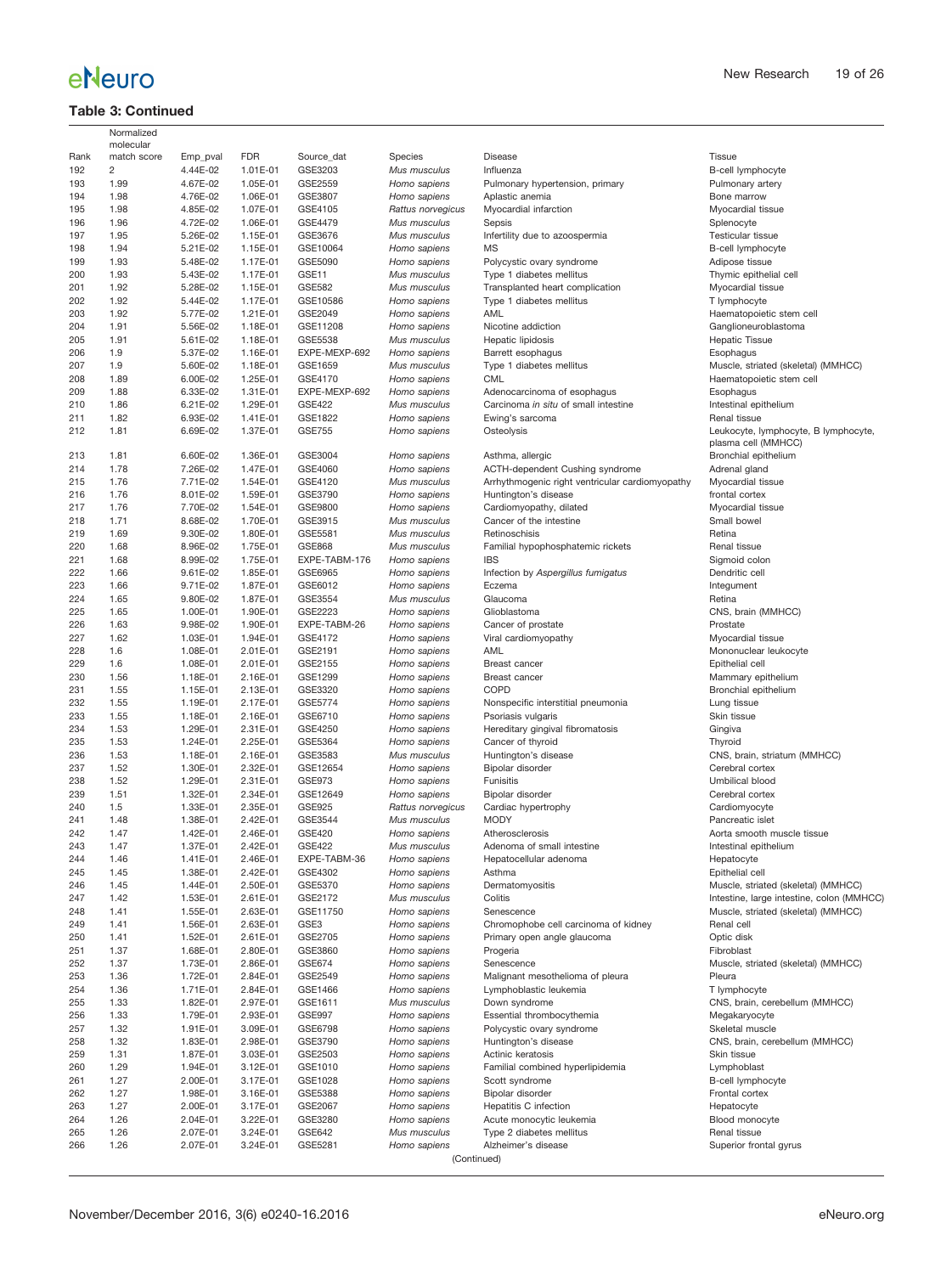## **Table 3: Continued**

|            | Normalized<br>molecular |                      |                      |                           |                                   |                                                   |                                                       |
|------------|-------------------------|----------------------|----------------------|---------------------------|-----------------------------------|---------------------------------------------------|-------------------------------------------------------|
| Rank       | match score             | Emp_pval             | <b>FDR</b>           | Source dat                | Species                           | <b>Disease</b>                                    | Tissue                                                |
| 267        | 1.21                    | 2.28E-01             | 3.54E-01             | GSE11348                  | Homo sapiens                      | Rhinovirus infection                              | Nose                                                  |
| 268        | 1.2                     | 2.34E-01             | 3.61E-01             | GSE7486                   | Homo sapiens                      | Epilepsy                                          | Lymphoblast                                           |
| 269        | 1.16                    | 2.46E-01             | 3.74E-01             | GSE3384                   | Mus musculus                      | Nemaline myopathy                                 | <b>Tibialis Muscle</b>                                |
| 270        | 1.16                    | 2.45E-01             | 3.73E-01             | GSE473                    | Homo sapiens                      | Asthma                                            | CD4-positive lymphocyte                               |
| 271        | 1.16                    | 2.45E-01             | 3.73E-01             | <b>GSE474</b>             | Homo sapiens                      | Obesity                                           | Muscle, striated (skeletal) (MMHCC)                   |
| 272<br>273 | 1.14<br>1.12            | 2.50E-01<br>2.62E-01 | 3.78E-01<br>3.95E-01 | EXPE-MEXP-669<br>GSE3889  | <b>NULL</b><br>Mus musculus       | Neuroblastoma<br>Hypercholesterolemia             | Adrenal cortex<br>Hepatic tissue                      |
| 274        | 1.11                    | 2.66E-01             | 3.97E-01             | GSE2175                   | Homo sapiens                      | Adenoma of pituitary gland                        | Pituitary gland                                       |
| 275        | 1.1                     | 2.71E-01             | 4.03E-01             | GSE3925                   | Mus musculus                      | Hyperreactive airway disease                      | Lung tissue                                           |
| 276        | 1.09                    | 2.79E-01             | 4.13E-01             | GSE10162                  | Mus musculus                      | Nephrolithiasis                                   | Kidney                                                |
| 277        | 1.09                    | 2.62E-01             | 3.95E-01             | GSE2470                   | Rattus norvegicus                 | Type 2 diabetes mellitus                          | Pancreas                                              |
| 278        | 1.08                    | 2.77E-01             | 4.10E-01             | GSE362                    | Homo sapiens                      | Senescence                                        | Muscle, striated (skeletal) (MMHCC)                   |
| 279        | 1.06                    | 2.87E-01             | 4.23E-01             | GSE2973                   | Mus musculus                      | Infection by Y. enterocolitica                    | Macrophage                                            |
| 280        | 1.04                    | 2.98E-01             | 4.35E-01             | GSE4785                   | Homo sapiens                      | Simian acquired immune deficiency syndrome        | T lymphocyte                                          |
| 281        | 1.04                    | 2.97E-01             | 4.35E-01             | GSE923                    | Homo sapiens                      | Pseudomonas infection                             | Lung tissue                                           |
| 282        | 1.02                    | 3.07E-01             | 4.46E-01             | GSE12654                  | Homo sapiens                      | Depression                                        | Cerebral cortex                                       |
| 283        | 1.01                    | 3.08E-01             | 4.47E-01             | GSE2053                   | Homo sapiens                      | RA                                                | Synovial membrane                                     |
| 284        | 1.01                    | 3.14E-01             | 4.54E-01             | GSE1037                   | Homo sapiens                      | Adenocarcinoma of lung                            | Lung tissue                                           |
| 285        | 1                       | 3.18E-01             | 4.58E-01             | GSE4333                   | Mus musculus                      | Lymphatic edema                                   | Skin tissue                                           |
| 286        | 0.99                    | 3.22E-01             | 4.62E-01             | GSE10964                  | Mus musculus                      | COPD                                              | Lung                                                  |
| 287        | 0.99                    | 3.28E-01             | 4.69E-01             | GSE2657                   | Homo sapiens                      | Sarcoidosis                                       | T lymphocyte                                          |
| 288        | 0.96                    | 3.41E-01             | 4.81E-01             | GSE1767<br><b>GSE7753</b> | Homo sapiens                      | Huntington's disease<br><b>JRA</b>                | Blood                                                 |
| 289<br>290 | 0.96<br>0.95            | 3.35E-01<br>3.40E-01 | 4.77E-01<br>4.81E-01 | GSE4125                   | Homo sapiens<br>Homo sapiens      | Adenocarcinoma of kidney                          | Peripheral blood mononuclear cell<br>Kidney           |
| 291        | 0.94                    | 3.46E-01             | 4.87E-01             | GSE8762                   | Homo sapiens                      | Huntington's disease                              | Lymphocyte                                            |
| 292        | 0.93                    | 3.48E-01             | 4.88E-01             | <b>GSE5788</b>            | Homo sapiens                      | Leukemia, chronic T cell                          | T lymphocyte                                          |
| 293        | 0.92                    | 3.56E-01             | 4.98E-01             | GSE483                    | Mus musculus                      | Asthma, allergic                                  | Lung tissue                                           |
| 294        | 0.91                    | 3.58E-01             | 4.99E-01             | GSE2566                   | Rattus norvegicus                 | Neurogenic muscular atrophy                       | Muscle, striated (skeletal) (MMHCC)                   |
| 295        | 0.91                    | 3.60E-01             | 4.99E-01             | GSE2600                   | Homo sapiens                      | Anaplasmosis                                      | Leukemic cell                                         |
| 296        | 0.91                    | 3.68E-01             | 5.06E-01             | GSE2127                   | Mus musculus                      | Carcinoma, hepatocellular                         | Hepatic tissue                                        |
| 297        | 0.91                    | 3.59E-01             | 4.99E-01             | GSE2052                   | Homo sapiens                      | <b>MCTD</b>                                       | Lung tissue                                           |
| 298        | 0.84                    | 3.85E-01             | 5.26E-01             | GSE2276                   | Mus musculus                      | Asthma, allergic                                  | Lung tissue                                           |
| 299        | 0.84                    | 4.07E-01             | 5.52E-01             | GSE4707                   | Homo sapiens                      | Preeclampsia                                      | Placenta                                              |
| 300        | 0.81                    | 4.22E-01             | 5.68E-01             | GSE3871                   | Homo sapiens                      | Androgen insensitivity syndrome                   | Fibroblast                                            |
| 301        | 0.81                    | 4.17E-01             | 5.63E-01             | GSE1606                   | Mus musculus                      | Turner syndrome                                   | CNS, brain (MMHCC)                                    |
| 302        | 0.8                     | 4.27E-01             | 5.70E-01             | GSE1674                   | Mus musculus                      | Hypertension                                      | Adrenal gland                                         |
| 303        | 0.8                     | 4.28E-01             | 5.70E-01             | GSE3195                   | Mus musculus                      | Hypoxia                                           | Fibroblast                                            |
| 304        | 0.79                    | 4.28E-01             | 5.70E-01             | <b>GSE475</b>             | Homo sapiens                      | COPD                                              | Muscle, striated (skeletal), diaphragm (MMHCC)        |
| 305        | 0.79                    | 4.34E-01             | 5.75E-01             | GSE1872                   | Rattus norvegicus                 | <b>Breast cancer</b>                              | Mammary gland tissue                                  |
| 306        | 0.79                    | 4.29E-01             | 5.70E-01             | GSE3868                   | Homo sapiens                      | Cancer of prostate                                | Prostate                                              |
| 307<br>308 | 0.76<br>0.76            | 4.46E-01<br>4.43E-01 | 5.87E-01<br>5.85E-01 | EXPE-MEXP-669<br>GSE5109  | <b>NULL</b><br>Homo sapiens       | Neuroblastoma<br>Obesity                          | Adrenal cortex<br>Muscle, striated (skeletal) (MMHCC) |
| 309        | 0.73                    | 4.64E-01             | 6.07E-01             | GSE1413                   | Mus musculus                      | Cancer of prostate                                | Prostate                                              |
| 310        | 0.72                    | 4.76E-01             | 6.18E-01             | GSE5281                   | Homo sapiens                      | Alzheimer's Disease                               | Middle temporal gyrus                                 |
| 311        | 0.72                    | 4.71E-01             | 6.15E-01             | GSE3384                   | Mus musculus                      | Nemaline myopathy                                 | Extensor digitorum longus muscle                      |
| 312        | 0.69                    | 4.89E-01             | 6.32E-01             | GSE2223                   | Homo sapiens                      | Astrocytoma                                       | CNS, brain (MMHCC)                                    |
| 313        | 0.68                    | 4.97E-01             | 6.42E-01             | EXPE-MEXP-476             | Homo sapiens                      | Cancer of prostate                                | Endothelial cell                                      |
| 314        | 0.68                    | 4.99E-01             | 6.42E-01             | EXPE-MEXP-476             | Homo sapiens                      | Cancer of prostate                                | Endothelial cell                                      |
| 315        | 0.66                    | 5.10E-01             | 6.54E-01             | <b>GSE9877</b>            | Homo sapiens                      | Sickle cell anemia                                | Endothelial cell                                      |
| 316        | 0.65                    | 5.18E-01             | 6.62E-01             | GSE3026                   | Homo sapiens                      | <b>Bacterial infection</b>                        | Peripheral blood mononuclear cell                     |
| 317        | 0.63                    | 5.30E-01             | 6.76E-01             | GSE128                    | Mus musculus                      | Retinitis pigmentosa                              | Retina                                                |
| 318        | 0.61                    | 5.34E-01             | 6.77E-01             | GSE1379                   | Homo sapiens                      | <b>Breast cancer</b>                              | Mammary gland tissue                                  |
| 319        | 0.58                    | 5.63E-01             | 7.02E-01             | <b>GSE867</b>             | Mus musculus                      | Hepatitis, autoimmune                             | Hepatic tissue                                        |
| 320        | 0.58                    | 5.63E-01             | 7.02E-01             | GSE465                    | Homo sapiens                      | DMD                                               | Muscle, striated (skeletal) (MMHCC)                   |
| 321        | 0.58                    | 5.61E-01             | 7.02E-01             | GSE1871                   | Mus musculus                      | Acute lung injury                                 | Lung tissue                                           |
| 322        | 0.57                    | 5.65E-01             | 7.02E-01             | GSE5900                   | Homo sapiens                      | <b>MGUS</b>                                       | Bone marrow                                           |
| 323        | 0.57                    | 5.70E-01             | 7.02E-01             | GSE2223                   | Homo sapiens                      | Oligodendroglioma                                 | CNS, brain (MMHCC)                                    |
| 324<br>325 | 0.57<br>0.57            | 5.65E-01<br>5.70E-01 | 7.02E-01<br>7.02E-01 | GSE1055<br>GSE4748        | Rattus norvegicus<br>Homo sapiens | Cardiac hypertrophy<br><b>Bacterial infection</b> | Cardiomyocyte<br>Dendritic cell                       |
| 326        | 0.57                    | 5.73E-01             | 7.03E-01             | GSE3384                   | Mus musculus                      | Nemaline myopathy                                 | Muscle, striated (skeletal), diaphragm (MMHCC)        |
| 327        | 0.57                    | 5.70E-01             | 7.02E-01             | GSE2236                   | Mus musculus                      | Congestive heart disease                          | Myocardial tissue                                     |
| 328        | 0.56                    | 5.74E-01             | 7.03E-01             | GSE1008                   | Mus musculus                      | <b>DMD</b>                                        | Extraocular muscle                                    |
| 329        | 0.53                    | 5.90E-01             | 7.15E-01             | GSE1472                   | Mus musculus                      | <b>DMD</b>                                        | Extraocular muscle                                    |
| 330        | 0.53                    | 6.02E-01             | 7.20E-01             | GSE85                     | Mus musculus                      | APECED                                            | Thymic epithelial cell                                |
| 331        | 0.53                    | 5.92E-01             | 7.15E-01             | GSE1849                   | Homo sapiens                      | Sickle cell anemia                                | Pulmonary artery                                      |
| 332        | 0.52                    | 5.99E-01             | 7.19E-01             | GSE3311                   | Rattus norvegicus                 | Alcohol poisoning                                 | Pancreas                                              |
| 333        | 0.51                    | 6.03E-01             | 7.21E-01             | GSE2503                   | Homo sapiens                      | Squamous cell carcinoma                           | Skin tissue                                           |
| 334        | 0.5                     | 6.17E-01             | 7.35E-01             | GSE2899                   | Mus musculus                      | Type 2 diabetes mellitus                          | Hepatic tissue                                        |
| 335        | 0.48                    | 6.26E-01             | 7.42E-01             | GSE1739                   | Homo sapiens                      | <b>SARS</b>                                       | Peripheral blood mononuclear cell                     |
| 336        | 0.46                    | 6.46E-01             | 7.57E-01             | GSE5900                   | Homo sapiens                      | Smoldering multiple myeloma                       | Bone marrow                                           |
| 337        | 0.45                    | 6.64E-01             | 7.74E-01             | GSE4678                   | Mus musculus                      | Ventricular hypertrophy                           | Myocardial tissue                                     |
| 338        | 0.43                    | 6.63E-01             | 7.74E-01             | GSE4128                   | Mus musculus                      | Adenovirus infection                              | Hepatic tissue                                        |
| 339        | 0.42                    | 6.79E-01             | 7.81E-01             | GSE11889                  | Homo sapiens                      | CML                                               | Hematopoietic stem cell                               |
| 340        | 0.42                    | 6.72E-01             | 7.79E-01             | GSE2779                   | Homo sapiens                      | Vitamin B 12 deficiency                           | Bone marrow stem cell                                 |
| 341        | 0.4                     | 6.89E-01             | 7.90E-01             | GSE3                      | Homo sapiens                      | Clear cell carcinoma of kidney                    | Renal cell                                            |
| 342<br>343 | 0.38<br>0.38            | 7.02E-01<br>7.10E-01 | 7.97E-01<br>8.01E-01 | GSE9692<br>GSE6740        | Homo sapiens<br>Homo sapiens      | Septic shock<br>HIV                               | Whole blood                                           |
|            |                         |                      |                      |                           |                                   | (Continued)                                       | T lymphocyte                                          |
|            |                         |                      |                      |                           |                                   |                                                   |                                                       |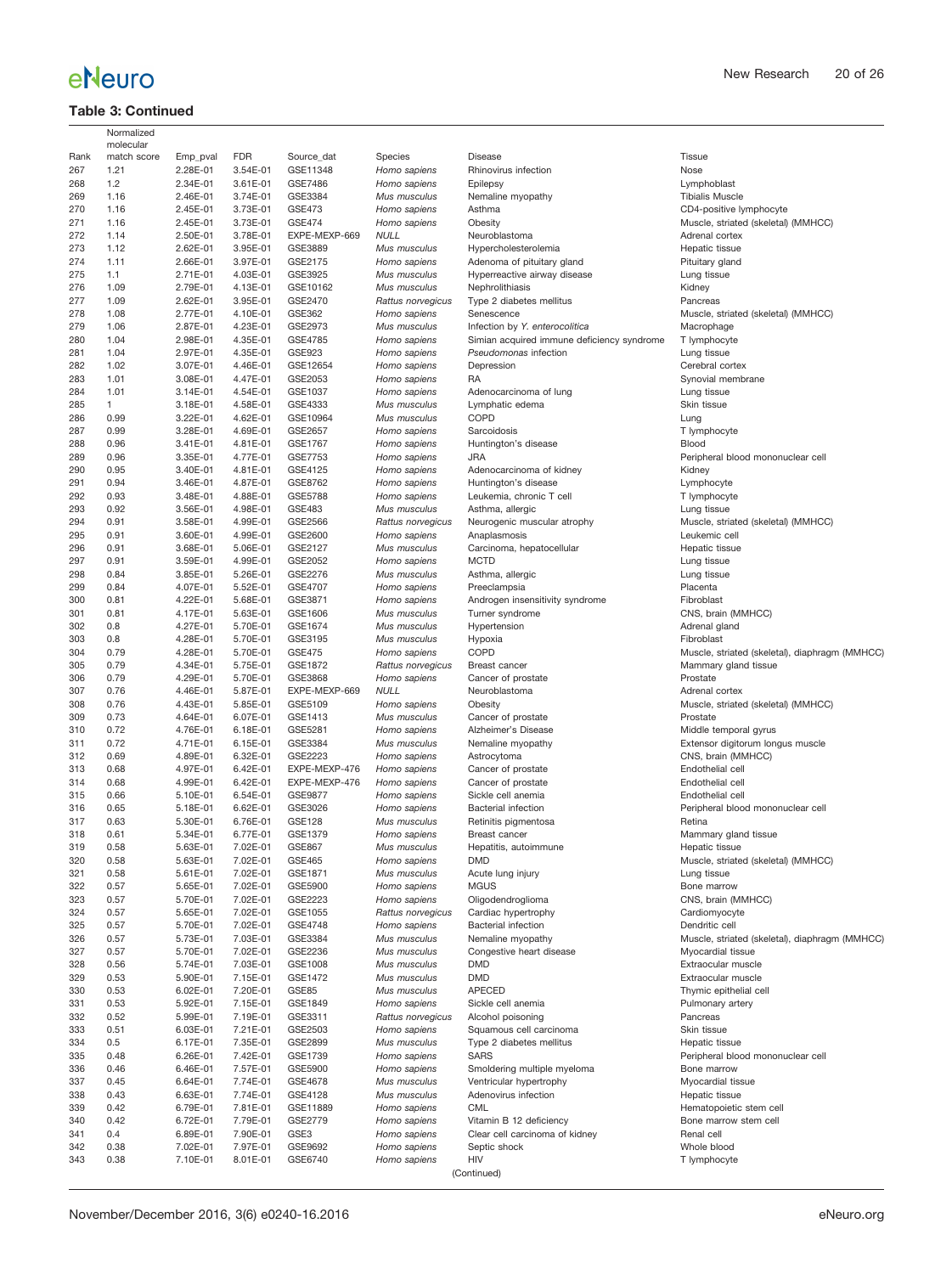## **Table 3: Continued**

|            | Normalized               |                      |                      |                    |                                   |                                                                   |                                        |
|------------|--------------------------|----------------------|----------------------|--------------------|-----------------------------------|-------------------------------------------------------------------|----------------------------------------|
| Rank       | molecular<br>match score | Emp_pval             | <b>FDR</b>           | Source_dat         | Species                           | Disease                                                           | Tissue                                 |
| 344        | 0.36                     | 7.13E-01             | 8.03E-01             | GSE121             | Homo sapiens                      | Type 2 diabetes mellitus                                          | Muscle tissue                          |
| 345        | 0.36                     | 7.25E-01             | 8.14E-01             | GSE1402            | Homo sapiens                      | Spondyloarthropathy                                               | Peripheral blood mononuclear cell      |
| 346        | 0.34                     | 7.34E-01             | 8.20E-01             | GSE2271            | Mus musculus                      | Hypoxia                                                           | Heart                                  |
| 347        | 0.34                     | 7.40E-01             | 8.21E-01             | GSE2466            | Homo sapiens                      | Lymphocytic leukemia, chronic, B Cell                             | PBL                                    |
| 348        | 0.34                     | 7.37E-01             | 8.21E-01             | GSE1751            | Homo sapiens                      | Huntington's disease                                              | Blood                                  |
| 349        | 0.28                     | 7.76E-01             | 8.48E-01             | GSE10211           |                                   | Sendai virus infection                                            | Tracheal epithelium                    |
| 350        | 0.27                     | 7.86E-01             |                      | GSE2379            | Mus musculus                      |                                                                   |                                        |
|            |                          |                      | 8.57E-01             |                    | Homo sapiens                      | Hypopharyngeal cancer                                             | Pharynx                                |
| 351        | 0.25                     | 8.01E-01             | 8.70E-01             | GSE2884            | Rattus norvegicus                 | Neurological pain disorder                                        | Dorsal root ganglia                    |
| 352        | 0.24                     | 8.02E-01             | 8.70E-01             | GSE1560            | Mus musculus                      | Atherosclerosis                                                   | Aorta smooth muscle tissue             |
| 353        | 0.19                     | 8.51E-01             | 9.11E-01             | GSE18803           | Rattus norvegicus                 | Neurological pain disorder                                        | CNS, spinal cord (MMHCC)               |
| 354        | 0.17                     | 8.63E-01             | 9.18E-01             | GSE1124            | Homo sapiens                      | Malaria                                                           | Blood                                  |
| 355        | 0.17                     | 8.69E-01             | 9.19E-01             | EXPE-MEXP-1050     | Homo sapiens                      | <b>IUGR</b>                                                       | Decidua basalis                        |
| 356        | 0.15                     | 8.82E-01             | 9.28E-01             | GSE4697            | Mus musculus                      | Obesity                                                           | Adipose tissue                         |
| 357        | 0.12                     | 9.02E-01             | 9.43E-01             | GSE3249            | Mus musculus                      | Leber congenital amaurosis                                        | Retina                                 |
| 358        | 0.12                     | 9.02E-01             | 9.43E-01             | GSE1852            | Mus musculus                      | Marfan's syndrome                                                 | Myocardial tissue                      |
| 359        | 0.08                     | 9.34E-01             | 9.66E-01             | GSE7654            | Rattus norvegicus                 | Hepatitis                                                         | Liver                                  |
| 360        | 0.08                     | 9.35E-01             | 9.66E-01             | GSE2504            | Homo sapiens                      | HIV                                                               | T lymphocyte                           |
| 361        | 0.08                     | 9.39E-01             | 9.66E-01             | GSE1710            | Homo sapiens                      | Ulcerative colitis                                                | Sigmoid colon                          |
| 362        | 0.08                     | 9.40E-01             | 9.66E-01             | GSE3167            | Homo sapiens                      | Urothelial carcinoma                                              | Urothelium                             |
| 363        | 0.07                     | 9.45E-01             | 9.66E-01             | GSE5281            | Homo sapiens                      | Alzheimer's disease                                               | Entorhinal cortex                      |
| 364        | 0.07                     | 9.46E-01             | 9.66E-01             | GSE3586            | Homo sapiens                      | Cardiomyopathy, dilated                                           | Myocardial tissue                      |
| 365        | 0.04                     | 9.70E-01             | 9.88E-01             | GSE10758           | Homo sapiens                      | Down syndrome                                                     | Fetus                                  |
| 366        | 0.02                     | 9.82E-01             | 9.89E-01             | GSE15966           | Homo sapiens                      | Gastrointestinal stromal tumor                                    | Gastric tissue                         |
| 367        | 0.01                     | 9.94E-01             | 9.96E-01             | GSE11969           | Homo sapiens                      | Small cell carcinoma of lung                                      | Lung tissue                            |
| 368        | 0                        | 9.98E-01             | 9.98E-01             | GSE4482            | Homo sapiens                      | Cancer of cervix                                                  | Cervix                                 |
| 369        | $-0.01$                  | 9.93E-01             | 9.96E-01             | GSE11393           | Homo sapiens                      | Familial combined hyperlipidemia                                  | Blood monocyte                         |
| 370        | $-0.02$                  | 9.81E-01             | 9.89E-01             | GSE10474           | Homo sapiens                      | Acute lung injury                                                 | Whole blood                            |
| 371        | $-0.02$                  | 9.81E-01             | 9.89E-01             | <b>GSE574</b>      | Homo sapiens                      | Purpura, idiopathic thrombocytopenic                              | T lymphocyte                           |
| 372        | $-0.02$                  | 9.80E-01             | 9.89E-01             | GSE3827            | Homo sapiens                      | <b>CBCL</b>                                                       | Skin tissue                            |
| 373        | $-0.03$                  | 9.76E-01             | 9.89E-01             | GSE8835            | Homo sapiens                      | B-cell chronic lymphocytic leukemia/small<br>lymphocytic lymphoma | Peripheral blood mononuclear cell      |
| 374        | $-0.07$                  | 9.42E-01             | 9.66E-01             | GSE2779            | Homo sapiens                      | Folic acid deficiency                                             | Bone marrow stem cell                  |
| 375        | $-0.1$                   | 9.19E-01             | 9.54E-01             | GSE860             | Homo sapiens                      | <b>PTSD</b>                                                       | Peripheral blood mononuclear cell      |
| 376        | $-0.11$                  | 9.18E-01             | 9.54E-01             | GSE2935            | Mus musculus                      | Sendai virus infection                                            | Macrophage                             |
| 377<br>378 | $-0.11$<br>$-0.14$       | 9.15E-01             | 9.54E-01             | GSE4483<br>GSE1650 | Homo sapiens                      | Hypoxia<br>COPD                                                   | Astrocyte                              |
| 379        | $-0.16$                  | 8.89E-01<br>8.74E-01 | 9.34E-01<br>9.23E-01 | EXPE-MEXP-1278     | Homo sapiens<br>Rattus norvegicus | Arteriotomy                                                       | Lung tissue<br>Carotid artery          |
| 380        | $-0.17$                  | 8.68E-01             | 9.19E-01             | GSE1541            | Homo sapiens                      | Lung injury                                                       | Lung tissue                            |
| 381        | $-0.18$                  | 8.52E-01             | 9.11E-01             | GSE2899            | Mus musculus                      | Type 2 diabetes mellitus                                          | pancreatic islet                       |
| 382        | $-0.19$                  | 8.55E-01             | 9.12E-01             | <b>GSE935</b>      | Homo sapiens                      | Granulomatous disease, chronic                                    | Blood neutrophil                       |
| 383        | $-0.19$                  | 8.42E-01             | 9.06E-01             | GSE2171            | Homo sapiens                      | HIV infection                                                     | Peripheral blood mononuclear cell      |
| 384        | $-0.2$                   | 8.46E-01             | 9.08E-01             | GSE4036            | Homo sapiens                      | Schizophrenia                                                     | CNS, brain, cerebellum (MMHCC)         |
| 385        | $-0.22$                  | 8.27E-01             | 8.93E-01             | GSE14245           | Homo sapiens                      | Malignant tumor of pancreas                                       | Saliva                                 |
| 386        | $-0.24$                  | 8.06E-01             | 8.72E-01             | GSE2459            | Mus musculus                      | Hypertrophy, left ventricular                                     | Myocardial tissue                      |
| 387        | $-0.29$                  | 7.69E-01             | 8.44E-01             | GSE1818            | Homo sapiens                      | Cancer of the testis                                              | Testis                                 |
| 388        | $-0.29$                  | 7.71E-01             | 8.44E-01             | GSE10789           | Homo sapiens                      | Leukemia, adult T cell                                            | Blood monocyte                         |
| 389        | $-0.3$                   | 7.66E-01             | 8.43E-01             | GSE2368            | Mus musculus                      | Ventilator-associated lung injury                                 | Lung tissue                            |
| 390        | $-0.32$                  | 7.59E-01             | 8.38E-01             | GSE11              | Mus musculus                      | Type 1 diabetes mellitus                                          | Splenic tissue                         |
| 391        | $-0.32$                  | 7.44E-01             | 8.24E-01             | GSE2507            | Mus musculus                      | Muscular dystrophy                                                | Myocardial tissue                      |
| 392        | $-0.34$                  | 7.39E-01             | 8.21E-01             | GSE11969           | Homo sapiens                      | Adenocarcinoma of lung                                            | Lung tissue                            |
| 393        | $-0.34$                  | 7.29E-01             | 8.17E-01             | GSE3               | Homo sapiens                      | Chromophil carcinoma of kidney                                    | Renal cell                             |
| 394        | $-0.37$                  | 7.05E-01             | 7.99E-01             | GSE1710            | Homo sapiens                      | Crohn's disease                                                   | Sigmoid colon                          |
| 395        | $-0.38$                  | 6.97E-01             | 7.93E-01             | <b>GSE1987</b>     | Homo sapiens                      | Squamous cell carcinoma                                           | Lung tissue                            |
| 396        | $-0.4$                   | 6.96E-01             | 7.93E-01             | GSE1719            | Homo sapiens                      | Macular degeneration                                              | Fibroblast                             |
| 397        | $-0.4$                   | 6.91E-01             | 7.90E-01             | GSE2737            | Homo sapiens                      | Psoriasis vulgaris                                                | Epidermis                              |
| 398        | $-0.41$                  | 6.78E-01             | 7.81E-01             | GSE2729            | Homo sapiens                      | Rotavirus infection of children                                   | Peripheral blood mononuclear cell      |
| 399        | $-0.41$                  | 6.78E-01             | 7.81E-01             | GSE14577           | Homo sapiens                      | <b>CFS</b>                                                        | Peripheral blood mononuclear cell      |
| 400        | $-0.43$                  | 6.66E-01             | 7.74E-01             | GSE363             | Mus musculus                      | Atherosclerosis                                                   | Hepatic tissue                         |
| 401        | $-0.46$                  | 6.46E-01             | 7.57E-01             | GSE1987            | Homo sapiens                      | Adenocarcinoma of lung                                            | Lung tissue                            |
| 402        | $-0.47$                  | 6.42E-01             | 7.57E-01             | GSE1786            | Homo sapiens                      | Senescence                                                        | Muscle, striated (skeletal) (MMHCC)    |
| 403        | $-0.47$                  | 6.33E-01             | 7.48E-01             | GSE2018            | Homo sapiens                      | Lung transplant rejection                                         | Lung tissue                            |
| 404        | $-0.49$                  | 6.26E-01             | 7.42E-01             | GSE5113            | Mus musculus                      | Intestinal flagellate infection                                   | Small intestinal lamina propria        |
| 405        | $-0.52$                  | 5.99E-01             | 7.19E-01             | GSE4646            | Homo sapiens                      | Meningococcal infection                                           | Umbilical vein                         |
| 406        | $-0.54$                  | 5.89E-01             | 7.15E-01             | GSE3934            | Homo sapiens                      | Meningococcal infection                                           | Blood                                  |
| 407        | $-0.54$                  | 5.86E-01             | 7.13E-01             | GSE11969           | Homo sapiens                      | Squamous cell carcinoma of lung                                   | Lung tissue                            |
| 408        | $-0.55$                  | 5.80E-01             | 7.08E-01             | GSE3606            | Homo sapiens                      | Overexertion                                                      | Leukocyte                              |
| 409        | $-0.59$                  | 5.55E-01             | 6.99E-01             | GSE2378            | Homo sapiens                      | Glaucoma                                                          | Astrocyte                              |
| 410        | $-0.61$                  | 5.43E-01             | 6.86E-01             | GSE11969           | Homo sapiens                      | Large cell carcinoma of lung                                      | Lung tissue                            |
| 411        | $-0.63$                  | 5.34E-01<br>4.74E-01 | 6.77E-01             | GSE1907            | Homo sapiens                      | Sarcoidosis                                                       | Blood corpuscle                        |
| 412        | $-0.7$                   |                      | 6.17E-01             | GSE3100            | Mus musculus<br>Mus musculus      | Cystic fibrosis<br>Arthritis                                      | Lung                                   |
| 413<br>414 | $-0.74$<br>$-0.85$       | 4.62E-01<br>3.97E-01 | 6.07E-01<br>5.39E-01 | GSE7277<br>GSE3384 | Mus musculus                      |                                                                   | frontal cortex<br>Gastrocnemius muscle |
| 415        | $-0.85$                  | 3.95E-01             | 5.38E-01             | GSE1363            | Mus musculus                      | Nemaline myopathy<br>Primary pulmonary hypoplasia                 | Lung tissue                            |
| 416        | $-0.86$                  | 3.85E-01             | 5.26E-01             | GSE11886           | Homo sapiens                      | Ankylosing spondylitis                                            | macrophage                             |
| 417        | $-0.9$                   | 3.66E-01             | 5.05E-01             | GSE1542            | Homo sapiens                      | Duct cell carcinoma                                               | Pancreas                               |
| 418        | $-0.94$                  | 3.40E-01             | 4.81E-01             | GSE3414            | Mus musculus                      | <b>SCID</b>                                                       | Lung tissue                            |
| 419        | $-1.04$                  | 2.98E-01             | 4.35E-01             | GSE2223            | Homo sapiens                      | Anaplastic oligoastrocytoma                                       | CNS, brain (MMHCC)                     |
| 420        | $-1.11$                  | 2.66E-01             | 3.97E-01             | GSE1615            | Homo sapiens                      | Polycystic ovary syndrome                                         | Theca cells                            |
|            |                          |                      |                      |                    | (Continued)                       |                                                                   |                                        |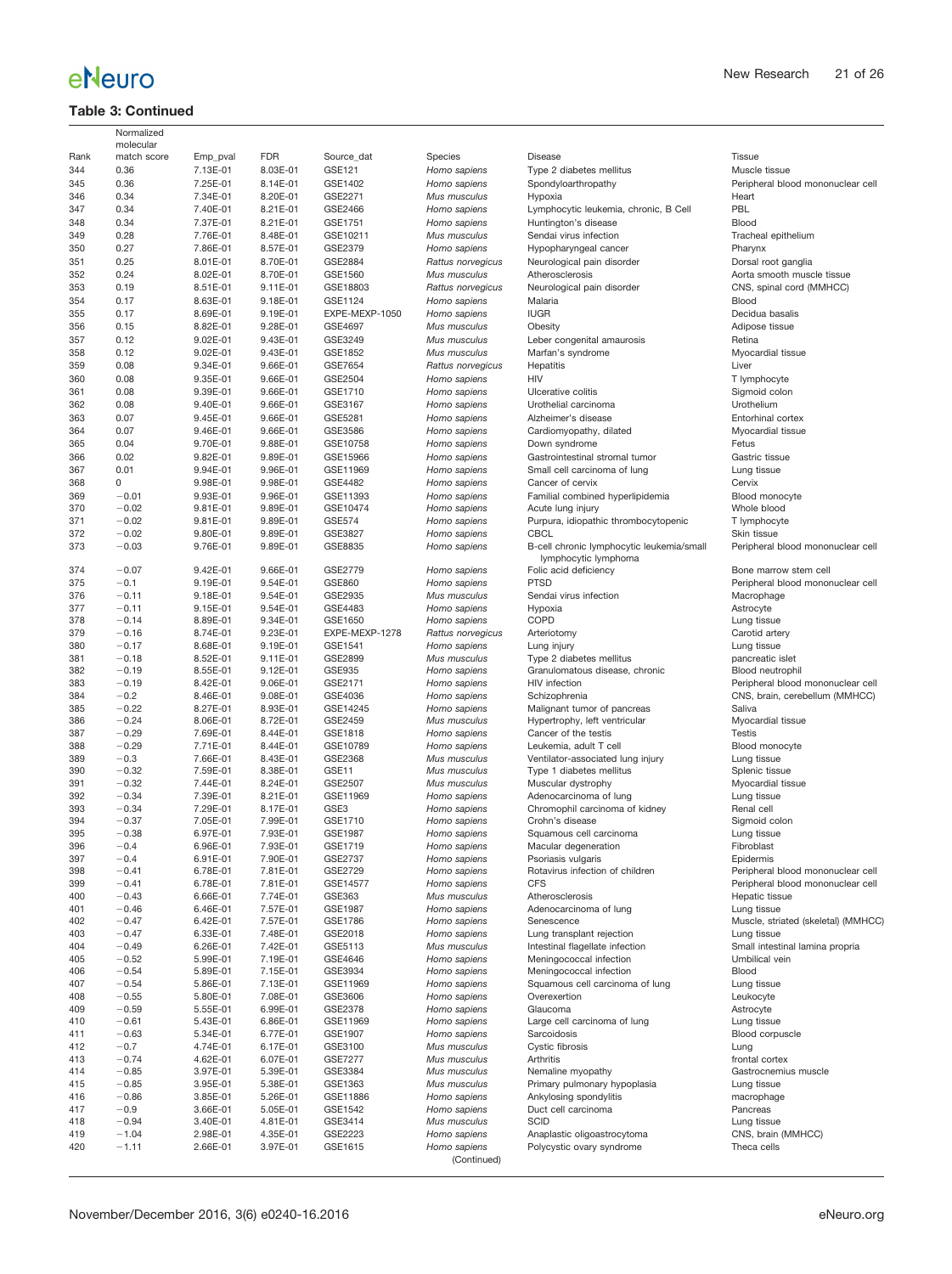#### **Table 3: Continued**

|      | Normalized  |          |            |                |                   |                                                     |                                         |
|------|-------------|----------|------------|----------------|-------------------|-----------------------------------------------------|-----------------------------------------|
|      | molecular   |          |            |                |                   |                                                     |                                         |
| Rank | match score | Emp pval | <b>FDR</b> | Source dat     | Species           | Disease                                             | Tissue                                  |
| 421  | $-1.17$     | 2.41E-01 | 3.70E-01   | GSE1402        | Homo sapiens      | Chronic polyarticular juvenile rheumatoid arthritis | Peripheral blood mononuclear cell       |
| 422  | $-1.18$     | 2.37E-01 | 3.65E-01   | GSE5786        | Mus musculus      | Huntington's disease                                | CNS, brain, striatum (MMHCC)            |
| 423  | $-1.23$     | 2.19E-01 | 3.42E-01   | GSE3284        | Homo sapiens      | <b>Bacterial infection</b>                          | Leukocyte                               |
| 424  | $-1.28$     | 2.01E-01 | 3.18E-01   | GSE3512        | Rattus norvegicus | Hyperlipidemia                                      | Hepatic tissue                          |
| 425  | $-1.29$     | 1.97E-01 | 3.16E-01   | EXPE-MEXP-357  | Rattus norvegicus | Hypertension                                        | Left ventricle                          |
| 426  | $-1.36$     | 1.75E-01 | 2.88E-01   | GSE4630        | Homo sapiens      | Hypoxia                                             | macrophage                              |
| 427  | $-1.38$     | 1.68E-01 | 2.80E-01   | GSE1294        | Mus musculus      | Down's syndrome                                     | CNS, brain (MMHCC)                      |
| 428  | $-1.39$     | 1.61E-01 | 2.70E-01   | GSE5112        | Mus musculus      | Intestinal flagellate infection                     | Intestinal epithelium                   |
| 429  | $-1.42$     | 1.53E-01 | 2.61E-01   | GSE2006        | Homo sapiens      | Essential thrombocythemia                           | Thrombocyte                             |
| 430  | $-1.44$     | 1.46E-01 | 2.52E-01   | GSE1402        | Homo sapiens      | Pauciarticular juvenile arthritis                   | Peripheral blood mononuclear cell       |
| 431  | $-1.54$     | 1.24E-01 | 2.25E-01   | EXPE-MEXP-1283 | Homo sapiens      | Hodgkin's lymphoma                                  | Peripheral blood mononuclear cell       |
| 432  | $-1.63$     | 1.03E-01 | 1.94E-01   | GSE1919        | Homo sapiens      | RA                                                  | Synovial membrane                       |
| 433  | $-1.73$     | 8.56E-02 | 1.69E-01   | GSE2395        | Homo sapiens      | Cystic fibrosis                                     | Bronchial epithelium                    |
| 434  | $-1.74$     | 8.09E-02 | 1.60E-01   | GSE6435        | Mus musculus      | <b>Bacterial infection</b>                          | Leukocyte, monocyte, macrophage (MMHCC) |
| 435  | $-1.76$     | 7.44E-02 | 1.50E-01   | GSE1919        | Homo sapiens      | Osteoarthritis                                      | Synovial membrane                       |
| 436  | $-2.77$     | 4.80E-03 | 1.74E-02   | GSE10121       | Homo sapiens      | Squamous cell carcinoma of buccal mucosa            | Buccal mucosa                           |

We computationally matched the juvenile plasticity signature to 436 disease signatures derived from public microarray data. This systematic method applies a rank-based molecular matching algorithm to determine the molecular concordance between the plasticity signature and a given disease signature, where high scores indicate that plasticity genes are significantly dysregulated by the disease and low scores indicate that the disease has no impact on plasticity genes. Highly ranked diseases included not only brain disorders known to disrupt plasticity such as Huntington's disease, but also non-neurologic disorders (e.g., bacterial infections, inflammatory bowel disease, metabolic diseases), suggesting that a broad range of disease states may impact molecular pathways involved in plasticity. ALS, Amyotrophic lateral sclerosis; AML, acute my-<br>eloid leukemia; APECED, autoimmune polyendocrinopath chronic myeloid leukemia; COPD, chronic obstructive pulmonary disease; DMD, Duchenne muscular dystrophy; FDIU, fetal death in utero; FDR, false discovery rate; GERD, gastroesophageal reflux disease; HIV, human immunodeficiency virus; IBD, inflammatory bowel disease; IBS, irritable bowel syndrome; IUGR, intrauterine growth retardation;<br>JRA, juvenile rheumatoid arthritis; LGLL, large gra rosis; PBL, peripheral blood lymphocyte; PTSD, post-traumatic stress disorder; RA, rheumatoid arthritis; SARS, severe acute respiratory syndrome; SCID, severe combined immunodeficiency.

#### <span id="page-21-0"></span>**Table 4:** *Lynx1*-**/**- **plasticity signature**

| 1.2599<br>6.1102<br>$\mathbf 0$<br>$\mathbf 0$<br>69101<br>150223<br>ILMN 1213274<br>Ydjc<br>YdjC homolog (bacterial)<br>26.1378<br>1.722<br>$\mathbf 0$<br>$\mathbf 0$<br><b>NA</b><br><b>NA</b><br><b>NA</b><br>ILMN 2744660<br>lgh-6<br>$\mathsf 0$<br>87.0435<br>1.5896<br>0.0325<br>II33<br>77125<br>90865<br>Interleukin-33<br>ILMN_1259747<br>$\mathsf 0$<br>79.5578<br>1.583<br>0.0233<br>21743<br>11185<br>ILMN 1231445<br>Indolethylamine N-methyltransferase<br>Inmt<br>99.1693<br>1.5584<br>0.0189<br>$\mathsf 0$<br>D230019G01Rik<br><b>NA</b><br><b>NA</b><br>ILMN_1252675<br><b>NA</b><br>95.5604<br>1.5581<br>0.0267<br>$\mathsf 0$<br>74868<br>157378<br>ILMN_2499166<br>Tmem65<br>Transmembrane protein 65<br>$\mathsf 0$<br>98.106<br>1.5481<br>0.0213<br>Car12<br>76459<br>771<br>ILMN 1251713<br>Carbonic anyhydrase 12<br><b>NA</b><br>94.6178<br>1.5436<br>0.032<br>$\mathsf 0$<br>Gria4<br><b>NA</b><br><b>NA</b><br>ILMN_1244887<br>$\mathbf 0$<br>96.4906<br>1.5339<br>0.0229<br>53417<br>64344<br>Hypoxia-inducible factor 3, $\alpha$ subunit<br>ILMN 2649671<br>Ipas<br>$\mathsf 0$<br>122.0152<br>1.5276<br>0.035<br>Bai1<br>107831<br>575<br>Brain-specific angiogenesis inhibitor 1<br>ILMN 2680188<br>137.2649<br>$\mathsf 0$<br>30820<br>1.5013<br>0.04<br>70357<br>Kv channel-interacting protein 1<br>ILMN_2968369<br>Kcnip1<br>128.559<br>1.4989<br>$\mathbf 0$<br>0.0418<br>ILMN 2744657<br>lgh-6<br><b>NA</b><br><b>NA</b><br><b>NA</b><br>$\mathsf 0$<br><b>NA</b><br><b>NA</b><br><b>NA</b><br>135.6589<br>1.4911<br>0.0425<br>ILMN_3049896<br>Evi2b<br>295.2115<br>3.00E-04<br>$-1.4885$<br>0.0464<br>Hist1h2ak<br>319169<br>221613<br>Histone cluster 1, H2ak<br>ILMN_2847144<br>271.4427<br>$-1.5015$<br>0.0389<br>2.00E-04<br>223722<br>27349<br>Malonyl CoA:ACP acyltransferase (mitochondrial)<br>ILMN 2619455<br>Mcat<br>309.8626<br>$-1.5083$<br>0.0494<br>3.00E-04<br>Pex11a<br>18631<br>8800<br>Peroxisomal biogenesis factor 11 alpha<br>ILMN_2700265<br>310.3477<br><b>NA</b><br>$-1.5135$<br>0.0487<br>3.00E-04<br>A730014O07Rik<br><b>NA</b><br><b>NA</b><br>ILMN_1254828<br>306.798<br>$-1.5145$<br>0.049<br>3.00E-04<br>72349<br>1845<br>ILMN 2684693<br>Dual-specificity phosphatase 3 (vaccinia<br>Dusp3 |
|---------------------------------------------------------------------------------------------------------------------------------------------------------------------------------------------------------------------------------------------------------------------------------------------------------------------------------------------------------------------------------------------------------------------------------------------------------------------------------------------------------------------------------------------------------------------------------------------------------------------------------------------------------------------------------------------------------------------------------------------------------------------------------------------------------------------------------------------------------------------------------------------------------------------------------------------------------------------------------------------------------------------------------------------------------------------------------------------------------------------------------------------------------------------------------------------------------------------------------------------------------------------------------------------------------------------------------------------------------------------------------------------------------------------------------------------------------------------------------------------------------------------------------------------------------------------------------------------------------------------------------------------------------------------------------------------------------------------------------------------------------------------------------------------------------------------------------------------------------------------------------------------------------------------------------------------------------------------------------------------------------------------------------------------------------------------------------------------------------------------------------------------------------------------------------------------------------------------------------------------------------------------|
|                                                                                                                                                                                                                                                                                                                                                                                                                                                                                                                                                                                                                                                                                                                                                                                                                                                                                                                                                                                                                                                                                                                                                                                                                                                                                                                                                                                                                                                                                                                                                                                                                                                                                                                                                                                                                                                                                                                                                                                                                                                                                                                                                                                                                                                                     |
|                                                                                                                                                                                                                                                                                                                                                                                                                                                                                                                                                                                                                                                                                                                                                                                                                                                                                                                                                                                                                                                                                                                                                                                                                                                                                                                                                                                                                                                                                                                                                                                                                                                                                                                                                                                                                                                                                                                                                                                                                                                                                                                                                                                                                                                                     |
|                                                                                                                                                                                                                                                                                                                                                                                                                                                                                                                                                                                                                                                                                                                                                                                                                                                                                                                                                                                                                                                                                                                                                                                                                                                                                                                                                                                                                                                                                                                                                                                                                                                                                                                                                                                                                                                                                                                                                                                                                                                                                                                                                                                                                                                                     |
|                                                                                                                                                                                                                                                                                                                                                                                                                                                                                                                                                                                                                                                                                                                                                                                                                                                                                                                                                                                                                                                                                                                                                                                                                                                                                                                                                                                                                                                                                                                                                                                                                                                                                                                                                                                                                                                                                                                                                                                                                                                                                                                                                                                                                                                                     |
|                                                                                                                                                                                                                                                                                                                                                                                                                                                                                                                                                                                                                                                                                                                                                                                                                                                                                                                                                                                                                                                                                                                                                                                                                                                                                                                                                                                                                                                                                                                                                                                                                                                                                                                                                                                                                                                                                                                                                                                                                                                                                                                                                                                                                                                                     |
|                                                                                                                                                                                                                                                                                                                                                                                                                                                                                                                                                                                                                                                                                                                                                                                                                                                                                                                                                                                                                                                                                                                                                                                                                                                                                                                                                                                                                                                                                                                                                                                                                                                                                                                                                                                                                                                                                                                                                                                                                                                                                                                                                                                                                                                                     |
|                                                                                                                                                                                                                                                                                                                                                                                                                                                                                                                                                                                                                                                                                                                                                                                                                                                                                                                                                                                                                                                                                                                                                                                                                                                                                                                                                                                                                                                                                                                                                                                                                                                                                                                                                                                                                                                                                                                                                                                                                                                                                                                                                                                                                                                                     |
|                                                                                                                                                                                                                                                                                                                                                                                                                                                                                                                                                                                                                                                                                                                                                                                                                                                                                                                                                                                                                                                                                                                                                                                                                                                                                                                                                                                                                                                                                                                                                                                                                                                                                                                                                                                                                                                                                                                                                                                                                                                                                                                                                                                                                                                                     |
|                                                                                                                                                                                                                                                                                                                                                                                                                                                                                                                                                                                                                                                                                                                                                                                                                                                                                                                                                                                                                                                                                                                                                                                                                                                                                                                                                                                                                                                                                                                                                                                                                                                                                                                                                                                                                                                                                                                                                                                                                                                                                                                                                                                                                                                                     |
|                                                                                                                                                                                                                                                                                                                                                                                                                                                                                                                                                                                                                                                                                                                                                                                                                                                                                                                                                                                                                                                                                                                                                                                                                                                                                                                                                                                                                                                                                                                                                                                                                                                                                                                                                                                                                                                                                                                                                                                                                                                                                                                                                                                                                                                                     |
|                                                                                                                                                                                                                                                                                                                                                                                                                                                                                                                                                                                                                                                                                                                                                                                                                                                                                                                                                                                                                                                                                                                                                                                                                                                                                                                                                                                                                                                                                                                                                                                                                                                                                                                                                                                                                                                                                                                                                                                                                                                                                                                                                                                                                                                                     |
|                                                                                                                                                                                                                                                                                                                                                                                                                                                                                                                                                                                                                                                                                                                                                                                                                                                                                                                                                                                                                                                                                                                                                                                                                                                                                                                                                                                                                                                                                                                                                                                                                                                                                                                                                                                                                                                                                                                                                                                                                                                                                                                                                                                                                                                                     |
|                                                                                                                                                                                                                                                                                                                                                                                                                                                                                                                                                                                                                                                                                                                                                                                                                                                                                                                                                                                                                                                                                                                                                                                                                                                                                                                                                                                                                                                                                                                                                                                                                                                                                                                                                                                                                                                                                                                                                                                                                                                                                                                                                                                                                                                                     |
|                                                                                                                                                                                                                                                                                                                                                                                                                                                                                                                                                                                                                                                                                                                                                                                                                                                                                                                                                                                                                                                                                                                                                                                                                                                                                                                                                                                                                                                                                                                                                                                                                                                                                                                                                                                                                                                                                                                                                                                                                                                                                                                                                                                                                                                                     |
|                                                                                                                                                                                                                                                                                                                                                                                                                                                                                                                                                                                                                                                                                                                                                                                                                                                                                                                                                                                                                                                                                                                                                                                                                                                                                                                                                                                                                                                                                                                                                                                                                                                                                                                                                                                                                                                                                                                                                                                                                                                                                                                                                                                                                                                                     |
|                                                                                                                                                                                                                                                                                                                                                                                                                                                                                                                                                                                                                                                                                                                                                                                                                                                                                                                                                                                                                                                                                                                                                                                                                                                                                                                                                                                                                                                                                                                                                                                                                                                                                                                                                                                                                                                                                                                                                                                                                                                                                                                                                                                                                                                                     |
|                                                                                                                                                                                                                                                                                                                                                                                                                                                                                                                                                                                                                                                                                                                                                                                                                                                                                                                                                                                                                                                                                                                                                                                                                                                                                                                                                                                                                                                                                                                                                                                                                                                                                                                                                                                                                                                                                                                                                                                                                                                                                                                                                                                                                                                                     |
|                                                                                                                                                                                                                                                                                                                                                                                                                                                                                                                                                                                                                                                                                                                                                                                                                                                                                                                                                                                                                                                                                                                                                                                                                                                                                                                                                                                                                                                                                                                                                                                                                                                                                                                                                                                                                                                                                                                                                                                                                                                                                                                                                                                                                                                                     |
| virus phosphatase VH1-related)                                                                                                                                                                                                                                                                                                                                                                                                                                                                                                                                                                                                                                                                                                                                                                                                                                                                                                                                                                                                                                                                                                                                                                                                                                                                                                                                                                                                                                                                                                                                                                                                                                                                                                                                                                                                                                                                                                                                                                                                                                                                                                                                                                                                                                      |
| 54003<br>4753<br>NEL-like 2<br>307.0792<br>$-1.5179$<br>0.0488<br>3.00E-04<br>ILMN 2869715<br>Nell <sub>2</sub>                                                                                                                                                                                                                                                                                                                                                                                                                                                                                                                                                                                                                                                                                                                                                                                                                                                                                                                                                                                                                                                                                                                                                                                                                                                                                                                                                                                                                                                                                                                                                                                                                                                                                                                                                                                                                                                                                                                                                                                                                                                                                                                                                     |
| 277.2855<br>0.0393<br>232334<br>9686<br>Vestigial like 4 (Drosophila)<br>$-1.5191$<br>2.00E-04<br>Vgll4<br>ILMN 2491589                                                                                                                                                                                                                                                                                                                                                                                                                                                                                                                                                                                                                                                                                                                                                                                                                                                                                                                                                                                                                                                                                                                                                                                                                                                                                                                                                                                                                                                                                                                                                                                                                                                                                                                                                                                                                                                                                                                                                                                                                                                                                                                                             |
| 311.6705<br>$-1.5218$<br>0.0487<br>4.00E-04<br>A530089A20Rik<br>218914<br>23063<br>Wings apart-like homolog (Drosophila)<br>ILMN 2568488                                                                                                                                                                                                                                                                                                                                                                                                                                                                                                                                                                                                                                                                                                                                                                                                                                                                                                                                                                                                                                                                                                                                                                                                                                                                                                                                                                                                                                                                                                                                                                                                                                                                                                                                                                                                                                                                                                                                                                                                                                                                                                                            |
| 300.5669<br>$-1.5221$<br>0.0474<br>3.00E-04<br>Rab22a<br><b>NA</b><br><b>NA</b><br><b>NA</b><br>ILMN_2768841                                                                                                                                                                                                                                                                                                                                                                                                                                                                                                                                                                                                                                                                                                                                                                                                                                                                                                                                                                                                                                                                                                                                                                                                                                                                                                                                                                                                                                                                                                                                                                                                                                                                                                                                                                                                                                                                                                                                                                                                                                                                                                                                                        |
| 312.3161<br>12564<br>1006<br>$-1.5221$<br>0.0484<br>4.00E-04<br>Cdh <sub>8</sub><br>Cadherin 8<br><b>ILMN 3163448</b>                                                                                                                                                                                                                                                                                                                                                                                                                                                                                                                                                                                                                                                                                                                                                                                                                                                                                                                                                                                                                                                                                                                                                                                                                                                                                                                                                                                                                                                                                                                                                                                                                                                                                                                                                                                                                                                                                                                                                                                                                                                                                                                                               |
| 261.4704<br>$-1.5237$<br>0.0365<br>2.00E-04<br>68713<br><b>NA</b><br>ILMN 1214071<br>Ifitm1<br>Interferon-induced transmembrane protein 1                                                                                                                                                                                                                                                                                                                                                                                                                                                                                                                                                                                                                                                                                                                                                                                                                                                                                                                                                                                                                                                                                                                                                                                                                                                                                                                                                                                                                                                                                                                                                                                                                                                                                                                                                                                                                                                                                                                                                                                                                                                                                                                           |
| 0.0394<br>361<br>273.6424<br>$-1.5279$<br>2.00E-04<br>11829<br>ILMN_2757232<br>Aqp4<br>aquaporin 4                                                                                                                                                                                                                                                                                                                                                                                                                                                                                                                                                                                                                                                                                                                                                                                                                                                                                                                                                                                                                                                                                                                                                                                                                                                                                                                                                                                                                                                                                                                                                                                                                                                                                                                                                                                                                                                                                                                                                                                                                                                                                                                                                                  |
| 285.8745<br>0.0422<br>54003<br>4753<br>NEL-like 2<br>$-1.5314$<br>3.00E-04<br>ILMN 1241551<br>Nell <sub>2</sub>                                                                                                                                                                                                                                                                                                                                                                                                                                                                                                                                                                                                                                                                                                                                                                                                                                                                                                                                                                                                                                                                                                                                                                                                                                                                                                                                                                                                                                                                                                                                                                                                                                                                                                                                                                                                                                                                                                                                                                                                                                                                                                                                                     |
| 240.2307<br>$-1.534$<br>0.0322<br>2.00E-04<br>230379<br>340485<br>Alkaline ceramidase 2<br>ILMN 2629112<br>Asah3l                                                                                                                                                                                                                                                                                                                                                                                                                                                                                                                                                                                                                                                                                                                                                                                                                                                                                                                                                                                                                                                                                                                                                                                                                                                                                                                                                                                                                                                                                                                                                                                                                                                                                                                                                                                                                                                                                                                                                                                                                                                                                                                                                   |
| 13026<br>295.481<br>$-1.5354$<br>0.046<br>3.00E-04<br>5130<br>Phosphate cytidylyltransferase 1, choline, $\alpha$ isoform<br>ILMN_2688728<br>Pcyt1a                                                                                                                                                                                                                                                                                                                                                                                                                                                                                                                                                                                                                                                                                                                                                                                                                                                                                                                                                                                                                                                                                                                                                                                                                                                                                                                                                                                                                                                                                                                                                                                                                                                                                                                                                                                                                                                                                                                                                                                                                                                                                                                 |
| 249.2494<br>$-1.5366$<br>0.0328<br>2.00E-04<br>66871<br>144402<br>Copine VIII<br>ILMN_3151149<br>Cpne8                                                                                                                                                                                                                                                                                                                                                                                                                                                                                                                                                                                                                                                                                                                                                                                                                                                                                                                                                                                                                                                                                                                                                                                                                                                                                                                                                                                                                                                                                                                                                                                                                                                                                                                                                                                                                                                                                                                                                                                                                                                                                                                                                              |
| 273.9191<br>$-1.5385$<br>0.0391<br>2.00E-04<br>Cnot4<br>53621<br>4850<br>CCR4-NOT transcription complex, subunit 4<br>ILMN 2657911                                                                                                                                                                                                                                                                                                                                                                                                                                                                                                                                                                                                                                                                                                                                                                                                                                                                                                                                                                                                                                                                                                                                                                                                                                                                                                                                                                                                                                                                                                                                                                                                                                                                                                                                                                                                                                                                                                                                                                                                                                                                                                                                  |
| 309.8885<br>58212<br>$-1.5389$<br>0.049<br>3.00E-04<br>2900083I11Rik<br>NA<br>Serine/arginine repetitive matrix 3<br>ILMN_1257190                                                                                                                                                                                                                                                                                                                                                                                                                                                                                                                                                                                                                                                                                                                                                                                                                                                                                                                                                                                                                                                                                                                                                                                                                                                                                                                                                                                                                                                                                                                                                                                                                                                                                                                                                                                                                                                                                                                                                                                                                                                                                                                                   |
| 269.2151<br>$-1.5392$<br>0.0385<br>2.00E-04<br>Cbln4<br>228942<br>140689<br>Cerebellin 4 precursor protein<br>ILMN_2639849                                                                                                                                                                                                                                                                                                                                                                                                                                                                                                                                                                                                                                                                                                                                                                                                                                                                                                                                                                                                                                                                                                                                                                                                                                                                                                                                                                                                                                                                                                                                                                                                                                                                                                                                                                                                                                                                                                                                                                                                                                                                                                                                          |
| 290.2289<br>$-1.5404$<br>0.0445<br>3.00E-04<br>12914<br>ILMN_1255457<br>Crebbp<br>1387<br>CREB binding protein                                                                                                                                                                                                                                                                                                                                                                                                                                                                                                                                                                                                                                                                                                                                                                                                                                                                                                                                                                                                                                                                                                                                                                                                                                                                                                                                                                                                                                                                                                                                                                                                                                                                                                                                                                                                                                                                                                                                                                                                                                                                                                                                                      |
| 256.2379<br>Eukaryotic translation initiation factor 5<br>$-1.5408$<br>0.0356<br>2.00E-04<br>ILMN 3072536<br>Eif <sub>5</sub><br>217869<br>1983                                                                                                                                                                                                                                                                                                                                                                                                                                                                                                                                                                                                                                                                                                                                                                                                                                                                                                                                                                                                                                                                                                                                                                                                                                                                                                                                                                                                                                                                                                                                                                                                                                                                                                                                                                                                                                                                                                                                                                                                                                                                                                                     |
| 78896<br>RIKEN cDNA 1500015O10 gene<br>242.1891<br>$-1.542$<br>0.0315<br>2.00E-04<br>1500015O10Rik<br>84417<br>ILMN_1249000                                                                                                                                                                                                                                                                                                                                                                                                                                                                                                                                                                                                                                                                                                                                                                                                                                                                                                                                                                                                                                                                                                                                                                                                                                                                                                                                                                                                                                                                                                                                                                                                                                                                                                                                                                                                                                                                                                                                                                                                                                                                                                                                         |
| 306.5435<br>3.00E-04<br>22866<br>$-1.5432$<br>0.0494<br>245684<br>Connector enhancer of kinase suppressor of Ras 2<br>ILMN 1214405<br>Cnksr <sub>2</sub>                                                                                                                                                                                                                                                                                                                                                                                                                                                                                                                                                                                                                                                                                                                                                                                                                                                                                                                                                                                                                                                                                                                                                                                                                                                                                                                                                                                                                                                                                                                                                                                                                                                                                                                                                                                                                                                                                                                                                                                                                                                                                                            |
| 278.6573<br>$-1.5516$<br>0.0393<br>2.00E-04<br>17311<br>4254<br>ILMN_2751988<br>Kitl<br>Kit ligand                                                                                                                                                                                                                                                                                                                                                                                                                                                                                                                                                                                                                                                                                                                                                                                                                                                                                                                                                                                                                                                                                                                                                                                                                                                                                                                                                                                                                                                                                                                                                                                                                                                                                                                                                                                                                                                                                                                                                                                                                                                                                                                                                                  |
| 274.1734<br>13688<br>1979<br>$-1.5518$<br>0.0391<br>2.00E-04<br>Eukaryotic translation initiation factor 4E binding protein 2<br>ILMN 2673566<br>Eif4ebp2                                                                                                                                                                                                                                                                                                                                                                                                                                                                                                                                                                                                                                                                                                                                                                                                                                                                                                                                                                                                                                                                                                                                                                                                                                                                                                                                                                                                                                                                                                                                                                                                                                                                                                                                                                                                                                                                                                                                                                                                                                                                                                           |
| 274.7663<br>2.00E-04<br>106585<br>23253<br>$-1.5538$<br>0.0391<br>B230387C07Rik<br>Ankyrin repeat domain 12<br>ILMN 1216085                                                                                                                                                                                                                                                                                                                                                                                                                                                                                                                                                                                                                                                                                                                                                                                                                                                                                                                                                                                                                                                                                                                                                                                                                                                                                                                                                                                                                                                                                                                                                                                                                                                                                                                                                                                                                                                                                                                                                                                                                                                                                                                                         |
| 267.3929<br>22823<br>$-1.5547$<br>0.0379<br>2.00E-04<br>ILMN_2703913<br>Mtf <sub>2</sub><br>17765<br>Metal response element binding transcription factor 2                                                                                                                                                                                                                                                                                                                                                                                                                                                                                                                                                                                                                                                                                                                                                                                                                                                                                                                                                                                                                                                                                                                                                                                                                                                                                                                                                                                                                                                                                                                                                                                                                                                                                                                                                                                                                                                                                                                                                                                                                                                                                                          |
| $-1.5569$<br>0.03<br>72899<br>140733<br>218.0454<br>1.00E-04<br>ILMN 2535881<br>Macrod <sub>2</sub><br>MACRO domain containing 2                                                                                                                                                                                                                                                                                                                                                                                                                                                                                                                                                                                                                                                                                                                                                                                                                                                                                                                                                                                                                                                                                                                                                                                                                                                                                                                                                                                                                                                                                                                                                                                                                                                                                                                                                                                                                                                                                                                                                                                                                                                                                                                                    |
| (Continued)                                                                                                                                                                                                                                                                                                                                                                                                                                                                                                                                                                                                                                                                                                                                                                                                                                                                                                                                                                                                                                                                                                                                                                                                                                                                                                                                                                                                                                                                                                                                                                                                                                                                                                                                                                                                                                                                                                                                                                                                                                                                                                                                                                                                                                                         |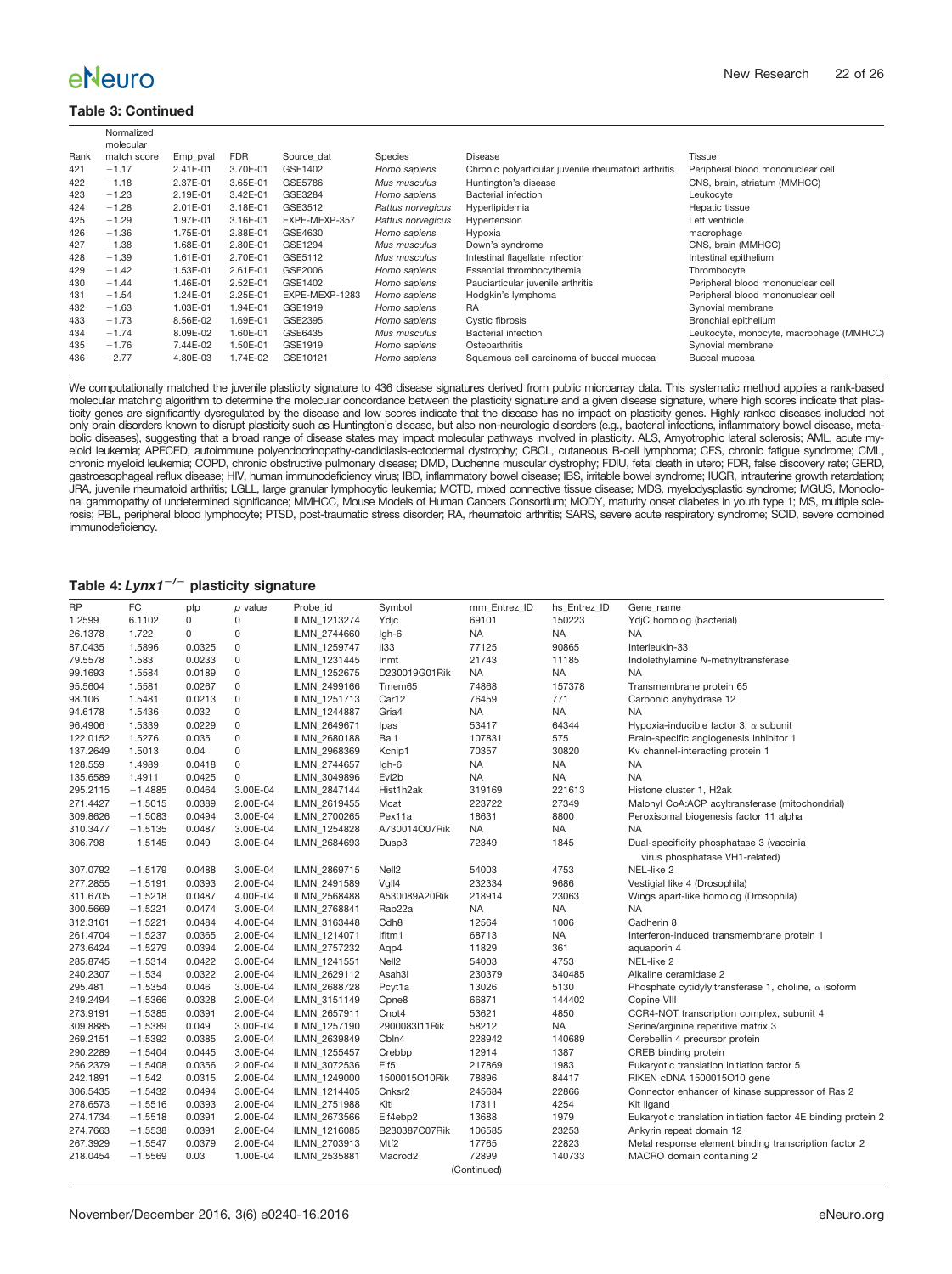| <b>RP</b> | FC        | pfp    | p value             | Probe_id     | Symbol                          | mm_Entrez_ID | hs_Entrez_ID | Gene_name                                                 |
|-----------|-----------|--------|---------------------|--------------|---------------------------------|--------------|--------------|-----------------------------------------------------------|
| 298.574   | $-1.5571$ | 0.0468 | 3.00E-04            | ILMN 1246494 | LOC381445                       | 26422        | 26960        | Neurobeachin                                              |
|           |           |        |                     |              |                                 |              |              |                                                           |
| 240.5714  | $-1.5576$ | 0.0318 | 2.00E-04            | ILMN_1225224 | Ttc14                           | 67120        | 151613       | Tetratricopeptide repeat domain 14                        |
| 257.4399  | $-1.5601$ | 0.0364 | 2.00E-04            | ILMN_1259724 | Man1b                           | 17156        | 10905        | Mannosidase, $\alpha$ , class 1A, member 2                |
| 225.5851  | $-1.5603$ | 0.0305 | 1.00E-04            | ILMN_1227376 | BC042720                        | 329178       | 285175       | unc-80 homolog (Caenorhabditis elegans)                   |
|           |           |        |                     |              |                                 |              |              |                                                           |
| 233.0899  | $-1.5645$ | 0.0306 | 1.00E-04            | ILMN_2741677 | Bach1                           | 12013        | 571          | BTB and CNC homology 1                                    |
| 241.988   | $-1.5645$ | 0.0319 | 2.00E-04            | ILMN_1230312 | A830054O04Rik                   | NA           | <b>NA</b>    | NA                                                        |
|           |           |        |                     |              |                                 |              |              |                                                           |
| 309.3927  | $-1.5684$ | 0.0497 | 3.00E-04            | ILMN_2793638 | H <sub>2</sub> -Tw <sub>3</sub> | <b>NA</b>    | <b>NA</b>    | <b>NA</b>                                                 |
| 275.3065  | $-1.5696$ | 0.0391 | 2.00E-04            | ILMN_2757889 | Zfp91-cntf                      | <b>NA</b>    | <b>NA</b>    | <b>NA</b>                                                 |
|           |           |        |                     |              |                                 |              |              |                                                           |
| 225.8264  | $-1.5706$ | 0.0301 | 1.00E-04            | ILMN_2654822 | Chd <sub>4</sub>                | 107932       | 1108         | Chromodomain helicase DNA binding protein 4               |
| 247.466   | $-1.5728$ | 0.0324 | 2.00E-04            | ILMN_2731854 | Creg <sub>2</sub>               | 263764       | 200407       | Cellular repressor of E1A-stimulated genes 2              |
|           |           |        |                     |              |                                 |              |              |                                                           |
| 218.4269  | $-1.5755$ | 0.0297 | 1.00E-04            | ILMN_1221598 | 9330133O14Rik                   | <b>NA</b>    | <b>NA</b>    | <b>NA</b>                                                 |
| 259.2859  | $-1.578$  | 0.0363 | 2.00E-04            | ILMN_1227149 | Meg3                            | 17263        | <b>NA</b>    | Maternally expressed 3                                    |
|           |           |        |                     |              |                                 |              |              |                                                           |
| 245.0182  | $-1.579$  | 0.032  | 2.00E-04            | ILMN_2601176 | Meg3                            | 17263        | <b>NA</b>    | Maternally expressed 3                                    |
| 246.2646  | $-1.5793$ | 0.0323 | 2.00E-04            | ILMN_1230605 | Gm336                           | 212285       | 116984       | ArfGAP with RhoGAP domain, ankyrin repeat and PH domain 2 |
|           |           |        |                     |              |                                 |              |              |                                                           |
| 225.2295  | $-1.5805$ | 0.0309 | 1.00E-04            | ILMN_2638066 | Gria <sub>3</sub>               | 53623        | 2892         | Glutamate receptor, ionotropic, AMPA3 (alpha 3)           |
| 224.7568  | $-1.5808$ | 0.0311 | 1.00E-04            | ILMN_1253224 | Dhcr24                          | 74754        | 1718         | 24-Dehydrocholesterol reductase                           |
|           |           |        |                     |              |                                 |              |              |                                                           |
| 204.3878  | $-1.5825$ | 0.0256 | 1.00E-04            | ILMN_2544603 | 2610015J01Rik                   | 67039        | NA           | RNA binding motif protein 25                              |
| 190.3687  | $-1.5853$ | 0.0233 | 1.00E-04            | ILMN_2593230 | Mllt4                           | 17356        | 4301         | Myeloid/lymphoid or mixed-lineage leukemia (trithorax     |
|           |           |        |                     |              |                                 |              |              |                                                           |
|           |           |        |                     |              |                                 |              |              | homolog, Drosophila); translocated to, 4                  |
| 190.5304  | $-1.5853$ | 0.0225 | 1.00E-04            | ILMN_2519673 | Vwf                             | 22371        | 7450         | Von Willebrand factor homolog                             |
|           |           |        |                     |              |                                 |              |              |                                                           |
| 194.1056  | $-1.5868$ | 0.0229 | 1.00E-04            | ILMN_1215713 | Egr4                            | 13656        | 1961         | Early growth response 4                                   |
| 220.9951  | $-1.5896$ | 0.0293 | 1.00E-04            | ILMN_1239599 | Bat2d                           | 226562       | 23215        | Proline-rich coiled-coil 2C                               |
|           |           |        |                     |              |                                 |              |              |                                                           |
| 218.0063  | $-1.5911$ | 0.0304 | 1.00E-04            | ILMN_2637413 | Dbpht <sub>2</sub>              | 386753       | <b>NA</b>    | DNA binding protein with his-thr domain                   |
| 185.7923  | $-1.5957$ | 0.023  | 1.00E-04            | ILMN 1247295 | Hook1                           | 77963        | 51361        | Hook homolog 1 (Drosophila)                               |
|           |           |        |                     |              |                                 |              |              |                                                           |
| 225.437   | $-1.5957$ | 0.0309 | 1.00E-04            | ILMN_2520582 | Plxna4                          | 243743       | 91584        | Plexin A4                                                 |
|           |           |        | 1.00E-04            |              |                                 |              |              |                                                           |
| 204.4627  | $-1.6008$ | 0.0249 |                     | ILMN_2674890 | Tbl1x                           | 21372        | 6907         | Transducin ( $\beta$ )-like 1 X-linked                    |
| 198.2794  | $-1.6018$ | 0.0238 | 1.00E-04            | ILMN_2541675 | LOC382128                       | 319675       | 85459        | RIKEN cDNA 5830418K08 gene                                |
| 202.278   | $-1.6049$ | 0.0251 | 1.00E-04            | ILMN_2690603 |                                 | 20750        | 6696         | Secreted phosphoprotein 1                                 |
|           |           |        |                     |              | Spp1                            |              |              |                                                           |
| 204.4135  | $-1.6064$ | 0.0252 | 1.00E-04            | ILMN 1224992 | Gcap14                          | 72972        | 54462        | Coiled-coil serine rich 2                                 |
|           |           |        | 2.00E-04            | ILMN 1235124 |                                 |              |              |                                                           |
| 236.1982  | $-1.609$  | 0.0309 |                     |              | Thsd4                           | 207596       | 79875        | Thrombospondin, type I, domain containing 4               |
| 193.5829  | $-1.616$  | 0.0231 | 1.00E-04            | ILMN_2737867 | Mtap1b                          | 17755        | 4131         | Microtubule-associated protein 1B                         |
| 219.8212  |           |        |                     |              | Nr4a2                           |              |              |                                                           |
|           | $-1.616$  | 0.0296 | 1.00E-04            | ILMN_1254547 |                                 | 18227        | 4929         | Nuclear receptor subfamily 4, group A, member 2           |
| 174.6364  | $-1.6168$ | 0.0212 | 1.00E-04            | ILMN_1235652 | Usp37                           | 319651       | 57695        | Ubiquitin-specific peptidase 37                           |
| 190.4584  | $-1.6202$ | 0.0229 | 1.00E-04            | ILMN_1255854 | Mtap9                           | 213582       | 79884        | Microtubule-associated protein 9                          |
|           |           |        |                     |              |                                 |              |              |                                                           |
| 183.2527  | $-1.6215$ | 0.0226 | 1.00E-04            | ILMN_3114632 | Ddx6                            | 13209        | 1656         | DEAD (Asp-Glu-Ala-Asp) box polypeptide 6                  |
| 168.6428  | $-1.6221$ | 0.0204 | 1.00E-04            | ILMN_2561533 | Vps13a                          | 271564       | 23230        | Vacuolar protein sorting 13A (yeast)                      |
|           |           |        |                     |              |                                 |              |              |                                                           |
| 169.7224  | $-1.6236$ | 0.0204 | 1.00E-04            | ILMN_1241229 | Bat2d                           | 226562       | 23215        | Proline-rich coiled-coil 2C                               |
| 161.0071  | $-1.6316$ | 0.0176 | 0                   | ILMN_1231734 | Nsd1                            | 18193        | 64324        | Nuclear receptor-binding SET-domain protein 1             |
|           |           |        |                     |              |                                 |              |              |                                                           |
| 228.5556  | $-1.6327$ | 0.0303 | 1.00E-04            | ILMN_1259781 | A430041B07Rik                   | 328108       | 23116        | Family with sequence similarity 179, member B             |
| 164.2141  | $-1.6332$ | 0.0193 | 1.00E-04            | ILMN_1250030 | Cdc42ep1                        | 104445       | 11135        | CDC42 effector protein (Rho GTPase binding) 1             |
|           |           |        |                     |              |                                 |              |              |                                                           |
| 186.6603  | $-1.6332$ | 0.0229 | 1.00E-04            | ILMN_2795040 | Hist1h2ad                       | <b>NA</b>    | <b>NA</b>    | NA                                                        |
| 189.467   | $-1.6364$ | 0.0239 | 1.00E-04            | ILMN_1216322 | Hmgcs2                          | 15360        | 3158         | 3-Hydroxy-3-methylglutaryl-coenzyme A synthase 2          |
|           |           |        |                     |              |                                 |              |              |                                                           |
| 189.7896  | $-1.6367$ | 0.0235 | 1.00E-04            | ILMN_2646070 | Mtap1a                          | 17754        | 4130         | Microtubule-associated protein 1 A                        |
| 173.3318  | $-1.6391$ | 0.0212 | 1.00E-04            | ILMN_1229727 | Gpr123                          | 52389        | 84435        | G-protein-coupled receptor 123                            |
|           |           |        |                     |              |                                 |              |              |                                                           |
| 182.5954  | $-1.642$  | 0.0227 | 1.00E-04            | ILMN_2715848 | Slitrk4                         | 245446       | 139065       | SLIT and NTRK-like family, member 4                       |
| 154.7165  | $-1.6445$ | 0.0157 | 0                   | ILMN_2481391 | Zfp326                          | 54367        | 284695       | Zinc finger protein 326                                   |
|           |           |        |                     |              |                                 |              |              |                                                           |
| 144.623   | $-1.6461$ | 0.0132 | 0                   | ILMN_1224129 | Dennd <sub>3</sub>              | 105841       | 22898        | DENN/MADD domain containing 3                             |
| 175.2067  | $-1.6461$ | 0.0208 | 1.00E-04            | ILMN_2445958 | Tssc8                           | 63830        | <b>NA</b>    | KCNQ1 overlapping transcript 1                            |
|           |           |        |                     |              |                                 |              |              |                                                           |
| 201.9407  | $-1.6496$ | 0.0253 | 1.00E-04            | ILMN_3059326 | Sparc                           | 20692        | 6678         | Secreted acidic cysteine-rich glycoprotein                |
| 153.5956  | $-1.6636$ | 0.0154 | 0                   | ILMN_3031781 | Arid <sub>5</sub> b             | 71371        | 84159        | AT-rich interactive domain 5B (MRF1-like)                 |
|           |           |        |                     |              |                                 |              |              |                                                           |
| 140.1691  | $-1.6694$ | 0.0126 | 0                   | ILMN_2481389 | Zfp326                          | 54367        | 284695       | Zinc finger protein 326                                   |
| 134.6324  | $-1.67$   | 0.0109 | 0                   | ILMN_1257525 | Cpeb <sub>3</sub>               | 208922       | 22849        | Cytoplasmic polyadenylation element binding protein 3     |
|           |           |        |                     |              |                                 |              |              |                                                           |
| 135.784   | $-1.6706$ | 0.0108 | 0                   | ILMN_1237548 | 5830407P18Rik                   | <b>NA</b>    | <b>NA</b>    | <b>NA</b>                                                 |
| 158.0665  | $-1.6714$ | 0.0161 | 0                   | ILMN_1220048 | A330086O21Rik                   | 434089       | <b>NA</b>    | Predicted gene 10010                                      |
| 131.7096  | $-1.672$  | 0.0116 | 0                   | ILMN_1254296 | Chd1                            | 12648        | 1105         | Chromodomain helicase DNA binding protein 1               |
|           |           |        |                     |              |                                 |              |              |                                                           |
| 134.8336  | $-1.6821$ | 0.0106 | 0                   | ILMN 2654932 | Pdap1                           | 231887       | 11333        | PDGFA-associated protein 1                                |
| 156.3313  | $-1.6827$ | 0.016  | 0                   | ILMN_2457731 | A930010C08Rik                   | <b>NA</b>    | <b>NA</b>    | ΝA                                                        |
|           |           |        |                     |              |                                 |              |              |                                                           |
| 124.0646  | $-1.6846$ | 0.0117 | 0                   | ILMN_2747381 | Ddx24                           | 27225        | 57062        | DEAD (Asp-Glu-Ala-Asp) box polypeptide 24                 |
| 138.2192  | $-1.6875$ | 0.0114 | 0                   | ILMN 1248181 | Zbtb7a                          | 16969        | 51341        | Zinc finger and BTB domain containing 7a                  |
|           |           |        |                     |              |                                 |              |              |                                                           |
| 109.4147  | $-1.7232$ | 0.0089 | 0                   | ILMN 2492395 | 2900064A13Rik                   | <b>NA</b>    | <b>NA</b>    | <b>NA</b>                                                 |
| 127.2584  | $-1.7307$ | 0.0116 | 0                   | ILMN 1251488 | A430041B07Rik                   | 328108       | 23116        | Family with sequence similarity 179, member B             |
|           |           |        |                     |              |                                 |              |              |                                                           |
| 93.3629   | $-1.7373$ | 0.0064 | 0                   | ILMN_1218471 | 3-Sep                           | 24050        | 55964        | Septin 3                                                  |
| 93.4053   | $-1.747$  | 0.0062 | 0                   | ILMN_2675914 | R3hdm1                          | 226412       | 23518        | R3H domain containing 1                                   |
|           |           |        |                     |              |                                 |              |              |                                                           |
| 124.2134  | $-1.7587$ | 0.0113 | 0                   | ILMN_2680128 | Zc3h13                          | 67302        | NA           | Zinc finger CCCH type containing 13                       |
| 80.5466   | $-1.7652$ | 0.0055 | 0                   | ILMN_1239042 | Ankhd1                          | 108857       | 54882        | Ankyrin repeat and KH domain containing 1                 |
|           |           |        |                     |              |                                 |              |              |                                                           |
| 86.1003   | $-1.7765$ | 0.0054 | 0                   | ILMN_3162820 | Odz4                            | 23966        | 26011        | Teneurin transmembrane protein 4                          |
| 82.5619   | $-1.7931$ | 0.0057 | 0                   | ILMN_1236820 | 9430047F21Rik                   | NA.          | NA           | <b>NA</b>                                                 |
|           |           |        |                     |              |                                 |              |              |                                                           |
| 134.4843  | $-1.794$  | 0.0112 | 0                   | ILMN_2750515 | Fos                             | 14281        | 2353         | FBJ osteosarcoma oncogene                                 |
| 71.9896   | $-1.8054$ | 0.0055 | 0                   | ILMN_1258834 | Chd <sub>1</sub>                | 12648        | 1105         | Chromodomain helicase DNA binding protein 1               |
|           |           |        |                     |              |                                 |              |              |                                                           |
| 141.8688  | $-1.8109$ | 0.0128 | 0                   | ILMN 3035795 | Mllt3                           | 70122        | 4300         | Myeloid/lymphoid or mixed-lineage leukemia (trithorax     |
|           |           |        |                     |              |                                 |              |              | homolog, Drosophila); translocated to, 3                  |
|           |           |        |                     |              |                                 |              |              |                                                           |
| 271.3241  | $-1.8126$ | 0.0392 | 2.00E-04            | ILMN_2965669 | XIr4a                           | <b>NA</b>    | <b>NA</b>    | <b>NA</b>                                                 |
| 58.7952   | $-1.8477$ | 0.0031 | 0                   | ILMN_2589525 | Cpeb <sub>3</sub>               | 208922       | 22849        | Cytoplasmic polyadenylation element binding protein 3     |
|           |           |        |                     |              |                                 |              |              |                                                           |
| 108.4816  | $-1.8546$ | 0.0093 | 0                   | ILMN_2803674 | S100a9                          | 20202        | 6280         | S100 calcium-binding protein A9 (calgranulin B)           |
| 73.6082   | $-1.8653$ | 0.0057 | 0                   | ILMN_2639442 | Rock <sub>2</sub>               | 19878        | 9475         | Rho-associated coiled-coil containing protein kinase 2    |
|           |           |        |                     |              |                                 |              |              |                                                           |
| 65.4886   | $-1.8737$ | 0.0032 | 0                   | ILMN_2617920 | 1110017D15Rik                   | 73721        | 84688        | RIKEN cDNA 1110017D15 gene                                |
| 48.1193   | $-1.9436$ | 0.0021 | $\mathsf{O}\xspace$ | ILMN_1217776 | MII <sub>5</sub>                | 69188        | 55904        | Lysine (K)-specific methyltransferase 2E                  |
|           |           |        |                     |              |                                 |              |              |                                                           |
|           |           |        |                     |              |                                 | (Continued)  |              |                                                           |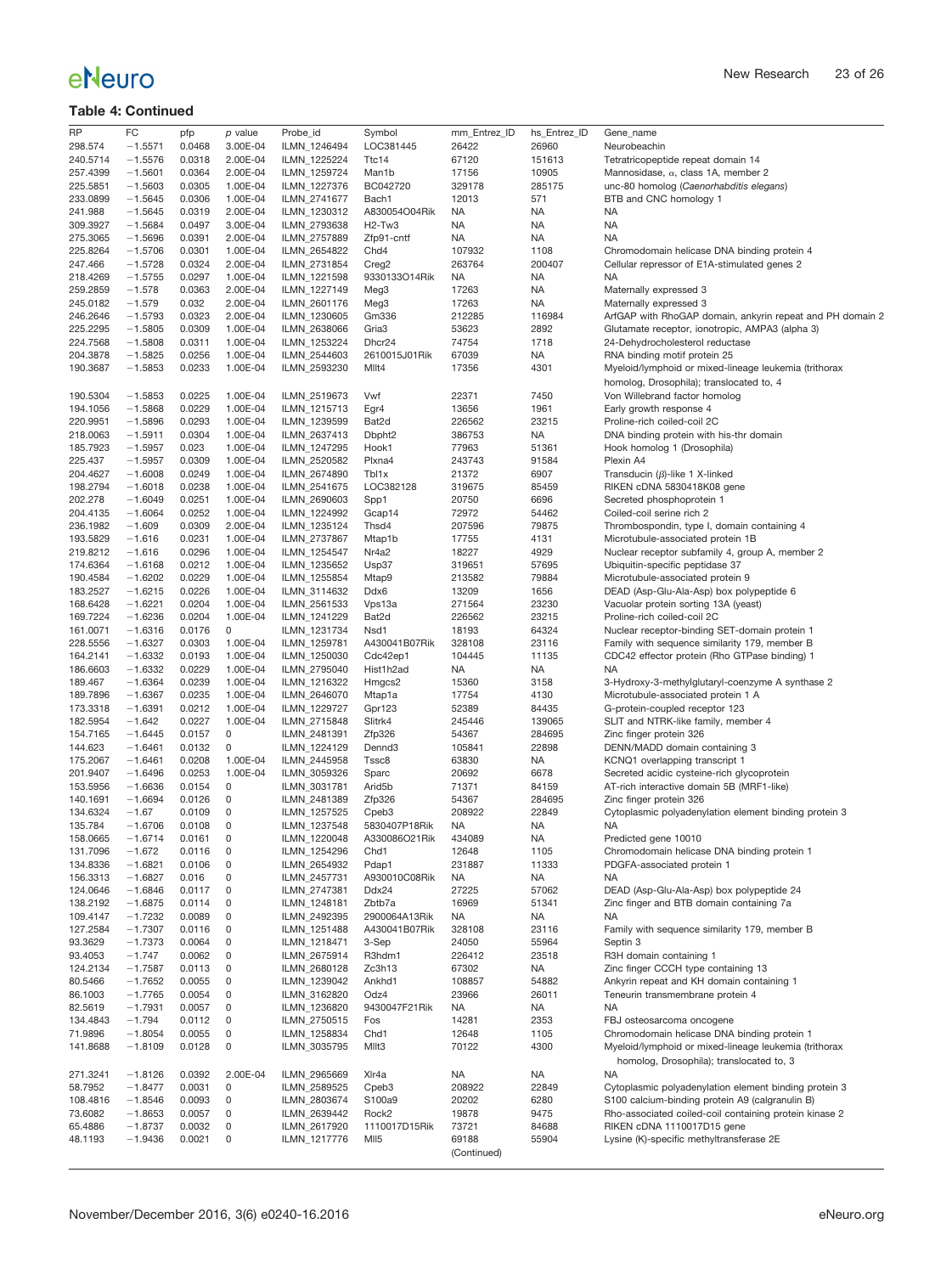#### **Table 4: Continued**

| <b>RP</b> | FC         | pfp      | p value  | Probe id     | Symbol            | mm Entrez ID | hs Entrez ID | Gene name                                                      |
|-----------|------------|----------|----------|--------------|-------------------|--------------|--------------|----------------------------------------------------------------|
| 53.5131   | $-1.9814$  | 0.0027   | 0        | ILMN 2702303 | Ch <sub>25h</sub> | 12642        | 9023         | Cholesterol 25-hydroxylase                                     |
| 43.2714   | $-2.0064$  | 0.0015   | 0        | ILMN 2649773 | SIc38a5           | 209837       | 92745        | Solute carrier family 38, member 5                             |
| 37.5276   | $-2.0092$  | 9.00E-04 | 0        | ILMN 1244343 | B230369L08Rik     | 223697       | 25777        | Sad1 and UNC84 domain containing 2                             |
| 41.0522   | $-2.0325$  | 0.0017   | 0        | ILMN 1226085 | Svt1              | <b>NA</b>    | <b>NA</b>    | <b>NA</b>                                                      |
| 30.3722   | $-2.0661$  | 0.0011   | 0        | ILMN 1256701 | 2900016B01Rik     | 74901        | 9920         | Kelch repeat and BTB (POZ) domain containing 11                |
| 33.181    | $-2.0665$  | 0.001    | $\Omega$ | ILMN 2778076 | 2210021J22Rik     | 72355        | 150383       | Cysteine-rich, DPF motif domain containing 1                   |
| 61.2262   | $-2.0942$  | 0.0029   | 0        | ILMN 2668333 | Prg4              | 96875        | <b>NA</b>    | Proteoglycan 4 (megakaryocyte stimulating factor,              |
|           |            |          |          |              |                   |              |              | articular superficial zone protein)                            |
| 61.9241   | $-2.1057$  | 0.0033   | 0        | ILMN 2623983 | Egr <sub>2</sub>  | 13654        | 1959         | Early growth response 2                                        |
| 18.8649   | $-2.4826$  | 0.0014   | 0        | ILMN 2652500 | Lrg1              | 76905        | 116844       | Leucine-rich alpha-2-glycoprotein 1                            |
| 13.3721   | $-2.4851$  | 0        | 0        | ILMN 2654906 | Mgat3             | 17309        | 4248         | Mannoside acetylglucosaminyltransferase 3                      |
| 25.6626   | $-2.6212$  | 0.0012   | 0        | ILMN 2710905 | S100a8            | 20201        | 6279         | S100 calcium binding protein A8 (calgranulin A)                |
| 6.5864    | $-3.7552$  | 0        | 0        | ILMN 2712075 | Lcn2              | 16819        | 3934         | Lipocalin 2                                                    |
| 4.4996    | $-4.7574$  | 0        | 0        | ILMN 1243615 | Gramd4            | 223752       | 23151        | GRAM domain containing 4                                       |
| 3.677     | $-5.3591$  | 0        | 0        | ILMN 1223734 | Atf4              | 11911        | 468          | Activating transcription factor 4                              |
| 2.1886    | $-7.3314$  | 0        | 0        | ILMN_2507182 | Tomm22            | 223696       | 56993        | Translocase of outer mitochondrial membrane 22 homolog (yeast) |
|           | $-13.9276$ | 0        | 0        | ILMN 1256369 | Lynx1             | 23936        | 66004        | Ly6/neurotoxin 1                                               |

V1 transcriptomes were profiled with microarray from Lynx1<sup>-/-</sup> mice (the plasticity brake Lynx1 is genetically deleted to allow experience-dependent plasticity even in adulthood) to generate the Lynx1<sup>-/-</sup> plasticity differential expression signature. Using RankProd differential expression (DE) analysis, V1 of adult<br>Lynx1<sup>-/-</sup> male mice >P60 was compared with adult wild-type mouse Entrez IDs. For downstream analysis, mouse Entrez IDs were mapped to human orthologs using the Mouse Genome Informatics homology reference to yield a 98 gene Lynx1<sup>-/-</sup> plasticity signature. FC, fold change. RP, rank product. pfp, percent false positive (i.e. false discovery rate).

## **References**

- <span id="page-23-8"></span>Atladóttir HO, Thorsen P, Schendel DE, Østergaard L, Lemcke S, Parner ET (2010) Association of hospitalization for infection in childhood with diagnosis of autism spectrum disorders: a Danish cohort study. Arch Pediatr Adolesc Med 164:470 –477. [CrossRef](http://dx.doi.org/10.1001/archpediatrics.2010.9) [Medline](http://www.ncbi.nlm.nih.gov/pubmed/20439799)
- <span id="page-23-12"></span>Aton SJ, Broussard C, Dumoulin M, Seibt J, Watson A, Coleman T, Frank MG (2013) Visual experience and subsequent sleep induce sequential plastic changes in putative inhibitory and excitatory cortical neurons. Proc Natl Acad Sci U S A 110:3101–3106. [Cross-](http://dx.doi.org/10.1073/pnas.1208093110)[Ref](http://dx.doi.org/10.1073/pnas.1208093110)
- <span id="page-23-5"></span>Banks WA, Robinson SM (2010) Minimal penetration of lipopolysaccharide across the murine blood– brain barrier. Brain Behav Immun 24:102–109. [CrossRef](http://dx.doi.org/10.1016/j.bbi.2009.09.001) [Medline](http://www.ncbi.nlm.nih.gov/pubmed/19735725)
- <span id="page-23-4"></span>Benjamini Y, Hochberg Y (1995) Controlling the false discovery rate: a practical and powerful approach to multiple testing. J R Stat Soc Series B Stat Methodol 57:289 –300.
- <span id="page-23-23"></span>Benros ME, Sørensen HJ, Nielsen PR, Nordentoft M, Mortensen PB, Petersen L (2015) The association between infections and general cognitive ability in young men—a nationwide study. PLoS One 10:e0124005. [CrossRef](http://dx.doi.org/10.1371/journal.pone.0124005) [Medline](http://www.ncbi.nlm.nih.gov/pubmed/25970427)
- <span id="page-23-16"></span>Bona E, Andersson A-L, Blomgren K, Gilland E, Puka-Sundvall M, Gustafson K, Hagberg H (1999) Chemokine and inflammatory cell response to hypoxia-ischemia in immature rats. Pediatr Res 45: 500 –509. [CrossRef](http://dx.doi.org/10.1203/00006450-199904010-00008) [Medline](http://www.ncbi.nlm.nih.gov/pubmed/10203141)
- <span id="page-23-9"></span>Bönn M (2016) hypergea: hypergeometric tests, version 1.2.3. R Foundation.
- <span id="page-23-19"></span>Bukhari N, Burman PN, Hussein A, Demars MP, Sadahiro M, Brady DM, Tsirka SE, Russo SJ, Morishita H (2015) Unmasking proteolytic activity for adult visual cortex plasticity by the removal of Lynx1. J Neurosci 35:12693–12702. [CrossRef](http://dx.doi.org/10.1523/JNEUROSCI.4315-14.2015) [Medline](http://www.ncbi.nlm.nih.gov/pubmed/26377459)
- <span id="page-23-21"></span>Centers for Disease Control and Prevention (2013) Incidence and trends of infection with pathogens transmitted commonly through food: Foodborne Diseases Active Surveillance Network, 10 U.S. sites, 1996-2012. MMWR Morb Mortal Wkly Rep 62:283–287.
- <span id="page-23-22"></span>Choi GB, Yim YS, Wong H, Kim S, Kim H, Kim SV, Hoeffer CA, Littman DR, Huh JR (2016) The maternal interleukin-17a pathway in mice promotes autism-like phenotypes in offspring. Science 351:933–939. [CrossRef](http://dx.doi.org/10.1126/science.aad0314) [Medline](http://www.ncbi.nlm.nih.gov/pubmed/26822608)
- <span id="page-23-10"></span>Dalman C, Allebeck P, Gunnell D, Harrison G, Kristensson K, Lewis G, Lofving S, Rasmussen F, Wicks S, Karlsson H (2008) Infections in the CNS during childhood and the risk of subsequent psychotic illness: a cohort study of more than one million Swedish subjects. Am J Psychiatry 165:59 –65. [CrossRef](http://dx.doi.org/10.1176/appi.ajp.2007.07050740)
- <span id="page-23-20"></span>Datwani A, McConnell MJ, Kanold PO, Micheva KD, Busse B, Shamloo M, Smith SJ, Shatz CJ (2009) Classical MHCI molecules

regulate retinogeniculate refinement and limit ocular dominance plasticity. Neuron 64:463–470. [CrossRef](http://dx.doi.org/10.1016/j.neuron.2009.10.015)

- <span id="page-23-15"></span>Dawood FS, Fiore A, Kamimoto L, Bramley A, Reingold A, Gershman K, Meek J, Hadler J, Arnold KE, Ryan P, Lynfield R, Morin C, Mueller M, Baumbach J, Zansky S, Bennett NM, Thomas A, Schaffner W, Kirschke D, Finelli L (2010) Burden of seasonal influenza hospitalization in children, United States, 2003 to 2008. J Pediatr 157:808 –814. [CrossRef](http://dx.doi.org/10.1016/j.jpeds.2010.05.012)
- <span id="page-23-3"></span>De Simoni MG, Perego C, Ravizza T, Moneta D, Conti M, Marchesi F, De Luigi A, Garattini S, Vezzani A (2000) Inflammatory cytokines and related genes are induced in the rat hippocampus by limbic status epilepticus. Eur J Neurosci 12:2623–2633. [Medline](http://www.ncbi.nlm.nih.gov/pubmed/10947836)
- <span id="page-23-13"></span>Dudley JT, Tibshirani R, Deshpande T, Butte AJ (2009) Disease signatures are robust across tissues and experiments. Mol Syst Biol 5:307. [CrossRef](http://dx.doi.org/10.1038/msb.2009.66)
- <span id="page-23-7"></span>Eklind S, Hagberg H, Wang X, Sävman K, Leverin A-L, Hedtjärn M, Mallard C (2006) Effect of lipopolysaccharide on global gene expression in the immature rat brain. Pediatr Res 60:161–168. [Cross-](http://dx.doi.org/10.1203/01.pdr.0000228323.32445.7d)[Ref](http://dx.doi.org/10.1203/01.pdr.0000228323.32445.7d) [Medline](http://www.ncbi.nlm.nih.gov/pubmed/16864697)
- <span id="page-23-17"></span>Fagerland MW, Lydersen S, Laake P (2015) Recommended confidence intervals for two independent binomial proportions. Stat Methods Med Res 24:224 –254. [CrossRef](http://dx.doi.org/10.1177/0962280211415469) [Medline](http://www.ncbi.nlm.nih.gov/pubmed/21996567)
- <span id="page-23-0"></span>Failor S, Nguyen V, Darcy DP, Cang J, Wendland MF, Stryker MP, McQuillen PS (2010) Neonatal cerebral hypoxia–ischemia impairs plasticity in rat visual cortex. J Neurosci 30:81–92. [CrossRef](http://dx.doi.org/10.1523/JNEUROSCI.5656-08.2010) [Med](http://www.ncbi.nlm.nih.gov/pubmed/20053890)[line](http://www.ncbi.nlm.nih.gov/pubmed/20053890)
- <span id="page-23-14"></span>Fox SE, Levitt P, Nelson CA III (2010) How the timing and quality of early experiences influence the development of brain architecture. Child Dev 81:28 –40. [CrossRef](http://dx.doi.org/10.1111/j.1467-8624.2009.01380.x) [Medline](http://www.ncbi.nlm.nih.gov/pubmed/20331653)
- <span id="page-23-6"></span>Galic MA, Riazi K, Heida JG, Mouihate A, Fournier NM, Spencer SJ, Kalynchuk LE, Teskey GC, Pittman QJ (2008) Postnatal inflammation increases seizure susceptibility in adult rats. J Neurosci 28: 6904 –6913. [CrossRef](http://dx.doi.org/10.1523/JNEUROSCI.1901-08.2008) [Medline](http://www.ncbi.nlm.nih.gov/pubmed/18596165)
- <span id="page-23-18"></span>Gordon JA, Stryker MP (1996) Experience-dependent plasticity of binocular responses in the primary visual cortex of the mouse. J Neurosci 16:3274 –3286. [Medline](http://www.ncbi.nlm.nih.gov/pubmed/8627365)
- <span id="page-23-11"></span>Greifzu F, Schmidt S, Schmidt K-F, Kreikemeier K, Witte OW, Löwel S (2011) Global impairment and therapeutic restoration of visual plasticity mechanisms after a localized cortical stroke. Proc Natl Acad Sci U S A 108:15450-15455. [CrossRef](http://dx.doi.org/10.1073/pnas.1016458108) [Medline](http://www.ncbi.nlm.nih.gov/pubmed/21873250)
- <span id="page-23-1"></span>Guan Z, Fang J (2006) Peripheral immune activation by lipopolysaccharide decreases neurotrophins in the cortex and hippocampus in rats. Brain Behav Immun 20:64 –71. [CrossRef](http://dx.doi.org/10.1016/j.bbi.2005.04.005)
- <span id="page-23-2"></span>Harlow EG, Till SM, Russell TA, Wijetunge LS, Kind P, Contractor A (2010) Critical period plasticity is disrupted in the barrel cortex of Fmr1 knockout mice. Neuron 65:385–398. [CrossRef](http://dx.doi.org/10.1016/j.neuron.2010.01.024) [Medline](http://www.ncbi.nlm.nih.gov/pubmed/20159451)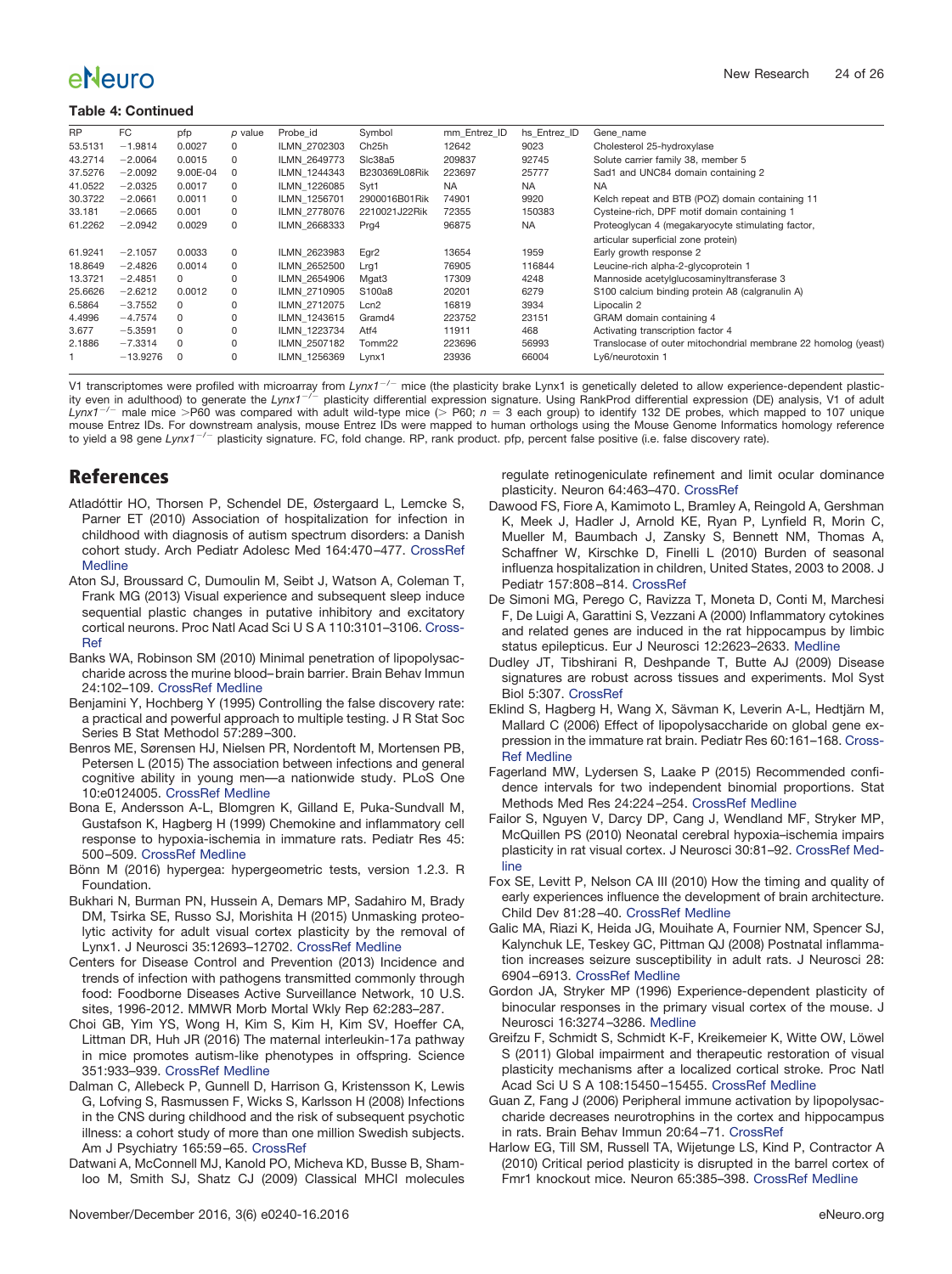- <span id="page-24-11"></span>Hodos RA, Kidd BA, Shameer K, Readhead BP, Dudley JT (2016) In silico methods for drug repurposing and pharmacology. Wiley Interdiscip Rev Syst Biol Med 8:186 –210. [CrossRef](http://dx.doi.org/10.1002/wsbm.1337) [Medline](http://www.ncbi.nlm.nih.gov/pubmed/27080087)
- <span id="page-24-21"></span>Hong F, Breitling R, McEntee CW, Wittner BS, Nemhauser JL, Chory J (2006) RankProd: a bioconductor package for detecting differentially expressed genes in meta-analysis. Bioinformatics 22: 2825–2827. [CrossRef](http://dx.doi.org/10.1093/bioinformatics/btl476) [Medline](http://www.ncbi.nlm.nih.gov/pubmed/16982708)
- <span id="page-24-23"></span>Huang ZJ, Kirkwood A, Pizzorusso T, Porciatti V, Morales B, Bear MF, Maffei L, Tonegawa S (1999) BDNF regulates the maturation of inhibition and the critical period of plasticity in mouse visual cortex. Cell 98:739 –755. [Medline](http://www.ncbi.nlm.nih.gov/pubmed/10499792)
- <span id="page-24-0"></span>Jang E, Lee S, Kim J-H, Kim J-H, Seo J-W, Lee W-H, Mori K, Nakao K, Suk K (2013) Secreted protein lipocalin-2 promotes microglial M1 polarization. FASEB J 27:1176 –1190. [CrossRef](http://dx.doi.org/10.1096/fj.12-222257) [Medline](http://www.ncbi.nlm.nih.gov/pubmed/23207546)
- <span id="page-24-17"></span>Johnson JS, Newport EL (1989) Critical period effects in second language learning: the influence of maturational state on the acquisition of English as a second language. Cogn Psychol 21:60 – 99. [Medline](http://www.ncbi.nlm.nih.gov/pubmed/2920538)
- <span id="page-24-37"></span>Kaneko M, Stellwagen D, Malenka RC, Stryker MP (2008) Tumor necrosis factor- $\alpha$  mediates one component of competitive, experience-dependent plasticity in developing visual cortex. Neuron 58:673–680. [CrossRef](http://dx.doi.org/10.1016/j.neuron.2008.04.023)
- <span id="page-24-12"></span>Khandaker GM, Pearson RM, Zammit S, Lewis G, Jones PB (2014) Association of serum interleukin 6 and c-reactive protein in childhood with depression and psychosis in young adult life: a population-based longitudinal study. JAMA Psychiatry 71:1121– 1128. [Medline](http://www.ncbi.nlm.nih.gov/pmc/articles/PMC4561502)
- <span id="page-24-25"></span>Knijnenburg TA, Wessels LFA, Reinders MJT, Shmulevich I (2009) Fewer permutations, more accurate P-values. Bioinformatics 25: i161–i168. [CrossRef](http://dx.doi.org/10.1093/bioinformatics/btp211) [Medline](http://www.ncbi.nlm.nih.gov/pubmed/19477983)
- <span id="page-24-28"></span>Kuhlman SJ, Olivas ND, Tring E, Ikrar T, Xu X, Trachtenberg JT (2013) A disinhibitory microcircuit initiates critical-period plasticity in the visual cortex. Nature 501:543–546. [CrossRef](http://dx.doi.org/10.1038/nature12485)
- <span id="page-24-5"></span>Layé S, Parnet P, Goujon E, Dantzer R (1994) Peripheral administration of lipopolysaccharide induces the expression of cytokine transcripts in the brain and pituitary of mice. Mol Brain Res 27: 157–162. [Medline](http://www.ncbi.nlm.nih.gov/pubmed/7877446)
- <span id="page-24-7"></span>LeBlanc JJ, Fagiolini M (2011) Autism: a "critical period" disorder? Neural Plast 2011:921680. [CrossRef](http://dx.doi.org/10.1155/2011/921680)
- <span id="page-24-34"></span>Lee FS, Heimer H, Giedd JN, Lein ES, Šestan N, Weinberger DR, Casey BJ (2014) Adolescent mental health— opportunity and obligation. Science 346:547–549. [CrossRef](http://dx.doi.org/10.1126/science.1260497) [Medline](http://www.ncbi.nlm.nih.gov/pubmed/25359951)
- <span id="page-24-2"></span>Levelt CN, Hübener M (2012) Critical-period plasticity in the visual cortex. Annu Rev Neurosci 35:309 –330. [CrossRef](http://dx.doi.org/10.1146/annurev-neuro-061010-113813) [Medline](http://www.ncbi.nlm.nih.gov/pubmed/22462544)
- <span id="page-24-33"></span>Lewis TL, Maurer D (2005) Multiple sensitive periods in human visual development: evidence from visually deprived children. Dev Psychobiol 46:163–183. [CrossRef](http://dx.doi.org/10.1002/dev.20055) [Medline](http://www.ncbi.nlm.nih.gov/pubmed/15772974)
- <span id="page-24-27"></span>Marom T, Tan A, Wilkinson GS, Pierson KS, Freeman JL, Chonmaitree T (2014) Trends in otitis media-related health care use in the United States, 2001-2011. JAMA Pediatr 168:68 –75. [CrossRef](http://dx.doi.org/10.1001/jamapediatrics.2013.3924) **[Medline](http://www.ncbi.nlm.nih.gov/pubmed/24276262)**
- <span id="page-24-16"></span>Mataga N, Nagai N, Hensch TK (2002) Permissive proteolytic activity for visual cortical plasticity. Proc Natl Acad Sci U S A 99:7717-7721. [CrossRef](http://dx.doi.org/10.1073/pnas.102088899) [Medline](http://www.ncbi.nlm.nih.gov/pubmed/12032349)
- <span id="page-24-9"></span>Milnerwood AJ, Cummings DM, Dallérac GM, Brown JY, Vatsavayai SC, Hirst MC, Rezaie P, Murphy KP (2006) Early development of aberrant synaptic plasticity in a mouse model of Huntington's disease. Hum Mol Genet 15:1690 –1703.
- <span id="page-24-32"></span>Miwa JM, Stevens TR, King SL, Caldarone BJ, Ibanez-Tallon I, Xiao C, Fitzsimonds RM, Pavlides C, Lester HA, Picciotto MR (2006) The prototoxin lynx1 acts on nicotinic acetylcholine receptors to balance neuronal activity and survival in vivo. Neuron 51:587–600. [CrossRef](http://dx.doi.org/10.1016/j.neuron.2006.07.025) [Medline](http://www.ncbi.nlm.nih.gov/pubmed/16950157)
- <span id="page-24-19"></span>Morishita H, Hensch TK (2008) Critical period revisited: impact on vision. Curr Opin Neurobiol 18:101–107. [CrossRef](http://dx.doi.org/10.1016/j.conb.2008.05.009) [Medline](http://www.ncbi.nlm.nih.gov/pubmed/18534841)
- <span id="page-24-15"></span>Morishita H, Miwa JM, Heintz N, Hensch TK (2010) Lynx1, a cholinergic brake, limits plasticity in adult visual cortex. Science 330: 1238 –1240. [CrossRef](http://dx.doi.org/10.1126/science.1195320) [Medline](http://www.ncbi.nlm.nih.gov/pubmed/21071629)
- <span id="page-24-35"></span>Murphy KP, Carter RJ, Lione LA, Mangiarini L, Mahal A, Bates GP, Dunnett SB, Morton AJ (2000) Abnormal synaptic plasticity and impaired spatial cognition in mice transgenic for exon 1 of the human Huntington's disease mutation. J Neurosci 20:5115–5123.
- <span id="page-24-18"></span>Nabel EM, Morishita H (2013) Regulating critical period plasticity: insight from the visual system to fear circuitry for therapeutic interventions. Front Psychiatry 4:146. [CrossRef](http://dx.doi.org/10.3389/fpsyt.2013.00146)
- <span id="page-24-4"></span>Nagakura I, Wart AV, Petravicz J, Tropea D, Sur M (2014) STAT1 regulates the homeostatic component of visual cortical plasticity via an AMPA receptor-mediated mechanism. J Neurosci 34: 10256 –10263. [CrossRef](http://dx.doi.org/10.1523/JNEUROSCI.0189-14.2014) [Medline](http://www.ncbi.nlm.nih.gov/pubmed/25080587)
- <span id="page-24-1"></span>Nelson CA, Zeanah CH, Fox NA, Marshall PJ, Smyke AT, Guthrie D (2007) Cognitive recovery in socially deprived young children: the Bucharest Early Intervention Project. Science 318:1937–1940. [CrossRef](http://dx.doi.org/10.1126/science.1143921) [Medline](http://www.ncbi.nlm.nih.gov/pubmed/18096809)
- <span id="page-24-26"></span>Nikolopoulos TP, O'Donoghue GM, Archbold S (1999) Age at implantation: its importance in pediatric cochlear implantation. Laryngoscope 109:595–599. [CrossRef](http://dx.doi.org/10.1097/00005537-199904000-00014) [Medline](http://www.ncbi.nlm.nih.gov/pubmed/10201747)
- <span id="page-24-29"></span>Reh R, Hensch TK (2014) Transient gamma power peaks upon monocular deprivation during critical period plasticity. Soc Neurosci Abstr 40:819.16.Washington, D.C.
- <span id="page-24-30"></span>Richwine AF, Sparkman NL, Dilger RN, Buchanan JB, Johnson RW (2009) Cognitive deficits in interleukin-10-deficient mice after peripheral injection of lipopolysaccharide. Brain Behav Immun 23: 794 –802. [CrossRef](http://dx.doi.org/10.1016/j.bbi.2009.02.020) [Medline](http://www.ncbi.nlm.nih.gov/pubmed/19272439)
- <span id="page-24-22"></span>Sayyah M, Javad-Pour M, Ghazi-Khansari M (2003) The bacterial endotoxin lipopolysaccharide enhances seizure susceptibility in mice: involvement of proinflammatory factors nitric oxide and prostaglandins. Neuroscience 122:1073–1080. [CrossRef](http://dx.doi.org/10.1016/j.neuroscience.2003.08.043)
- <span id="page-24-3"></span>Schnydrig S, Korner L, Landweer S, Ernst B, Walker G, Otten U, Kunz D (2007) Peripheral lipopolysaccharide administration transiently affects expression of brain-derived neurotrophic factor, corticotropin and proopiomelanocortin in mouse brain. Neurosci Lett 429: 69 –73. [CrossRef](http://dx.doi.org/10.1016/j.neulet.2007.09.067)
- <span id="page-24-31"></span>Schorr EA, Fox NA, Wassenhove V, Knudsen EI (2005) Auditoryvisual fusion in speech perception in children with cochlear im-plants. Proc Natl Acad Sci U S A 102:18748-18750. [CrossRef](http://dx.doi.org/10.1073/pnas.0508862102) **[Medline](http://www.ncbi.nlm.nih.gov/pubmed/16339316)**
- <span id="page-24-24"></span>Schroeter M, Jander S, Stoll G (2002) Non-invasive induction of focal cerebral ischemia in mice by photothrombosis of cortical microvessels: characterization of inflammatory responses. J Neurosci Methods 117:43–49. [CrossRef](http://dx.doi.org/10.1016/S0165-0270(02)00072-9)
- <span id="page-24-10"></span>Sipe GO, Lowery RL, Tremblay M-È, Kelly EA, Lamantia CE, Majewska AK (2016) Microglial P2Y12 is necessary for synaptic plasticity in mouse visual cortex. Nat Commun 7:10905. [CrossRef](http://dx.doi.org/10.1038/ncomms10905) [Medline](http://www.ncbi.nlm.nih.gov/pubmed/26948129)
- <span id="page-24-36"></span>Smyth GK (2005) limma: linear models for microarray data. In: Bioinformatics and computational biology solutions using R and Bioconductor (Gentleman R, Huber W, Carey VJ, Irizarry RA, Dudoit S), pp 397–420 New York: Springer. New York: Springer, p 397– 420.
- <span id="page-24-13"></span>Steullet P, Cabungcal JH, Monin A, Dwir D, O'Donnell P, Cuenod M, Do KQ (2016) Redox dysregulation, neuroinflammation, and NMDA receptor hypofunction: a "central hub" in schizophrenia pathophysiology? Schizophr Res 176:41–51. [CrossRef](http://dx.doi.org/10.1016/j.schres.2014.06.021)
- <span id="page-24-20"></span>Subramanian A, Tamayo P, Mootha VK, Mukherjee S, Ebert BL, Gillette MA, Paulovich A, Pomeroy SL, Golub TR, Lander ES, Mesirov JP (2005) Gene set enrichment analysis: a knowledgebased approach for interpreting genome-wide expression profiles. Proc Natl Acad Sci U S A 102:15545-15550. [CrossRef](http://dx.doi.org/10.1073/pnas.0506580102) [Medline](http://www.ncbi.nlm.nih.gov/pubmed/16199517)
- <span id="page-24-6"></span>Syken J, GrandPre T, Kanold PO, Shatz CJ (2006) PirB restricts ocular-dominance plasticity in visual cortex. Science 313:1795– 1800. [CrossRef](http://dx.doi.org/10.1126/science.1128232) [Medline](http://www.ncbi.nlm.nih.gov/pubmed/16917027)
- <span id="page-24-8"></span>Takesian AE, Hensch TK (2013) Balancing plasticity/stability across brain development. In: Changing brains: applying brain plasticity to advance and recover human ability, Chap 1 (Merzenich MM, Nahum M, Van Vleet TM, eds), pp 3–34. Amsterdam: Elsevier. Elsevier, p 3–34.
- <span id="page-24-14"></span>Tropea D, Giacometti E, Wilson NR, Beard C, McCurry C, Fu DD, Flannery R, Jaenisch R, Sur M (2009) Partial reversal of Rett